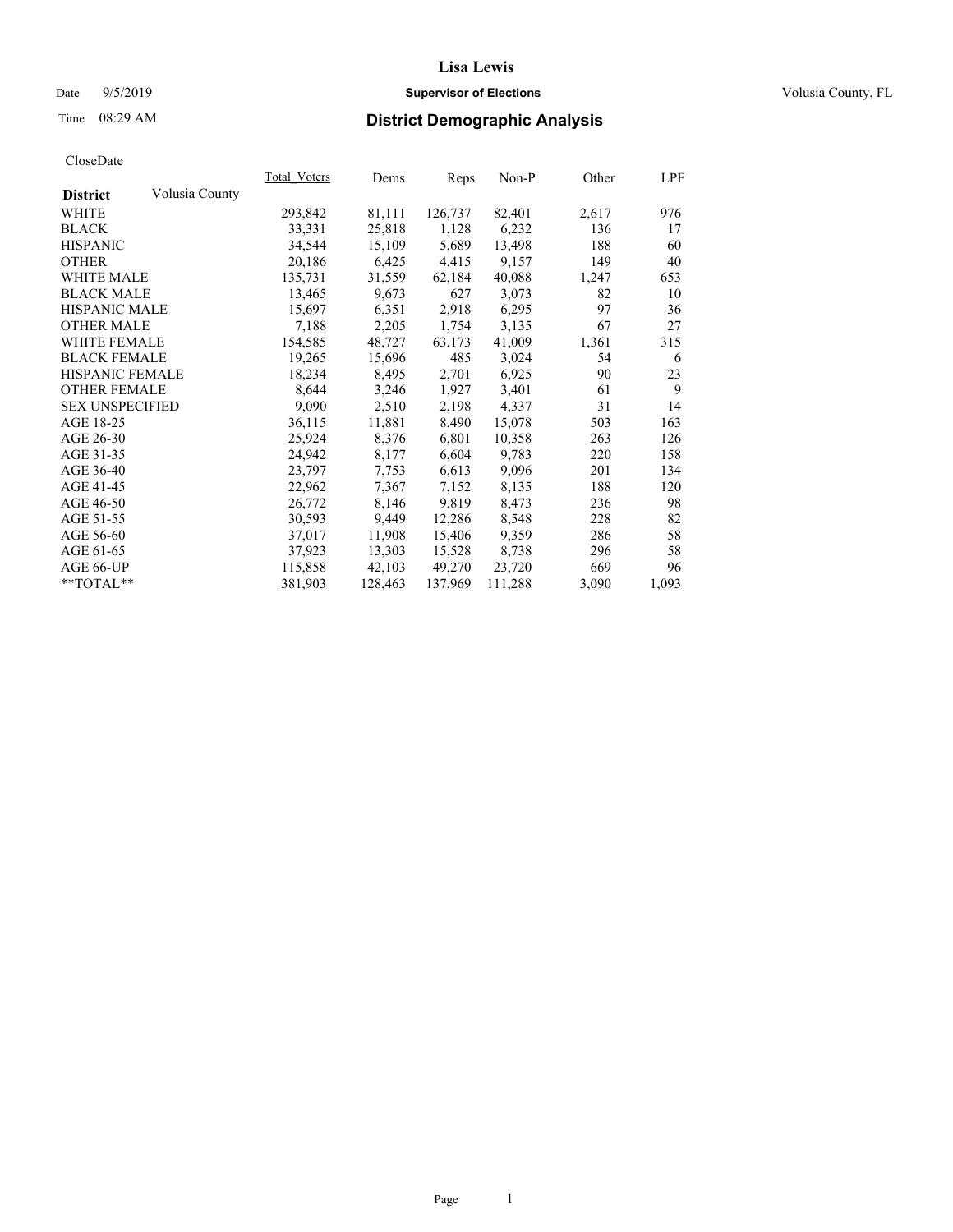## Date 9/5/2019 **Supervisor of Elections Supervisor of Elections** Volusia County, FL

|                                              | Total Voters | Dems   | Reps   | Non-P  | Other | LPF            |
|----------------------------------------------|--------------|--------|--------|--------|-------|----------------|
| County Council District 1<br><b>District</b> |              |        |        |        |       |                |
| WHITE                                        | 59,191       | 15,993 | 26,963 | 15,569 | 441   | 225            |
| BLACK                                        | 5,682        | 4,459  | 176    | 1,018  | 26    | 3              |
| <b>HISPANIC</b>                              | 7,320        | 3,081  | 1,238  | 2,938  | 48    | 15             |
| <b>OTHER</b>                                 | 3,991        | 1,261  | 910    | 1,785  | 26    | 9              |
| <b>WHITE MALE</b>                            | 26,916       | 6,057  | 13,008 | 7,494  | 201   | 156            |
| <b>BLACK MALE</b>                            | 2,287        | 1,680  | 90     | 500    | 15    | 2              |
| <b>HISPANIC MALE</b>                         | 3,147        | 1,223  | 620    | 1,272  | 21    | 11             |
| <b>OTHER MALE</b>                            | 1,419        | 455    | 352    | 596    | 10    | 6              |
| <b>WHITE FEMALE</b>                          | 31,608       | 9,787  | 13,675 | 7,841  | 239   | 66             |
| <b>BLACK FEMALE</b>                          | 3,306        | 2,715  | 82     | 497    | 11    | 1              |
| HISPANIC FEMALE                              | 4,033        | 1,800  | 607    | 1,596  | 26    | $\overline{4}$ |
| <b>OTHER FEMALE</b>                          | 1,689        | 609    | 372    | 694    | 12    | $\overline{c}$ |
| <b>SEX UNSPECIFIED</b>                       | 1,778        | 468    | 480    | 820    | 6     | $\overline{4}$ |
| AGE 18-25                                    | 7,288        | 2,211  | 1,906  | 3,053  | 79    | 39             |
| AGE 26-30                                    | 5,172        | 1,582  | 1,466  | 2,055  | 40    | 29             |
| AGE 31-35                                    | 4,988        | 1,506  | 1,466  | 1,948  | 35    | 33             |
| AGE 36-40                                    | 4,974        | 1,520  | 1,551  | 1,826  | 40    | 37             |
| AGE 41-45                                    | 4,638        | 1,421  | 1,577  | 1,577  | 41    | 22             |
| AGE 46-50                                    | 5,351        | 1,583  | 2,069  | 1,638  | 41    | 20             |
| AGE 51-55                                    | 6,011        | 1,764  | 2,621  | 1,569  | 36    | 21             |
| AGE 56-60                                    | 6,997        | 2,213  | 3,069  | 1,649  | 52    | 14             |
| AGE 61-65                                    | 7,132        | 2,412  | 3,111  | 1,552  | 47    | 10             |
| AGE 66-UP                                    | 23,633       | 8,582  | 10,451 | 4,443  | 130   | 27             |
| **TOTAL**                                    | 76,184       | 24,794 | 29,287 | 21,310 | 541   | 252            |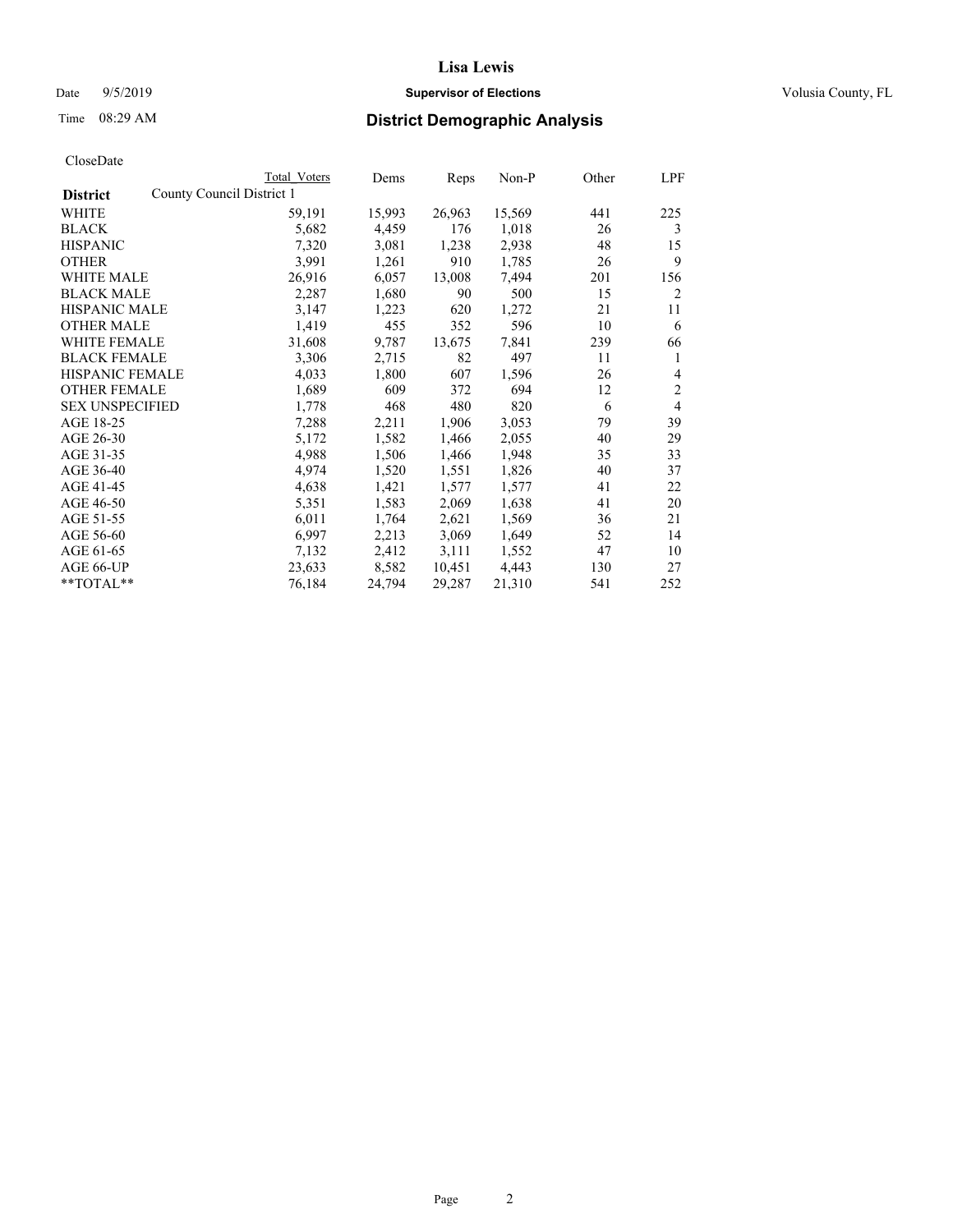#### Date  $9/5/2019$  **Supervisor of Elections Supervisor of Elections** Volusia County, FL

|                                              | Total Voters | Dems   | Reps   | Non-P  | Other | LPF          |
|----------------------------------------------|--------------|--------|--------|--------|-------|--------------|
| County Council District 2<br><b>District</b> |              |        |        |        |       |              |
| WHITE                                        | 56,205       | 16,283 | 22,908 | 16,234 | 595   | 185          |
| <b>BLACK</b>                                 | 11,543       | 9,136  | 325    | 2,036  | 43    | 3            |
| <b>HISPANIC</b>                              | 2,953        | 1,233  | 585    | 1,105  | 24    | 6            |
| <b>OTHER</b>                                 | 4,360        | 1,481  | 855    | 1,976  | 39    | 9            |
| WHITE MALE                                   | 26,214       | 6,409  | 11,383 | 8,005  | 293   | 124          |
| <b>BLACK MALE</b>                            | 4,412        | 3,269  | 176    | 943    | 24    | $\mathbf{0}$ |
| <b>HISPANIC MALE</b>                         | 1,352        | 502    | 310    | 524    | 14    | 2            |
| <b>OTHER MALE</b>                            | 1,531        | 497    | 358    | 656    | 15    | 5            |
| WHITE FEMALE                                 | 29,314       | 9,695  | 11,280 | 7,980  | 300   | 59           |
| <b>BLACK FEMALE</b>                          | 6,873        | 5,673  | 145    | 1,034  | 19    | 2            |
| <b>HISPANIC FEMALE</b>                       | 1,540        | 704    | 272    | 550    | 10    | 4            |
| <b>OTHER FEMALE</b>                          | 1,885        | 732    | 375    | 756    | 19    | 3            |
| <b>SEX UNSPECIFIED</b>                       | 1,940        | 652    | 374    | 903    | 7     | 4            |
| AGE 18-25                                    | 8,174        | 3,541  | 1,416  | 3,058  | 132   | 27           |
| AGE 26-30                                    | 5,386        | 2,009  | 1,226  | 2,061  | 63    | 27           |
| AGE 31-35                                    | 4,743        | 1,809  | 1,081  | 1,770  | 49    | 34           |
| AGE 36-40                                    | 4,282        | 1,639  | 1,042  | 1,542  | 41    | 18           |
| AGE 41-45                                    | 3,827        | 1,426  | 1,046  | 1,290  | 39    | 26           |
| AGE 46-50                                    | 4,538        | 1,586  | 1,500  | 1,397  | 40    | 15           |
| AGE 51-55                                    | 5,577        | 1,942  | 1,954  | 1,615  | 51    | 15           |
| AGE 56-60                                    | 7,151        | 2,516  | 2,780  | 1,780  | 65    | 10           |
| AGE 61-65                                    | 7,484        | 2,812  | 2,877  | 1,726  | 61    | 8            |
| AGE 66-UP                                    | 23,899       | 8,853  | 9,751  | 5,112  | 160   | 23           |
| $*$ $TOTAL**$                                | 75,061       | 28,133 | 24,673 | 21,351 | 701   | 203          |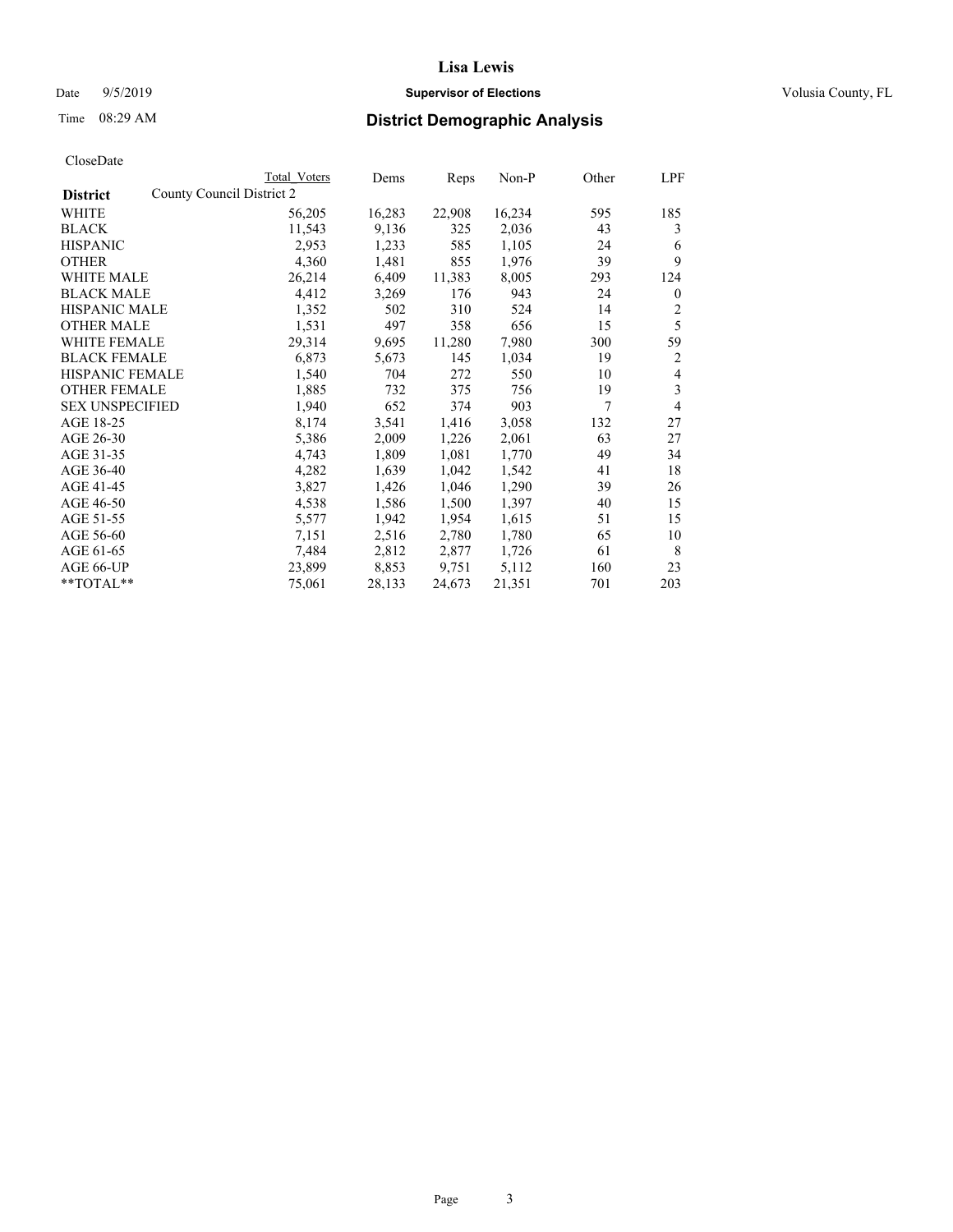## Date 9/5/2019 **Supervisor of Elections Supervisor of Elections** Volusia County, FL

|                        |                           | Total Voters | Dems   | Reps   | $Non-P$ | Other          | LPF            |
|------------------------|---------------------------|--------------|--------|--------|---------|----------------|----------------|
| <b>District</b>        | County Council District 3 |              |        |        |         |                |                |
| WHITE                  |                           | 73,739       | 19,954 | 32,442 | 20,420  | 707            | 216            |
| <b>BLACK</b>           |                           | 2,130        | 1,643  | 89     | 386     | 9              | 3              |
| <b>HISPANIC</b>        |                           | 1,953        | 687    | 508    | 738     | 18             | 2              |
| <b>OTHER</b>           |                           | 3,164        | 912    | 826    | 1,389   | 29             | 8              |
| WHITE MALE             |                           | 34,252       | 7,845  | 16,016 | 9,933   | 323            | 135            |
| <b>BLACK MALE</b>      |                           | 948          | 674    | 45     | 219     | 7              | 3              |
| <b>HISPANIC MALE</b>   |                           | 876          | 279    | 246    | 343     | 7              |                |
| <b>OTHER MALE</b>      |                           | 1,165        | 313    | 338    | 490     | 18             | 6              |
| <b>WHITE FEMALE</b>    |                           | 38,669       | 11,914 | 16,088 | 10,205  | 382            | 80             |
| <b>BLACK FEMALE</b>    |                           | 1,150        | 942    | 43     | 163     | $\overline{c}$ | $\mathbf{0}$   |
| HISPANIC FEMALE        |                           | 1,039        | 393    | 252    | 382     | 11             | 1              |
| <b>OTHER FEMALE</b>    |                           | 1,338        | 477    | 369    | 480     | 10             | $\overline{c}$ |
| <b>SEX UNSPECIFIED</b> |                           | 1,548        | 359    | 468    | 717     | 3              | 1              |
| AGE 18-25              |                           | 6,107        | 1,544  | 1,910  | 2,493   | 130            | 30             |
| AGE 26-30              |                           | 4,334        | 1,114  | 1,396  | 1,743   | 56             | 25             |
| AGE 31-35              |                           | 4,457        | 1,248  | 1,362  | 1,764   | 51             | 32             |
| AGE 36-40              |                           | 4,436        | 1,170  | 1,479  | 1,722   | 41             | 24             |
| AGE 41-45              |                           | 4,624        | 1,123  | 1,757  | 1,671   | 48             | 25             |
| AGE 46-50              |                           | 5,641        | 1,409  | 2,377  | 1,777   | 57             | 21             |
| AGE 51-55              |                           | 6,448        | 1,604  | 2,979  | 1,782   | 63             | 20             |
| AGE 56-60              |                           | 8,343        | 2,258  | 3,879  | 2,118   | 72             | 16             |
| AGE 61-65              |                           | 8,794        | 2,754  | 3,889  | 2,062   | 74             | 15             |
| AGE 66-UP              |                           | 27,802       | 8,972  | 12,837 | 5,801   | 171            | 21             |
| $*$ TOTAL $*$          |                           | 80,986       | 23,196 | 33,865 | 22,933  | 763            | 229            |
|                        |                           |              |        |        |         |                |                |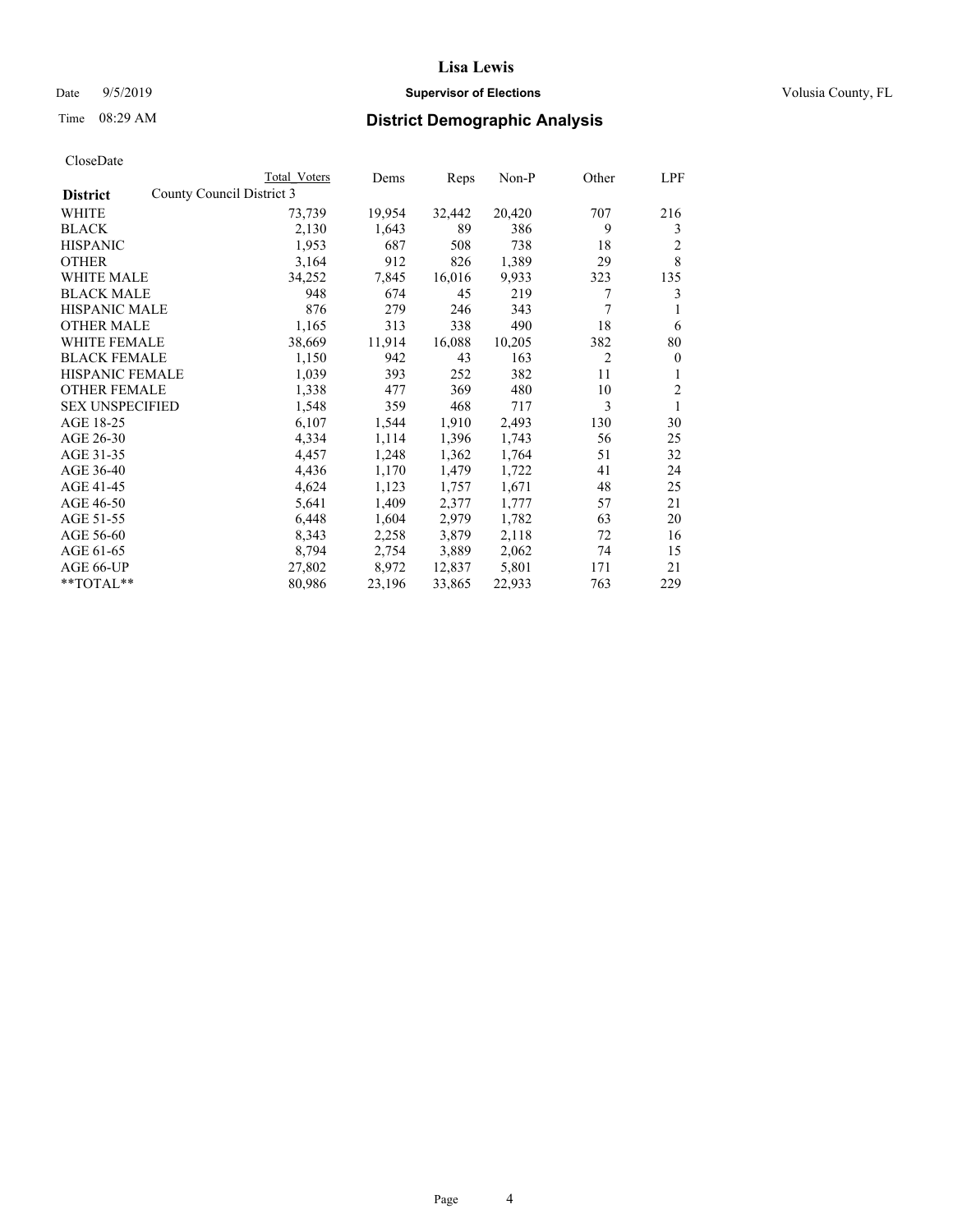#### Date  $9/5/2019$  **Supervisor of Elections Supervisor of Elections** Volusia County, FL

|                                              | Total Voters | Dems   | Reps   | Non-P  | Other | <b>LPF</b>     |
|----------------------------------------------|--------------|--------|--------|--------|-------|----------------|
| County Council District 4<br><b>District</b> |              |        |        |        |       |                |
| WHITE                                        | 61,705       | 17,542 | 26,438 | 16,955 | 576   | 194            |
| <b>BLACK</b>                                 | 7,357        | 5,729  | 239    | 1,355  | 28    | 6              |
| <b>HISPANIC</b>                              | 2,581        | 1,017  | 559    | 967    | 28    | 10             |
| <b>OTHER</b>                                 | 4,159        | 1,294  | 943    | 1,886  | 30    | 6              |
| WHITE MALE                                   | 28,349       | 6,763  | 12,955 | 8,215  | 283   | 133            |
| <b>BLACK MALE</b>                            | 2,906        | 2,076  | 133    | 676    | 18    | 3              |
| <b>HISPANIC MALE</b>                         | 1,155        | 408    | 278    | 444    | 18    | 7              |
| <b>OTHER MALE</b>                            | 1,523        | 453    | 367    | 686    | 14    | 3              |
| <b>WHITE FEMALE</b>                          | 32,610       | 10,622 | 13,199 | 8,436  | 292   | 61             |
| <b>BLACK FEMALE</b>                          | 4,320        | 3,553  | 103    | 651    | 10    | 3              |
| <b>HISPANIC FEMALE</b>                       | 1,361        | 586    | 267    | 495    | 10    | 3              |
| <b>OTHER FEMALE</b>                          | 1,735        | 649    | 413    | 659    | 13    | 1              |
| <b>SEX UNSPECIFIED</b>                       | 1,842        | 472    | 463    | 901    | 4     | $\overline{2}$ |
| AGE 18-25                                    | 6,837        | 2,185  | 1,788  | 2,739  | 87    | 38             |
| AGE 26-30                                    | 4,965        | 1,678  | 1,315  | 1,891  | 67    | 14             |
| AGE 31-35                                    | 4,587        | 1,599  | 1,243  | 1,675  | 39    | 31             |
| AGE 36-40                                    | 4,160        | 1,401  | 1,150  | 1,545  | 37    | 27             |
| AGE 41-45                                    | 4,098        | 1,341  | 1,293  | 1,405  | 30    | 29             |
| AGE 46-50                                    | 5,018        | 1,468  | 1,918  | 1,557  | 53    | 22             |
| AGE 51-55                                    | 6,044        | 1,877  | 2,474  | 1,630  | 51    | 12             |
| AGE 56-60                                    | 7,432        | 2,394  | 3,055  | 1,901  | 72    | 10             |
| AGE 61-65                                    | 7,932        | 2,773  | 3,310  | 1,756  | 78    | 15             |
| AGE 66-UP                                    | 24,729       | 8,866  | 10,633 | 5,064  | 148   | 18             |
| $*$ $TOTAL**$                                | 75,802       | 25,582 | 28,179 | 21,163 | 662   | 216            |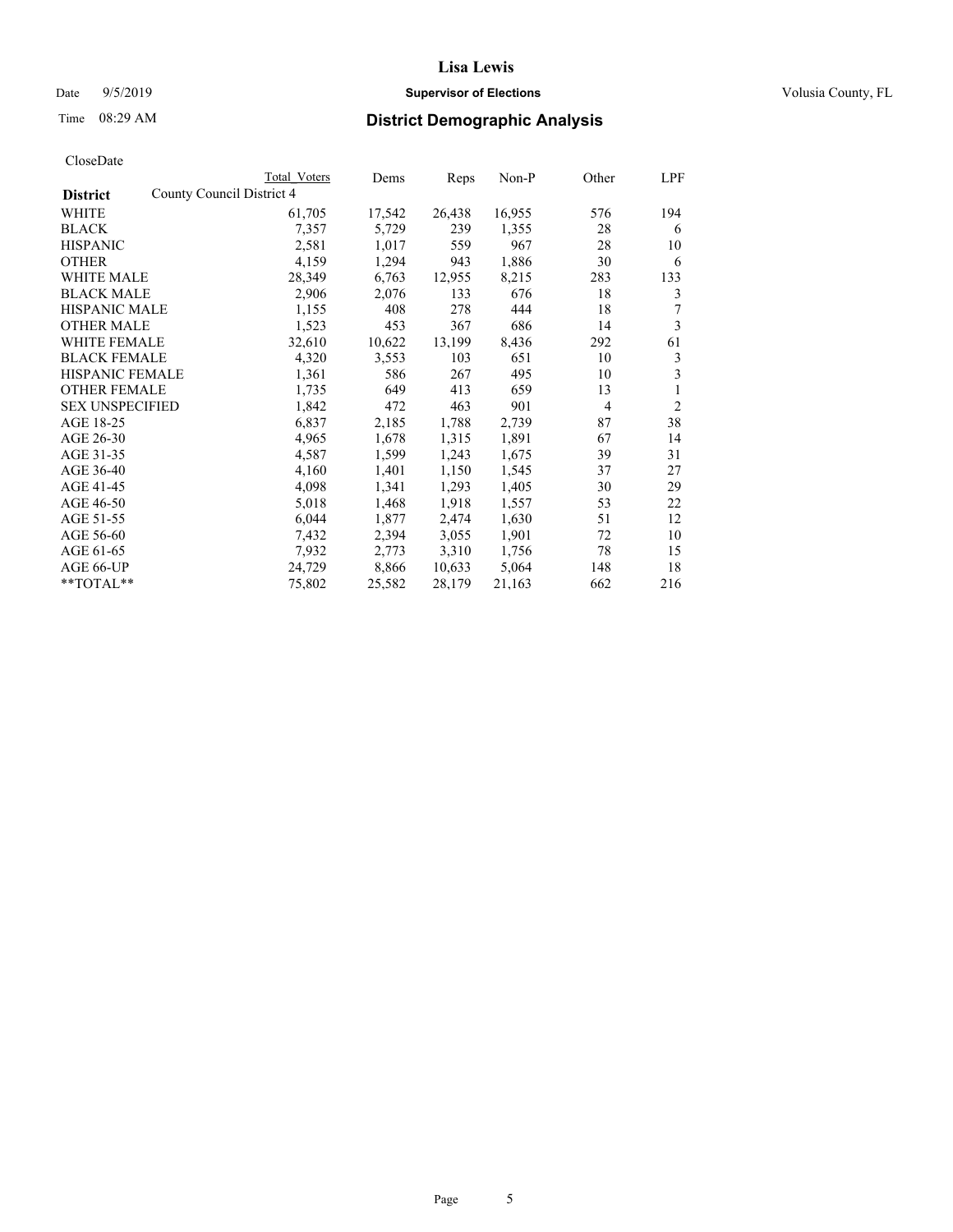## Date 9/5/2019 **Supervisor of Elections Supervisor of Elections** Volusia County, FL

| CloseDate |
|-----------|
|-----------|

|                                              | Total Voters | Dems   | Reps   | Non-P  | Other | LPF            |
|----------------------------------------------|--------------|--------|--------|--------|-------|----------------|
| County Council District 5<br><b>District</b> |              |        |        |        |       |                |
| WHITE                                        | 43,002       | 11,339 | 17,986 | 13,223 | 298   | 156            |
| <b>BLACK</b>                                 | 6,619        | 4,851  | 299    | 1,437  | 30    | 2              |
| <b>HISPANIC</b>                              | 19,737       | 9,091  | 2,799  | 7,750  | 70    | 27             |
| <b>OTHER</b>                                 | 4,512        | 1,477  | 881    | 2,121  | 25    | 8              |
| <b>WHITE MALE</b>                            | 20,000       | 4,485  | 8,822  | 6,441  | 147   | 105            |
| <b>BLACK MALE</b>                            | 2,912        | 1,974  | 183    | 735    | 18    | $\overline{2}$ |
| <b>HISPANIC MALE</b>                         | 9,167        | 3,939  | 1,464  | 3,712  | 37    | 15             |
| <b>OTHER MALE</b>                            | 1,550        | 487    | 339    | 707    | 10    | 7              |
| <b>WHITE FEMALE</b>                          | 22,384       | 6,709  | 8,931  | 6,547  | 148   | 49             |
| <b>BLACK FEMALE</b>                          | 3,616        | 2,813  | 112    | 679    | 12    | $\mathbf{0}$   |
| <b>HISPANIC FEMALE</b>                       | 10,261       | 5,012  | 1,303  | 3,902  | 33    | 11             |
| <b>OTHER FEMALE</b>                          | 1,997        | 779    | 398    | 812    | 7     | 1              |
| <b>SEX UNSPECIFIED</b>                       | 1,982        | 559    | 413    | 996    | 11    | 3              |
| AGE 18-25                                    | 7,709        | 2,400  | 1,470  | 3,735  | 75    | 29             |
| AGE 26-30                                    | 6,067        | 1,993  | 1,398  | 2,608  | 37    | 31             |
| AGE 31-35                                    | 6,167        | 2,015  | 1,452  | 2,626  | 46    | 28             |
| AGE 36-40                                    | 5,945        | 2,023  | 1,391  | 2,461  | 42    | 28             |
| AGE 41-45                                    | 5,775        | 2,056  | 1,479  | 2,192  | 30    | 18             |
| AGE 46-50                                    | 6,224        | 2,100  | 1,955  | 2,104  | 45    | 20             |
| AGE 51-55                                    | 6,513        | 2,262  | 2,258  | 1,952  | 27    | 14             |
| AGE 56-60                                    | 7,094        | 2,527  | 2,623  | 1,911  | 25    | 8              |
| AGE 61-65                                    | 6,581        | 2,552  | 2,341  | 1,642  | 36    | 10             |
| AGE 66-UP                                    | 15,795       | 6,830  | 5,598  | 3,300  | 60    | 7              |
| **TOTAL**                                    | 73,870       | 26,758 | 21,965 | 24,531 | 423   | 193            |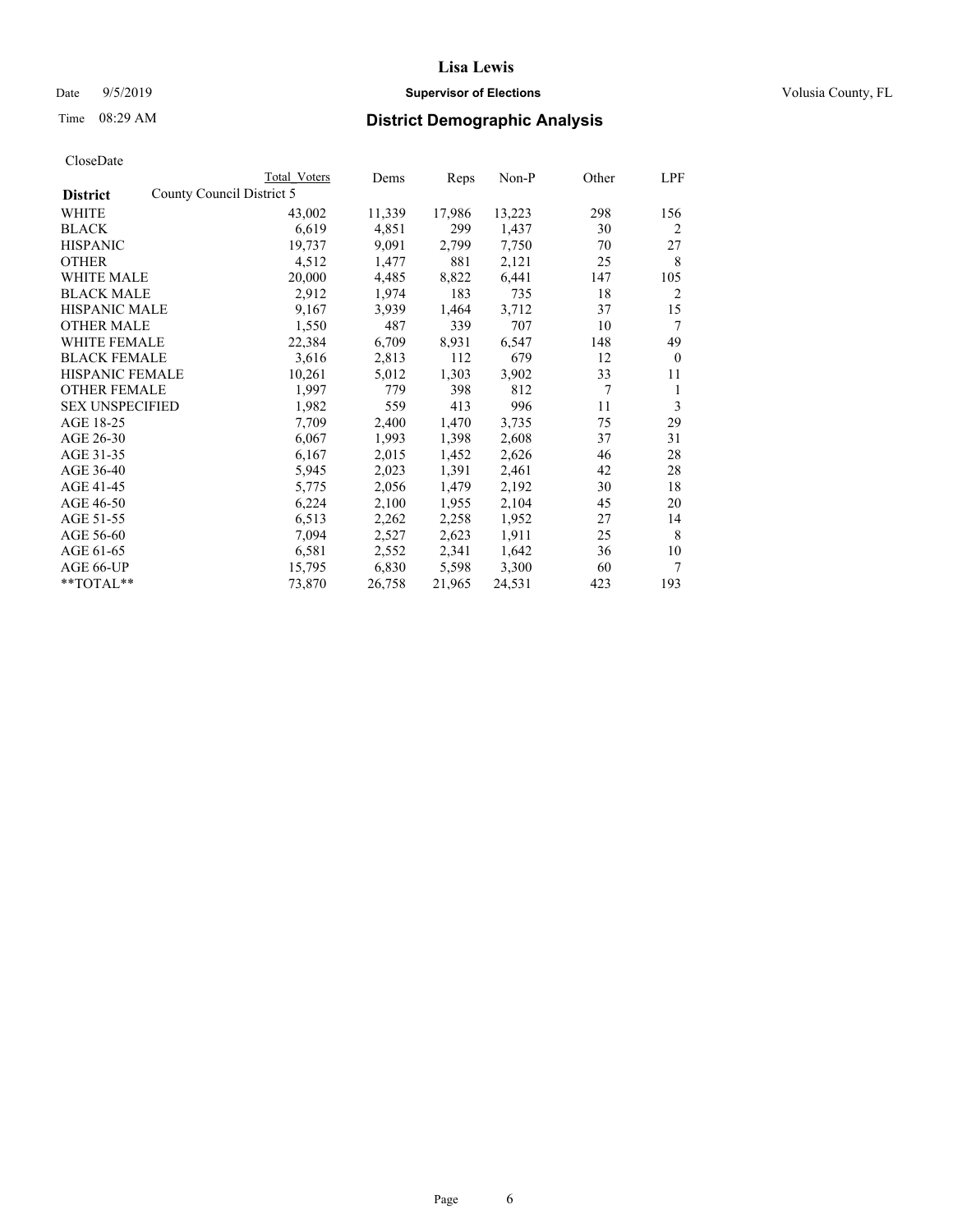## Date 9/5/2019 **Supervisor of Elections Supervisor of Elections** Volusia County, FL

# Time 08:29 AM **District Demographic Analysis**

|                        |                              | Total Voters | Dems | Reps | Non-P | Other          | LPF          |
|------------------------|------------------------------|--------------|------|------|-------|----------------|--------------|
| <b>District</b>        | Indigo Community Development |              |      |      |       |                |              |
| WHITE                  |                              | 1,413        | 311  | 708  | 363   | 23             | 8            |
| <b>BLACK</b>           |                              | 187          | 131  | 12   | 42    | 2              | $\Omega$     |
| <b>HISPANIC</b>        |                              | 87           | 29   | 20   | 37    |                | $\Omega$     |
| <b>OTHER</b>           |                              | 127          | 36   | 33   | 57    |                | 0            |
| <b>WHITE MALE</b>      |                              | 693          | 117  | 358  | 193   | 17             | 8            |
| <b>BLACK MALE</b>      |                              | 92           | 53   | 9    | 28    | $\overline{2}$ | $\Omega$     |
| <b>HISPANIC MALE</b>   |                              | 34           | 12   | 10   | 12    | $\theta$       | $\Omega$     |
| <b>OTHER MALE</b>      |                              | 44           | 11   | 11   | 22    | $\theta$       | $\mathbf{0}$ |
| <b>WHITE FEMALE</b>    |                              | 708          | 193  | 343  | 166   | 6              | 0            |
| <b>BLACK FEMALE</b>    |                              | 90           | 73   | 3    | 14    | 0              | $\Omega$     |
| <b>HISPANIC FEMALE</b> |                              | 53           | 17   | 10   | 25    |                | $\Omega$     |
| <b>OTHER FEMALE</b>    |                              | 68           | 22   | 16   | 29    |                | $\Omega$     |
| <b>SEX UNSPECIFIED</b> |                              | 31           | 9    | 12   | 10    | 0              | 0            |
| AGE 18-25              |                              | 143          | 42   | 47   | 50    |                | 3            |
| AGE 26-30              |                              | 138          | 34   | 54   | 47    | 3              | $\theta$     |
| AGE 31-35              |                              | 146          | 45   | 48   | 51    |                |              |
| AGE 36-40              |                              | 113          | 38   | 37   | 37    |                | 0            |
| AGE 41-45              |                              | 124          | 38   | 38   | 46    |                |              |
| AGE 46-50              |                              | 138          | 34   | 61   | 40    | 2              |              |
| AGE 51-55              |                              | 136          | 39   | 50   | 45    | 2              | 0            |
| AGE 56-60              |                              | 178          | 45   | 85   | 42    | 5              |              |
| AGE 61-65              |                              | 198          | 64   | 94   | 37    | 2              |              |
| AGE 66-UP              |                              | 500          | 128  | 259  | 104   | 9              | 0            |
| **TOTAL**              |                              | 1,814        | 507  | 773  | 499   | 27             | 8            |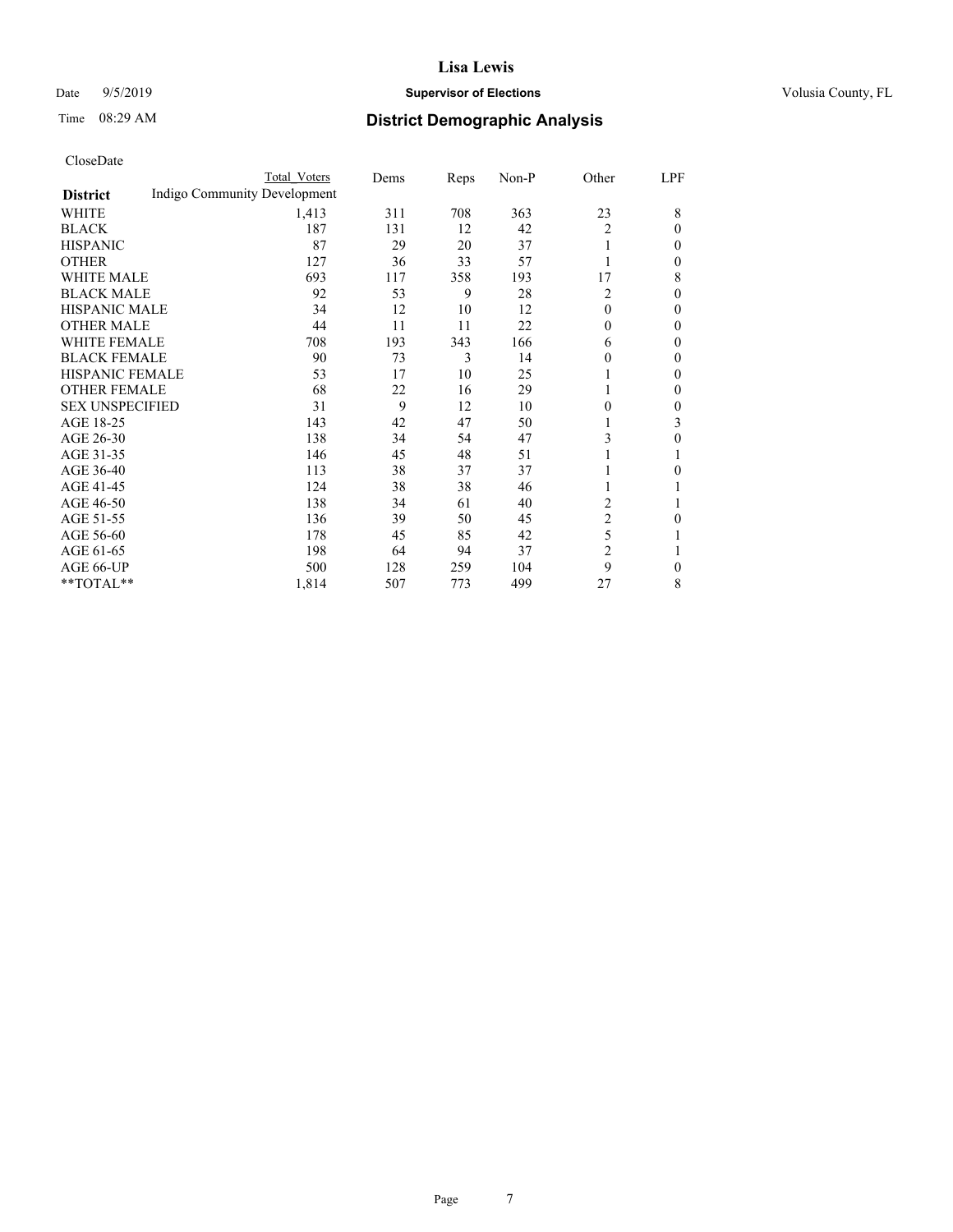#### Date  $9/5/2019$  **Supervisor of Elections Supervisor of Elections** Volusia County, FL

# Time 08:29 AM **District Demographic Analysis**

|                        |                  | Total Voters | Dems           | Reps | Non-P | Other  | LPF    |
|------------------------|------------------|--------------|----------------|------|-------|--------|--------|
| <b>District</b>        | Orlandia Heights |              |                |      |       |        |        |
| WHITE                  |                  | 682          | 174            | 317  | 190   |        | $_{0}$ |
| <b>BLACK</b>           |                  | 16           | 9              | 3    | 4     | 0      | 0      |
| <b>HISPANIC</b>        |                  | 34           | 5              | 13   | 16    | $_{0}$ | 0      |
| <b>OTHER</b>           |                  | 42           | 9              | 10   | 23    |        | 0      |
| <b>WHITE MALE</b>      |                  | 345          | 84             | 161  | 99    |        | 0      |
| <b>BLACK MALE</b>      |                  | 7            | 4              | 1    | 2     |        | 0      |
| <b>HISPANIC MALE</b>   |                  | 14           |                | 6    |       |        | 0      |
| <b>OTHER MALE</b>      |                  | 13           | $\overline{2}$ | 4    | 7     | 0      | 0      |
| <b>WHITE FEMALE</b>    |                  | 324          | 87             | 153  | 84    |        | 0      |
| <b>BLACK FEMALE</b>    |                  | 8            | 5              | 2    |       | 0      | 0      |
| HISPANIC FEMALE        |                  | 18           | 4              | 6    | 8     | $_{0}$ | 0      |
| <b>OTHER FEMALE</b>    |                  | 20           | 7              | 5    | 8     | $_{0}$ | 0      |
| <b>SEX UNSPECIFIED</b> |                  | 25           | 3              | 5    | 17    |        | 0      |
| AGE 18-25              |                  | 83           | 13             | 26   | 43    |        | 0      |
| AGE 26-30              |                  | 50           | 14             | 18   | 18    | $_{0}$ | 0      |
| AGE 31-35              |                  | 56           | 15             | 22   | 19    |        | 0      |
| AGE 36-40              |                  | 48           | 5              | 21   | 22    |        | 0      |
| AGE 41-45              |                  | 47           | 8              | 22   | 17    |        | 0      |
| AGE 46-50              |                  | 62           | 11             | 26   | 25    | $_{0}$ | 0      |
| AGE 51-55              |                  | 75           | 14             | 42   | 19    | 0      | 0      |
| AGE 56-60              |                  | 105          | 22             | 55   | 28    | $_{0}$ | 0      |
| AGE 61-65              |                  | 87           | 29             | 45   | 13    |        | 0      |
| AGE 66-UP              |                  | 161          | 66             | 66   | 29    |        | 0      |
| **TOTAL**              |                  | 774          | 197            | 343  | 233   |        | 0      |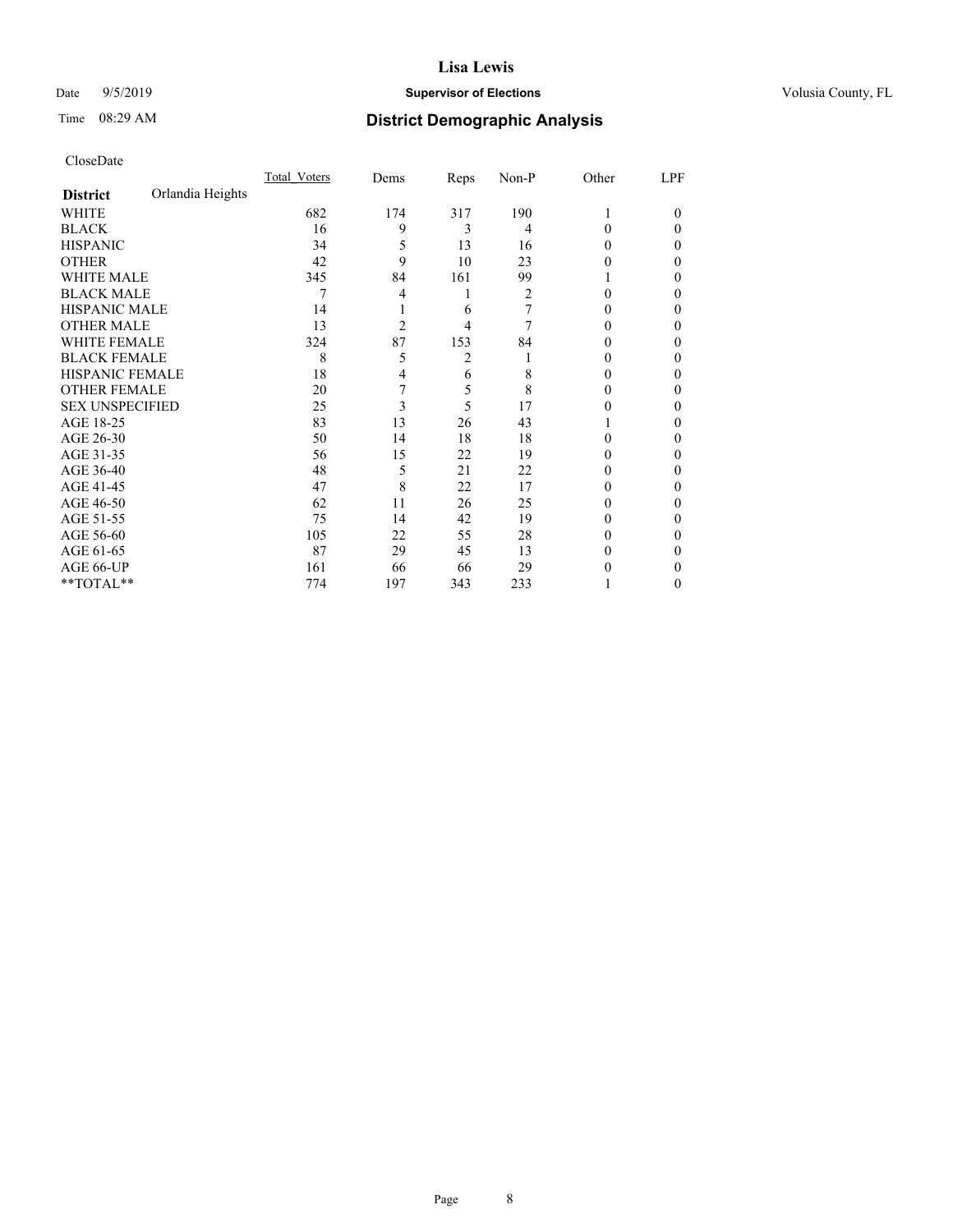Date  $9/5/2019$  **Supervisor of Elections Supervisor of Elections** Volusia County, FL

| CloseDate |
|-----------|
|-----------|

|                                             | Total Voters | Dems    | Reps    | Non-P   | Other | LPF   |
|---------------------------------------------|--------------|---------|---------|---------|-------|-------|
| Congressional District 6<br><b>District</b> |              |         |         |         |       |       |
| WHITE                                       | 293,842      | 81,111  | 126,737 | 82,401  | 2,617 | 976   |
| <b>BLACK</b>                                | 33,331       | 25,818  | 1,128   | 6,232   | 136   | 17    |
| <b>HISPANIC</b>                             | 34,544       | 15,109  | 5,689   | 13,498  | 188   | 60    |
| OTHER                                       | 20,186       | 6,425   | 4,415   | 9,157   | 149   | 40    |
| WHITE MALE                                  | 135,731      | 31,559  | 62,184  | 40,088  | 1,247 | 653   |
| <b>BLACK MALE</b>                           | 13,465       | 9,673   | 627     | 3,073   | 82    | 10    |
| HISPANIC MALE                               | 15,697       | 6,351   | 2,918   | 6,295   | 97    | 36    |
| <b>OTHER MALE</b>                           | 7,188        | 2,205   | 1,754   | 3,135   | 67    | 27    |
| <b>WHITE FEMALE</b>                         | 154,585      | 48,727  | 63,173  | 41,009  | 1,361 | 315   |
| <b>BLACK FEMALE</b>                         | 19,265       | 15,696  | 485     | 3,024   | 54    | 6     |
| HISPANIC FEMALE                             | 18,234       | 8,495   | 2,701   | 6,925   | 90    | 23    |
| <b>OTHER FEMALE</b>                         | 8,644        | 3,246   | 1,927   | 3,401   | 61    | 9     |
| <b>SEX UNSPECIFIED</b>                      | 9,090        | 2,510   | 2,198   | 4,337   | 31    | 14    |
| AGE 18-25                                   | 36,115       | 11,881  | 8,490   | 15,078  | 503   | 163   |
| AGE 26-30                                   | 25,924       | 8,376   | 6,801   | 10,358  | 263   | 126   |
| AGE 31-35                                   | 24,942       | 8,177   | 6,604   | 9,783   | 220   | 158   |
| AGE 36-40                                   | 23,797       | 7,753   | 6,613   | 9,096   | 201   | 134   |
| AGE 41-45                                   | 22,962       | 7,367   | 7,152   | 8,135   | 188   | 120   |
| AGE 46-50                                   | 26,772       | 8,146   | 9,819   | 8,473   | 236   | 98    |
| AGE 51-55                                   | 30,593       | 9,449   | 12,286  | 8,548   | 228   | 82    |
| AGE 56-60                                   | 37,017       | 11,908  | 15,406  | 9,359   | 286   | 58    |
| AGE 61-65                                   | 37,923       | 13,303  | 15,528  | 8,738   | 296   | 58    |
| AGE 66-UP                                   | 115,858      | 42,103  | 49,270  | 23,720  | 669   | 96    |
| $*$ TOTAL $*$                               | 381,903      | 128,463 | 137,969 | 111,288 | 3,090 | 1,093 |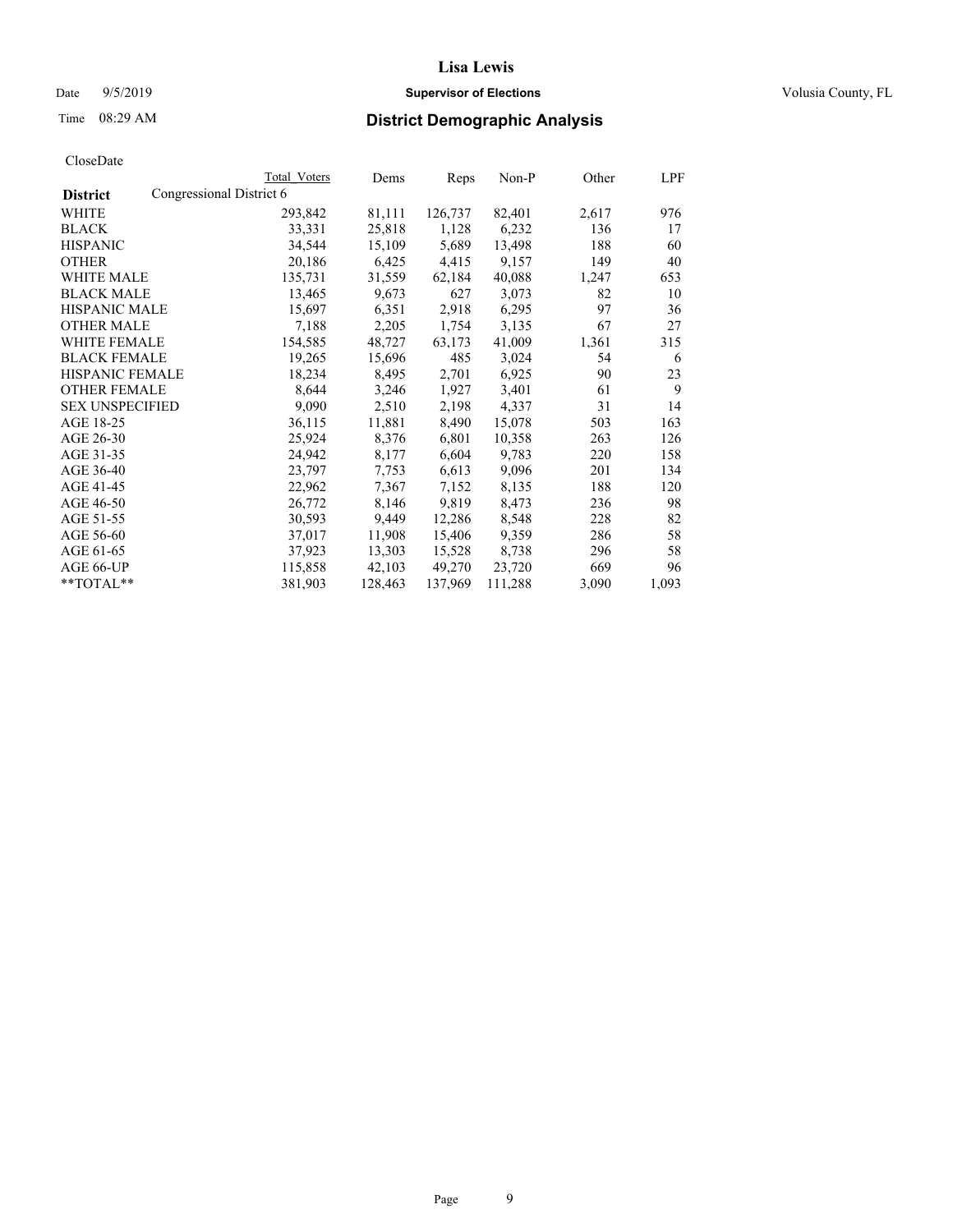#### Date  $9/5/2019$  **Supervisor of Elections Supervisor of Elections** Volusia County, FL

## Time 08:29 AM **District Demographic Analysis**

|                        | Total Voters        | Dems   | Reps   | Non-P  | Other | LPF            |
|------------------------|---------------------|--------|--------|--------|-------|----------------|
| <b>District</b>        | Unincorporated Area |        |        |        |       |                |
| WHITE                  | 71,176              | 18,666 | 32,415 | 19,299 | 560   | 236            |
| <b>BLACK</b>           | 2,979               | 2,283  | 108    | 566    | 21    | 1              |
| <b>HISPANIC</b>        | 4,238               | 1,659  | 839    | 1,705  | 24    | 11             |
| <b>OTHER</b>           | 3,603               | 965    | 990    | 1,618  | 23    | 7              |
| WHITE MALE             | 33,607              | 7,441  | 16,236 | 9,509  | 273   | 148            |
| <b>BLACK MALE</b>      | 1,295               | 916    | 58     | 309    | 11    | 1              |
| <b>HISPANIC MALE</b>   | 1,907               | 679    | 418    | 790    | 12    | 8              |
| <b>OTHER MALE</b>      | 1,275               | 325    | 389    | 547    | 8     | 6              |
| WHITE FEMALE           | 36,719              | 11,057 | 15,810 | 9,479  | 287   | 86             |
| <b>BLACK FEMALE</b>    | 1,637               | 1,329  | 49     | 249    | 10    | $\mathbf{0}$   |
| <b>HISPANIC FEMALE</b> | 2,229               | 938    | 407    | 869    | 12    | 3              |
| <b>OTHER FEMALE</b>    | 1,479               | 492    | 410    | 564    | 12    | 1              |
| <b>SEX UNSPECIFIED</b> | 1,847               | 396    | 575    | 871    | 3     | $\overline{2}$ |
| AGE 18-25              | 6,788               | 1,664  | 2,135  | 2,864  | 93    | 32             |
| AGE 26-30              | 5,009               | 1,269  | 1,617  | 2,053  | 48    | 22             |
| AGE 31-35              | 4,857               | 1,311  | 1,533  | 1,937  | 36    | 40             |
| AGE 36-40              | 4,518               | 1,189  | 1,503  | 1,767  | 34    | 25             |
| AGE 41-45              | 4,543               | 1,169  | 1,693  | 1,619  | 34    | 28             |
| AGE 46-50              | 5,798               | 1,396  | 2,495  | 1,839  | 50    | 18             |
| AGE 51-55              | 6,965               | 1,745  | 3,260  | 1,884  | 57    | 19             |
| AGE 56-60              | 8,738               | 2,385  | 4,082  | 2,178  | 74    | 19             |
| AGE 61-65              | 8,870               | 2,759  | 4,036  | 1,991  | 67    | 17             |
| AGE 66-UP              | 25,910              | 8,686  | 11,998 | 5,056  | 135   | 35             |
| $*$ $TOTAL**$          | 81,996              | 23,573 | 34,352 | 23,188 | 628   | 255            |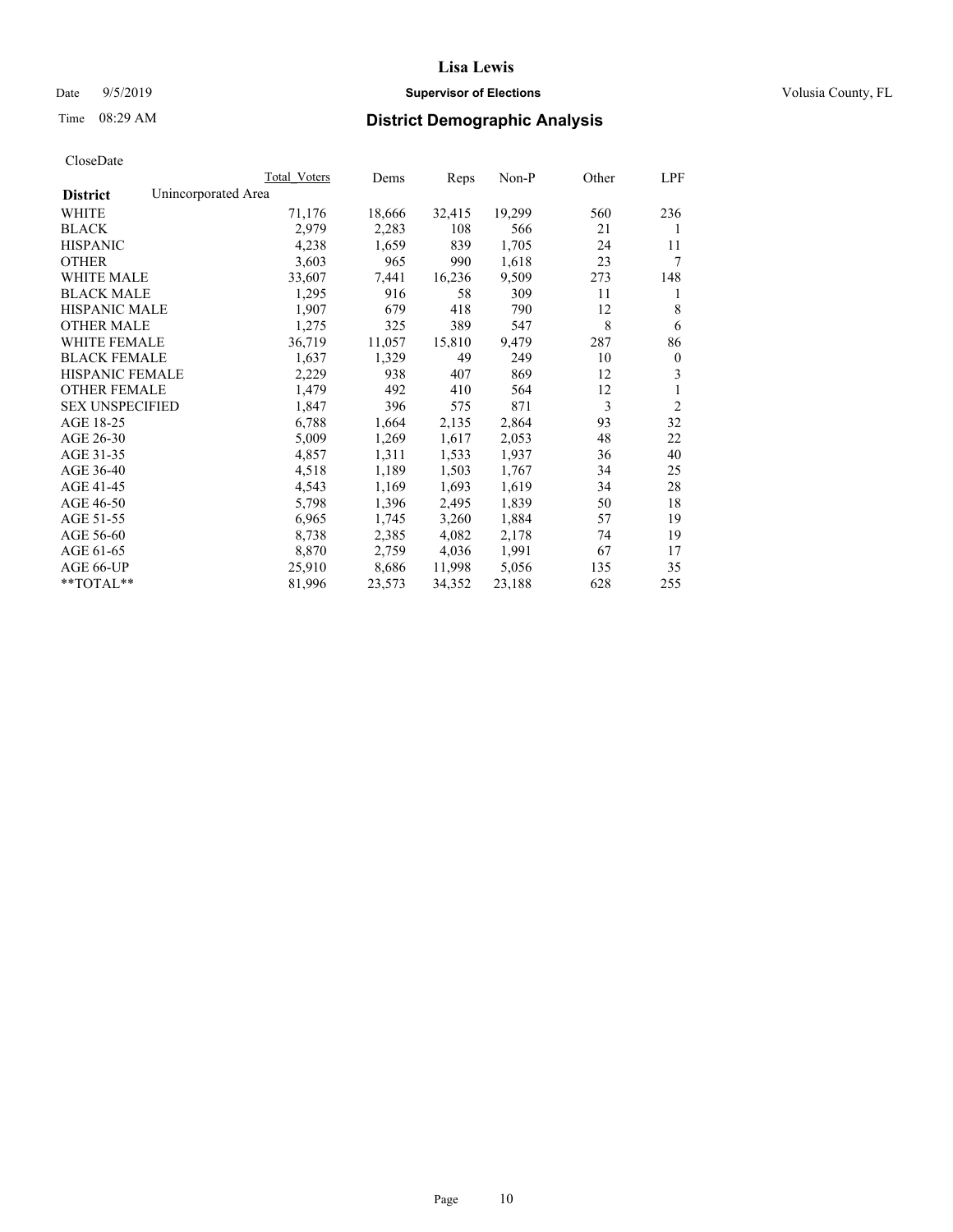## Date 9/5/2019 **Supervisor of Elections Supervisor of Elections** Volusia County, FL

# Time 08:29 AM **District Demographic Analysis**

|                        | Total Voters  | Dems   | Reps   | Non-P  | Other | LPF            |
|------------------------|---------------|--------|--------|--------|-------|----------------|
| <b>District</b>        | Daytona Beach |        |        |        |       |                |
| WHITE                  | 25,275        | 7,457  | 9,875  | 7,537  | 302   | 104            |
| <b>BLACK</b>           | 14,012        | 11,285 | 352    | 2,331  | 42    | 2              |
| <b>HISPANIC</b>        | 2,031         | 915    | 316    | 781    | 17    | 2              |
| <b>OTHER</b>           | 3,159         | 1,162  | 486    | 1,478  | 27    | 6              |
| <b>WHITE MALE</b>      | 12,138        | 3,028  | 5,093  | 3,809  | 139   | 69             |
| <b>BLACK MALE</b>      | 5,329         | 4,006  | 199    | 1,095  | 28    | 1              |
| <b>HISPANIC MALE</b>   | 938           | 380    | 170    | 377    | 10    | 1              |
| <b>OTHER MALE</b>      | 1,082         | 396    | 201    | 471    | 12    | $\overline{2}$ |
| WHITE FEMALE           | 12,776        | 4,336  | 4,664  | 3,579  | 162   | 35             |
| <b>BLACK FEMALE</b>    | 8,374         | 7,042  | 149    | 1,168  | 14    | 1              |
| <b>HISPANIC FEMALE</b> | 1,042         | 510    | 142    | 382    | 7     | 1              |
| <b>OTHER FEMALE</b>    | 1,277         | 552    | 193    | 517    | 13    | 2              |
| <b>SEX UNSPECIFIED</b> | 1,520         | 569    | 217    | 729    | 3     | $\overline{2}$ |
| AGE 18-25              | 6,840         | 3,484  | 892    | 2,369  | 75    | 20             |
| AGE 26-30              | 3,832         | 1,801  | 633    | 1,342  | 42    | 14             |
| AGE 31-35              | 3,198         | 1,515  | 536    | 1,100  | 30    | 17             |
| AGE 36-40              | 2,689         | 1,319  | 470    | 866    | 24    | 10             |
| AGE 41-45              | 2,458         | 1,177  | 488    | 767    | 14    | 12             |
| AGE 46-50              | 2,791         | 1,222  | 730    | 795    | 33    | 11             |
| AGE 51-55              | 3,307         | 1,489  | 879    | 898    | 36    | 5              |
| AGE 56-60              | 3,943         | 1,747  | 1,236  | 923    | 32    | 5              |
| AGE 61-65              | 4,088         | 1,886  | 1,296  | 869    | 28    | 9              |
| AGE 66-UP              | 11,331        | 5,179  | 3,869  | 2,198  | 74    | 11             |
| $*$ TOTAL $*$          | 44,477        | 20,819 | 11,029 | 12,127 | 388   | 114            |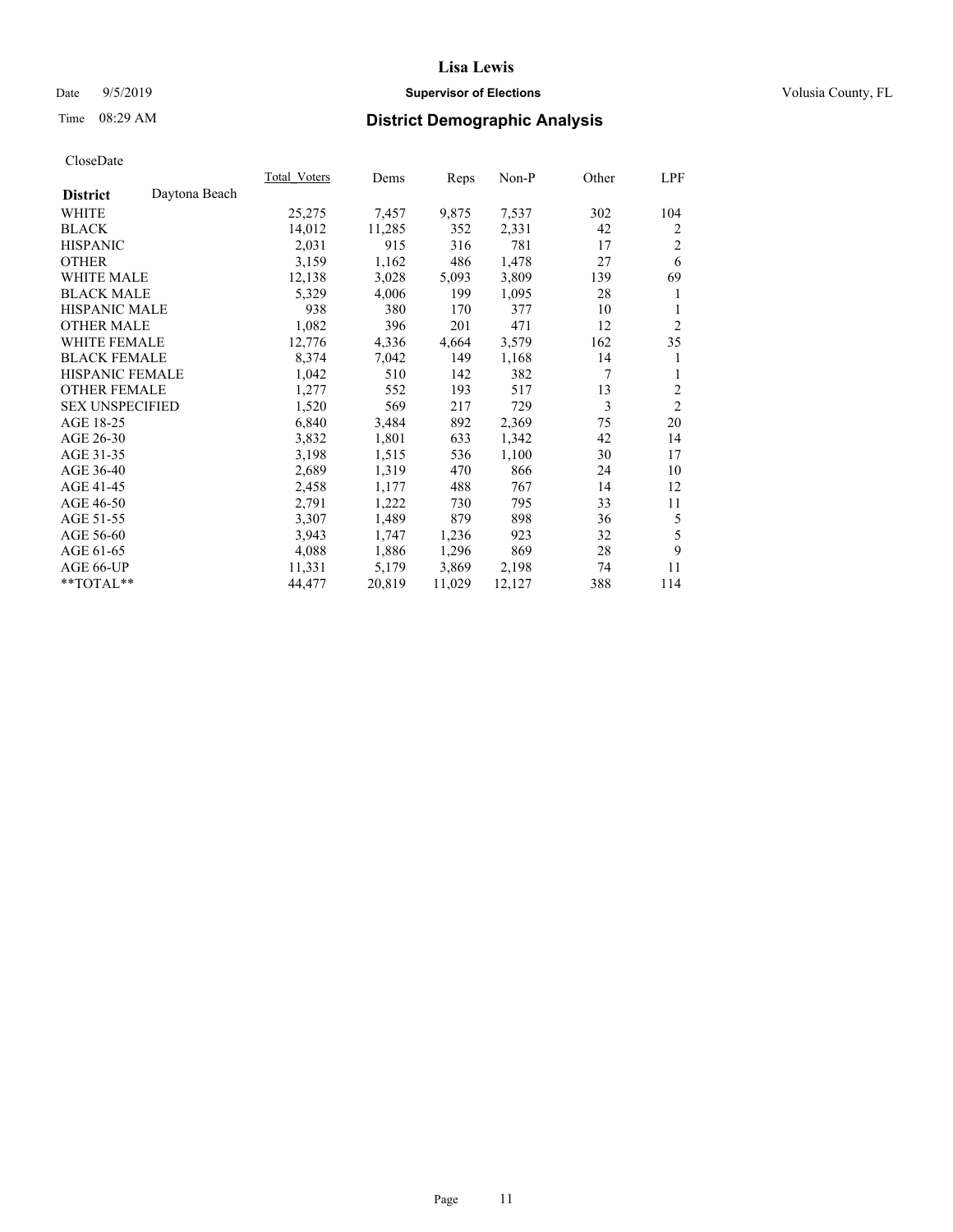## Date 9/5/2019 **Supervisor of Elections Supervisor of Elections** Volusia County, FL

# Time 08:29 AM **District Demographic Analysis**

|                        |                      | Total Voters | Dems  | Reps             | Non-P | Other    | LPF          |
|------------------------|----------------------|--------------|-------|------------------|-------|----------|--------------|
| <b>District</b>        | Daytona Beach Shores |              |       |                  |       |          |              |
| WHITE                  |                      | 4,146        | 961   | 2,083            | 1,045 | 48       | 9            |
| <b>BLACK</b>           |                      | 73           | 43    | 2                | 25    | 2        |              |
| <b>HISPANIC</b>        |                      | 123          | 39    | 44               | 39    |          | 0            |
| <b>OTHER</b>           |                      | 272          | 80    | 86               | 104   |          |              |
| <b>WHITE MALE</b>      |                      | 1,953        | 388   | 1,001            | 533   | 25       | 6            |
| <b>BLACK MALE</b>      |                      | 31           | 14    | $\boldsymbol{0}$ | 16    |          | $\Omega$     |
| <b>HISPANIC MALE</b>   |                      | 55           | 11    | 22               | 21    |          | $\theta$     |
| <b>OTHER MALE</b>      |                      | 109          | 31    | 38               | 40    | $\theta$ | $\mathbf{0}$ |
| WHITE FEMALE           |                      | 2,146        | 560   | 1,062            | 499   | 22       | 3            |
| <b>BLACK FEMALE</b>    |                      | 41           | 29    | 2                | 8     |          |              |
| <b>HISPANIC FEMALE</b> |                      | 67           | 28    | 21               | 18    | 0        | 0            |
| <b>OTHER FEMALE</b>    |                      | 128          | 42    | 35               | 49    |          |              |
| <b>SEX UNSPECIFIED</b> |                      | 84           | 20    | 34               | 29    |          | 0            |
| AGE 18-25              |                      | 147          | 38    | 47               | 55    | 7        | $\mathbf{0}$ |
| AGE 26-30              |                      | 108          | 25    | 36               | 43    |          | 3            |
| AGE 31-35              |                      | 108          | 27    | 38               | 39    |          | 3            |
| AGE 36-40              |                      | 120          | 27    | 44               | 49    | 0        | $\theta$     |
| AGE 41-45              |                      | 111          | 34    | 40               | 32    | 3        | 2            |
| AGE 46-50              |                      | 173          | 33    | 70               | 69    |          | $\theta$     |
| AGE 51-55              |                      | 301          | 69    | 138              | 93    | $\theta$ |              |
| AGE 56-60              |                      | 439          | 84    | 233              | 114   | 8        | 0            |
| AGE 61-65              |                      | 579          | 134   | 291              | 142   | 11       |              |
| AGE 66-UP              |                      | 2,528        | 652   | 1,278            | 577   | 20       |              |
| **TOTAL**              |                      | 4,614        | 1,123 | 2,215            | 1,213 | 52       | 11           |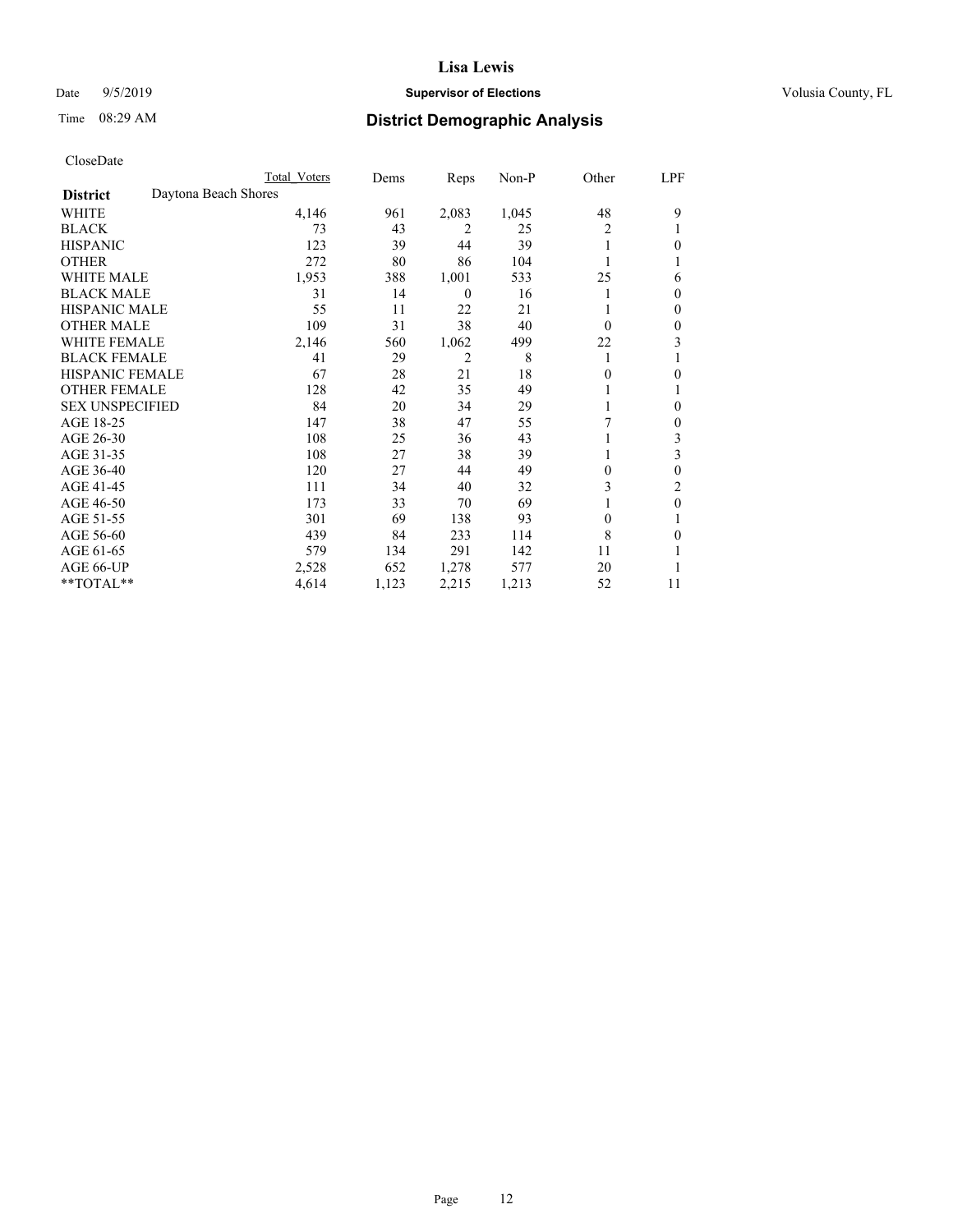## Date 9/5/2019 **Supervisor of Elections Supervisor of Elections** Volusia County, FL

## Time 08:29 AM **District Demographic Analysis**

|                        |        | Total Voters | Dems  | Reps  | Non-P | Other          | LPF            |
|------------------------|--------|--------------|-------|-------|-------|----------------|----------------|
| <b>District</b>        | DeBary |              |       |       |       |                |                |
| WHITE                  |        | 13,003       | 2,984 | 6,391 | 3,490 | 93             | 45             |
| <b>BLACK</b>           |        | 663          | 485   | 31    | 145   | 2              | $\mathbf{0}$   |
| <b>HISPANIC</b>        |        | 1,467        | 599   | 331   | 524   | 10             | 3              |
| <b>OTHER</b>           |        | 916          | 243   | 234   | 433   | 5              | 1              |
| WHITE MALE             |        | 6,081        | 1,160 | 3,157 | 1,692 | 40             | 32             |
| <b>BLACK MALE</b>      |        | 309          | 204   | 13    | 90    | 2              | $\mathbf{0}$   |
| <b>HISPANIC MALE</b>   |        | 675          | 246   | 171   | 253   | 4              | 1              |
| <b>OTHER MALE</b>      |        | 313          | 74    | 90    | 145   | 3              | 1              |
| <b>WHITE FEMALE</b>    |        | 6,756        | 1,792 | 3,169 | 1,731 | 52             | 12             |
| <b>BLACK FEMALE</b>    |        | 343          | 272   | 18    | 53    | $\overline{0}$ | $\mathbf{0}$   |
| <b>HISPANIC FEMALE</b> |        | 769          | 343   | 157   | 261   | 6              | 2              |
| <b>OTHER FEMALE</b>    |        | 422          | 138   | 108   | 174   | $\overline{2}$ | $\mathbf{0}$   |
| <b>SEX UNSPECIFIED</b> |        | 381          | 82    | 104   | 193   | 1              | 1              |
| AGE 18-25              |        | 1,268        | 308   | 374   | 556   | 20             | 10             |
| AGE 26-30              |        | 959          | 230   | 359   | 359   | 8              | 3              |
| AGE 31-35              |        | 1,031        | 259   | 371   | 392   | 6              | 3              |
| AGE 36-40              |        | 1,079        | 243   | 394   | 423   | 5              | 14             |
| AGE 41-45              |        | 1,020        | 279   | 385   | 343   | 7              | 6              |
| AGE 46-50              |        | 1,206        | 281   | 519   | 392   | 9              | 5              |
| AGE 51-55              |        | 1,398        | 344   | 665   | 375   | 10             | 4              |
| AGE 56-60              |        | 1,586        | 409   | 782   | 381   | 12             | $\overline{c}$ |
| AGE 61-65              |        | 1,603        | 442   | 778   | 371   | 12             | $\theta$       |
| AGE 66-UP              |        | 4,899        | 1,516 | 2,360 | 1,000 | 21             | 2              |
| **TOTAL**              |        | 16,049       | 4,311 | 6,987 | 4,592 | 110            | 49             |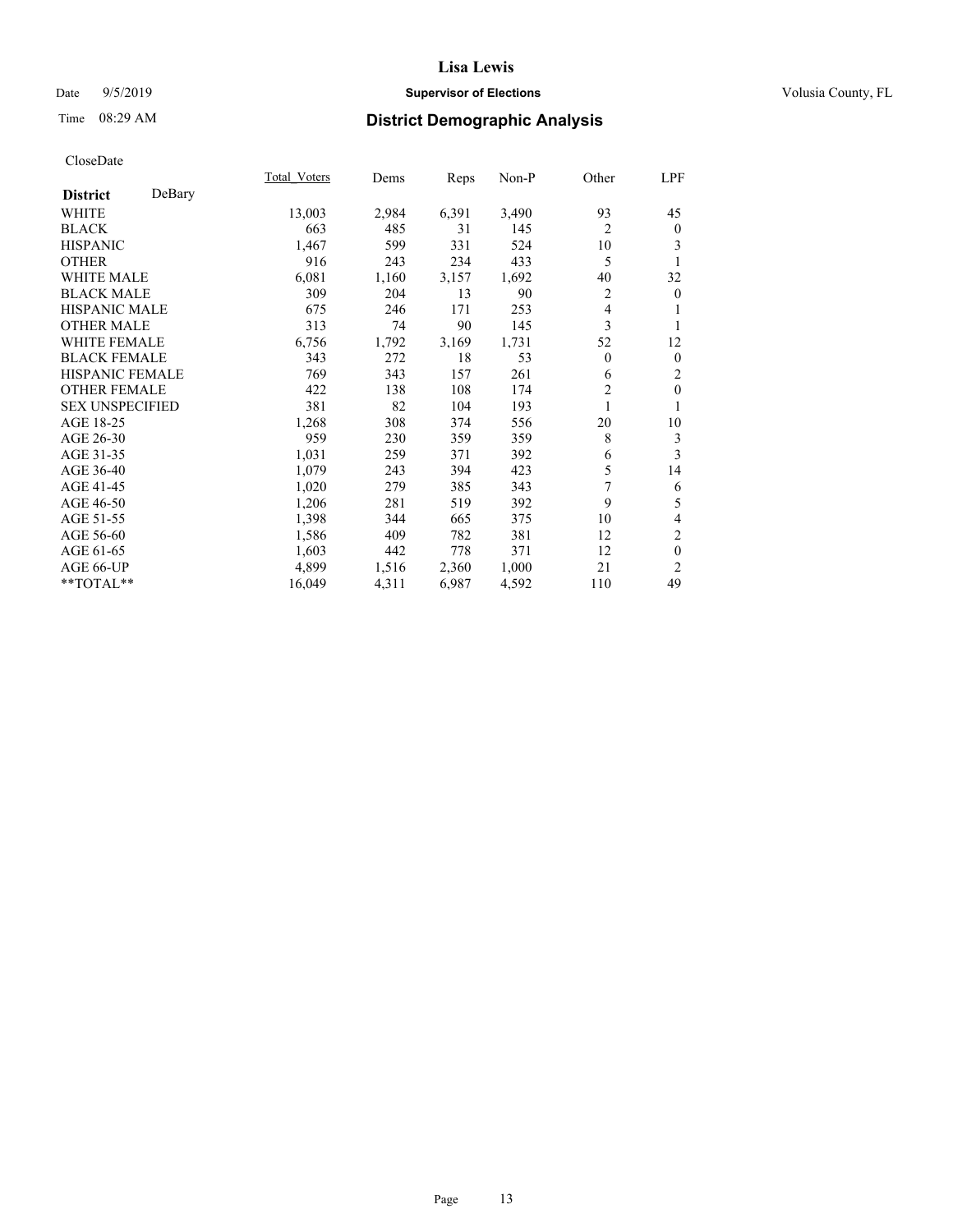## Date 9/5/2019 **Supervisor of Elections Supervisor of Elections** Volusia County, FL

## Time 08:29 AM **District Demographic Analysis**

|                        |        | Total Voters | Dems  | Reps  | Non-P | Other          | LPF            |
|------------------------|--------|--------------|-------|-------|-------|----------------|----------------|
| <b>District</b>        | DeLand |              |       |       |       |                |                |
| WHITE                  |        | 16,046       | 4,756 | 6,909 | 4,158 | 150            | 73             |
| <b>BLACK</b>           |        | 3,008        | 2,355 | 95    | 543   | 13             | 2              |
| <b>HISPANIC</b>        |        | 2,258        | 976   | 389   | 867   | 20             | 6              |
| <b>OTHER</b>           |        | 1,394        | 513   | 247   | 624   | 7              | 3              |
| <b>WHITE MALE</b>      |        | 7,035        | 1,750 | 3,198 | 1,962 | 72             | 53             |
| <b>BLACK MALE</b>      |        | 1,161        | 854   | 48    | 251   | 7              | 1              |
| <b>HISPANIC MALE</b>   |        | 928          | 367   | 186   | 363   | 8              | 4              |
| <b>OTHER MALE</b>      |        | 514          | 195   | 103   | 212   | 4              | $\mathbf{0}$   |
| <b>WHITE FEMALE</b>    |        | 8,839        | 2,950 | 3,656 | 2,138 | 77             | 18             |
| <b>BLACK FEMALE</b>    |        | 1,795        | 1,463 | 44    | 281   | 6              | 1              |
| <b>HISPANIC FEMALE</b> |        | 1,295        | 593   | 200   | 489   | 11             | $\overline{2}$ |
| <b>OTHER FEMALE</b>    |        | 603          | 234   | 98    | 266   | 3              | $\mathfrak{2}$ |
| <b>SEX UNSPECIFIED</b> |        | 536          | 194   | 107   | 230   | $\overline{2}$ | 3              |
| AGE 18-25              |        | 2,426        | 927   | 501   | 948   | 34             | 16             |
| AGE 26-30              |        | 1,623        | 603   | 383   | 615   | 10             | 12             |
| AGE 31-35              |        | 1,585        | 579   | 400   | 582   | 13             | 11             |
| AGE 36-40              |        | 1,638        | 623   | 441   | 546   | 17             | 11             |
| AGE 41-45              |        | 1,482        | 525   | 448   | 491   | 14             | 4              |
| AGE 46-50              |        | 1,550        | 577   | 498   | 453   | 14             | 8              |
| AGE 51-55              |        | 1,612        | 571   | 634   | 394   | 7              | 6              |
| AGE 56-60              |        | 1,765        | 666   | 685   | 397   | 14             | $\mathfrak{Z}$ |
| AGE 61-65              |        | 1,915        | 768   | 710   | 415   | 19             | 3              |
| AGE 66-UP              |        | 7,110        | 2,761 | 2,940 | 1,351 | 48             | 10             |
| **TOTAL**              |        | 22,706       | 8,600 | 7,640 | 6,192 | 190            | 84             |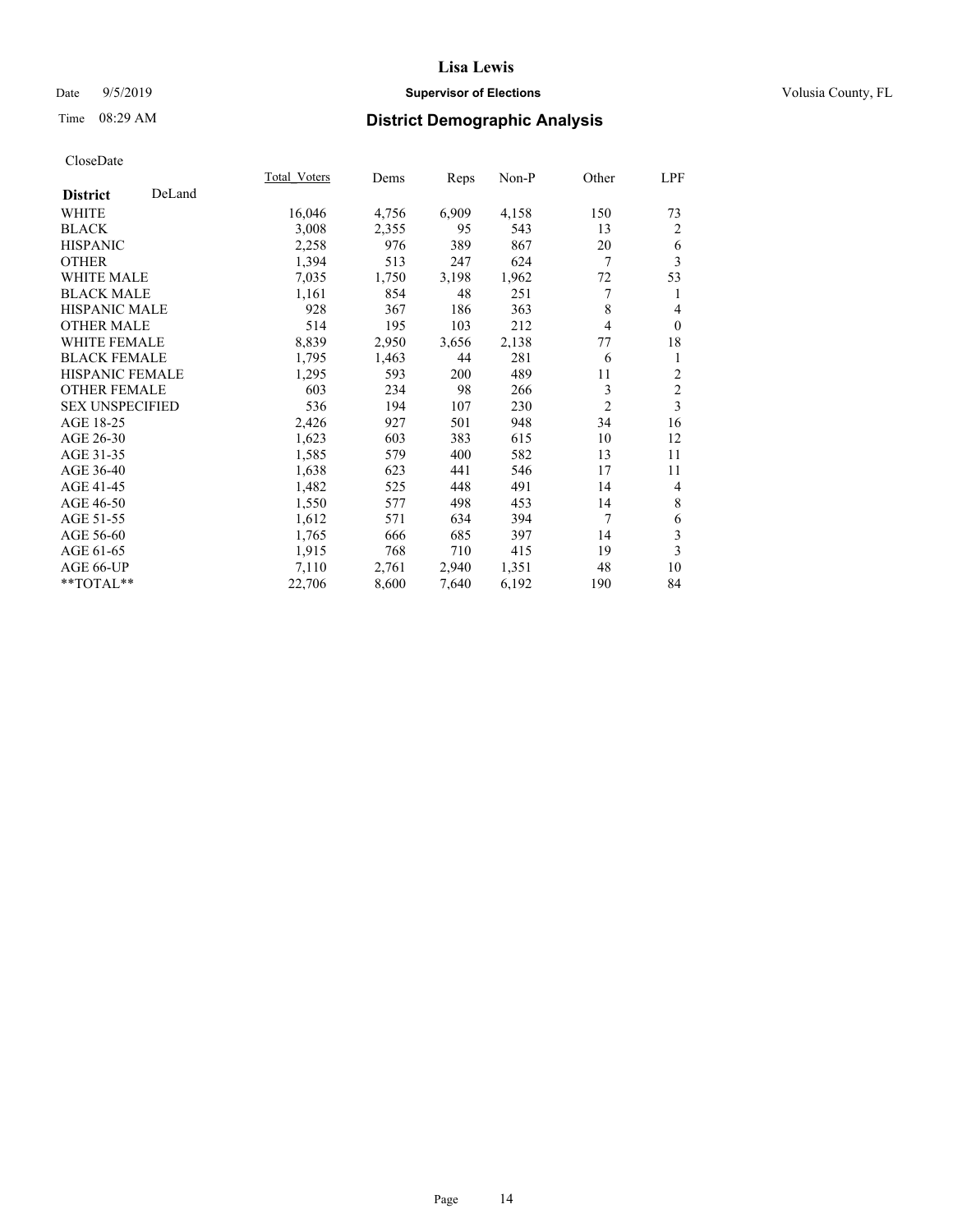## Date 9/5/2019 **Supervisor of Elections Supervisor of Elections** Volusia County, FL

## Time 08:29 AM **District Demographic Analysis**

|                        |         | Total Voters | Dems   | Reps   | Non-P  | Other | LPF            |
|------------------------|---------|--------------|--------|--------|--------|-------|----------------|
| <b>District</b>        | Deltona |              |        |        |        |       |                |
| WHITE                  |         | 33,378       | 9,130  | 13,358 | 10,533 | 233   | 124            |
| <b>BLACK</b>           |         | 6,123        | 4,500  | 270    | 1,324  | 27    | 2              |
| <b>HISPANIC</b>        |         | 18,647       | 8,667  | 2,546  | 7,344  | 65    | 25             |
| <b>OTHER</b>           |         | 3,864        | 1,305  | 707    | 1,823  | 23    | 6              |
| WHITE MALE             |         | 15,426       | 3,620  | 6,503  | 5,103  | 116   | 84             |
| <b>BLACK MALE</b>      |         | 2,692        | 1,833  | 168    | 673    | 16    | $\overline{2}$ |
| <b>HISPANIC MALE</b>   |         | 8,638        | 3,749  | 1,333  | 3,507  | 34    | 15             |
| <b>OTHER MALE</b>      |         | 1,343        | 437    | 277    | 616    | 8     | 5              |
| <b>WHITE FEMALE</b>    |         | 17,489       | 5,399  | 6,680  | 5,256  | 115   | 39             |
| <b>BLACK FEMALE</b>    |         | 3,345        | 2,607  | 98     | 629    | 11    | $\mathbf{0}$   |
| <b>HISPANIC FEMALE</b> |         | 9,714        | 4,782  | 1,186  | 3,706  | 31    | 9              |
| <b>OTHER FEMALE</b>    |         | 1,696        | 677    | 314    | 697    | 7     | 1              |
| <b>SEX UNSPECIFIED</b> |         | 1,668        | 497    | 322    | 837    | 10    | $\overline{2}$ |
| AGE 18-25              |         | 6,680        | 2,163  | 1,161  | 3,273  | 62    | 21             |
| AGE 26-30              |         | 5,244        | 1,805  | 1,071  | 2,306  | 35    | 27             |
| AGE 31-35              |         | 5,257        | 1,781  | 1,131  | 2,279  | 42    | 24             |
| AGE 36-40              |         | 5,073        | 1,813  | 1,091  | 2,111  | 38    | 20             |
| AGE 41-45              |         | 4,939        | 1,848  | 1,156  | 1,897  | 24    | 14             |
| AGE 46-50              |         | 5,204        | 1,853  | 1,521  | 1,777  | 37    | 16             |
| AGE 51-55              |         | 5,443        | 2,022  | 1,726  | 1,663  | 19    | 13             |
| AGE 56-60              |         | 5,838        | 2,212  | 2,000  | 1,601  | 18    | 7              |
| AGE 61-65              |         | 5,406        | 2,199  | 1,793  | 1,375  | 29    | 10             |
| AGE 66-UP              |         | 12,928       | 5,906  | 4,231  | 2,742  | 44    | 5              |
| **TOTAL**              |         | 62,012       | 23,602 | 16,881 | 21,024 | 348   | 157            |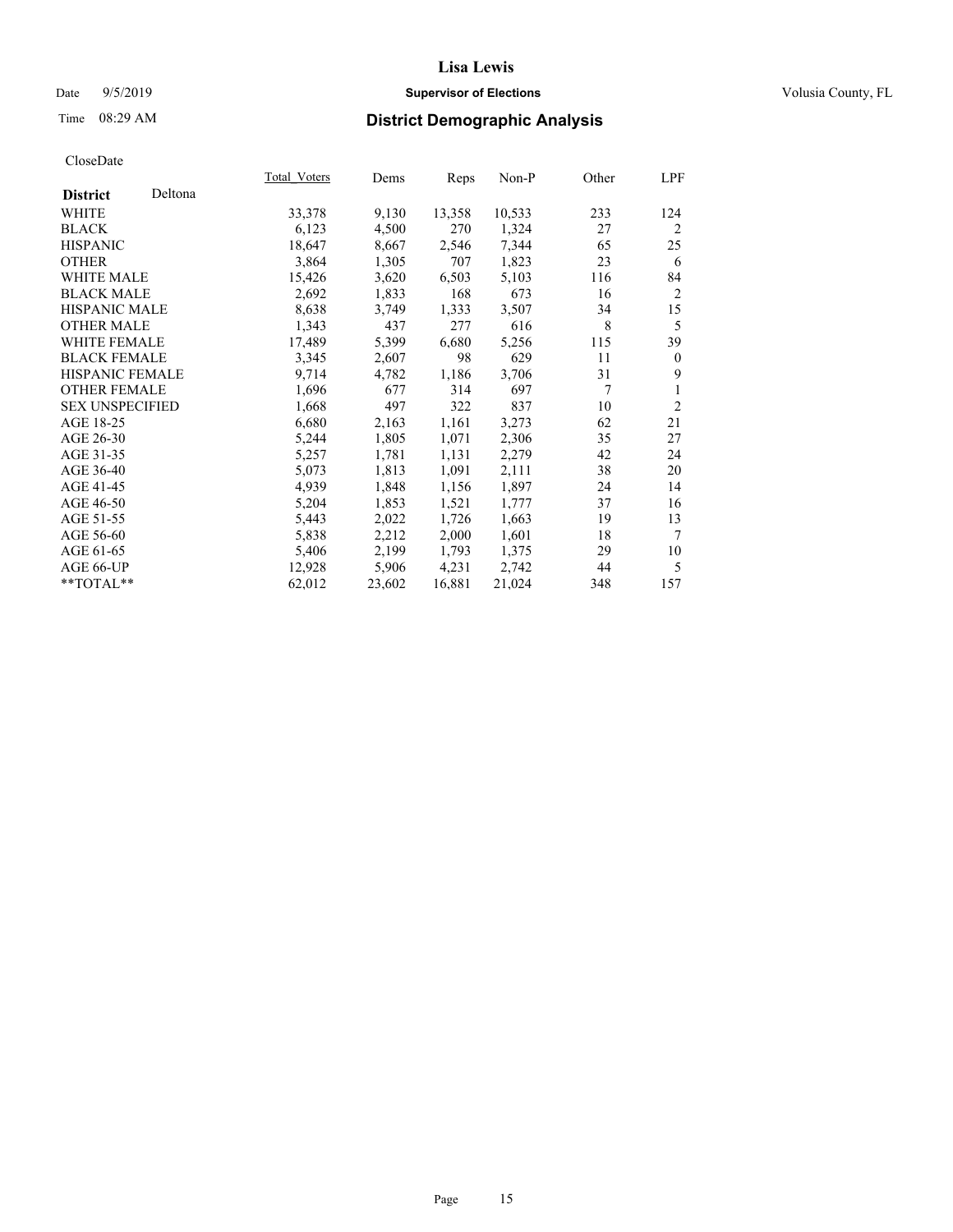## Date 9/5/2019 **Supervisor of Elections Supervisor of Elections** Volusia County, FL

## Time 08:29 AM **District Demographic Analysis**

|                        |           | Total Voters | Dems  | Reps  | Non-P | Other    | LPF            |
|------------------------|-----------|--------------|-------|-------|-------|----------|----------------|
| <b>District</b>        | Edgewater |              |       |       |       |          |                |
| WHITE                  |           | 15,487       | 4,482 | 6,162 | 4,656 | 139      | 48             |
| <b>BLACK</b>           |           | 372          | 272   | 18    | 78    | 4        | $\mathbf{0}$   |
| <b>HISPANIC</b>        |           | 326          | 124   | 71    | 125   | 6        | $\mathbf{0}$   |
| <b>OTHER</b>           |           | 549          | 166   | 126   | 251   | 6        | $\theta$       |
| WHITE MALE             |           | 7,028        | 1,706 | 3,040 | 2,192 | 61       | 29             |
| <b>BLACK MALE</b>      |           | 173          | 116   | 10    | 44    | 3        | $\mathbf{0}$   |
| <b>HISPANIC MALE</b>   |           | 142          | 42    | 33    | 64    | 3        | $\theta$       |
| <b>OTHER MALE</b>      |           | 192          | 58    | 50    | 81    | 3        | $\theta$       |
| <b>WHITE FEMALE</b>    |           | 8,298        | 2,740 | 3,057 | 2,404 | 78       | 19             |
| <b>BLACK FEMALE</b>    |           | 193          | 151   | 8     | 33    | 1        | $\overline{0}$ |
| <b>HISPANIC FEMALE</b> |           | 178          | 78    | 37    | 60    | 3        | $\mathbf{0}$   |
| <b>OTHER FEMALE</b>    |           | 217          | 77    | 58    | 79    | 3        | $\theta$       |
| <b>SEX UNSPECIFIED</b> |           | 313          | 76    | 84    | 153   | $\theta$ | $\mathbf{0}$   |
| AGE 18-25              |           | 1,212        | 312   | 336   | 532   | 24       | 8              |
| AGE 26-30              |           | 1,008        | 262   | 301   | 427   | 15       | 3              |
| AGE 31-35              |           | 1,009        | 279   | 300   | 409   | 9        | 12             |
| AGE 36-40              |           | 926          | 243   | 288   | 387   | 4        | 4              |
| AGE 41-45              |           | 1,010        | 264   | 358   | 373   | 9        | 6              |
| AGE 46-50              |           | 1,129        | 288   | 430   | 390   | 15       | 6              |
| AGE 51-55              |           | 1,236        | 349   | 512   | 358   | 14       | 3              |
| AGE 56-60              |           | 1,671        | 492   | 719   | 446   | 13       | 1              |
| AGE 61-65              |           | 1,766        | 550   | 728   | 472   | 15       | 1              |
| AGE 66-UP              |           | 5,767        | 2,005 | 2,405 | 1,316 | 37       | 4              |
| **TOTAL**              |           | 16,734       | 5,044 | 6,377 | 5,110 | 155      | 48             |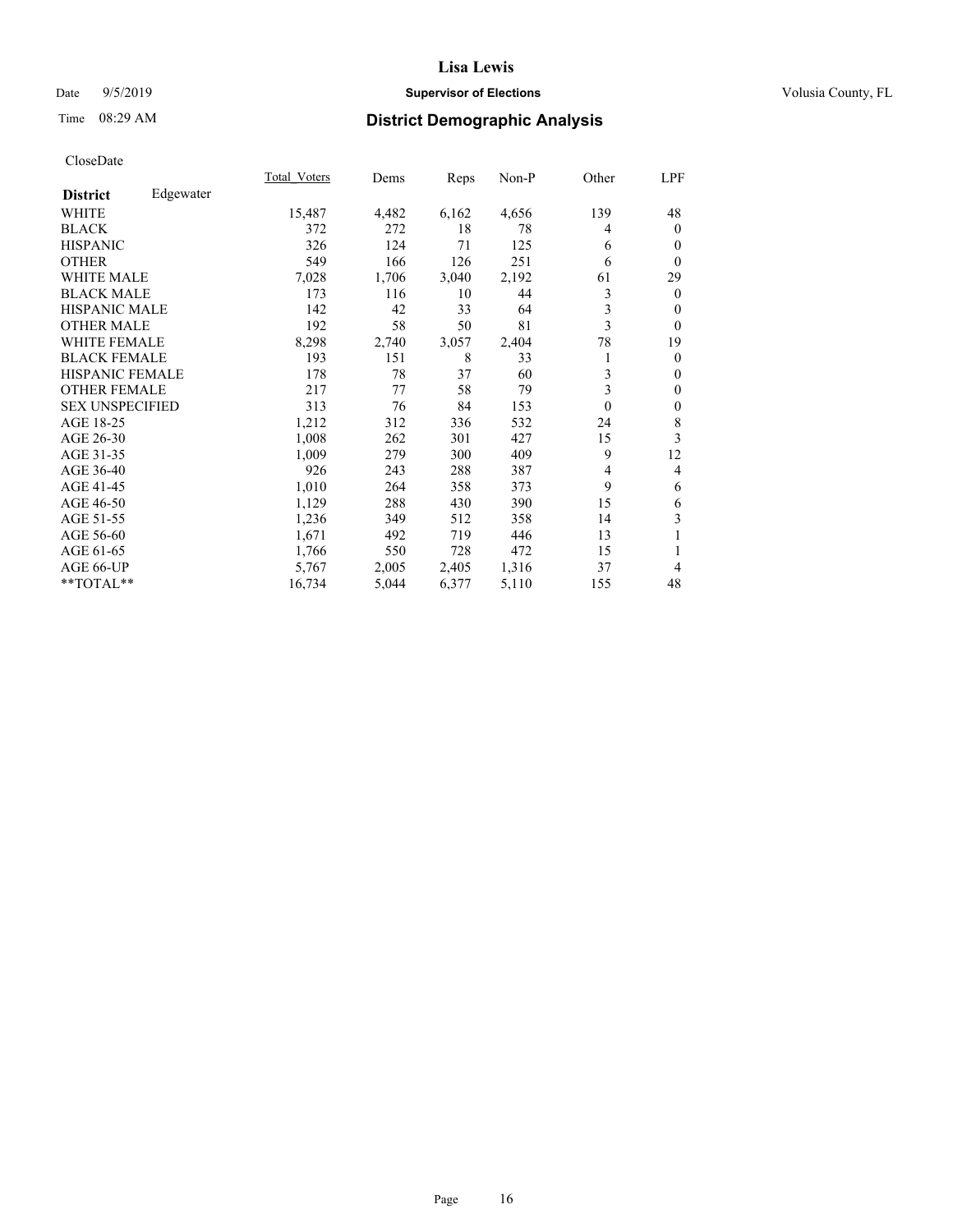## Date 9/5/2019 **Supervisor of Elections Supervisor of Elections** Volusia County, FL

## Time 08:29 AM **District Demographic Analysis**

|                        |            | Total Voters | Dems  | Reps  | Non-P | Other          | LPF              |
|------------------------|------------|--------------|-------|-------|-------|----------------|------------------|
| <b>District</b>        | Holly Hill |              |       |       |       |                |                  |
| <b>WHITE</b>           |            | 6,272        | 2,025 | 2,210 | 1,948 | 59             | 30               |
| <b>BLACK</b>           |            | 1,091        | 794   | 37    | 255   | 3              | 2                |
| <b>HISPANIC</b>        |            | 314          | 140   | 45    | 124   | 4              | 1                |
| <b>OTHER</b>           |            | 420          | 148   | 78    | 192   | 2              | $\theta$         |
| <b>WHITE MALE</b>      |            | 2,885        | 783   | 1,098 | 956   | 28             | 20               |
| <b>BLACK MALE</b>      |            | 404          | 261   | 18    | 122   | $\overline{c}$ | 1                |
| <b>HISPANIC MALE</b>   |            | 161          | 70    | 22    | 64    | 4              | 1                |
| <b>OTHER MALE</b>      |            | 146          | 50    | 33    | 63    | $\theta$       | $\theta$         |
| WHITE FEMALE           |            | 3,316        | 1,223 | 1,090 | 962   | 31             | 10               |
| <b>BLACK FEMALE</b>    |            | 672          | 522   | 19    | 129   | 1              | 1                |
| HISPANIC FEMALE        |            | 149          | 69    | 22    | 58    | 0              | $\mathbf{0}$     |
| <b>OTHER FEMALE</b>    |            | 170          | 77    | 34    | 59    | 0              | $\mathbf{0}$     |
| <b>SEX UNSPECIFIED</b> |            | 194          | 52    | 34    | 106   | $\overline{c}$ | $\mathbf{0}$     |
| AGE 18-25              |            | 712          | 244   | 127   | 330   | 4              | 7                |
| AGE 26-30              |            | 645          | 251   | 136   | 251   | 7              | $\mathbf{0}$     |
| AGE 31-35              |            | 588          | 220   | 123   | 235   | 3              | 7                |
| AGE 36-40              |            | 512          | 203   | 101   | 198   | 6              | 4                |
| AGE 41-45              |            | 468          | 186   | 112   | 165   | 5              | $\boldsymbol{0}$ |
| AGE 46-50              |            | 565          | 191   | 156   | 211   | 4              | 3                |
| AGE 51-55              |            | 678          | 246   | 215   | 209   | 3              | 5                |
| AGE 56-60              |            | 861          | 323   | 280   | 245   | 8              | 5                |
| AGE 61-65              |            | 790          | 306   | 270   | 200   | 12             | $\overline{2}$   |
| AGE 66-UP              |            | 2,278        | 937   | 850   | 475   | 16             | $\mathbf{0}$     |
| **TOTAL**              |            | 8,097        | 3,107 | 2,370 | 2,519 | 68             | 33               |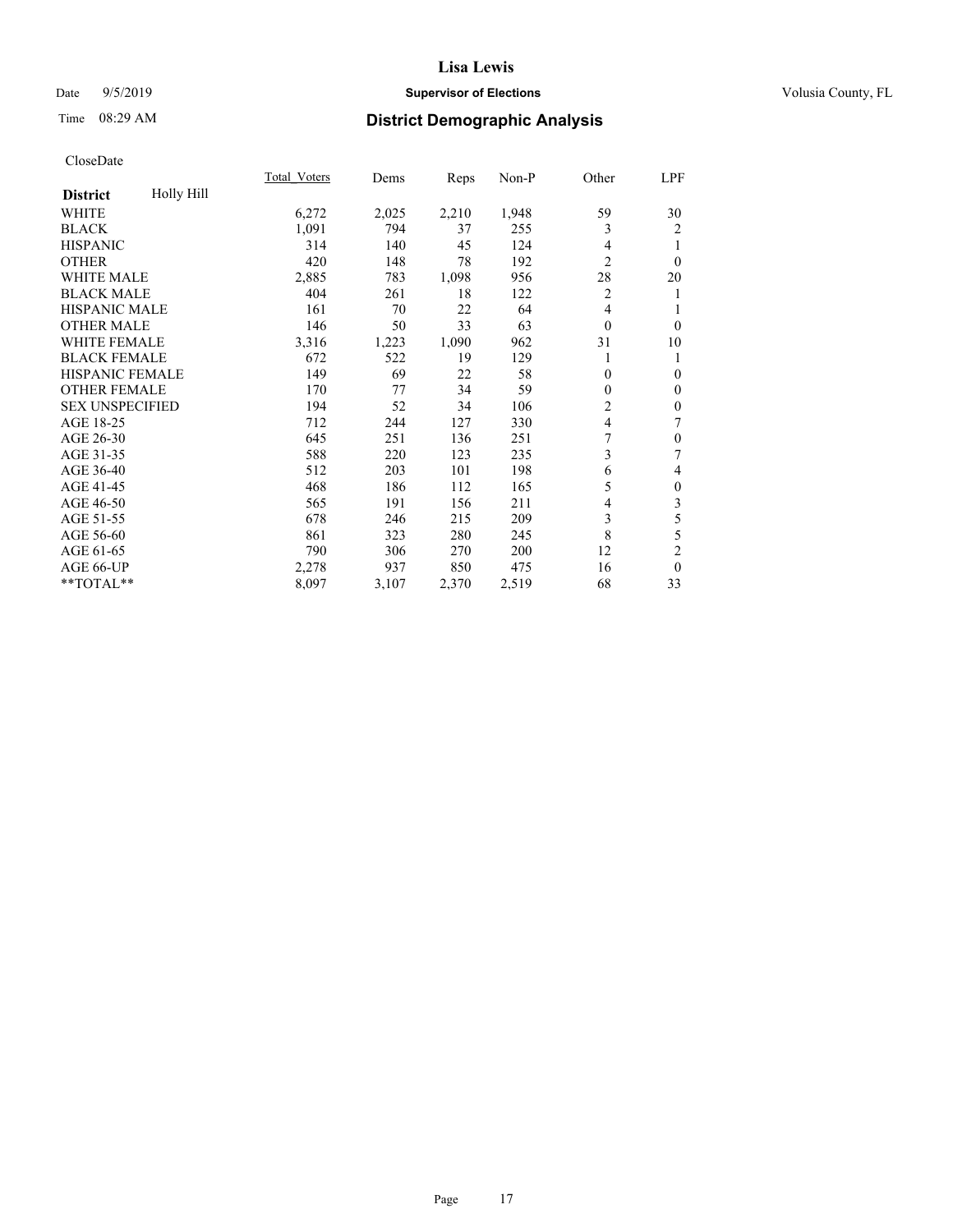## Date 9/5/2019 **Supervisor of Elections Supervisor of Elections** Volusia County, FL

## Time 08:29 AM **District Demographic Analysis**

|                        |            | Total Voters | Dems | Reps           | Non-P | Other    | LPF          |
|------------------------|------------|--------------|------|----------------|-------|----------|--------------|
| <b>District</b>        | Lake Helen |              |      |                |       |          |              |
| WHITE                  |            | 1,823        | 511  | 778            | 517   | 13       | 4            |
| <b>BLACK</b>           |            | 169          | 142  | 6              | 21    | $\Omega$ | $\Omega$     |
| <b>HISPANIC</b>        |            | 74           | 30   | 20             | 22    |          |              |
| <b>OTHER</b>           |            | 74           | 26   | 17             | 30    | 0        |              |
| WHITE MALE             |            | 822          | 197  | 374            | 244   | 3        | 4            |
| <b>BLACK MALE</b>      |            | 74           | 63   | 3              | 8     | $\Omega$ | 0            |
| <b>HISPANIC MALE</b>   |            | 32           | 16   | 8              | 7     | 0        |              |
| <b>OTHER MALE</b>      |            | 22           | 11   | 4              | 6     | $\theta$ |              |
| WHITE FEMALE           |            | 980          | 312  | 393            | 265   | 10       | 0            |
| <b>BLACK FEMALE</b>    |            | 92           | 78   | $\overline{2}$ | 12    | $\theta$ | 0            |
| <b>HISPANIC FEMALE</b> |            | 40           | 13   | 12             | 14    | 1        | 0            |
| <b>OTHER FEMALE</b>    |            | 35           | 14   | 5              | 16    | 0        | 0            |
| <b>SEX UNSPECIFIED</b> |            | 43           | 5    | 20             | 18    | $\Omega$ | 0            |
| AGE 18-25              |            | 176          | 42   | 54             | 75    | 4        |              |
| AGE 26-30              |            | 134          | 27   | 51             | 55    | 0        |              |
| AGE 31-35              |            | 151          | 46   | 46             | 56    | 3        | 0            |
| AGE 36-40              |            | 132          | 38   | 38             | 56    | $\theta$ | 0            |
| AGE 41-45              |            | 128          | 31   | 40             | 55    |          |              |
| AGE 46-50              |            | 151          | 46   | 55             | 46    |          | 3            |
| AGE 51-55              |            | 177          | 42   | 89             | 45    |          | 0            |
| AGE 56-60              |            | 237          | 77   | 104            | 53    | 3        | 0            |
| AGE 61-65              |            | 228          | 86   | 97             | 45    | 0        | $\mathbf{0}$ |
| AGE 66-UP              |            | 626          | 274  | 247            | 104   |          | 0            |
| **TOTAL**              |            | 2,140        | 709  | 821            | 590   | 14       | 6            |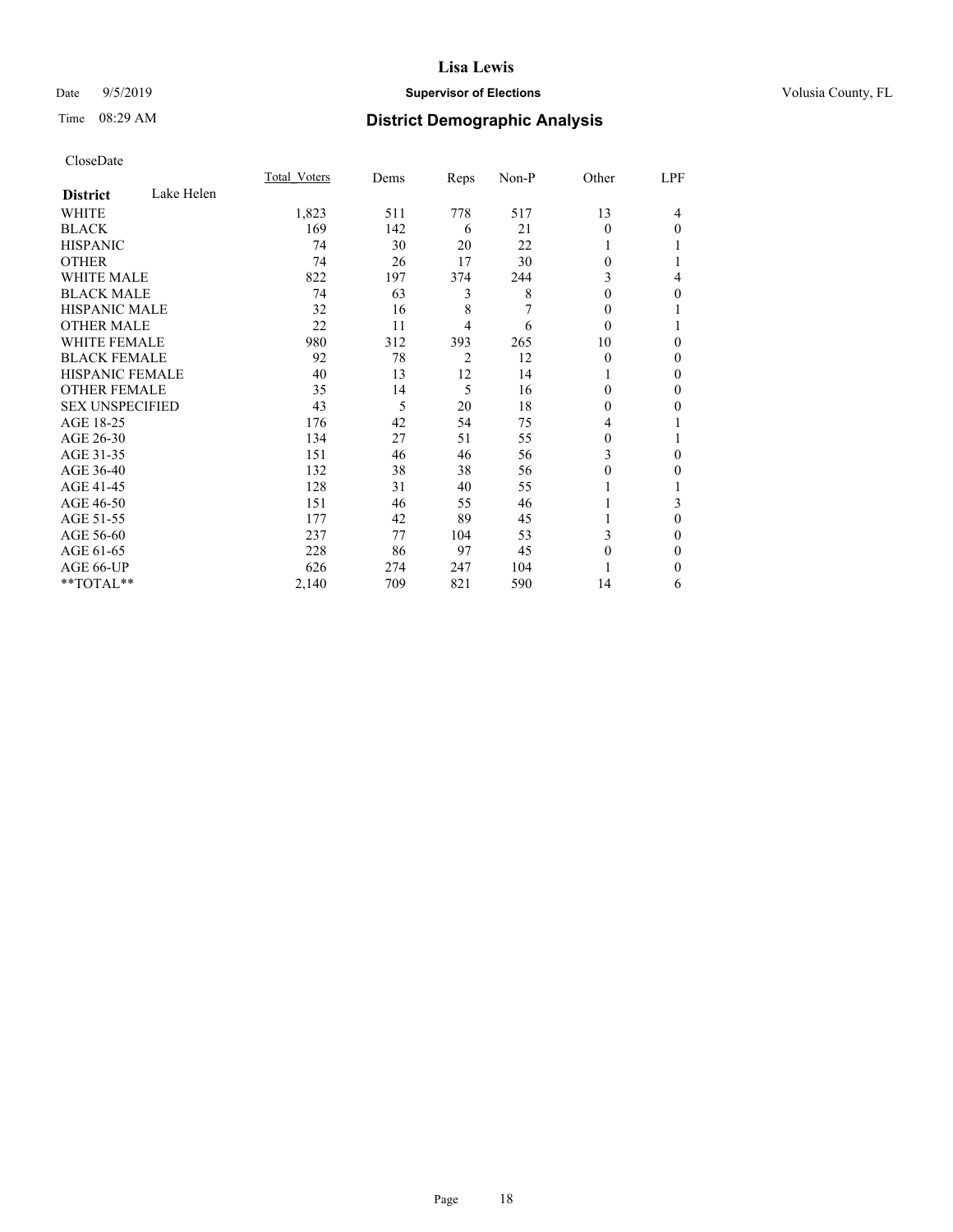## Date 9/5/2019 **Supervisor of Elections Supervisor of Elections** Volusia County, FL

# Time 08:29 AM **District Demographic Analysis**

|                                     | Total Voters | Dems  | Reps  | $Non-P$ | Other          | LPF            |
|-------------------------------------|--------------|-------|-------|---------|----------------|----------------|
| New Smyrna Beach<br><b>District</b> |              |       |       |         |                |                |
| WHITE                               | 20,676       | 5,666 | 9,348 | 5,356   | 250            | 56             |
| <b>BLACK</b>                        | 768          | 623   | 21    | 120     | 2              | 2              |
| <b>HISPANIC</b>                     | 408          | 133   | 137   | 134     | 4              | $\theta$       |
| <b>OTHER</b>                        | 762          | 217   | 207   | 327     | 7              | 4              |
| <b>WHITE MALE</b>                   | 9,438        | 2,170 | 4,495 | 2,615   | 121            | 37             |
| <b>BLACK MALE</b>                   | 316          | 239   | 8     | 65      | 2              | 2              |
| <b>HISPANIC MALE</b>                | 200          | 61    | 69    | 68      | $\overline{2}$ | $\mathbf{0}$   |
| <b>OTHER MALE</b>                   | 280          | 74    | 85    | 114     | 4              | 3              |
| <b>WHITE FEMALE</b>                 | 11,050       | 3,445 | 4,770 | 2,687   | 129            | 19             |
| <b>BLACK FEMALE</b>                 | 439          | 373   | 12    | 54      | 0              | $\mathbf{0}$   |
| HISPANIC FEMALE                     | 200          | 71    | 65    | 62      | 2              | $\mathbf{0}$   |
| <b>OTHER FEMALE</b>                 | 317          | 111   | 95    | 108     | $\overline{c}$ | 1              |
| <b>SEX UNSPECIFIED</b>              | 374          | 95    | 114   | 164     | 1              | $\mathbf{0}$   |
| AGE 18-25                           | 1,343        | 358   | 430   | 523     | 26             | 6              |
| AGE 26-30                           | 993          | 254   | 304   | 409     | 18             | 8              |
| AGE 31-35                           | 1,078        | 305   | 333   | 416     | 17             | 7              |
| AGE 36-40                           | 1,125        | 335   | 356   | 410     | 16             | 8              |
| AGE 41-45                           | 1,065        | 272   | 399   | 373     | 16             | 5              |
| AGE 46-50                           | 1,324        | 364   | 544   | 393     | 18             | 5              |
| AGE 51-55                           | 1,646        | 394   | 787   | 439     | 22             | $\overline{4}$ |
| AGE 56-60                           | 2,333        | 614   | 1,136 | 553     | 26             | 4              |
| AGE 61-65                           | 2,641        | 842   | 1,163 | 598     | 30             | 8              |
| AGE 66-UP                           | 9,066        | 2,901 | 4,261 | 1,823   | 74             | 7              |
| **TOTAL**                           | 22,614       | 6,639 | 9,713 | 5,937   | 263            | 62             |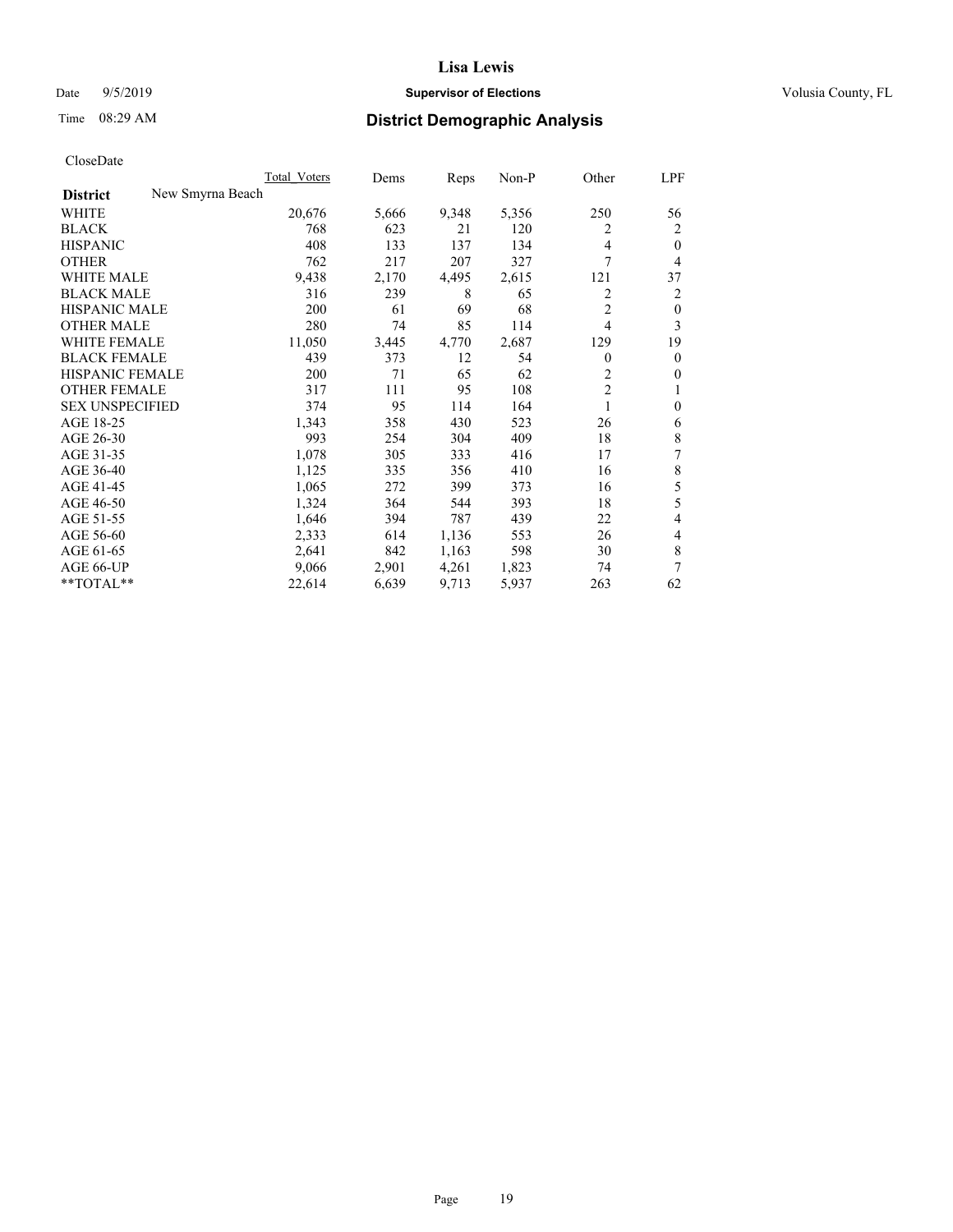## Date 9/5/2019 **Supervisor of Elections Supervisor of Elections** Volusia County, FL

## Time 08:29 AM **District Demographic Analysis**

|                        |          | Total Voters | Dems | Reps | Non-P | Other    | LPF            |
|------------------------|----------|--------------|------|------|-------|----------|----------------|
| <b>District</b>        | Oak Hill |              |      |      |       |          |                |
| WHITE                  |          | 1,346        | 331  | 621  | 376   | 16       | 2              |
| <b>BLACK</b>           |          | 149          | 126  | 4    | 19    | 0        | $\theta$       |
| <b>HISPANIC</b>        |          | 14           | 6    | 2    | 6     | 0        | $\Omega$       |
| <b>OTHER</b>           |          | 42           | 12   | 14   | 16    | 0        | 0              |
| WHITE MALE             |          | 672          | 148  | 320  | 199   | 4        |                |
| <b>BLACK MALE</b>      |          | 67           | 52   | 2    | 13    | 0        | 0              |
| <b>HISPANIC MALE</b>   |          | 5            |      | 1    | 3     | 0        | $\Omega$       |
| <b>OTHER MALE</b>      |          | 15           | 3    | 7    | 5     | 0        | 0              |
| <b>WHITE FEMALE</b>    |          | 657          | 181  | 291  | 172   | 12       |                |
| <b>BLACK FEMALE</b>    |          | 82           | 74   | 2    | 6     | $\Omega$ | 0              |
| <b>HISPANIC FEMALE</b> |          | 9            | 5    |      | 3     | 0        | $\Omega$       |
| <b>OTHER FEMALE</b>    |          | 17           | 8    | 5    | 4     | 0        | $\Omega$       |
| <b>SEX UNSPECIFIED</b> |          | 27           | 3    | 12   | 12    | 0        | 0              |
| AGE 18-25              |          | 96           | 27   | 24   | 40    | 5        | $\Omega$       |
| AGE 26-30              |          | 72           | 24   | 21   | 24    | 3        | $\mathbf{0}$   |
| AGE 31-35              |          | 58           | 17   | 20   | 20    |          | 0              |
| AGE 36-40              |          | 75           | 28   | 26   | 21    | 0        | 0              |
| AGE 41-45              |          | 79           | 24   | 20   | 35    | 0        | 0              |
| AGE 46-50              |          | 78           | 21   | 33   | 24    | 0        | $\Omega$       |
| AGE 51-55              |          | 126          | 41   | 51   | 33    |          | $\Omega$       |
| AGE 56-60              |          | 177          | 52   | 78   | 44    | 3        | 0              |
| AGE 61-65              |          | 190          | 63   | 87   | 38    | 0        | 2              |
| AGE 66-UP              |          | 600          | 178  | 281  | 138   | 3        | $\theta$       |
| **TOTAL**              |          | 1,551        | 475  | 641  | 417   | 16       | $\overline{c}$ |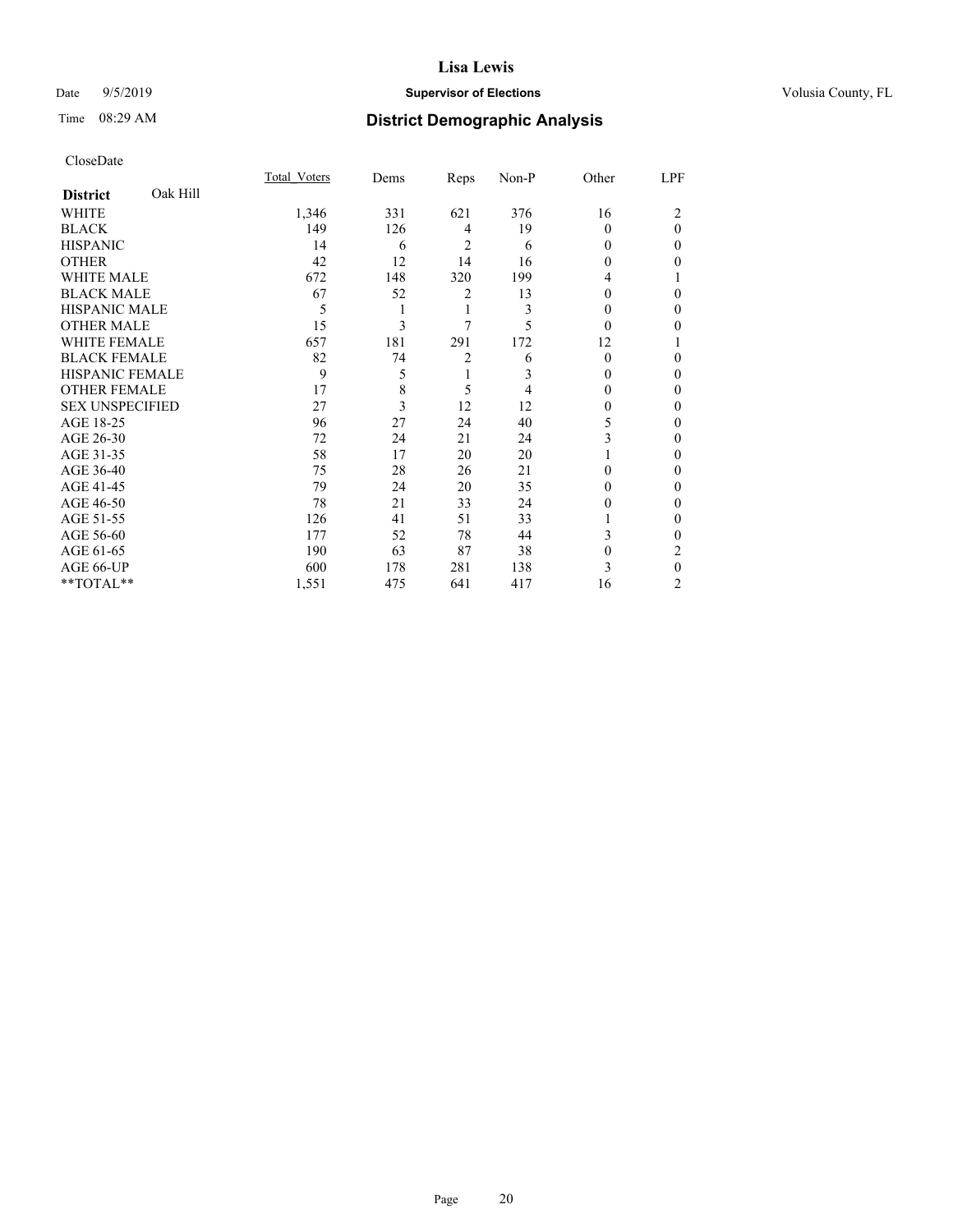## Date 9/5/2019 **Supervisor of Elections Supervisor of Elections** Volusia County, FL

## Time 08:29 AM **District Demographic Analysis**

|                        |             | Total Voters | Dems  | Reps  | Non-P | Other          | LPF              |
|------------------------|-------------|--------------|-------|-------|-------|----------------|------------------|
| <b>District</b>        | Orange City |              |       |       |       |                |                  |
| WHITE                  |             | 5,961        | 1,658 | 2,609 | 1,636 | 40             | 18               |
| <b>BLACK</b>           |             | 505          | 384   | 20    | 100   |                | $\mathbf{0}$     |
| <b>HISPANIC</b>        |             | 1,378        | 600   | 210   | 559   | 9              | $\theta$         |
| <b>OTHER</b>           |             | 384          | 124   | 82    | 174   | 3              | 1                |
| <b>WHITE MALE</b>      |             | 2,547        | 571   | 1,178 | 765   | 20             | 13               |
| <b>BLACK MALE</b>      |             | 186          | 128   | 11    | 47    | $\theta$       | $\mathbf{0}$     |
| <b>HISPANIC MALE</b>   |             | 570          | 227   | 113   | 224   | 6              | $\mathbf{0}$     |
| <b>OTHER MALE</b>      |             | 131          | 41    | 32    | 56    | 1              | 1                |
| <b>WHITE FEMALE</b>    |             | 3,361        | 1,079 | 1,407 | 850   | 20             | 5                |
| <b>BLACK FEMALE</b>    |             | 311          | 251   | 9     | 50    | 1              | $\boldsymbol{0}$ |
| <b>HISPANIC FEMALE</b> |             | 788          | 367   | 96    | 322   | 3              | $\mathbf{0}$     |
| <b>OTHER FEMALE</b>    |             | 177          | 71    | 39    | 66    |                | $\theta$         |
| <b>SEX UNSPECIFIED</b> |             | 156          | 31    | 35    | 89    |                | $\theta$         |
| AGE 18-25              |             | 713          | 218   | 174   | 314   | 4              | $\mathfrak{Z}$   |
| AGE 26-30              |             | 507          | 168   | 118   | 212   | 5              | $\overline{4}$   |
| AGE 31-35              |             | 491          | 167   | 114   | 205   | 3              | $\sqrt{2}$       |
| AGE 36-40              |             | 513          | 171   | 145   | 190   | 4              | $\overline{3}$   |
| AGE 41-45              |             | 479          | 162   | 133   | 176   | 6              | $\overline{2}$   |
| AGE 46-50              |             | 579          | 181   | 207   | 186   | 5              | $\mathbf{0}$     |
| AGE 51-55              |             | 558          | 163   | 203   | 189   | $\overline{c}$ | 1                |
| AGE 56-60              |             | 661          | 222   | 240   | 192   | 6              | 1                |
| AGE 61-65              |             | 704          | 236   | 277   | 186   | 4              | 1                |
| AGE 66-UP              |             | 3,023        | 1,078 | 1,310 | 619   | 14             | $\overline{2}$   |
| **TOTAL**              |             | 8,228        | 2,766 | 2,921 | 2,469 | 53             | 19               |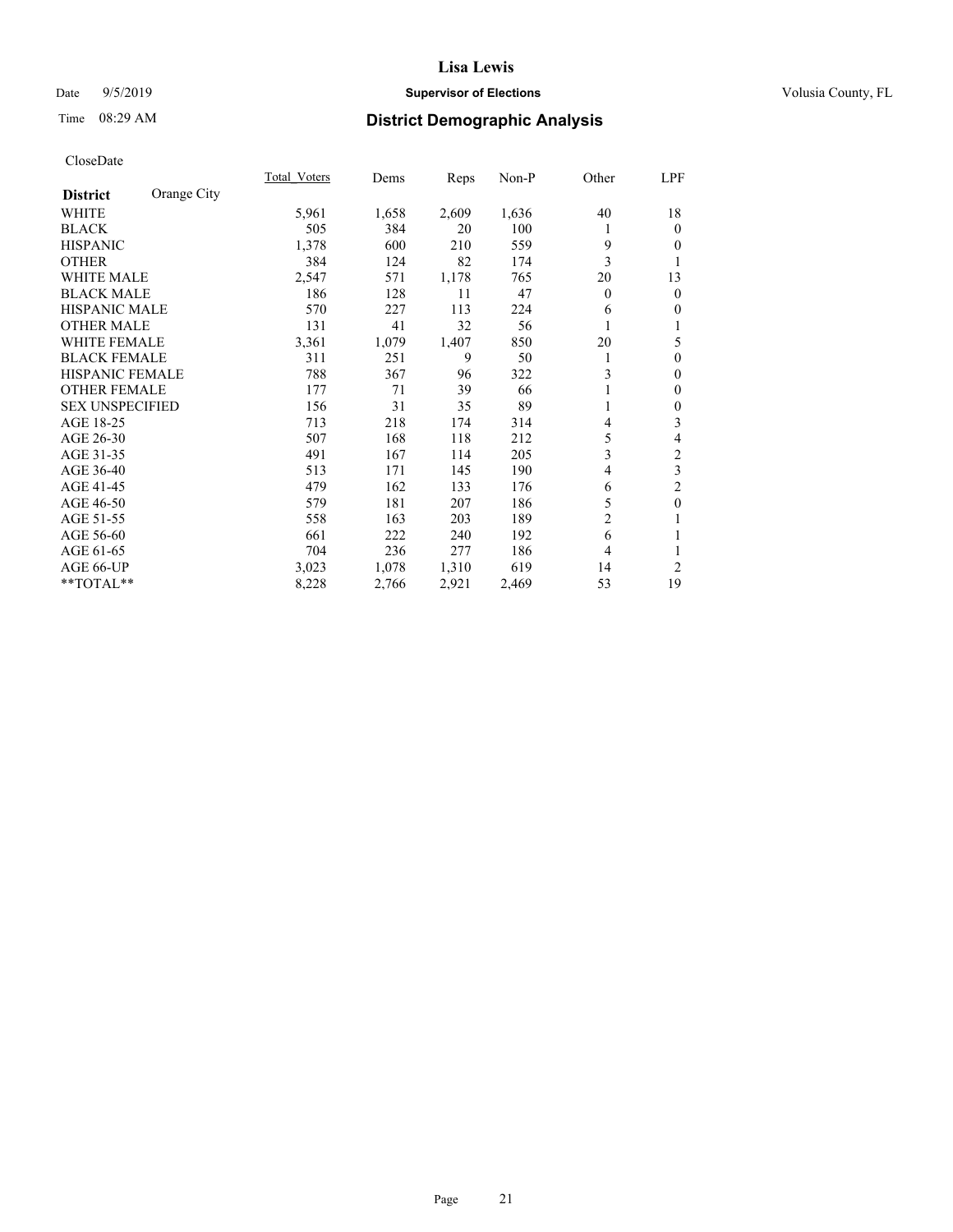## Date 9/5/2019 **Supervisor of Elections Supervisor of Elections** Volusia County, FL

# Time 08:29 AM **District Demographic Analysis**

|                        |              | Total Voters | Dems   | Reps   | Non-P | Other          | LPF            |
|------------------------|--------------|--------------|--------|--------|-------|----------------|----------------|
| <b>District</b>        | Ormond Beach |              |        |        |       |                |                |
| WHITE                  |              | 29,201       | 8,307  | 12,960 | 7,632 | 228            | 74             |
| <b>BLACK</b>           |              | 1,153        | 874    | 55     | 217   | 5              | 2              |
| <b>HISPANIC</b>        |              | 959          | 365    | 234    | 344   | 12             | $\overline{4}$ |
| <b>OTHER</b>           |              | 1,845        | 558    | 456    | 814   | 14             | 3              |
| <b>WHITE MALE</b>      |              | 13,193       | 3,156  | 6,229  | 3,650 | 104            | 54             |
| <b>BLACK MALE</b>      |              | 497          | 351    | 25     | 117   | 3              | 1              |
| <b>HISPANIC MALE</b>   |              | 402          | 136    | 115    | 143   | 6              | $\overline{2}$ |
| <b>OTHER MALE</b>      |              | 695          | 192    | 171    | 321   | 9              | $\overline{2}$ |
| <b>WHITE FEMALE</b>    |              | 15,695       | 5,071  | 6,621  | 3,860 | 123            | 20             |
| <b>BLACK FEMALE</b>    |              | 637          | 509    | 29     | 96    | $\overline{2}$ | 1              |
| <b>HISPANIC FEMALE</b> |              | 536          | 224    | 114    | 190   | 6              | $\overline{2}$ |
| <b>OTHER FEMALE</b>    |              | 817          | 286    | 216    | 311   | 4              | $\mathbf{0}$   |
| <b>SEX UNSPECIFIED</b> |              | 686          | 179    | 185    | 319   | $\overline{2}$ | 1              |
| AGE 18-25              |              | 2,667        | 710    | 839    | 1,069 | 36             | 13             |
| AGE 26-30              |              | 1,918        | 545    | 617    | 726   | 22             | 8              |
| AGE 31-35              |              | 1,919        | 567    | 629    | 700   | 14             | 9              |
| AGE 36-40              |              | 1,834        | 485    | 615    | 700   | 19             | 15             |
| AGE 41-45              |              | 1,784        | 479    | 671    | 602   | 16             | 16             |
| AGE 46-50              |              | 2,249        | 579    | 964    | 676   | 20             | 10             |
| AGE 51-55              |              | 2,722        | 729    | 1,266  | 699   | 24             | 4              |
| AGE 56-60              |              | 3,102        | 927    | 1,382  | 770   | 22             | $\mathbf{1}$   |
| AGE 61-65              |              | 3,424        | 1,121  | 1,537  | 735   | 29             | $\overline{2}$ |
| AGE 66-UP              |              | 11,539       | 3,962  | 5,185  | 2,330 | 57             | 5              |
| **TOTAL**              |              | 33,158       | 10,104 | 13,705 | 9,007 | 259            | 83             |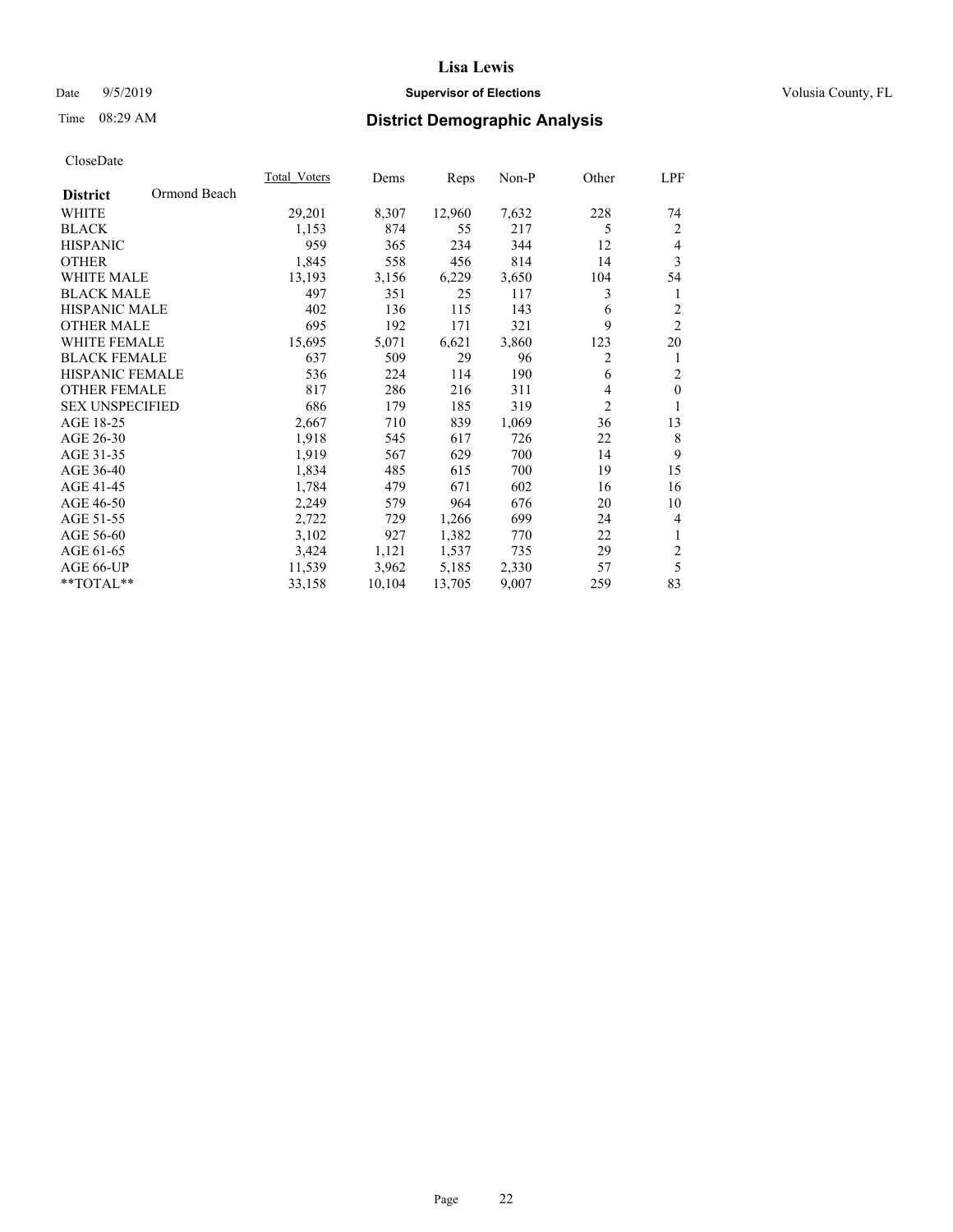## Date 9/5/2019 **Supervisor of Elections Supervisor of Elections** Volusia County, FL

# Time 08:29 AM **District Demographic Analysis**

|                        |         | Total Voters | Dems | Reps         | Non-P          | Other          | LPF      |
|------------------------|---------|--------------|------|--------------|----------------|----------------|----------|
| <b>District</b>        | Pierson |              |      |              |                |                |          |
| WHITE                  |         | 581          | 160  | 298          | 114            | $\overline{4}$ | 5        |
| <b>BLACK</b>           |         | 46           | 38   | 1            | 7              | 0              | 0        |
| <b>HISPANIC</b>        |         | 178          | 82   | 12           | 84             | 0              | 0        |
| <b>OTHER</b>           |         | 34           | 8    | 6            | 20             | $_{0}$         | 0        |
| <b>WHITE MALE</b>      |         | 286          | 74   | 145          | 59             | 3              | 5        |
| <b>BLACK MALE</b>      |         | 21           | 18   | 1            | $\overline{2}$ | $\Omega$       | $\Omega$ |
| <b>HISPANIC MALE</b>   |         | 90           | 45   | 6            | 39             | 0              | 0        |
| <b>OTHER MALE</b>      |         | 18           | 3    | 5            | 10             | 0              | 0        |
| <b>WHITE FEMALE</b>    |         | 290          | 86   | 149          | 54             |                | 0        |
| <b>BLACK FEMALE</b>    |         | 25           | 20   | $\mathbf{0}$ | 5              | $\Omega$       | 0        |
| <b>HISPANIC FEMALE</b> |         | 84           | 35   | 6            | 43             | $_{0}$         | 0        |
| <b>OTHER FEMALE</b>    |         | 10           | 4    | 1            | 5              | 0              | 0        |
| <b>SEX UNSPECIFIED</b> |         | 15           | 3    | 4            | 8              | 0              | 0        |
| AGE 18-25              |         | 112          | 33   | 24           | 54             | 0              |          |
| AGE 26-30              |         | 79           | 31   | 20           | 26             | 0              | 2        |
| AGE 31-35              |         | 60           | 19   | 20           | 21             | 0              | 0        |
| AGE 36-40              |         | 59           | 13   | 19           | 26             | 0              |          |
| AGE 41-45              |         | 47           | 12   | 19           | 15             | 0              |          |
| AGE 46-50              |         | 58           | 16   | 23           | 19             | 0              | 0        |
| AGE 51-55              |         | 54           | 18   | 23           | 12             |                | 0        |
| AGE 56-60              |         | 85           | 33   | 34           | 17             |                | 0        |
| AGE 61-65              |         | 96           | 29   | 47           | 20             | 0              | 0        |
| AGE 66-UP              |         | 189          | 84   | 88           | 15             | 2              | 0        |
| **TOTAL**              |         | 839          | 288  | 317          | 225            | 4              | 5        |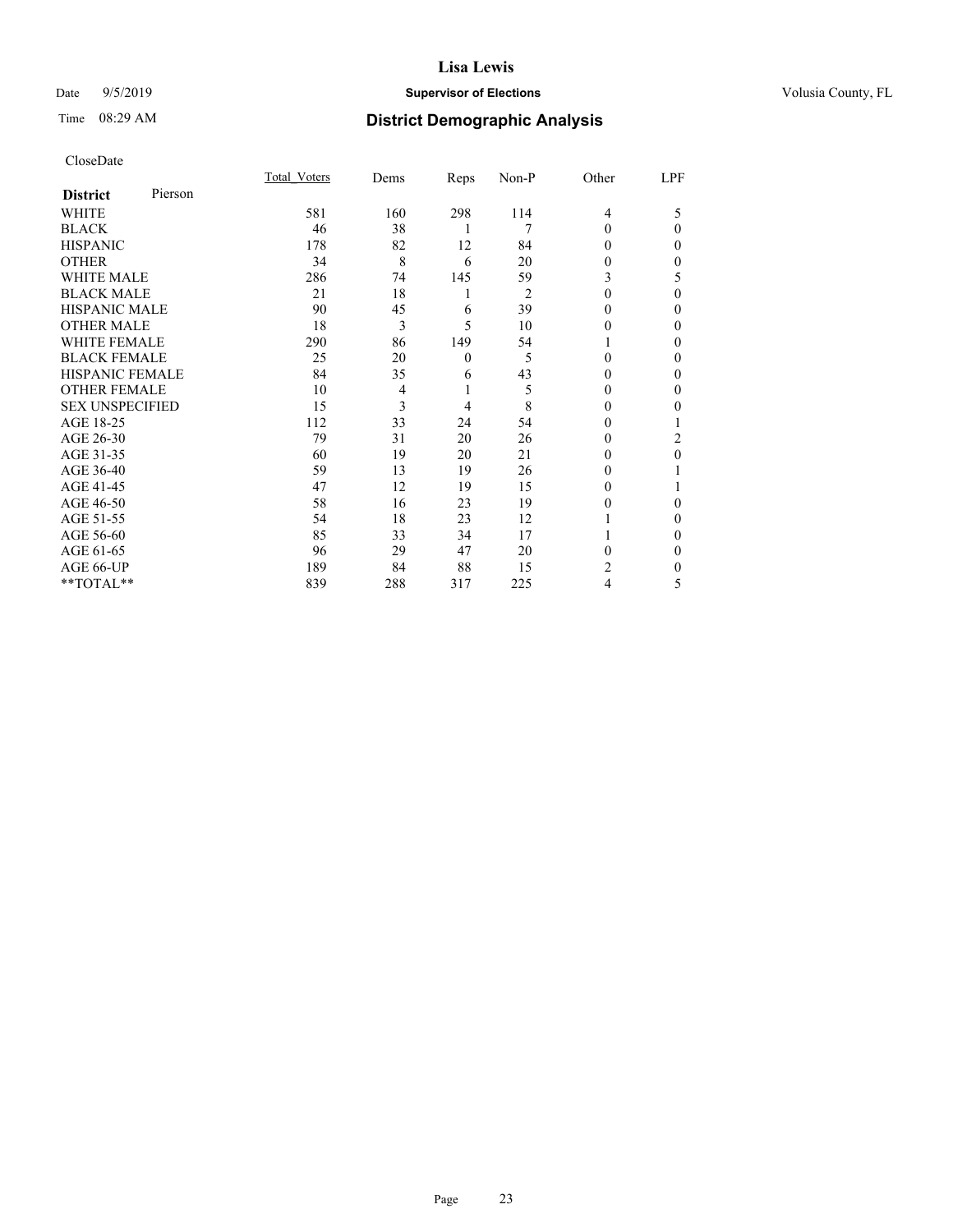## Date 9/5/2019 **Supervisor of Elections Supervisor of Elections** Volusia County, FL

# Time 08:29 AM **District Demographic Analysis**

|                        |             | <b>Total Voters</b> | Dems | Reps  | Non-P | Other          | LPF            |
|------------------------|-------------|---------------------|------|-------|-------|----------------|----------------|
| <b>District</b>        | Ponce Inlet |                     |      |       |       |                |                |
| WHITE                  |             | 3,008               | 685  | 1,583 | 696   | 36             | 8              |
| <b>BLACK</b>           |             | 13                  | 3    | 4     | 6     | 0              | $\theta$       |
| <b>HISPANIC</b>        |             | 62                  | 13   | 25    | 23    | 0              |                |
| <b>OTHER</b>           |             | 110                 | 29   | 43    | 38    | 0              | $\theta$       |
| WHITE MALE             |             | 1,447               | 271  | 790   | 365   | 16             | 5              |
| <b>BLACK MALE</b>      |             |                     |      | 2     | 4     | 0              | $\theta$       |
| <b>HISPANIC MALE</b>   |             | 25                  | 5    | 11    | 9     | 0              | $\theta$       |
| <b>OTHER MALE</b>      |             | 42                  | 13   | 17    | 12    | $\theta$       | $\mathbf{0}$   |
| <b>WHITE FEMALE</b>    |             | 1,535               | 406  | 785   | 321   | 20             | 3              |
| <b>BLACK FEMALE</b>    |             | 6                   | 2    | 2     | 2     | $\theta$       | 0              |
| <b>HISPANIC FEMALE</b> |             | 37                  | 8    | 14    | 14    | 0              |                |
| <b>OTHER FEMALE</b>    |             | 44                  | 12   | 16    | 16    | 0              | $\theta$       |
| <b>SEX UNSPECIFIED</b> |             | 50                  | 12   | 18    | 20    | 0              | $\theta$       |
| AGE 18-25              |             | 163                 | 31   | 61    | 65    | 5              |                |
| AGE 26-30              |             | 96                  | 20   | 36    | 38    |                | 1              |
| AGE 31-35              |             | 73                  | 19   | 27    | 26    | 0              | 1              |
| AGE 36-40              |             | 79                  | 19   | 34    | 26    | 0              | $\mathbf{0}$   |
| AGE 41-45              |             | 105                 | 15   | 49    | 40    |                | $\theta$       |
| AGE 46-50              |             | 158                 | 38   | 78    | 38    | 2              | 2              |
| AGE 51-55              |             | 211                 | 36   | 112   | 60    |                | $\overline{2}$ |
| AGE 56-60              |             | 345                 | 83   | 187   | 72    | $\overline{2}$ | 1              |
| AGE 61-65              |             | 428                 | 92   | 236   | 88    | 12             | $\theta$       |
| AGE 66-UP              |             | 1,535               | 377  | 835   | 310   | 12             | 1              |
| **TOTAL**              |             | 3,193               | 730  | 1,655 | 763   | 36             | 9              |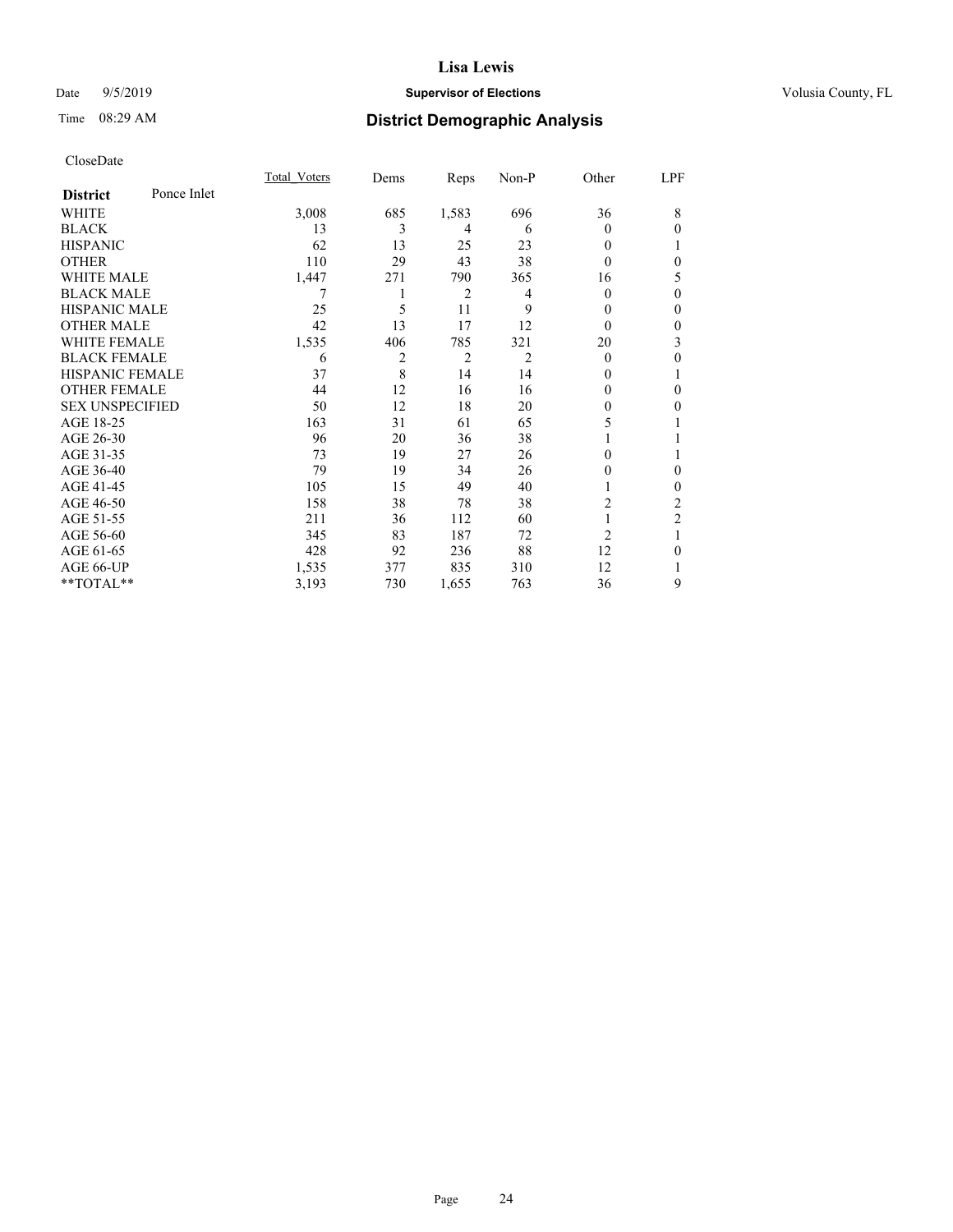## Date 9/5/2019 **Supervisor of Elections Supervisor of Elections** Volusia County, FL

# Time 08:29 AM **District Demographic Analysis**

|                        |             | Total Voters | Dems   | Reps   | Non-P  | Other | LPF            |
|------------------------|-------------|--------------|--------|--------|--------|-------|----------------|
| <b>District</b>        | Port Orange |              |        |        |        |       |                |
| WHITE                  |             | 39,248       | 11,072 | 16,367 | 11,327 | 363   | 119            |
| <b>BLACK</b>           |             | 1,456        | 1,051  | 80     | 312    | 10    | 3              |
| <b>HISPANIC</b>        |             | 1,753        | 633    | 404    | 699    | 11    | 6              |
| <b>OTHER</b>           |             | 2,333        | 721    | 548    | 1,028  | 30    | 6              |
| WHITE MALE             |             | 17,908       | 4,253  | 7,966  | 5,426  | 183   | 80             |
| <b>BLACK MALE</b>      |             | 621          | 417    | 48     | 150    | 5     | 1              |
| <b>HISPANIC MALE</b>   |             | 792          | 273    | 206    | 305    | 5     | 3              |
| <b>OTHER MALE</b>      |             | 872          | 254    | 219    | 379    | 14    | 6              |
| WHITE FEMALE           |             | 20,812       | 6,692  | 8,187  | 5,717  | 178   | 38             |
| <b>BLACK FEMALE</b>    |             | 813          | 618    | 32     | 157    | 5     | 1              |
| HISPANIC FEMALE        |             | 930          | 350    | 191    | 380    | 6     | 3              |
| <b>OTHER FEMALE</b>    |             | 1,038        | 373    | 253    | 399    | 13    | $\mathbf{0}$   |
| <b>SEX UNSPECIFIED</b> |             | 1,004        | 247    | 297    | 453    | 5     | $\overline{2}$ |
| AGE 18-25              |             | 4,012        | 1,096  | 1,138  | 1,673  | 87    | 18             |
| AGE 26-30              |             | 3,025        | 845    | 941    | 1,185  | 39    | 15             |
| AGE 31-35              |             | 2,860        | 845    | 829    | 1,132  | 34    | 20             |
| AGE 36-40              |             | 2,882        | 805    | 915    | 1,117  | 28    | 17             |
| AGE 41-45              |             | 2,749        | 739    | 997    | 964    | 29    | 20             |
| AGE 46-50              |             | 3,170        | 866    | 1,276  | 993    | 26    | 9              |
| AGE 51-55              |             | 3,466        | 953    | 1,453  | 1,021  | 26    | 13             |
| AGE 56-60              |             | 4,293        | 1,260  | 1,854  | 1,134  | 36    | 9              |
| AGE 61-65              |             | 4,289        | 1,444  | 1,842  | 981    | 20    | $\overline{2}$ |
| AGE 66-UP              |             | 14,044       | 4,624  | 6,154  | 3,166  | 89    | 11             |
| $*$ $TOTAL**$          |             | 44,790       | 13,477 | 17,399 | 13,366 | 414   | 134            |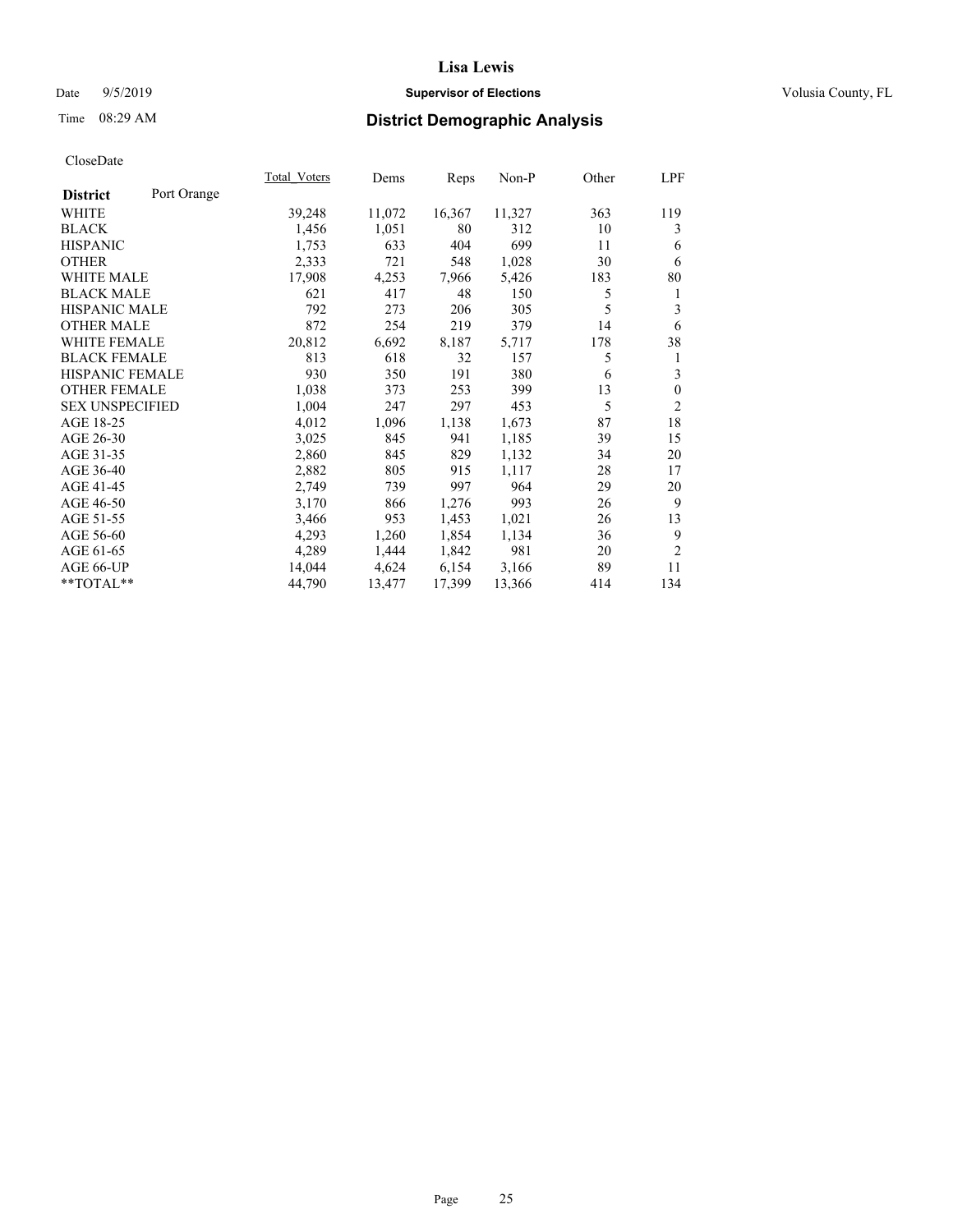## Date 9/5/2019 **Supervisor of Elections Supervisor of Elections** Volusia County, FL

## Time 08:29 AM **District Demographic Analysis**

|                        |               | Total Voters | Dems  | Reps  | Non-P | Other          | LPF            |
|------------------------|---------------|--------------|-------|-------|-------|----------------|----------------|
| <b>District</b>        | South Daytona |              |       |       |       |                |                |
| WHITE                  |               | 7,159        | 2,235 | 2,752 | 2,069 | 82             | 21             |
| <b>BLACK</b>           |               | 751          | 560   | 24    | 163   | 4              | $\overline{0}$ |
| <b>HISPANIC</b>        |               | 314          | 128   | 64    | 118   | 4              | $\overline{0}$ |
| <b>OTHER</b>           |               | 424          | 147   | 88    | 187   | 1              | 1              |
| WHITE MALE             |               | 3,243        | 837   | 1,352 | 1,003 | 38             | 13             |
| <b>BLACK MALE</b>      |               | 282          | 200   | 13    | 67    | $\overline{2}$ | $\theta$       |
| <b>HISPANIC MALE</b>   |               | 137          | 43    | 34    | 58    | $\overline{2}$ | $\theta$       |
| <b>OTHER MALE</b>      |               | 138          | 47    | 33    | 57    | 1              | $\mathbf{0}$   |
| <b>WHITE FEMALE</b>    |               | 3,833        | 1,379 | 1,373 | 1,030 | 44             | 7              |
| <b>BLACK FEMALE</b>    |               | 460          | 356   | 10    | 92    | 2              | $\mathbf{0}$   |
| <b>HISPANIC FEMALE</b> |               | 167          | 81    | 30    | 54    | $\overline{c}$ | $\theta$       |
| <b>OTHER FEMALE</b>    |               | 197          | 78    | 47    | 71    | $\mathbf{0}$   | 1              |
| <b>SEX UNSPECIFIED</b> |               | 191          | 49    | 36    | 105   | $\theta$       | 1              |
| AGE 18-25              |               | 759          | 226   | 173   | 338   | 16             | 6              |
| AGE 26-30              |               | 672          | 216   | 157   | 287   | 9              | 3              |
| AGE 31-35              |               | 618          | 221   | 154   | 233   | 8              | $\overline{c}$ |
| AGE 36-40              |               | 543          | 199   | 133   | 203   | 6              | $\overline{c}$ |
| AGE 41-45              |               | 495          | 151   | 144   | 188   | 9              | 3              |
| AGE 46-50              |               | 588          | 193   | 220   | 172   |                | $\overline{c}$ |
| AGE 51-55              |               | 691          | 238   | 272   | 175   | 4              | $\overline{2}$ |
| AGE 56-60              |               | 935          | 318   | 373   | 236   | 8              | $\mathbf{0}$   |
| AGE 61-65              |               | 905          | 346   | 339   | 212   | 8              | $\mathbf{0}$   |
| AGE 66-UP              |               | 2,442        | 962   | 963   | 493   | 22             | 2              |
| **TOTAL**              |               | 8,648        | 3,070 | 2,928 | 2,537 | 91             | 22             |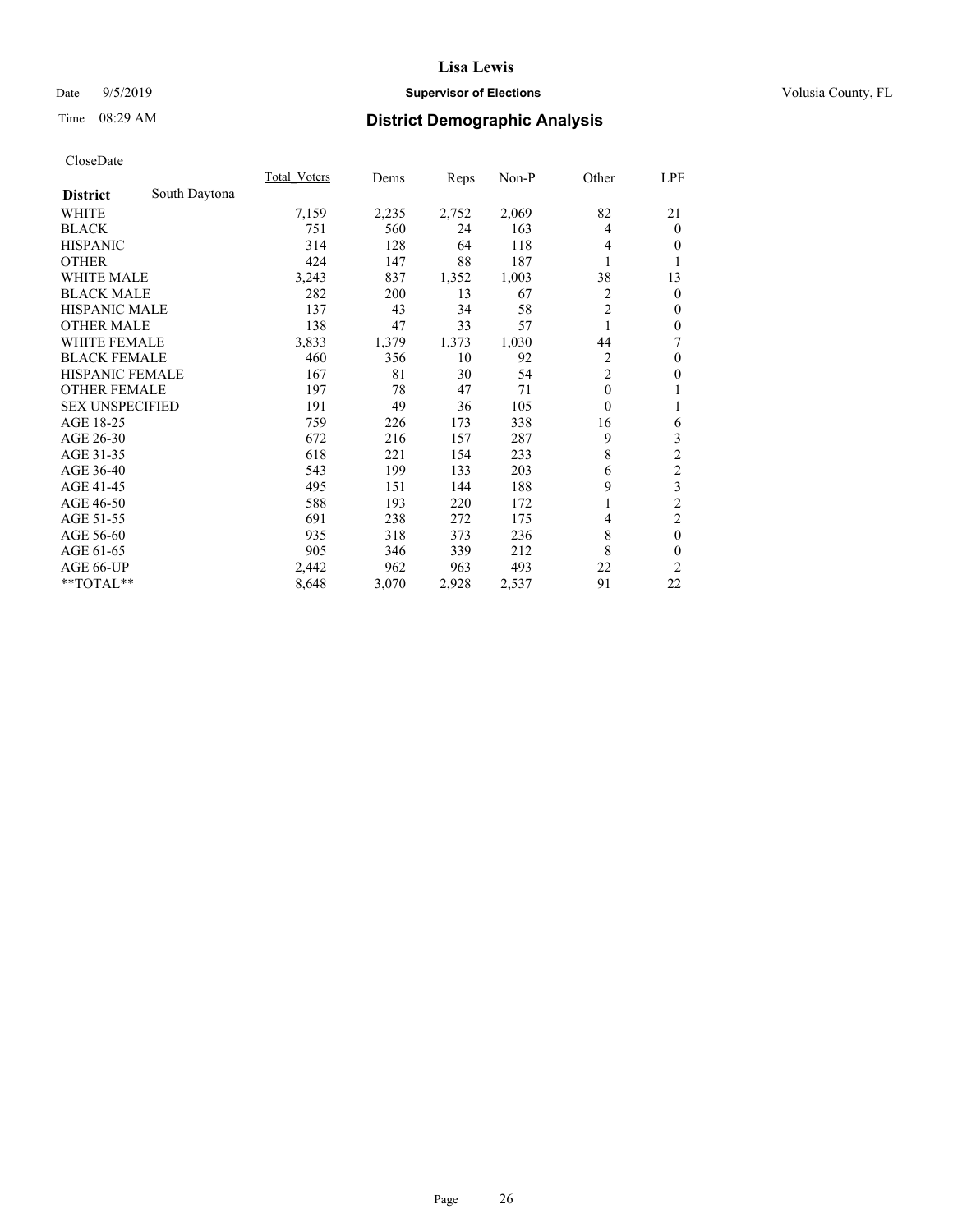## Date 9/5/2019 **Supervisor of Elections Supervisor of Elections** Volusia County, FL

# Time 08:29 AM **District Demographic Analysis**

|                        |               | Total Voters | Dems | Reps     | Non-P    | Other | LPF |
|------------------------|---------------|--------------|------|----------|----------|-------|-----|
| <b>District</b>        | Flagler Beach |              |      |          |          |       |     |
| WHITE                  |               | 56           | 25   | 18       | 12       |       | 0   |
| <b>BLACK</b>           |               | 0            | 0    | $\Omega$ | $\Omega$ |       |     |
| <b>HISPANIC</b>        |               |              |      | 0        | 0        |       |     |
| <b>OTHER</b>           |               |              |      | 0        | 0        |       |     |
| WHITE MALE             |               | 22           |      | 9        | 6        |       |     |
| <b>BLACK MALE</b>      |               | 0            |      |          |          |       |     |
| <b>HISPANIC MALE</b>   |               |              |      |          |          |       |     |
| <b>OTHER MALE</b>      |               |              |      | 0        |          |       | 0   |
| <b>WHITE FEMALE</b>    |               | 33           | 19   | 9        |          |       |     |
| <b>BLACK FEMALE</b>    |               | $\mathbf{0}$ | 0    | $\theta$ |          |       |     |
| <b>HISPANIC FEMALE</b> |               |              |      |          |          |       |     |
| <b>OTHER FEMALE</b>    |               |              |      |          |          |       |     |
| <b>SEX UNSPECIFIED</b> |               |              |      |          |          |       |     |
| AGE 18-25              |               |              |      |          |          |       |     |
| AGE 26-30              |               |              |      |          |          |       |     |
| AGE 31-35              |               |              |      |          |          |       |     |
| AGE 36-40              |               |              |      |          |          |       |     |
| AGE 41-45              |               |              |      |          |          |       |     |
| AGE 46-50              |               |              |      |          |          |       |     |
| AGE 51-55              |               |              |      |          |          |       |     |
| AGE 56-60              |               |              |      |          |          |       |     |
| AGE 61-65              |               |              |      |          |          |       |     |
| AGE 66-UP              |               | 43           | 21   | 15       |          |       |     |
| **TOTAL**              |               | 57           | 26   | 18       | 12       |       | 0   |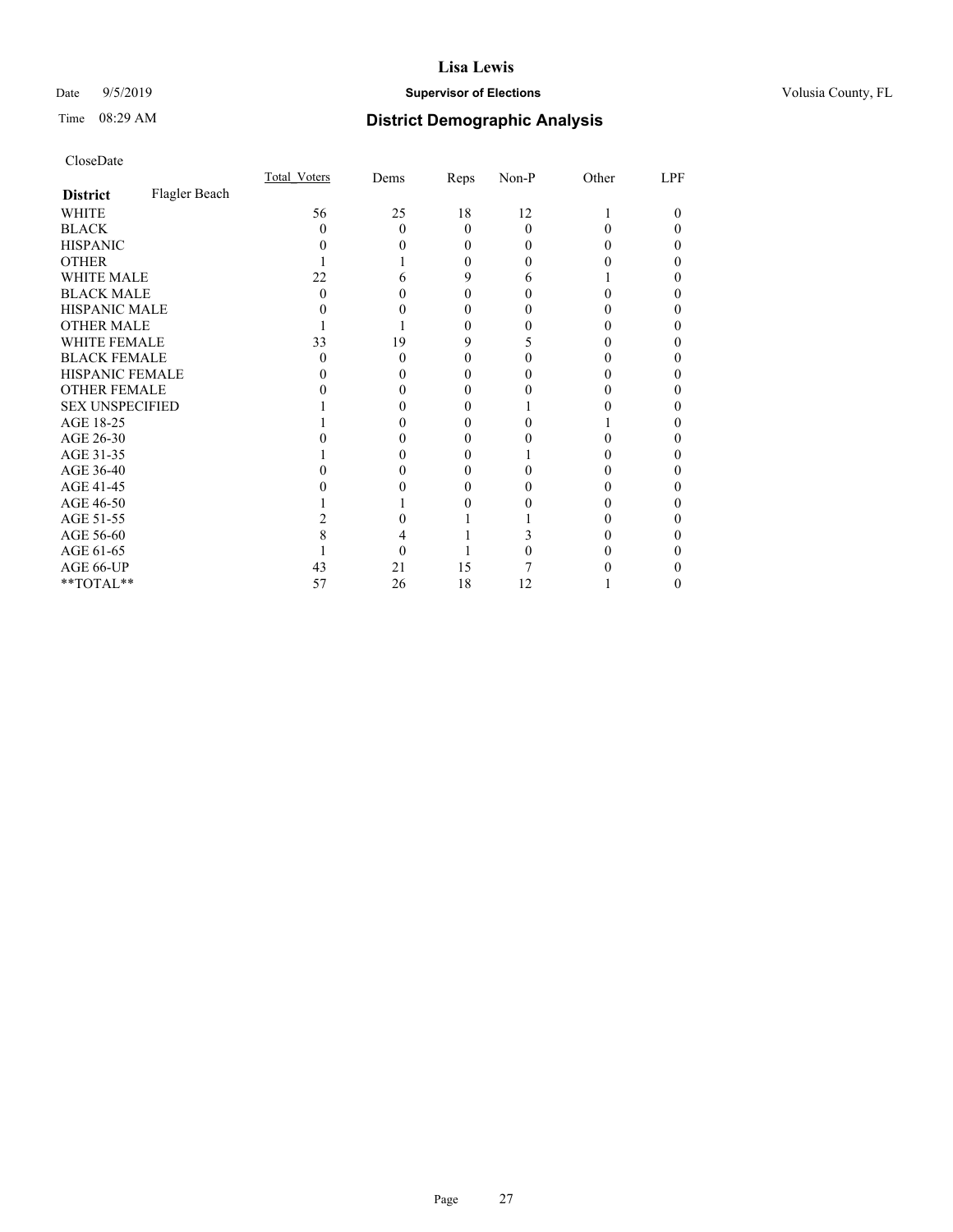## Date 9/5/2019 **Supervisor of Elections Supervisor of Elections** Volusia County, FL

## Time 08:29 AM **District Demographic Analysis**

|                        |                           | Total Voters | Dems   | Reps   | Non-P  | Other | LPF |
|------------------------|---------------------------|--------------|--------|--------|--------|-------|-----|
| <b>District</b>        | <b>Hospital Authority</b> |              |        |        |        |       |     |
| WHITE                  |                           | 107,519      | 28,537 | 47,477 | 30,334 | 769   | 402 |
| <b>BLACK</b>           |                           | 12,449       | 9,416  | 479    | 2,493  | 56    | 5   |
| <b>HISPANIC</b>        |                           | 27,377       | 12,309 | 4,091  | 10,812 | 122   | 43  |
| <b>OTHER</b>           |                           | 8,802        | 2,810  | 1,871  | 4,053  | 51    | 17  |
| WHITE MALE             |                           | 49,474       | 11,054 | 23,108 | 14,680 | 360   | 272 |
| <b>BLACK MALE</b>      |                           | 5,257        | 3,692  | 275    | 1,253  | 33    | 4   |
| <b>HISPANIC MALE</b>   |                           | 12,462       | 5,225  | 2,115  | 5,036  | 60    | 26  |
| <b>OTHER MALE</b>      |                           | 3,069        | 966    | 722    | 1,348  | 20    | 13  |
| <b>WHITE FEMALE</b>    |                           | 56,701       | 17,181 | 23,825 | 15,165 | 405   | 125 |
| <b>BLACK FEMALE</b>    |                           | 7,009        | 5,593  | 196    | 1,196  | 23    | 1   |
| <b>HISPANIC FEMALE</b> |                           | 14,458       | 6,882  | 1,932  | 5,567  | 61    | 16  |
| <b>OTHER FEMALE</b>    |                           | 3,821        | 1,430  | 804    | 1,565  | 19    | 3   |
| <b>SEX UNSPECIFIED</b> |                           | 3,894        | 1,048  | 940    | 1,882  | 17    | 7   |
| AGE 18-25              |                           | 15,587       | 4,723  | 3,607  | 7,022  | 163   | 72  |
| AGE 26-30              |                           | 11,746       | 3,677  | 3,046  | 4,879  | 81    | 63  |
| AGE 31-35              |                           | 11,611       | 3,640  | 3,066  | 4,755  | 85    | 65  |
| AGE 36-40              |                           | 11,323       | 3,631  | 3,088  | 4,455  | 82    | 67  |
| AGE 41-45              |                           | 10,844       | 3,565  | 3,215  | 3,950  | 72    | 42  |
| AGE 46-50              |                           | 12,111       | 3,791  | 4,295  | 3,894  | 90    | 41  |
| AGE 51-55              |                           | 13,133       | 4,169  | 5,201  | 3,662  | 64    | 37  |
| AGE 56-60              |                           | 14,788       | 4,920  | 6,012  | 3,751  | 81    | 24  |
| AGE 61-65              |                           | 14,327       | 5,139  | 5,754  | 3,327  | 86    | 21  |
| AGE 66-UP              |                           | 40,677       | 15,817 | 16,634 | 7,997  | 194   | 35  |
| $*$ TOTAL $*$          |                           | 156,147      | 53,072 | 53,918 | 47,692 | 998   | 467 |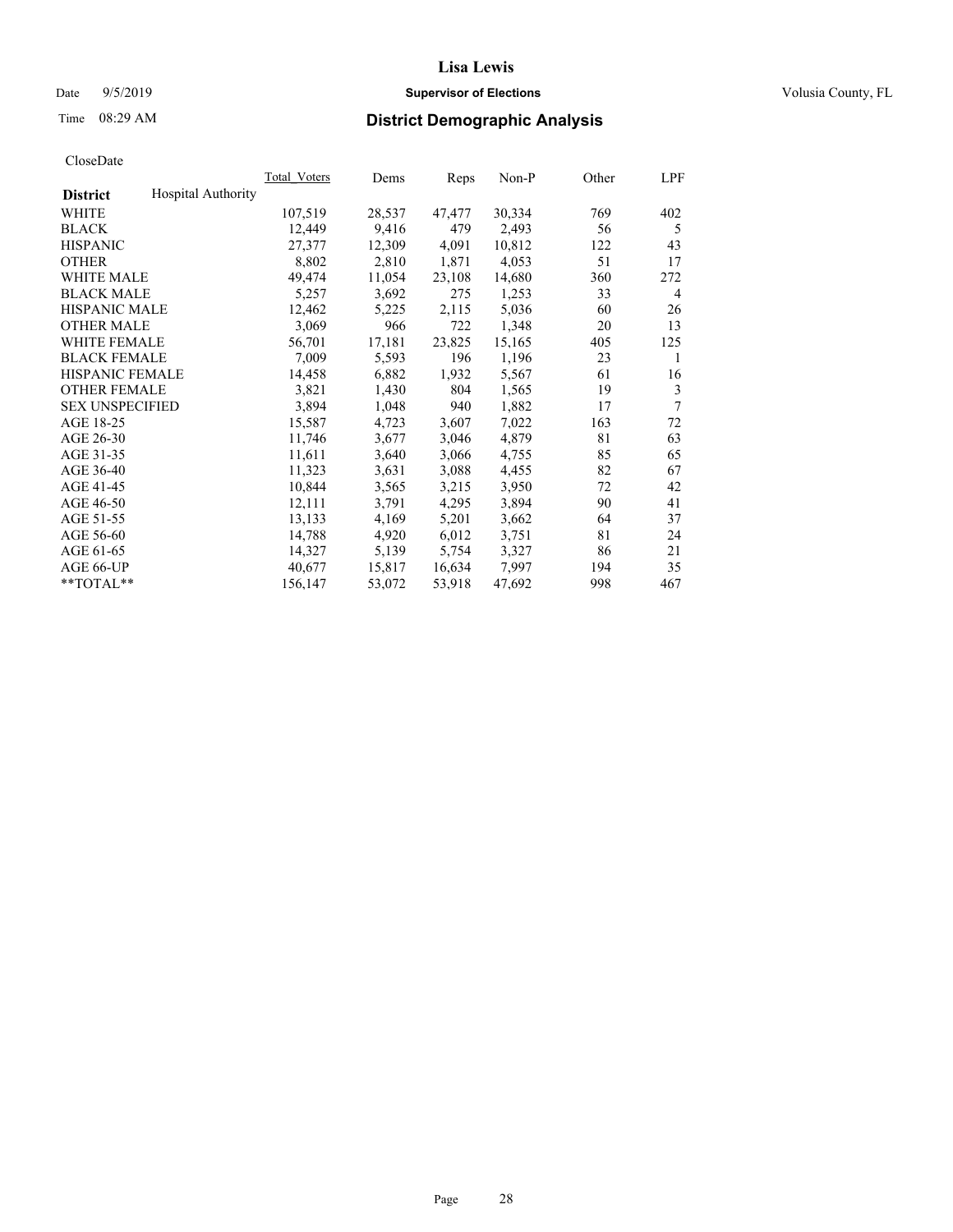## Date 9/5/2019 **Supervisor of Elections Supervisor of Elections** Volusia County, FL

| CloseDate |
|-----------|
|-----------|

|                                              | Total Voters | Dems  | Reps   | Non-P | Other          | LPF                     |
|----------------------------------------------|--------------|-------|--------|-------|----------------|-------------------------|
| Florida House District 24<br><b>District</b> |              |       |        |       |                |                         |
| WHITE                                        | 20,015       | 5,154 | 9,589  | 5,062 | 151            | 59                      |
| <b>BLACK</b>                                 | 530          | 407   | 14     | 103   | 5              | 1                       |
| <b>HISPANIC</b>                              | 1,439        | 548   | 267    | 618   | 6              | $\overline{0}$          |
| <b>OTHER</b>                                 | 942          | 236   | 281    | 414   | 9              | $\overline{2}$          |
| <b>WHITE MALE</b>                            | 9,334        | 2,021 | 4,686  | 2,506 | 78             | 43                      |
| <b>BLACK MALE</b>                            | 238          | 168   | 11     | 55    | 3              | 1                       |
| <b>HISPANIC MALE</b>                         | 646          | 240   | 125    | 278   | 3              | 0                       |
| <b>OTHER MALE</b>                            | 315          | 70    | 101    | 139   | 3              | $\overline{2}$          |
| <b>WHITE FEMALE</b>                          | 10,480       | 3,106 | 4,803  | 2,482 | 73             | 16                      |
| <b>BLACK FEMALE</b>                          | 286          | 233   | 3      | 48    | $\overline{c}$ | $\mathbf{0}$            |
| <b>HISPANIC FEMALE</b>                       | 762          | 298   | 138    | 323   | 3              | 0                       |
| <b>OTHER FEMALE</b>                          | 393          | 118   | 127    | 143   | 5              | $\theta$                |
| <b>SEX UNSPECIFIED</b>                       | 472          | 91    | 157    | 223   | 1              | $\mathbf{0}$            |
| AGE 18-25                                    | 1,723        | 395   | 580    | 716   | 23             | 9                       |
| AGE 26-30                                    | 1,145        | 302   | 377    | 445   | 15             | 6                       |
| AGE 31-35                                    | 1,097        | 281   | 377    | 425   | 8              | 6                       |
| AGE 36-40                                    | 1,012        | 258   | 367    | 375   | 5              | 7                       |
| AGE 41-45                                    | 1,010        | 245   | 402    | 354   | 4              | 5                       |
| AGE 46-50                                    | 1,296        | 267   | 616    | 399   | 11             | $\overline{\mathbf{3}}$ |
| AGE 51-55                                    | 1,687        | 375   | 831    | 461   | 15             | 5                       |
| AGE 56-60                                    | 2,396        | 642   | 1,165  | 564   | 21             | 4                       |
| AGE 61-65                                    | 2,640        | 761   | 1,267  | 586   | 19             | 7                       |
| AGE 66-UP                                    | 8,920        | 2,819 | 4,169  | 1,872 | 50             | 10                      |
| **TOTAL**                                    | 22,926       | 6,345 | 10,151 | 6,197 | 171            | 62                      |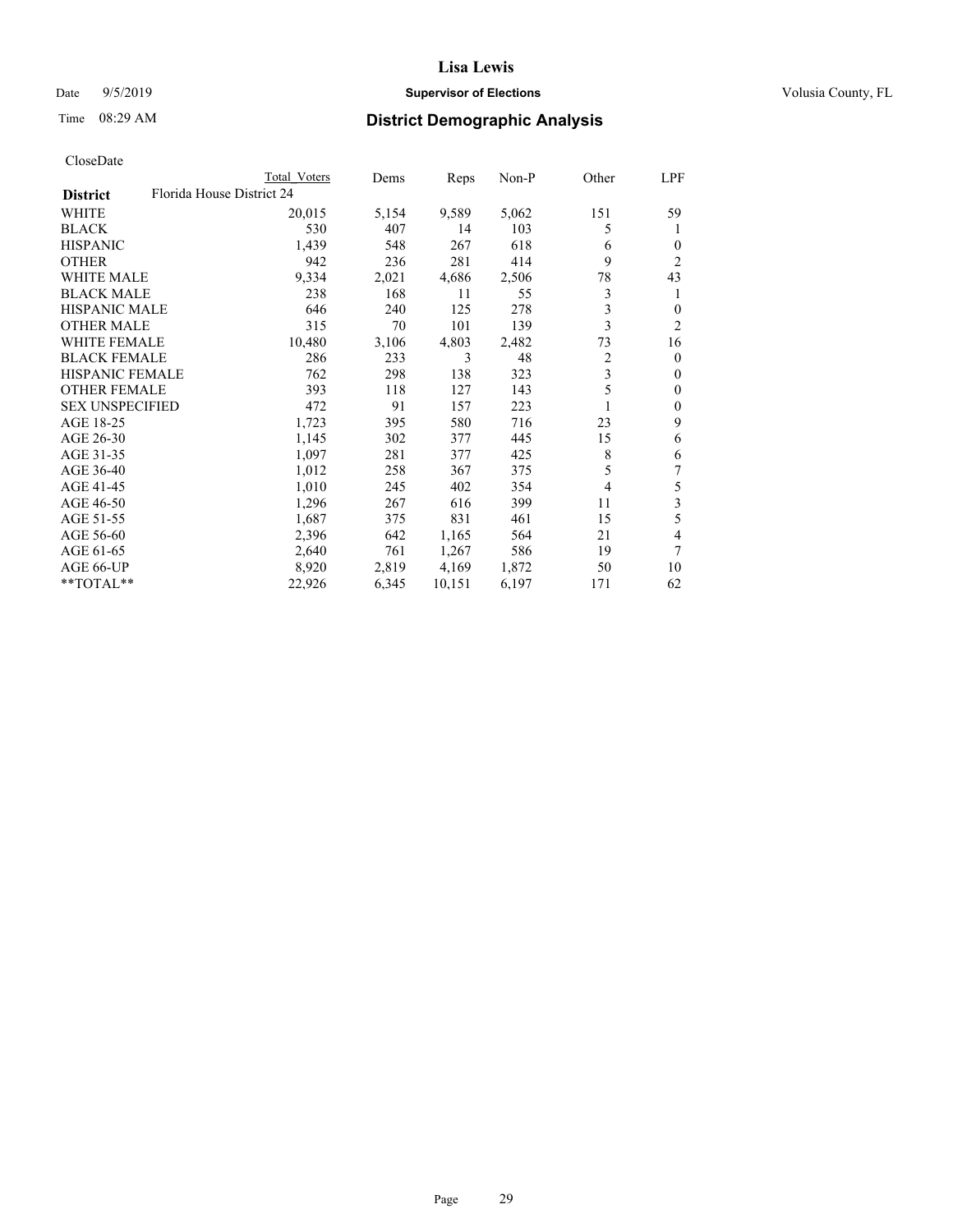## Date 9/5/2019 **Supervisor of Elections Supervisor of Elections** Volusia County, FL

|                        | Total Voters              | Dems   | Reps   | Non-P  | Other | LPF            |
|------------------------|---------------------------|--------|--------|--------|-------|----------------|
| <b>District</b>        | Florida House District 25 |        |        |        |       |                |
| WHITE                  | 116,758                   | 32,480 | 51,241 | 31,556 | 1,134 | 347            |
| BLACK                  | 3,738                     | 2,746  | 193    | 766    | 26    | 7              |
| HISPANIC               | 3,825                     | 1,380  | 974    | 1,423  | 35    | 13             |
| OTHER                  | 6,275                     | 1,850  | 1,583  | 2,766  | 60    | 16             |
| WHITE MALE             | 53,926                    | 12,713 | 25,025 | 15,404 | 553   | 231            |
| BLACK MALE             | 1,641                     | 1,103  | 100    | 418    | 16    | 4              |
| HISPANIC MALE          | 1,706                     | 568    | 477    | 637    | 18    | 6              |
| OTHER MALE             | 2,374                     | 661    | 641    | 1,032  | 28    | 12             |
| WHITE FEMALE           | 61,493                    | 19,422 | 25,686 | 15,694 | 577   | 114            |
| BLACK FEMALE           | 2,039                     | 1,598  | 90     | 339    | 10    | 2              |
| HISPANIC FEMALE        | 2,050                     | 789    | 480    | 757    | 17    | 7              |
| OTHER FEMALE           | 2,747                     | 954    | 711    | 1,054  | 26    | $\overline{c}$ |
| <b>SEX UNSPECIFIED</b> | 2,620                     | 648    | 781    | 1,176  | 10    | 5              |
| AGE 18-25              | 9,846                     | 2,577  | 3,011  | 4,019  | 192   | 47             |
| AGE 26-30              | 7,302                     | 1,973  | 2,307  | 2,874  | 101   | 47             |
| AGE 31-35              | 7,221                     | 2,106  | 2,203  | 2,771  | 86    | 55             |
| AGE 36-40              | 7,107                     | 1,958  | 2,302  | 2,715  | 83    | 49             |
| AGE 41-45              | 6,953                     | 1,836  | 2,572  | 2,412  | 80    | 53             |
| AGE 46-50              | 8,633                     | 2,274  | 3,551  | 2,683  | 91    | 34             |
| AGE 51-55              | 10,305                    | 2,645  | 4,625  | 2,908  | 102   | 25             |
| AGE 56-60              | 13,014                    | 3,606  | 6,002  | 3,276  | 110   | 20             |
| AGE 61-65              | 13,991                    | 4,458  | 6,208  | 3,187  | 121   | 17             |
| AGE 66-UP              | 46,224                    | 15,023 | 21,210 | 9,666  | 289   | 36             |
| $*$ TOTAL $**$         | 130,596                   | 38,456 | 53,991 | 36,511 | 1,255 | 383            |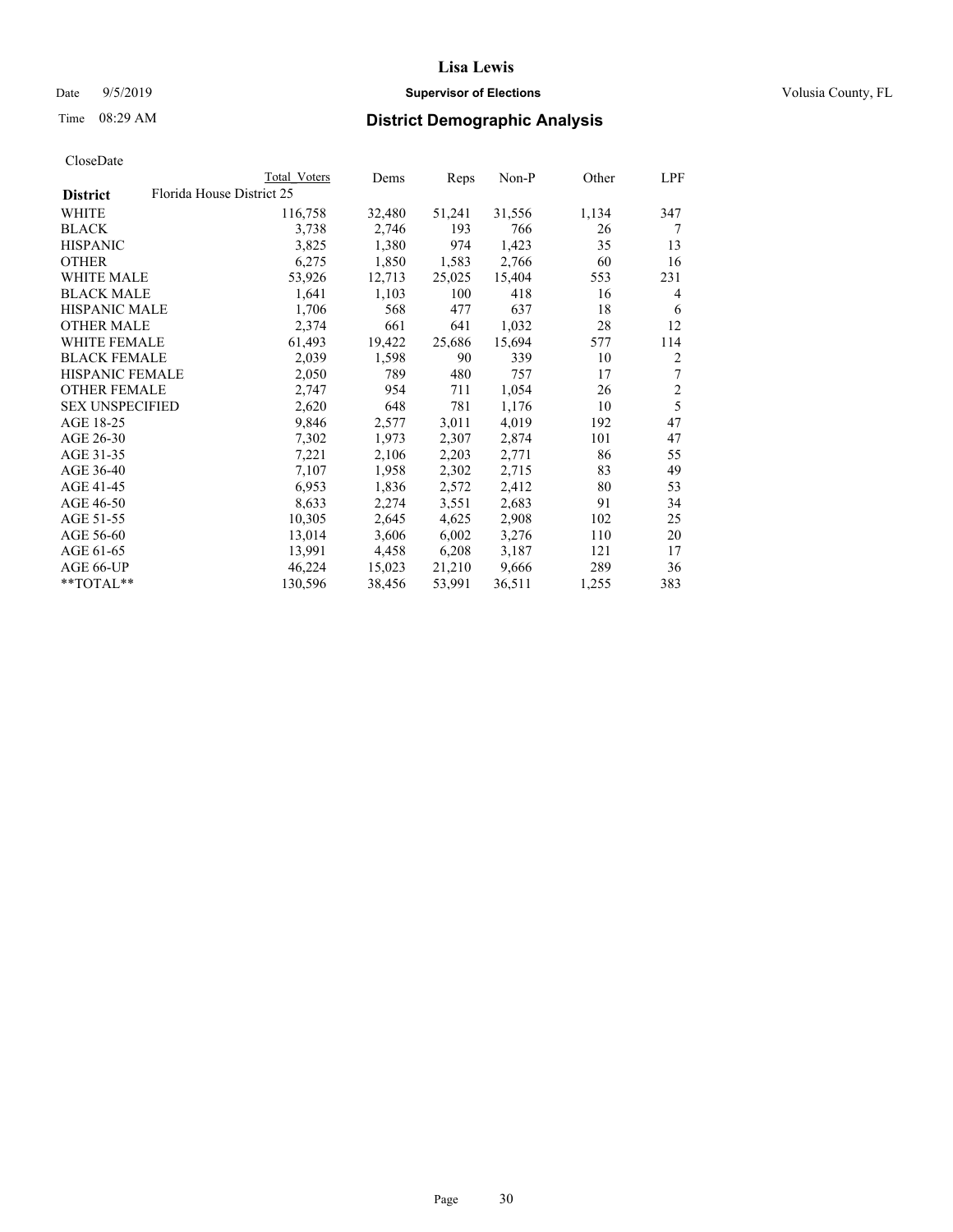## Date 9/5/2019 **Supervisor of Elections Supervisor of Elections** Volusia County, FL

|                                              | Total Voters | Dems   | Reps   | Non-P  | Other | LPF |
|----------------------------------------------|--------------|--------|--------|--------|-------|-----|
| Florida House District 26<br><b>District</b> |              |        |        |        |       |     |
| WHITE                                        | 76,834       | 22,334 | 31,356 | 22,100 | 741   | 303 |
| BLACK                                        | 21,025       | 16,733 | 573    | 3,642  | 70    | 7   |
| <b>HISPANIC</b>                              | 6,767        | 2,913  | 1,128  | 2,657  | 53    | 16  |
| <b>OTHER</b>                                 | 6,682        | 2,345  | 1,230  | 3,052  | 45    | 10  |
| <b>WHITE MALE</b>                            | 35,359       | 8,525  | 15,490 | 10,789 | 353   | 202 |
| <b>BLACK MALE</b>                            | 8,056        | 5,991  | 312    | 1,708  | 42    | 3   |
| <b>HISPANIC MALE</b>                         | 2,982        | 1,156  | 576    | 1,212  | 27    | 11  |
| <b>OTHER MALE</b>                            | 2,312        | 811    | 495    | 981    | 22    | 3   |
| <b>WHITE FEMALE</b>                          | 40,507       | 13,582 | 15,518 | 10,924 | 386   | 97  |
| <b>BLACK FEMALE</b>                          | 12,542       | 10,424 | 252    | 1,834  | 28    | 4   |
| HISPANIC FEMALE                              | 3,631        | 1,693  | 537    | 1,371  | 25    | 5   |
| <b>OTHER FEMALE</b>                          | 2,746        | 1,119  | 507    | 1,097  | 18    | 5   |
| <b>SEX UNSPECIFIED</b>                       | 3,171        | 1,024  | 598    | 1,535  | 8     | 6   |
| AGE 18-25                                    | 13,604       | 5,681  | 2,501  | 5,199  | 160   | 63  |
| AGE 26-30                                    | 8,938        | 3,465  | 1,938  | 3,420  | 82    | 33  |
| AGE 31-35                                    | 8,060        | 3,149  | 1,815  | 2,978  | 69    | 49  |
| AGE 36-40                                    | 7,368        | 2,922  | 1,763  | 2,590  | 56    | 37  |
| AGE 41-45                                    | 6,748        | 2,584  | 1,799  | 2,284  | 55    | 26  |
| AGE 46-50                                    | 7,638        | 2,766  | 2,477  | 2,306  | 62    | 27  |
| AGE 51-55                                    | 8,625        | 3,256  | 3,013  | 2,270  | 56    | 30  |
| AGE 56-60                                    | 10,309       | 3,924  | 3,743  | 2,536  | 86    | 20  |
| AGE 61-65                                    | 10,223       | 4,185  | 3,722  | 2,216  | 83    | 17  |
| AGE 66-UP                                    | 29,795       | 12,393 | 11,516 | 5,652  | 200   | 34  |
| **TOTAL**                                    | 111,308      | 44,325 | 34,287 | 31,451 | 909   | 336 |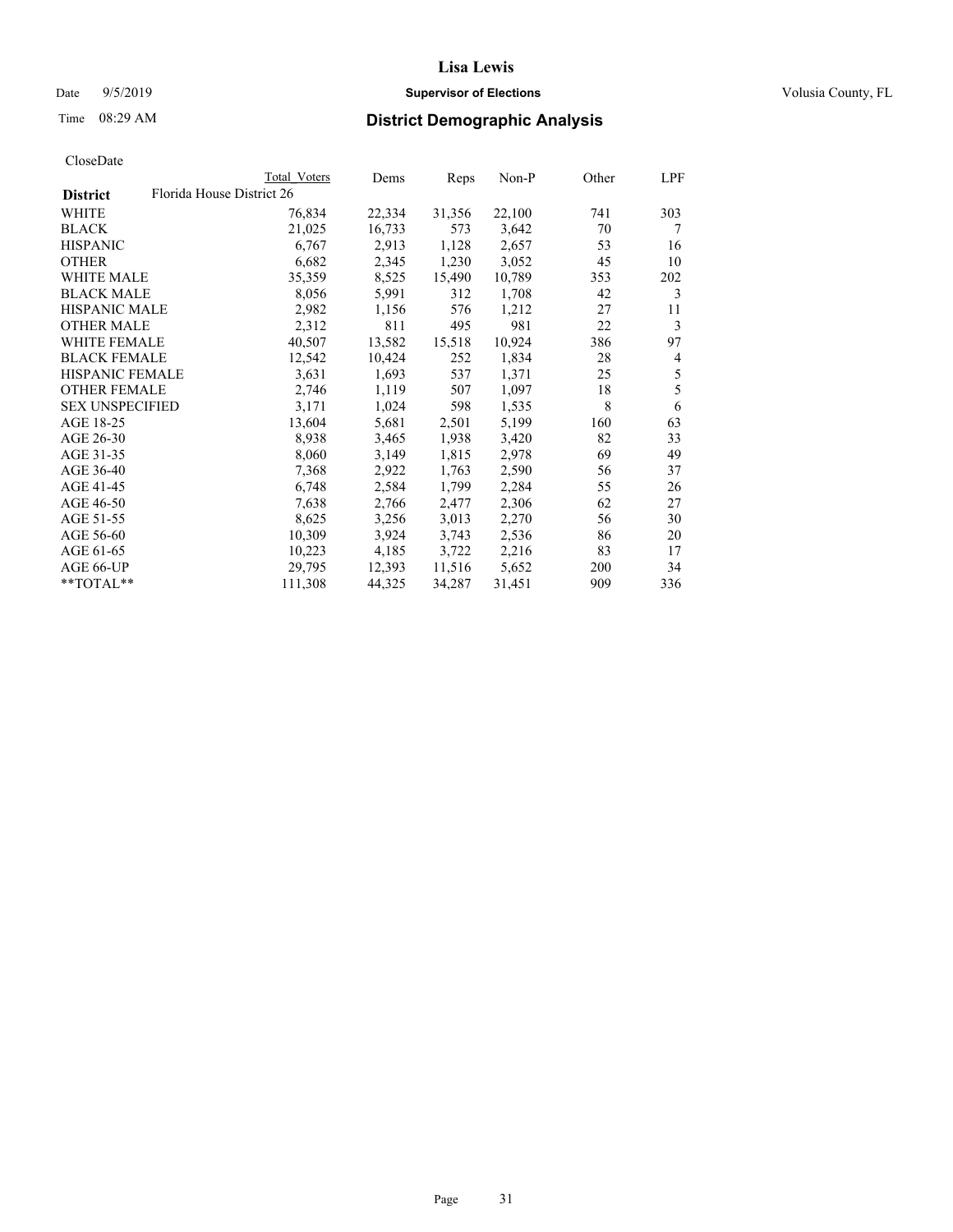## Date 9/5/2019 **Supervisor of Elections Supervisor of Elections** Volusia County, FL

|                        | Total Voters              | Dems   | Reps   | Non-P  | Other | LPF            |
|------------------------|---------------------------|--------|--------|--------|-------|----------------|
| <b>District</b>        | Florida House District 27 |        |        |        |       |                |
| WHITE                  | 80,235                    | 21,143 | 34,551 | 23,683 | 591   | 267            |
| BLACK                  | 8,038                     | 5,932  | 348    | 1,721  | 35    | $\overline{2}$ |
| <b>HISPANIC</b>        | 22,513                    | 10,268 | 3,320  | 8,800  | 94    | 31             |
| OTHER                  | 6,287                     | 1,994  | 1,321  | 2,925  | 35    | 12             |
| <b>WHITE MALE</b>      | 37,112                    | 8,300  | 16,983 | 11,389 | 263   | 177            |
| <b>BLACK MALE</b>      | 3,530                     | 2,411  | 204    | 892    | 21    | 2              |
| <b>HISPANIC MALE</b>   | 10,363                    | 4,387  | 1,740  | 4,168  | 49    | 19             |
| <b>OTHER MALE</b>      | 2,187                     | 663    | 517    | 983    | 14    | 10             |
| <b>WHITE FEMALE</b>    | 42,105                    | 12,617 | 17,166 | 11,909 | 325   | 88             |
| <b>BLACK FEMALE</b>    | 4,398                     | 3,441  | 140    | 803    | 14    | $\mathbf{0}$   |
| HISPANIC FEMALE        | 11,791                    | 5,715  | 1,546  | 4,474  | 45    | 11             |
| <b>OTHER FEMALE</b>    | 2,758                     | 1,055  | 582    | 1,107  | 12    | 2              |
| <b>SEX UNSPECIFIED</b> | 2,827                     | 747    | 662    | 1,403  | 12    | 3              |
| AGE 18-25              | 10,942                    | 3,228  | 2,398  | 5,144  | 128   | 44             |
| AGE 26-30              | 8,539                     | 2,636  | 2,179  | 3,619  | 65    | 40             |
| AGE 31-35              | 8,564                     | 2,641  | 2,209  | 3,609  | 57    | 48             |
| AGE 36-40              | 8,310                     | 2,615  | 2,181  | 3,416  | 57    | 41             |
| AGE 41-45              | 8,251                     | 2,702  | 2,379  | 3,085  | 49    | 36             |
| AGE 46-50              | 9,205                     | 2,839  | 3,175  | 3,085  | 72    | 34             |
| AGE 51-55              | 9,976                     | 3,173  | 3,817  | 2,909  | 55    | 22             |
| AGE 56-60              | 11,298                    | 3,736  | 4,496  | 2,983  | 69    | 14             |
| AGE 61-65              | 11,069                    | 3,899  | 4,331  | 2,749  | 73    | 17             |
| AGE 66-UP              | 30,919                    | 11,868 | 12,375 | 6,530  | 130   | 16             |
| **TOTAL**              | 117,073                   | 39,337 | 39,540 | 37,129 | 755   | 312            |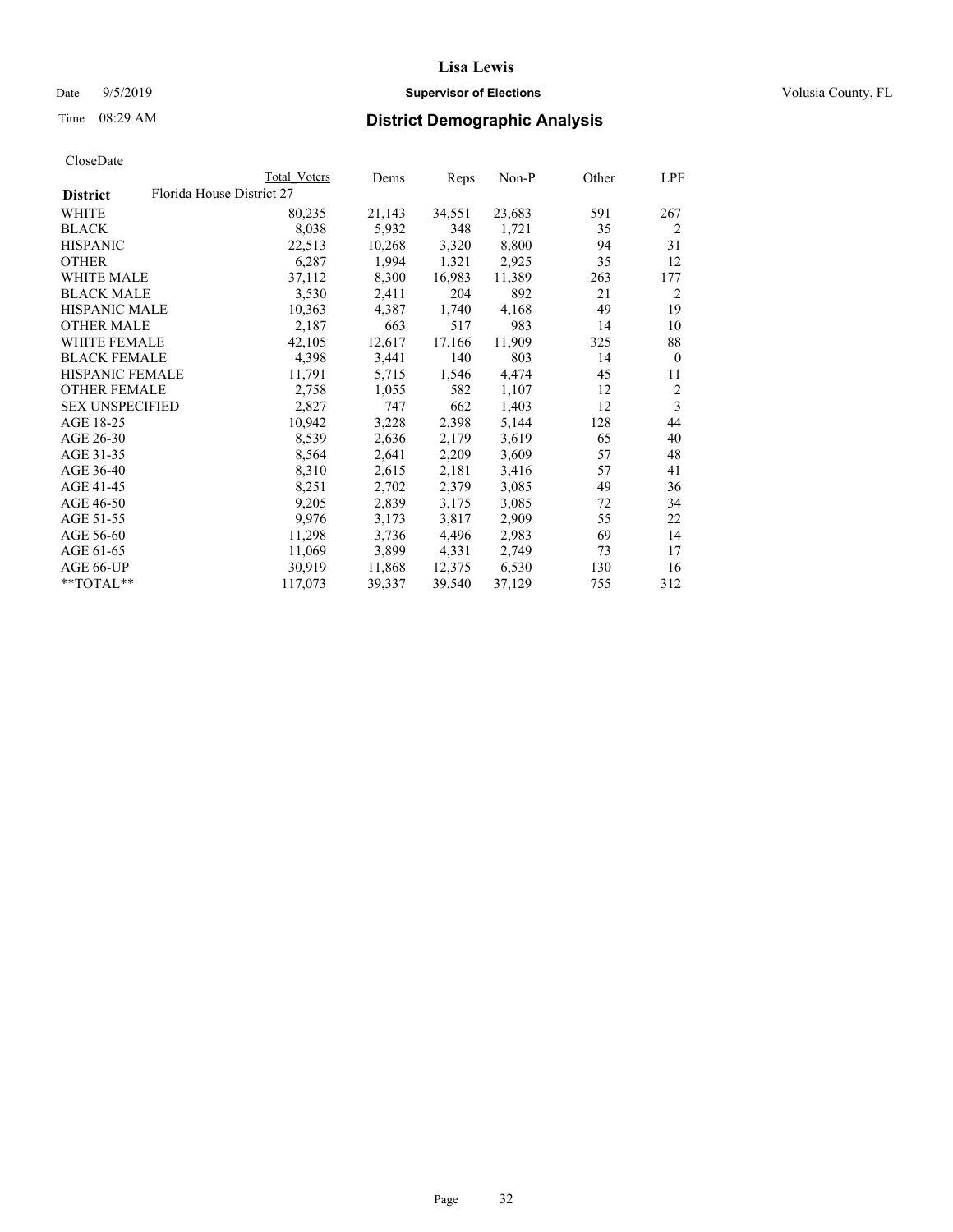#### Date  $9/5/2019$  **Supervisor of Elections Supervisor of Elections** Volusia County, FL

## Time 08:29 AM **District Demographic Analysis**

|                        |                         | Total Voters | Dems   | Reps   | Non-P  | Other | LPF            |
|------------------------|-------------------------|--------------|--------|--------|--------|-------|----------------|
| <b>District</b>        | School Board District 1 |              |        |        |        |       |                |
| WHITE                  |                         | 61,876       | 16,472 | 28,274 | 16,431 | 460   | 239            |
| <b>BLACK</b>           |                         | 5,817        | 4,530  | 191    | 1,068  | 26    | $\overline{2}$ |
| <b>HISPANIC</b>        |                         | 7,538        | 3,146  | 1,347  | 2,978  | 50    | 17             |
| <b>OTHER</b>           |                         | 4,232        | 1,320  | 970    | 1,908  | 26    | 8              |
| WHITE MALE             |                         | 28,221       | 6,235  | 13,682 | 7,929  | 210   | 165            |
| <b>BLACK MALE</b>      |                         | 2,353        | 1,715  | 93     | 529    | 15    | 1              |
| <b>HISPANIC MALE</b>   |                         | 3,279        | 1,252  | 676    | 1,317  | 23    | 11             |
| <b>OTHER MALE</b>      |                         | 1,497        | 474    | 373    | 634    | 11    | 5              |
| WHITE FEMALE           |                         | 32,931       | 10,077 | 14,295 | 8,241  | 248   | 70             |
| <b>BLACK FEMALE</b>    |                         | 3,374        | 2,751  | 94     | 517    | 11    | 1              |
| <b>HISPANIC FEMALE</b> |                         | 4,125        | 1,838  | 658    | 1,597  | 26    | 6              |
| <b>OTHER FEMALE</b>    |                         | 1,818        | 645    | 408    | 751    | 12    | $\mathfrak{2}$ |
| <b>SEX UNSPECIFIED</b> |                         | 1,864        | 481    | 502    | 870    | 6     | 5              |
| AGE 18-25              |                         | 7,588        | 2,278  | 1,988  | 3,192  | 86    | 44             |
| AGE 26-30              |                         | 5,390        | 1,619  | 1,576  | 2,125  | 40    | 30             |
| AGE 31-35              |                         | 5,308        | 1,588  | 1,581  | 2,069  | 36    | 34             |
| AGE 36-40              |                         | 5,350        | 1,611  | 1,677  | 1,983  | 39    | 40             |
| AGE 41-45              |                         | 5,007        | 1,513  | 1,705  | 1,722  | 43    | 24             |
| AGE 46-50              |                         | 5,754        | 1,676  | 2,229  | 1,781  | 46    | 22             |
| AGE 51-55              |                         | 6,375        | 1,824  | 2,811  | 1,678  | 41    | 21             |
| AGE 56-60              |                         | 7,330        | 2,284  | 3,246  | 1,735  | 51    | 14             |
| AGE 61-65              |                         | 7,458        | 2,501  | 3,267  | 1,630  | 50    | 10             |
| AGE 66-UP              |                         | 23,903       | 8,574  | 10,702 | 4,470  | 130   | 27             |
| $*$ $TOTAL**$          |                         | 79,463       | 25,468 | 30,782 | 22,385 | 562   | 266            |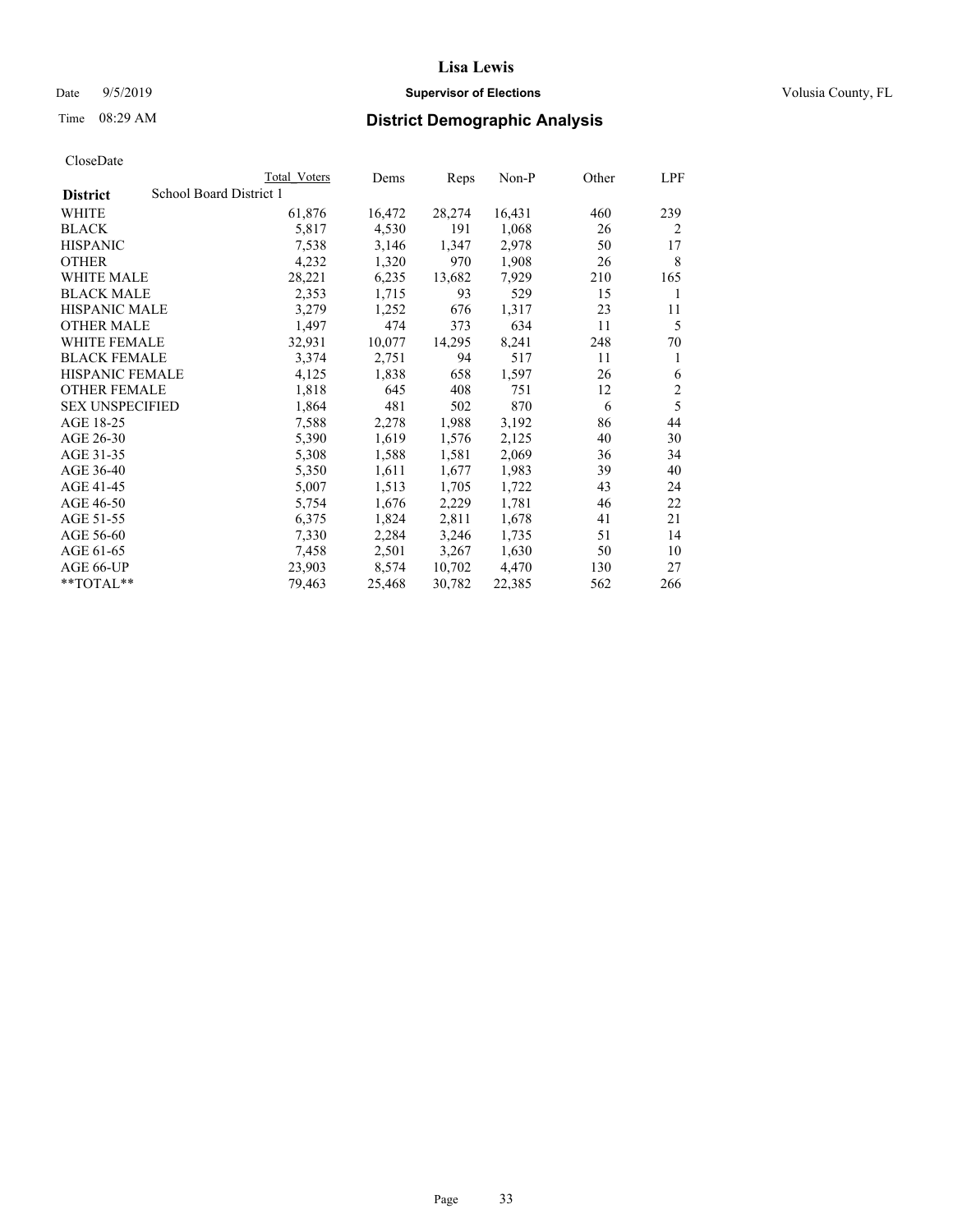## Date 9/5/2019 **Supervisor of Elections Supervisor of Elections** Volusia County, FL

# Time 08:29 AM **District Demographic Analysis**

|                        | Total Voters            | Dems   | Reps   | Non-P  | Other | LPF            |
|------------------------|-------------------------|--------|--------|--------|-------|----------------|
| <b>District</b>        | School Board District 2 |        |        |        |       |                |
| WHITE                  | 51,974                  | 15,189 | 20,865 | 15,185 | 561   | 174            |
| <b>BLACK</b>           | 12,876                  | 10,210 | 351    | 2,267  | 44    | 4              |
| <b>HISPANIC</b>        | 2,912                   | 1,238  | 546    | 1,100  | 25    | 3              |
| <b>OTHER</b>           | 4,362                   | 1,517  | 805    | 1,990  | 40    | 10             |
| WHITE MALE             | 24,351                  | 5,995  | 10,493 | 7,487  | 262   | 114            |
| <b>BLACK MALE</b>      | 4,861                   | 3,604  | 192    | 1,040  | 25    | $\theta$       |
| <b>HISPANIC MALE</b>   | 1,333                   | 498    | 287    | 532    | 15    | 1              |
| <b>OTHER MALE</b>      | 1,529                   | 510    | 337    | 662    | 15    | 5              |
| <b>WHITE FEMALE</b>    | 26,924                  | 9,015  | 10,133 | 7,420  | 297   | 59             |
| <b>BLACK FEMALE</b>    | 7,723                   | 6,386  | 155    | 1,160  | 19    | 3              |
| <b>HISPANIC FEMALE</b> | 1,506                   | 706    | 254    | 534    | 10    | $\overline{2}$ |
| <b>OTHER FEMALE</b>    | 1,806                   | 734    | 331    | 718    | 20    | 3              |
| <b>SEX UNSPECIFIED</b> | 2,091                   | 706    | 385    | 989    | 7     | 4              |
| AGE 18-25              | 8,667                   | 3,821  | 1,435  | 3,247  | 135   | 29             |
| AGE 26-30              | 5,412                   | 2,138  | 1,132  | 2,052  | 65    | 25             |
| AGE 31-35              | 4,663                   | 1,873  | 978    | 1,734  | 47    | 31             |
| AGE 36-40              | 4,083                   | 1,661  | 917    | 1,447  | 39    | 19             |
| AGE 41-45              | 3,676                   | 1,425  | 947    | 1,246  | 35    | 23             |
| AGE 46-50              | 4,366                   | 1,602  | 1,380  | 1,328  | 40    | 16             |
| AGE 51-55              | 5,419                   | 1,990  | 1,811  | 1,559  | 45    | 14             |
| AGE 56-60              | 6,936                   | 2,539  | 2,604  | 1,725  | 60    | 8              |
| AGE 61-65              | 7,101                   | 2,751  | 2,679  | 1,605  | 59    | 7              |
| AGE 66-UP              | 21,801                  | 8,354  | 8,684  | 4,599  | 145   | 19             |
| $*$ $TOTAL**$          | 72,124                  | 28,154 | 22,567 | 20,542 | 670   | 191            |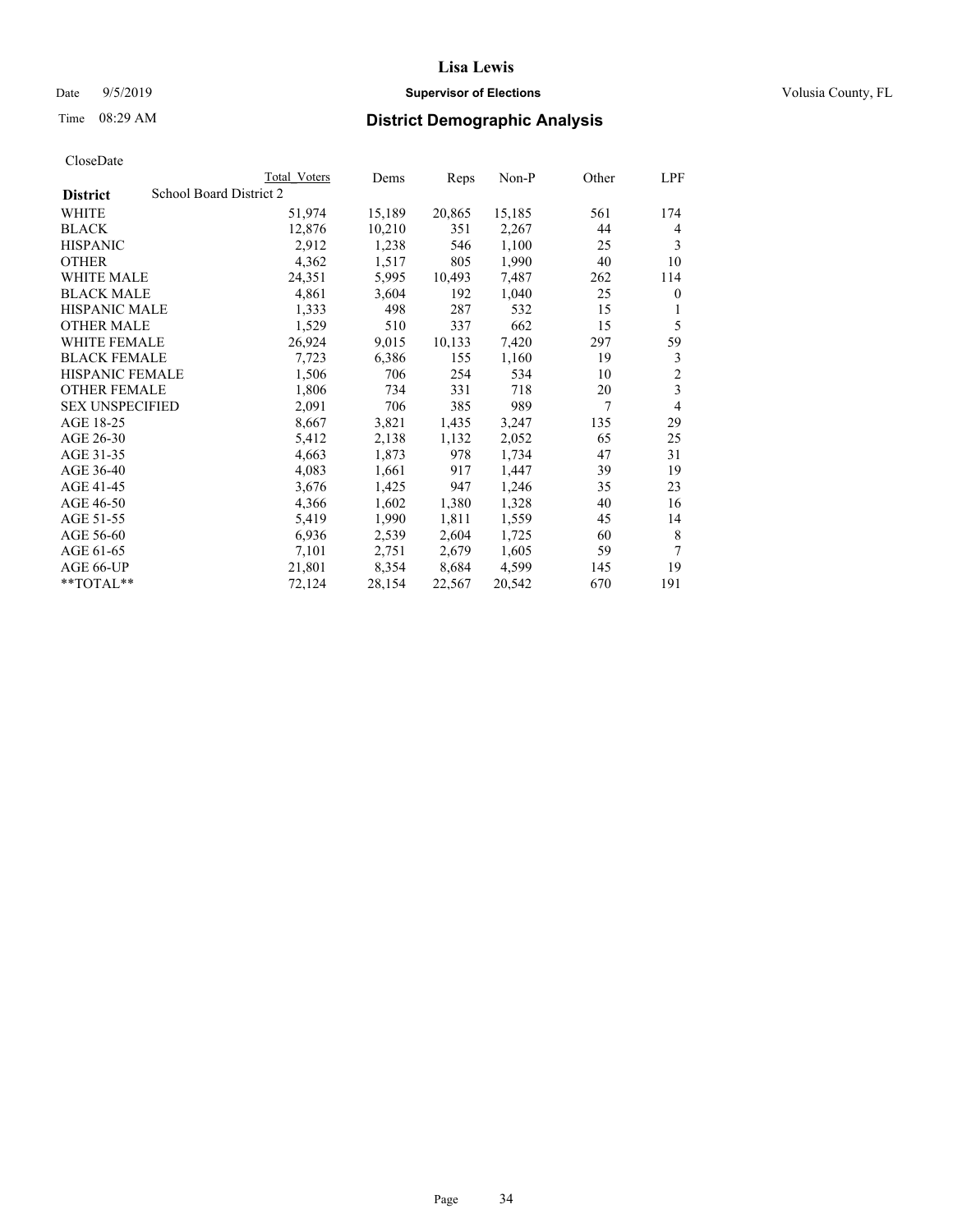## Date 9/5/2019 **Supervisor of Elections Supervisor of Elections** Volusia County, FL

# Time 08:29 AM **District Demographic Analysis**

|                        | Total Voters            | Dems   | Reps   | Non-P  | Other | LPF            |
|------------------------|-------------------------|--------|--------|--------|-------|----------------|
| <b>District</b>        | School Board District 3 |        |        |        |       |                |
| WHITE                  | 75,381                  | 20,586 | 33,089 | 20,745 | 744   | 217            |
| <b>BLACK</b>           | 2,239                   | 1,712  | 95     | 419    | 10    | 3              |
| <b>HISPANIC</b>        | 1,980                   | 673    | 538    | 747    | 16    | 6              |
| <b>OTHER</b>           | 3,284                   | 949    | 866    | 1,430  | 31    | 8              |
| WHITE MALE             | 34,854                  | 8,053  | 16,220 | 10,088 | 351   | 142            |
| <b>BLACK MALE</b>      | 997                     | 708    | 48     | 231    | 7     | 3              |
| <b>HISPANIC MALE</b>   | 893                     | 282    | 262    | 339    | 7     | 3              |
| <b>OTHER MALE</b>      | 1,203                   | 330    | 350    | 498    | 19    | 6              |
| WHITE FEMALE           | 39,683                  | 12,330 | 16,520 | 10,369 | 391   | 73             |
| <b>BLACK FEMALE</b>    | 1,207                   | 975    | 46     | 183    | 3     | $\mathbf{0}$   |
| <b>HISPANIC FEMALE</b> | 1,049                   | 379    | 265    | 393    | 9     | 3              |
| <b>OTHER FEMALE</b>    | 1,411                   | 495    | 402    | 501    | 11    | $\overline{c}$ |
| <b>SEX UNSPECIFIED</b> | 1,586                   | 368    | 475    | 738    | 3     | $\overline{2}$ |
| AGE 18-25              | 6,116                   | 1,579  | 1,878  | 2,500  | 128   | 31             |
| AGE 26-30              | 4,387                   | 1,151  | 1,412  | 1,741  | 58    | 25             |
| AGE 31-35              | 4,493                   | 1,246  | 1,390  | 1,768  | 55    | 34             |
| AGE 36-40              | 4,545                   | 1,207  | 1,528  | 1,745  | 43    | 22             |
| AGE 41-45              | 4,641                   | 1,177  | 1,755  | 1,630  | 51    | 28             |
| AGE 46-50              | 5,589                   | 1,427  | 2,325  | 1,762  | 55    | 20             |
| AGE 51-55              | 6,374                   | 1,590  | 2,917  | 1,779  | 69    | 19             |
| AGE 56-60              | 8,305                   | 2,262  | 3,872  | 2,078  | 77    | 16             |
| AGE 61-65              | 8,941                   | 2,816  | 3,916  | 2,118  | 76    | 15             |
| AGE 66-UP              | 29,493                  | 9,465  | 13,595 | 6,220  | 189   | 24             |
| $*$ $TOTAL**$          | 82,884                  | 23,920 | 34,588 | 23,341 | 801   | 234            |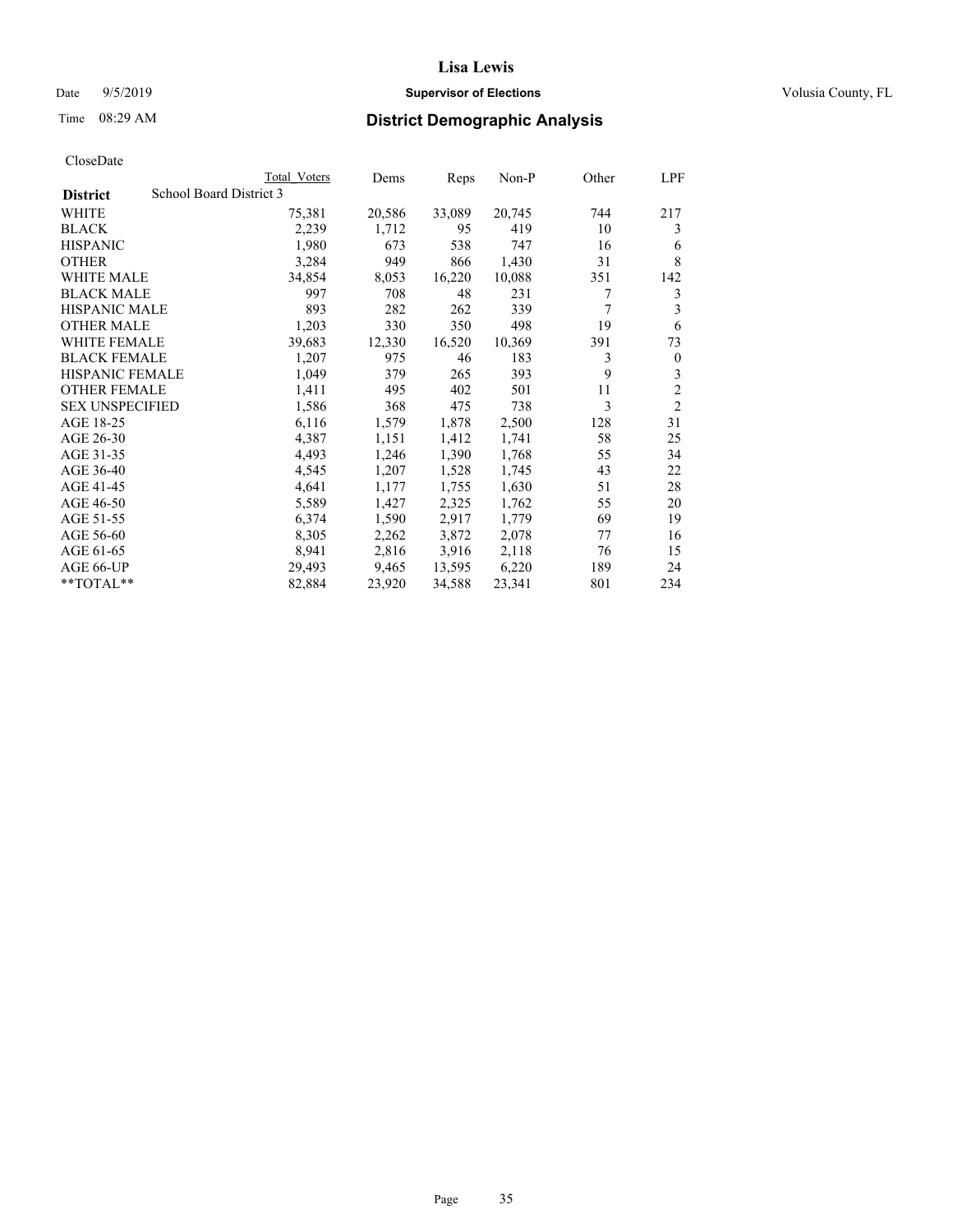## Date 9/5/2019 **Supervisor of Elections Supervisor of Elections** Volusia County, FL

## Time 08:29 AM **District Demographic Analysis**

|                        |                         | Total Voters | Dems   | Reps   | Non-P  | Other | LPF            |
|------------------------|-------------------------|--------------|--------|--------|--------|-------|----------------|
| <b>District</b>        | School Board District 4 |              |        |        |        |       |                |
| WHITE                  |                         | 63,641       | 18,044 | 27,467 | 17,364 | 573   | 193            |
| <b>BLACK</b>           |                         | 5,937        | 4,612  | 208    | 1,084  | 27    | 6              |
| <b>HISPANIC</b>        |                         | 2,805        | 1,098  | 582    | 1,089  | 27    | 9              |
| <b>OTHER</b>           |                         | 3,993        | 1,217  | 941    | 1,800  | 29    | 6              |
| WHITE MALE             |                         | 29,234       | 6,967  | 13,420 | 8,431  | 286   | 130            |
| <b>BLACK MALE</b>      |                         | 2,418        | 1,716  | 117    | 563    | 18    | 4              |
| <b>HISPANIC MALE</b>   |                         | 1,243        | 443    | 288    | 490    | 16    | 6              |
| <b>OTHER MALE</b>      |                         | 1,464        | 415    | 369    | 662    | 14    | 4              |
| <b>WHITE FEMALE</b>    |                         | 33,717       | 10,925 | 13,778 | 8,665  | 286   | 63             |
| <b>BLACK FEMALE</b>    |                         | 3,424        | 2,823  | 88     | 502    | 9     | $\overline{2}$ |
| <b>HISPANIC FEMALE</b> |                         | 1,503        | 636    | 282    | 571    | 11    | 3              |
| <b>OTHER FEMALE</b>    |                         | 1,718        | 627    | 419    | 660    | 11    | 1              |
| <b>SEX UNSPECIFIED</b> |                         | 1,654        | 419    | 436    | 793    | 5     | 1              |
| AGE 18-25              |                         | 6,237        | 1,871  | 1,739  | 2,512  | 82    | 33             |
| AGE 26-30              |                         | 4,797        | 1,516  | 1,344  | 1,858  | 64    | 15             |
| AGE 31-35              |                         | 4,547        | 1,508  | 1,294  | 1,677  | 38    | 30             |
| AGE 36-40              |                         | 4,147        | 1,331  | 1,188  | 1,560  | 39    | 29             |
| AGE 41-45              |                         | 4,085        | 1,273  | 1,341  | 1,411  | 31    | 29             |
| AGE 46-50              |                         | 5,060        | 1,401  | 2,003  | 1,583  | 52    | 21             |
| AGE 51-55              |                         | 6,118        | 1,824  | 2,573  | 1,656  | 52    | 13             |
| AGE 56-60              |                         | 7,603        | 2,360  | 3,196  | 1,964  | 72    | 11             |
| AGE 61-65              |                         | 8,102        | 2,766  | 3,430  | 1,815  | 76    | 15             |
| AGE 66-UP              |                         | 25,680       | 9,121  | 11,090 | 5,301  | 150   | 18             |
| $*$ $TOTAL**$          |                         | 76,376       | 24,971 | 29,198 | 21,337 | 656   | 214            |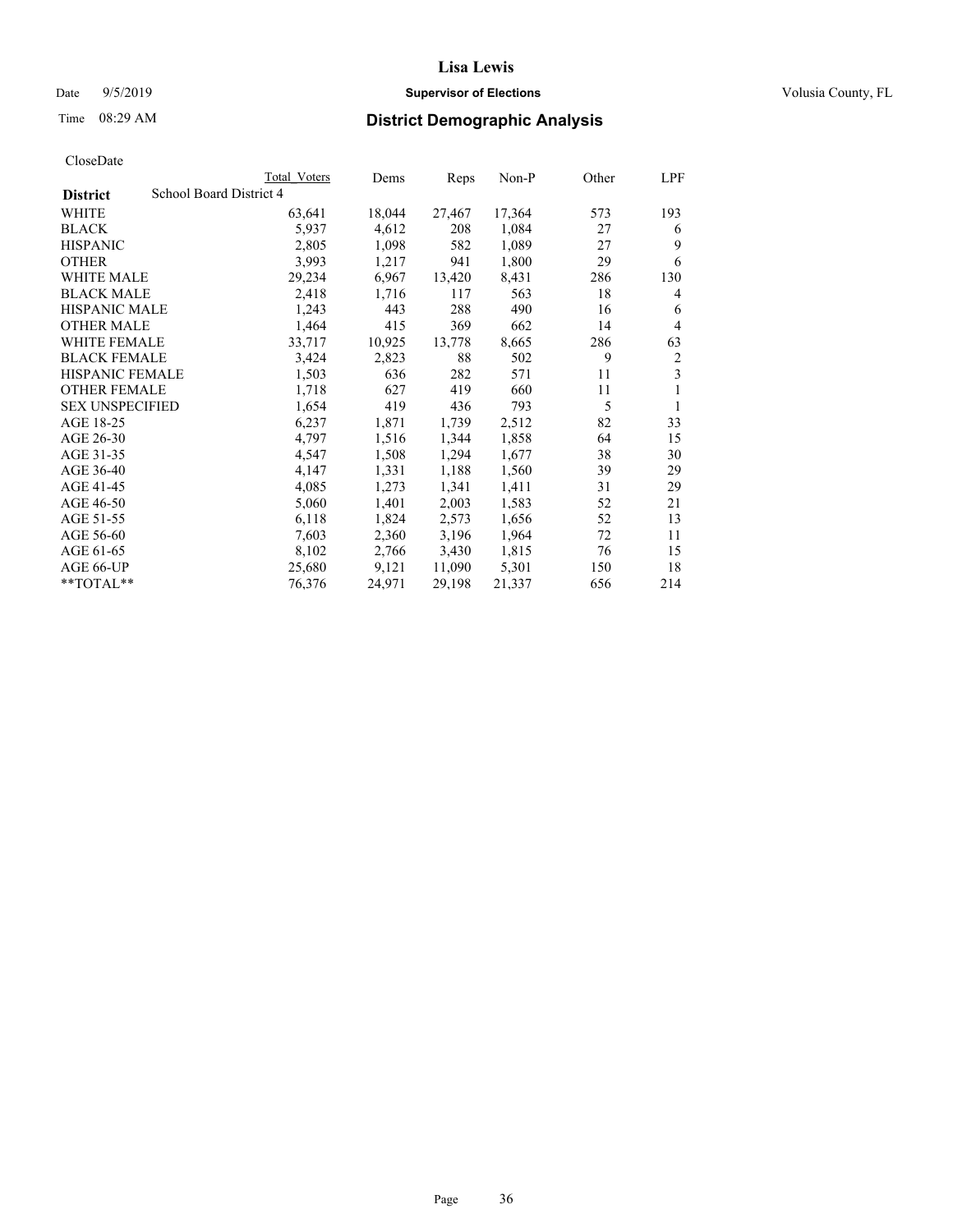# Date 9/5/2019 **Supervisor of Elections Supervisor of Elections** Volusia County, FL

# Time 08:29 AM **District Demographic Analysis**

|                        | Total Voters            | Dems   | Reps   | Non-P  | Other | LPF            |
|------------------------|-------------------------|--------|--------|--------|-------|----------------|
| <b>District</b>        | School Board District 5 |        |        |        |       |                |
| WHITE                  | 40,970                  | 10,820 | 17,042 | 12,676 | 279   | 153            |
| <b>BLACK</b>           | 6,462                   | 4,754  | 283    | 1,394  | 29    | $\overline{2}$ |
| <b>HISPANIC</b>        | 19,309                  | 8,954  | 2,676  | 7,584  | 70    | 25             |
| <b>OTHER</b>           | 4,315                   | 1,422  | 833    | 2,029  | 23    | 8              |
| WHITE MALE             | 19,071                  | 4,309  | 8,369  | 6,153  | 138   | 102            |
| <b>BLACK MALE</b>      | 2,836                   | 1,930  | 177    | 710    | 17    | 2              |
| <b>HISPANIC MALE</b>   | 8,949                   | 3,876  | 1,405  | 3,617  | 36    | 15             |
| <b>OTHER MALE</b>      | 1,495                   | 476    | 325    | 679    | 8     | 7              |
| WHITE FEMALE           | 21,330                  | 6,380  | 8,447  | 6,314  | 139   | 50             |
| <b>BLACK FEMALE</b>    | 3,537                   | 2,761  | 102    | 662    | 12    | $\theta$       |
| <b>HISPANIC FEMALE</b> | 10,051                  | 4,936  | 1,242  | 3,830  | 34    | 9              |
| <b>OTHER FEMALE</b>    | 1,891                   | 745    | 367    | 771    | 7     | 1              |
| <b>SEX UNSPECIFIED</b> | 1,895                   | 536    | 400    | 947    | 10    | $\overline{2}$ |
| AGE 18-25              | 7,507                   | 2,332  | 1,450  | 3,627  | 72    | 26             |
| AGE 26-30              | 5,938                   | 1,952  | 1,337  | 2,582  | 36    | 31             |
| AGE 31-35              | 5,931                   | 1,962  | 1,361  | 2,535  | 44    | 29             |
| AGE 36-40              | 5,672                   | 1,943  | 1,303  | 2,361  | 41    | 24             |
| AGE 41-45              | 5,553                   | 1,979  | 1,404  | 2,126  | 28    | 16             |
| AGE 46-50              | 6,003                   | 2,040  | 1,882  | 2,019  | 43    | 19             |
| AGE 51-55              | 6,307                   | 2,221  | 2,174  | 1,876  | 21    | 15             |
| AGE 56-60              | 6,843                   | 2,463  | 2,488  | 1,857  | 26    | 9              |
| AGE 61-65              | 6,321                   | 2,469  | 2,236  | 1,570  | 35    | 11             |
| AGE 66-UP              | 14,981                  | 6,589  | 5,199  | 3,130  | 55    | 8              |
| $*$ $TOTAL**$          | 71,056                  | 25,950 | 20,834 | 23,683 | 401   | 188            |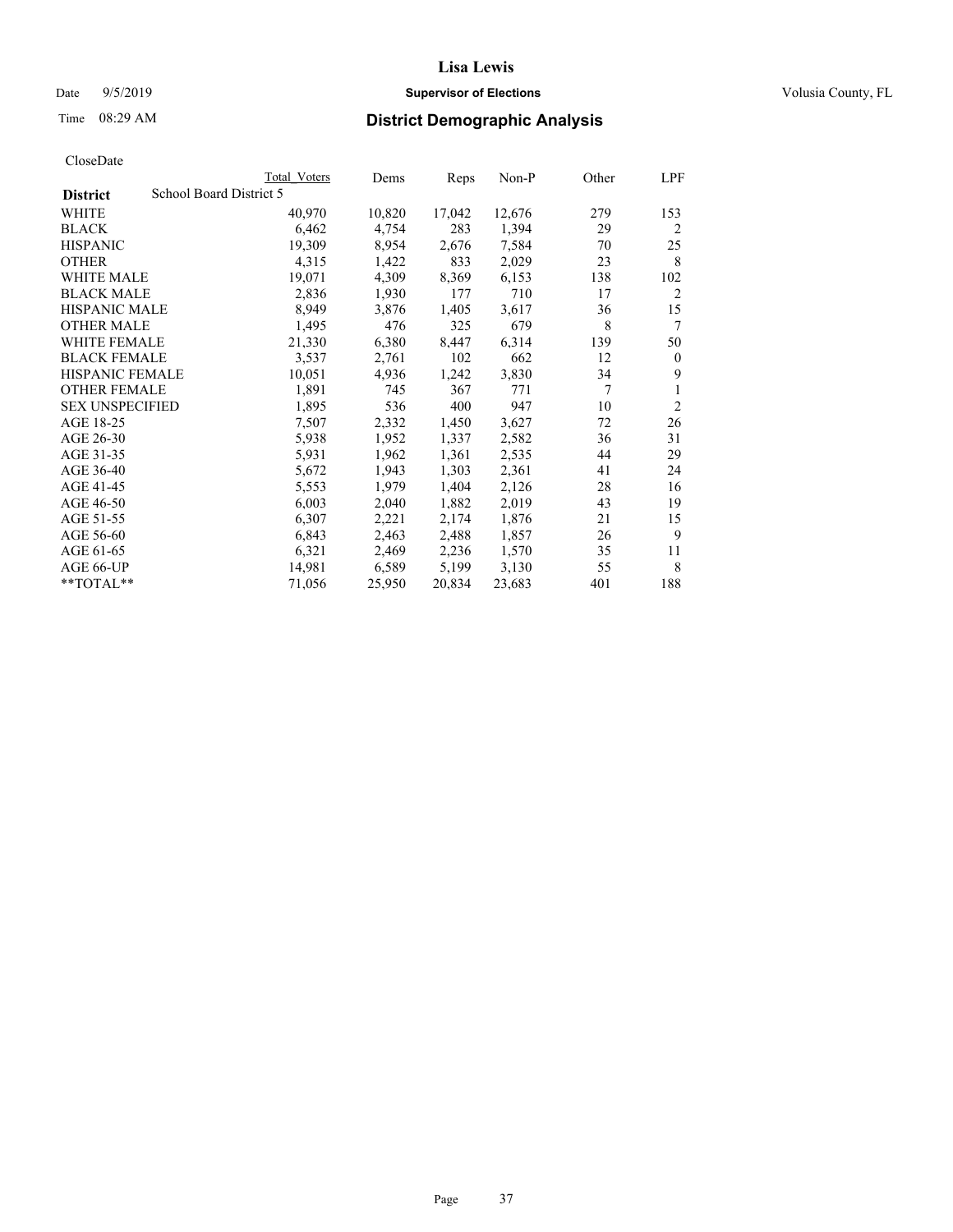## Date  $9/5/2019$  **Supervisor of Elections Supervisor of Elections** Volusia County, FL

# Time 08:29 AM **District Demographic Analysis**

|                        |                           | Total Voters | Dems   | Reps   | Non-P  | Other | LPF            |
|------------------------|---------------------------|--------------|--------|--------|--------|-------|----------------|
| <b>District</b>        | Florida Senate District 7 |              |        |        |        |       |                |
| WHITE                  |                           | 106,763      | 30,427 | 45,528 | 29,437 | 1,023 | 348            |
| <b>BLACK</b>           |                           | 18,344       | 14,499 | 517    | 3,254  | 66    | 8              |
| <b>HISPANIC</b>        |                           | 5,798        | 2,371  | 1,094  | 2,274  | 48    | 11             |
| <b>OTHER</b>           |                           | 7,828        | 2,542  | 1,668  | 3,545  | 60    | 13             |
| <b>WHITE MALE</b>      |                           | 49,583       | 11,903 | 22,506 | 14,446 | 489   | 239            |
| <b>BLACK MALE</b>      |                           | 7,113        | 5,216  | 289    | 1,563  | 41    | 4              |
| <b>HISPANIC MALE</b>   |                           | 2,613        | 970    | 547    | 1,061  | 29    | 6              |
| <b>OTHER MALE</b>      |                           | 2,774        | 856    | 663    | 1,221  | 28    | 6              |
| <b>WHITE FEMALE</b>    |                           | 55,928       | 18,240 | 22,549 | 14,500 | 531   | 108            |
| <b>BLACK FEMALE</b>    |                           | 10,855       | 8,997  | 221    | 1,608  | 25    | 4              |
| <b>HISPANIC FEMALE</b> |                           | 3,050        | 1,348  | 529    | 1,149  | 19    | 5              |
| <b>OTHER FEMALE</b>    |                           | 3,287        | 1,259  | 725    | 1,274  | 25    | $\overline{4}$ |
| <b>SEX UNSPECIFIED</b> |                           | 3,529        | 1,050  | 777    | 1,688  | 10    | $\overline{4}$ |
| AGE 18-25              |                           | 14,235       | 5,463  | 3,056  | 5,472  | 185   | 59             |
| AGE 26-30              |                           | 9,368        | 3,403  | 2,263  | 3,554  | 110   | 38             |
| AGE 31-35              |                           | 8,563        | 3,145  | 2,164  | 3,123  | 75    | 56             |
| AGE 36-40              |                           | 7,641        | 2,794  | 1,982  | 2,752  | 70    | 43             |
| AGE 41-45              |                           | 7,273        | 2,556  | 2,163  | 2,448  | 59    | 47             |
| AGE 46-50              |                           | 8,855        | 2,797  | 3,214  | 2,723  | 87    | 34             |
| AGE 51-55              |                           | 10,872       | 3,569  | 4,226  | 2,955  | 95    | 27             |
| AGE 56-60              |                           | 13,514       | 4,564  | 5,442  | 3,371  | 121   | 16             |
| AGE 61-65              |                           | 14,236       | 5,170  | 5,758  | 3,165  | 121   | 22             |
| AGE 66-UP              |                           | 44,176       | 16,378 | 18,539 | 8,947  | 274   | 38             |
| $*$ TOTAL $*$          |                           | 138,733      | 49,839 | 48,807 | 38,510 | 1,197 | 380            |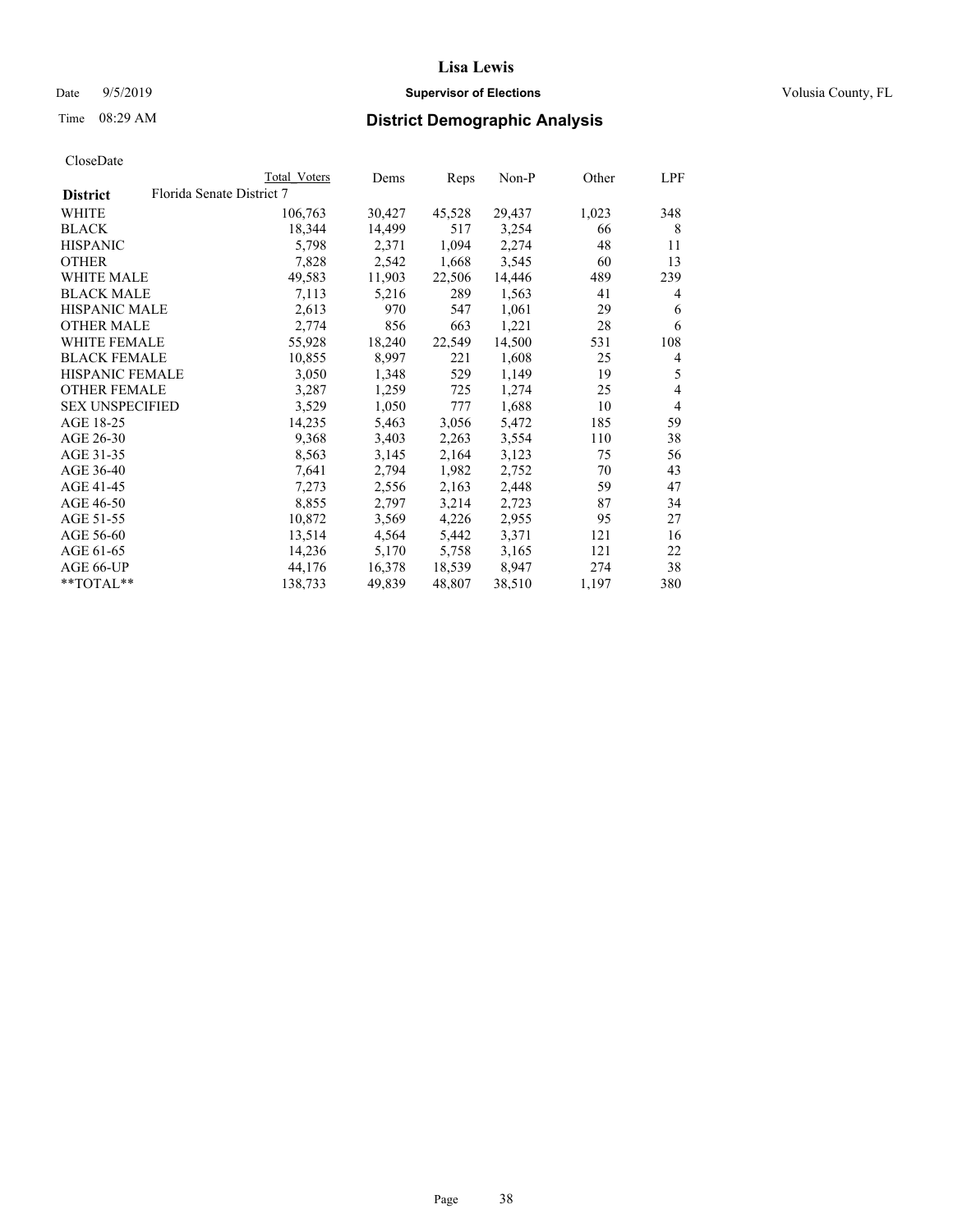# Date 9/5/2019 **Supervisor of Elections Supervisor of Elections** Volusia County, FL

# Time 08:29 AM **District Demographic Analysis**

|                        |                           | Total Voters | Dems   | Reps   | $Non-P$ | Other          | LPF            |
|------------------------|---------------------------|--------------|--------|--------|---------|----------------|----------------|
| <b>District</b>        | Florida Senate District 9 |              |        |        |         |                |                |
| WHITE                  |                           | 27,728       | 6,746  | 12,991 | 7,710   | 187            | 94             |
| <b>BLACK</b>           |                           | 1,608        | 1,198  | 68     | 334     | 8              | $\Omega$       |
| <b>HISPANIC</b>        |                           | 4,081        | 1,726  | 752    | 1,573   | 23             | 7              |
| <b>OTHER</b>           |                           | 1,886        | 546    | 473    | 851     | 11             | 5              |
| WHITE MALE             |                           | 12,761       | 2,553  | 6,337  | 3,714   | 88             | 69             |
| <b>BLACK MALE</b>      |                           | 690          | 469    | 34     | 183     | 4              | 0              |
| <b>HISPANIC MALE</b>   |                           | 1,818        | 697    | 400    | 703     | 13             | 5              |
| <b>OTHER MALE</b>      |                           | 652          | 192    | 174    | 277     | $\overline{4}$ | 5              |
| <b>WHITE FEMALE</b>    |                           | 14,608       | 4,122  | 6,505  | 3,859   | 98             | 24             |
| <b>BLACK FEMALE</b>    |                           | 894          | 712    | 34     | 144     | $\overline{4}$ | $\overline{0}$ |
| HISPANIC FEMALE        |                           | 2,194        | 1,000  | 345    | 837     | 10             | 2              |
| <b>OTHER FEMALE</b>    |                           | 827          | 294    | 208    | 319     | 6              | $\theta$       |
| <b>SEX UNSPECIFIED</b> |                           | 858          | 177    | 246    | 432     | $\overline{c}$ |                |
| AGE 18-25              |                           | 3,081        | 806    | 874    | 1,352   | 31             | 18             |
| AGE 26-30              |                           | 2,371        | 617    | 775    | 952     | 17             | 10             |
| AGE 31-35              |                           | 2,402        | 657    | 756    | 964     | 12             | 13             |
| AGE 36-40              |                           | 2,400        | 619    | 804    | 942     | 15             | 20             |
| AGE 41-45              |                           | 2,259        | 625    | 806    | 792     | 22             | 14             |
| AGE 46-50              |                           | 2,756        | 745    | 1,098  | 882     | 22             | 9              |
| AGE 51-55              |                           | 3,008        | 779    | 1,356  | 848     | 18             |                |
| AGE 56-60              |                           | 3,410        | 939    | 1,559  | 881     | 26             | 5              |
| AGE 61-65              |                           | 3,326        | 986    | 1,541  | 777     | 20             | $\overline{c}$ |
| AGE 66-UP              |                           | 10,290       | 3,443  | 4,715  | 2,078   | 46             | 8              |
| $*$ TOTAL $*$          |                           | 35,303       | 10,216 | 14,284 | 10,468  | 229            | 106            |
|                        |                           |              |        |        |         |                |                |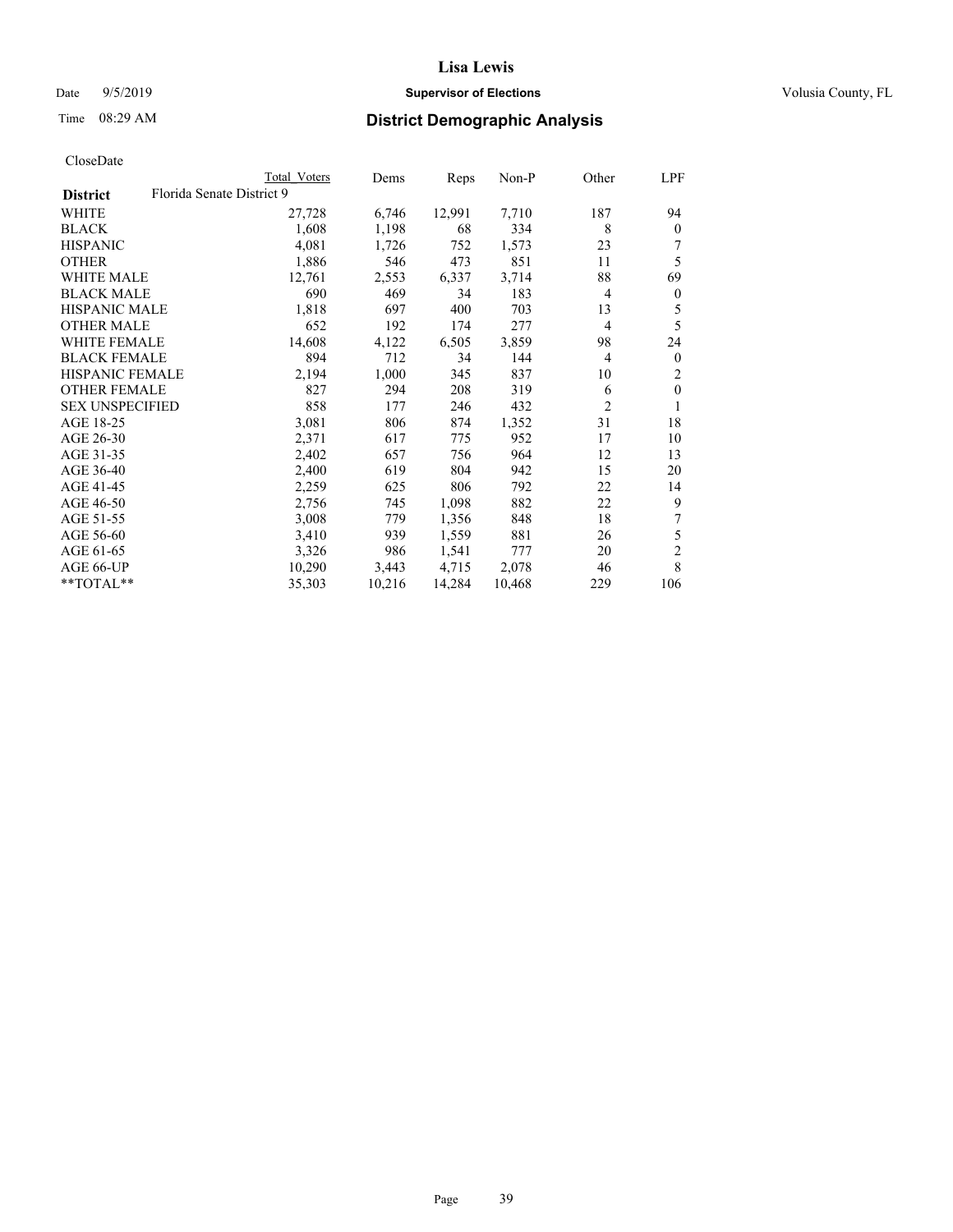# Date 9/5/2019 **Supervisor of Elections Supervisor of Elections** Volusia County, FL

# Time 08:29 AM **District Demographic Analysis**

| Florida Senate District 14<br><b>District</b><br>68,218<br>45,254<br>WHITE<br>159,351<br>43,938<br>1,407<br>13,379<br>2,644<br><b>BLACK</b><br>10,121<br>543<br>62<br>24,665<br>11,012<br>3,843<br>9,651<br><b>HISPANIC</b><br>117<br>2,274<br>78<br><b>OTHER</b><br>10,472<br>3,337<br>4,761 | 534<br>9<br>42<br>22 |
|-----------------------------------------------------------------------------------------------------------------------------------------------------------------------------------------------------------------------------------------------------------------------------------------------|----------------------|
|                                                                                                                                                                                                                                                                                               |                      |
|                                                                                                                                                                                                                                                                                               |                      |
|                                                                                                                                                                                                                                                                                               |                      |
|                                                                                                                                                                                                                                                                                               |                      |
|                                                                                                                                                                                                                                                                                               |                      |
| WHITE MALE<br>73,387<br>17,103<br>33,341<br>21,928<br>670                                                                                                                                                                                                                                     | 345                  |
| <b>BLACK MALE</b><br>5,662<br>304<br>1,327<br>3,988<br>37                                                                                                                                                                                                                                     | 6                    |
| <b>HISPANIC MALE</b><br>4,531<br>11,266<br>4,684<br>1,971<br>55                                                                                                                                                                                                                               | 25                   |
| <b>OTHER MALE</b><br>3,762<br>1,157<br>917<br>1,637<br>35                                                                                                                                                                                                                                     | 16                   |
| 84,049<br>WHITE FEMALE<br>26,365<br>34,119<br>22,650<br>732                                                                                                                                                                                                                                   | 183                  |
| <b>BLACK FEMALE</b><br>1,272<br>7,516<br>5,987<br>230<br>25                                                                                                                                                                                                                                   | $\overline{2}$       |
| HISPANIC FEMALE<br>12,990<br>1,827<br>4,939<br>6,147<br>61                                                                                                                                                                                                                                    | 16                   |
| <b>OTHER FEMALE</b><br>4,530<br>1,693<br>994<br>1,808<br>30                                                                                                                                                                                                                                   | 5                    |
| <b>SEX UNSPECIFIED</b><br>4,703<br>2,217<br>1,283<br>19<br>1,175                                                                                                                                                                                                                              | 9                    |
| AGE 18-25<br>18,799<br>5,612<br>8,254<br>4,560<br>287                                                                                                                                                                                                                                         | 86                   |
| AGE 26-30<br>14,185<br>4,356<br>3,763<br>5,852<br>136                                                                                                                                                                                                                                         | 78                   |
| 5,696<br>AGE 31-35<br>13,977<br>3,684<br>133<br>4,375                                                                                                                                                                                                                                         | 89                   |
| AGE 36-40<br>13,756<br>4,340<br>3,827<br>5,402<br>116                                                                                                                                                                                                                                         | 71                   |
| AGE 41-45<br>13,430<br>4,186<br>4,183<br>4,895<br>107                                                                                                                                                                                                                                         | 59                   |
| AGE 46-50<br>4,868<br>15,161<br>4,604<br>127<br>5,507                                                                                                                                                                                                                                         | 55                   |
| AGE 51-55<br>16,713<br>6,704<br>5,101<br>4,745<br>115                                                                                                                                                                                                                                         | 48                   |
| AGE 56-60<br>20,093<br>8,405<br>5,107<br>139<br>6,405                                                                                                                                                                                                                                         | 37                   |
| AGE 61-65<br>20,361<br>8,229<br>4,796<br>7,147<br>155                                                                                                                                                                                                                                         | 34                   |
| 26,016<br>AGE 66-UP<br>61,392<br>22,282<br>12,695<br>349                                                                                                                                                                                                                                      | 50                   |
| $*$ TOTAL $*$<br>207,867<br>68,408<br>74,878<br>62,310<br>1,664                                                                                                                                                                                                                               | 607                  |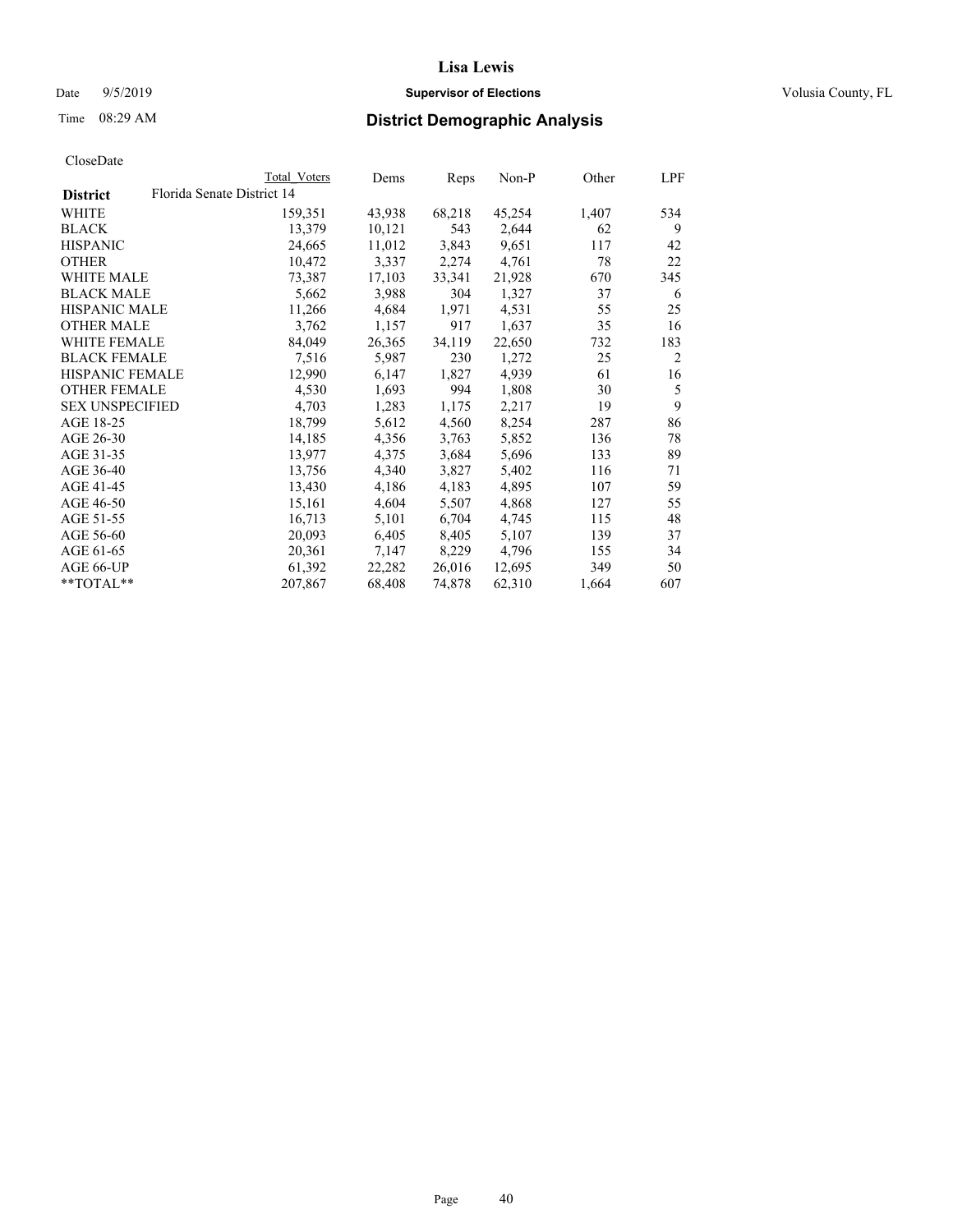# Date 9/5/2019 **Supervisor of Elections Supervisor of Elections** Volusia County, FL

# Time 08:29 AM **District Demographic Analysis**

|                        | Total Voters         | Dems  | Reps  | Non-P | Other          | LPF          |
|------------------------|----------------------|-------|-------|-------|----------------|--------------|
| <b>District</b>        | Daytona Beach Zone 1 |       |       |       |                |              |
| WHITE                  | 5,147                | 1,533 | 1,974 | 1,558 | 68             | 14           |
| <b>BLACK</b>           | 1,183                | 924   | 39    | 214   | 6              | $\mathbf{0}$ |
| <b>HISPANIC</b>        | 335                  | 145   | 56    | 129   | 5              | $\Omega$     |
| <b>OTHER</b>           | 475                  | 155   | 92    | 220   | 7              |              |
| <b>WHITE MALE</b>      | 2,519                | 629   | 1,049 | 798   | 33             | 10           |
| <b>BLACK MALE</b>      | 471                  | 336   | 22    | 109   | 4              | $\theta$     |
| <b>HISPANIC MALE</b>   | 162                  | 51    | 33    | 74    | 4              | $\mathbf{0}$ |
| <b>OTHER MALE</b>      | 165                  | 52    | 31    | 79    | 3              | $\mathbf{0}$ |
| <b>WHITE FEMALE</b>    | 2,551                | 880   | 903   | 729   | 35             | 4            |
| <b>BLACK FEMALE</b>    | 702                  | 580   | 17    | 103   | $\overline{2}$ | $\mathbf{0}$ |
| <b>HISPANIC FEMALE</b> | 166                  | 91    | 23    | 51    | 1              | $\theta$     |
| <b>OTHER FEMALE</b>    | 206                  | 82    | 44    | 76    | 3              |              |
| <b>SEX UNSPECIFIED</b> | 198                  | 56    | 39    | 102   |                | $\theta$     |
| AGE 18-25              | 888                  | 341   | 166   | 360   | 20             |              |
| AGE 26-30              | 584                  | 235   | 121   | 220   | 6              | 2            |
| AGE 31-35              | 468                  | 180   | 101   | 178   | 6              | 3            |
| AGE 36-40              | 377                  | 173   | 75    | 125   | 4              | $\theta$     |
| AGE 41-45              | 381                  | 153   | 91    | 130   | $\overline{4}$ | 3            |
| AGE 46-50              | 480                  | 165   | 154   | 153   |                |              |
| AGE 51-55              | 586                  | 217   | 193   | 167   | 8              |              |
| AGE 56-60              | 654                  | 249   | 238   | 158   | 9              | 0            |
| AGE 61-65              | 697                  | 257   | 259   | 176   | 4              | 1            |
| AGE 66-UP              | 2,025                | 787   | 763   | 454   | 18             | 3            |
| **TOTAL**              | 7,140                | 2,757 | 2,161 | 2,121 | 86             | 15           |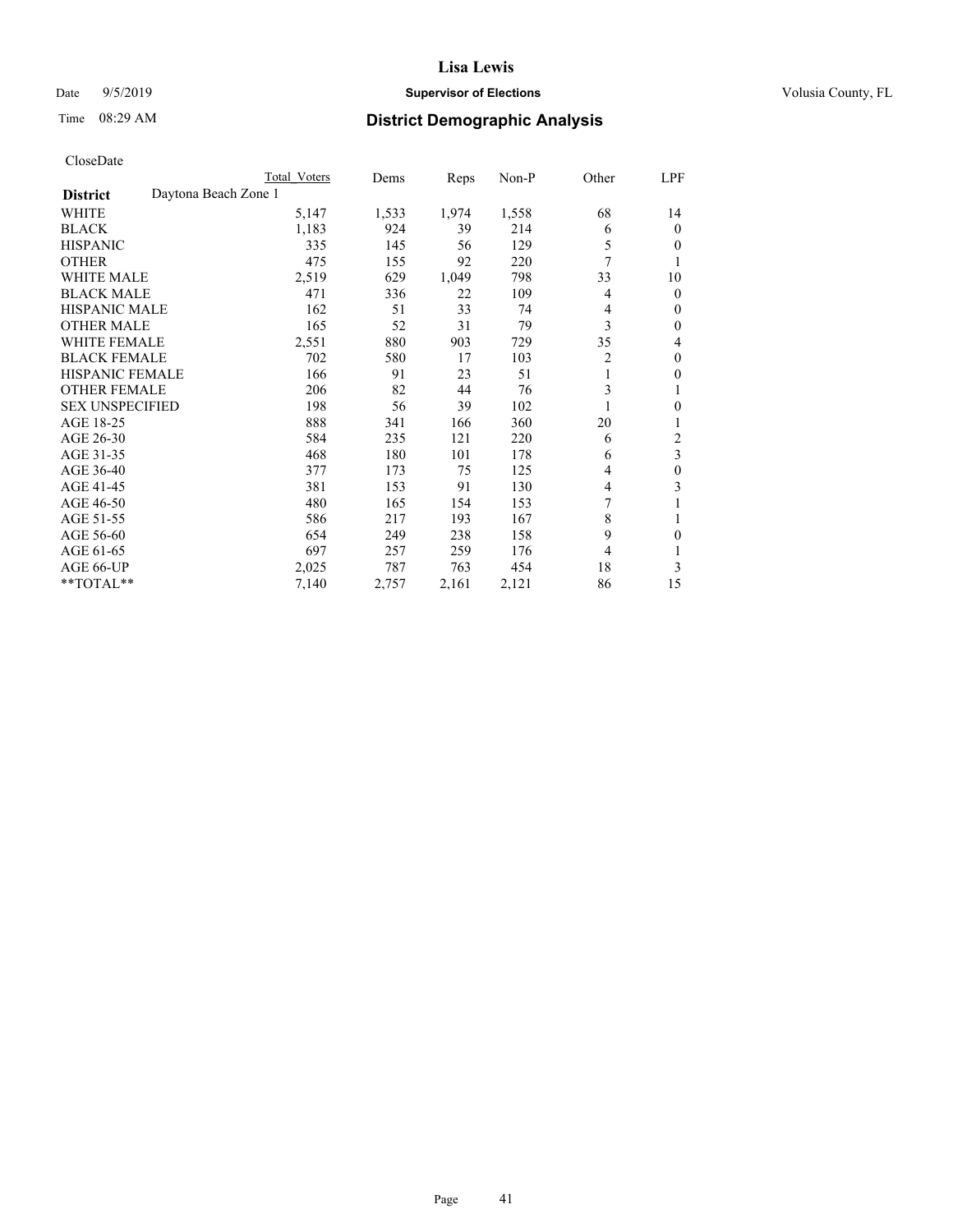# Date 9/5/2019 **Supervisor of Elections Supervisor of Elections** Volusia County, FL

# Time 08:29 AM **District Demographic Analysis**

|                        | Total Voters         | Dems  | Reps  | Non-P | Other          | LPF            |
|------------------------|----------------------|-------|-------|-------|----------------|----------------|
| <b>District</b>        | Daytona Beach Zone 2 |       |       |       |                |                |
| WHITE                  | 4,564                | 1,466 | 1,731 | 1,307 | 37             | 23             |
| <b>BLACK</b>           | 1,450                | 1,143 | 47    | 258   | 2              | $\Omega$       |
| <b>HISPANIC</b>        | 265                  | 121   | 40    | 104   | $\theta$       | $_{0}$         |
| <b>OTHER</b>           | 393                  | 138   | 69    | 180   | 3              | 3              |
| WHITE MALE             | 2,226                | 638   | 901   | 655   | 16             | 16             |
| <b>BLACK MALE</b>      | 581                  | 423   | 27    | 130   |                | 0              |
| <b>HISPANIC MALE</b>   | 113                  | 55    | 17    | 41    | $\theta$       | 0              |
| <b>OTHER MALE</b>      | 130                  | 41    | 32    | 53    | $\overline{2}$ | 2              |
| <b>WHITE FEMALE</b>    | 2,285                | 809   | 813   | 635   | 21             | 7              |
| <b>BLACK FEMALE</b>    | 855                  | 709   | 20    | 125   | 1              | 0              |
| <b>HISPANIC FEMALE</b> | 146                  | 62    | 22    | 62    | $\theta$       | 0              |
| <b>OTHER FEMALE</b>    | 178                  | 79    | 30    | 68    |                | 0              |
| <b>SEX UNSPECIFIED</b> | 158                  | 52    | 25    | 80    | $\theta$       |                |
| AGE 18-25              | 591                  | 239   | 96    | 249   | 6              |                |
| AGE 26-30              | 443                  | 196   | 82    | 157   | 3              | 5              |
| AGE 31-35              | 458                  | 210   | 81    | 161   | $\overline{c}$ | 4              |
| AGE 36-40              | 375                  | 177   | 71    | 119   | 5              | 3              |
| AGE 41-45              | 359                  | 152   | 85    | 115   | 3              | 4              |
| AGE 46-50              | 451                  | 187   | 123   | 134   | 5              | 2              |
| AGE 51-55              | 603                  | 207   | 194   | 196   | 6              | 0              |
| AGE 56-60              | 727                  | 285   | 256   | 182   | $\overline{c}$ | $\overline{c}$ |
| AGE 61-65              | 725                  | 334   | 229   | 157   | 3              | 2              |
| AGE 66-UP              | 1,940                | 881   | 670   | 379   | 7              | 3              |
| **TOTAL**              | 6,672                | 2,868 | 1,887 | 1,849 | 42             | 26             |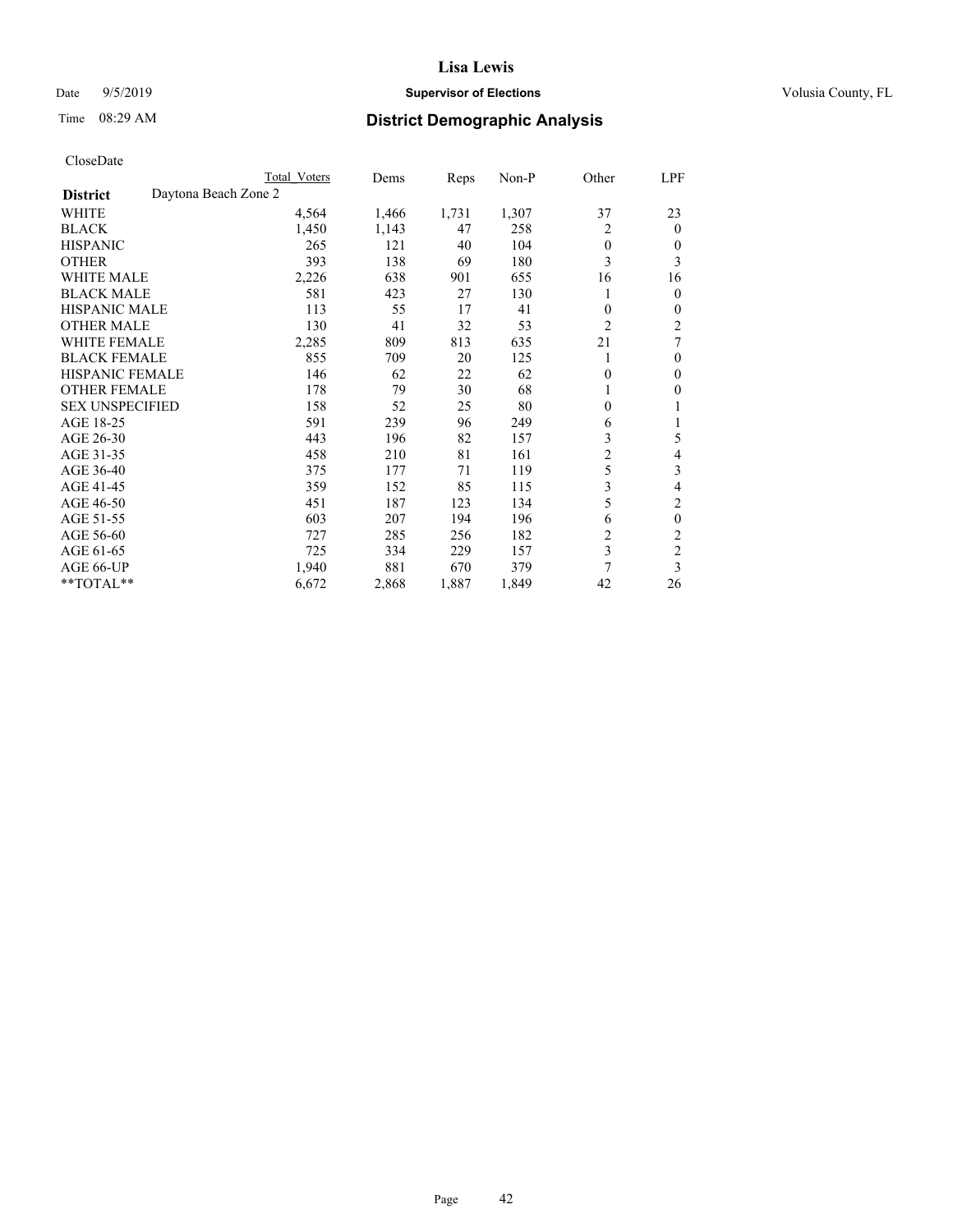# Date 9/5/2019 **Supervisor of Elections Supervisor of Elections** Volusia County, FL

# Time 08:29 AM **District Demographic Analysis**

|                                         | Total Voters | Dems  | Reps  | $Non-P$ | Other          | LPF            |
|-----------------------------------------|--------------|-------|-------|---------|----------------|----------------|
| Daytona Beach Zone 3<br><b>District</b> |              |       |       |         |                |                |
| WHITE                                   | 3,940        | 1,268 | 1,352 | 1,254   | 49             | 17             |
| <b>BLACK</b>                            | 2,098        | 1,656 | 44    | 390     | 8              | $\theta$       |
| <b>HISPANIC</b>                         | 308          | 155   | 45    | 105     | $\overline{2}$ | 1              |
| <b>OTHER</b>                            | 642          | 246   | 69    | 321     | 6              | $\theta$       |
| <b>WHITE MALE</b>                       | 1,991        | 548   | 740   | 672     | 19             | 12             |
| <b>BLACK MALE</b>                       | 772          | 584   | 22    | 162     | 4              | $\mathbf{0}$   |
| <b>HISPANIC MALE</b>                    | 140          | 63    | 25    | 51      | 1              | $\mathbf{0}$   |
| <b>OTHER MALE</b>                       | 208          | 84    | 35    | 87      | $\overline{2}$ | $\theta$       |
| <b>WHITE FEMALE</b>                     | 1,913        | 712   | 600   | 566     | 30             | 5              |
| <b>BLACK FEMALE</b>                     | 1,207        | 989   | 21    | 193     | 4              | $\mathbf{0}$   |
| <b>HISPANIC FEMALE</b>                  | 159          | 87    | 20    | 50      | 1              | 1              |
| <b>OTHER FEMALE</b>                     | 215          | 87    | 21    | 103     | 4              | $\theta$       |
| <b>SEX UNSPECIFIED</b>                  | 383          | 171   | 26    | 186     | $\theta$       | $\theta$       |
| AGE 18-25                               | 1,875        | 1,235 | 88    | 542     | 9              | 1              |
| AGE 26-30                               | 480          | 216   | 68    | 188     | 5              | 3              |
| AGE 31-35                               | 368          | 147   | 65    | 147     | 6              | 3              |
| AGE 36-40                               | 339          | 121   | 69    | 139     | 8              | $\overline{2}$ |
| AGE 41-45                               | 319          | 129   | 72    | 115     | $\overline{c}$ | 1              |
| AGE 46-50                               | 344          | 125   | 90    | 121     | 6              | $\overline{2}$ |
| AGE 51-55                               | 469          | 174   | 136   | 150     | 8              | 1              |
| AGE 56-60                               | 566          | 201   | 181   | 178     | 5              | 1              |
| AGE 61-65                               | 605          | 255   | 201   | 140     | 8              |                |
| AGE 66-UP                               | 1,623        | 722   | 540   | 350     | 8              | 3              |
| **TOTAL**                               | 6,988        | 3,325 | 1,510 | 2,070   | 65             | 18             |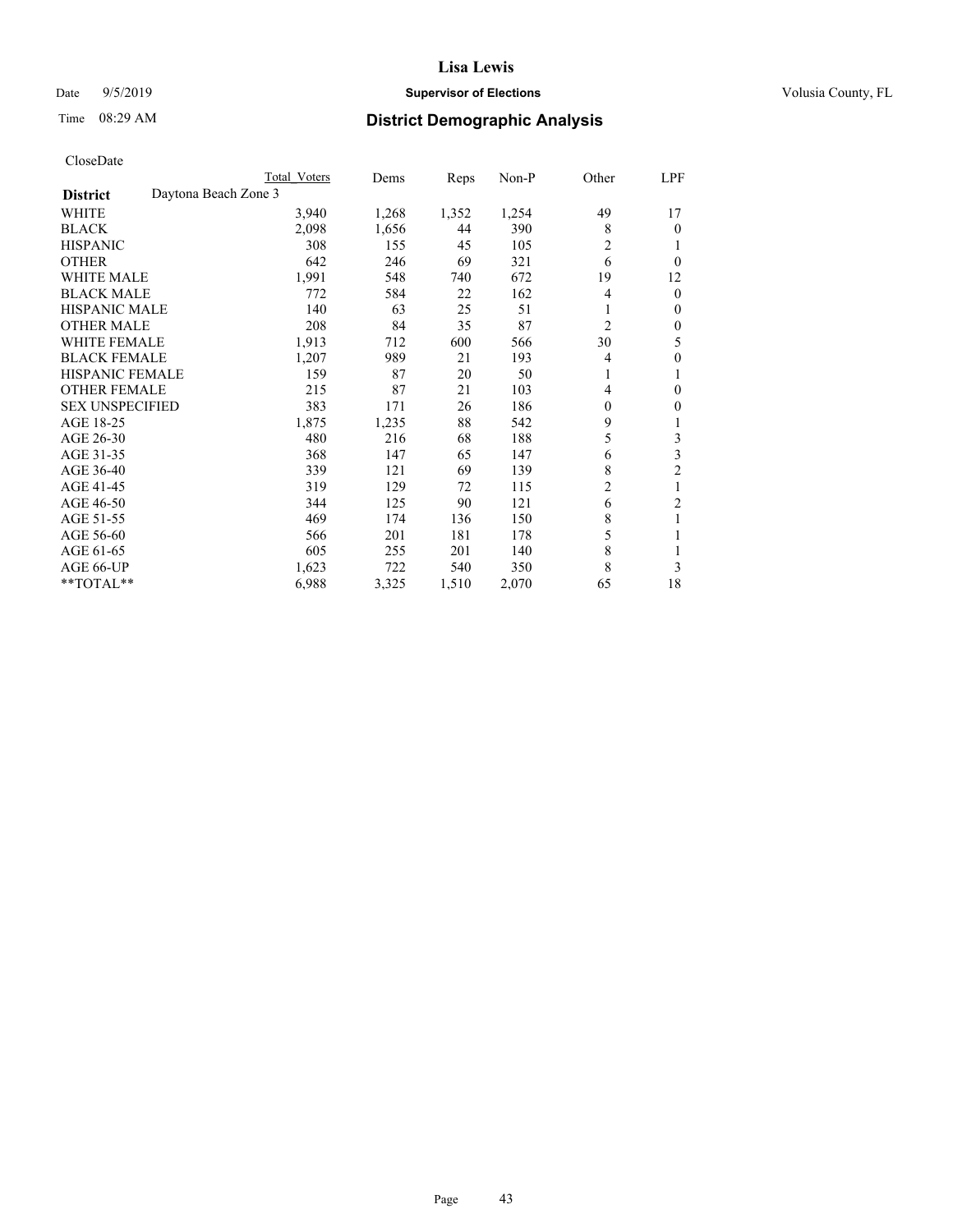# Date 9/5/2019 **Supervisor of Elections Supervisor of Elections** Volusia County, FL

# Time 08:29 AM **District Demographic Analysis**

|                        |                      | Total Voters | Dems  | Reps  | Non-P | Other          | LPF            |
|------------------------|----------------------|--------------|-------|-------|-------|----------------|----------------|
| <b>District</b>        | Daytona Beach Zone 4 |              |       |       |       |                |                |
| WHITE                  |                      | 7,476        | 1,897 | 3,407 | 2,050 | 94             | 28             |
| <b>BLACK</b>           |                      | 1,193        | 896   | 41    | 245   | 10             | 1              |
| <b>HISPANIC</b>        |                      | 414          | 163   | 89    | 156   | 6              | $\Omega$       |
| <b>OTHER</b>           |                      | 628          | 169   | 144   | 310   | 5              | 0              |
| <b>WHITE MALE</b>      |                      | 3,509        | 726   | 1,664 | 1,050 | 50             | 19             |
| <b>BLACK MALE</b>      |                      | 503          | 333   | 29    | 132   | 8              | 1              |
| <b>HISPANIC MALE</b>   |                      | 181          | 65    | 50    | 64    | $\overline{2}$ | $\theta$       |
| <b>OTHER MALE</b>      |                      | 228          | 57    | 57    | 112   | $\overline{c}$ | $\mathbf{0}$   |
| <b>WHITE FEMALE</b>    |                      | 3,896        | 1,151 | 1,719 | 974   | 43             | 9              |
| <b>BLACK FEMALE</b>    |                      | 668          | 543   | 11    | 112   | 2              | $\theta$       |
| <b>HISPANIC FEMALE</b> |                      | 227          | 96    | 39    | 88    | 4              | $\theta$       |
| <b>OTHER FEMALE</b>    |                      | 303          | 95    | 64    | 141   | 3              | $\theta$       |
| <b>SEX UNSPECIFIED</b> |                      | 195          | 59    | 47    | 88    |                | $\theta$       |
| AGE 18-25              |                      | 941          | 333   | 239   | 347   | 16             | 6              |
| AGE 26-30              |                      | 795          | 262   | 203   | 313   | 14             | 3              |
| AGE 31-35              |                      | 641          | 229   | 158   | 242   | 10             | $\overline{c}$ |
| AGE 36-40              |                      | 556          | 201   | 147   | 202   | 4              | 2              |
| AGE 41-45              |                      | 480          | 181   | 143   | 149   | 3              | 4              |
| AGE 46-50              |                      | 577          | 154   | 226   | 186   | 7              | 4              |
| AGE 51-55              |                      | 623          | 194   | 236   | 182   | 10             | 1              |
| AGE 56-60              |                      | 862          | 259   | 388   | 201   | 13             |                |
| AGE 61-65              |                      | 1,005        | 323   | 435   | 234   | 9              | 4              |
| AGE 66-UP              |                      | 3,231        | 989   | 1,506 | 705   | 29             | $\overline{c}$ |
| **TOTAL**              |                      | 9,711        | 3,125 | 3,681 | 2,761 | 115            | 29             |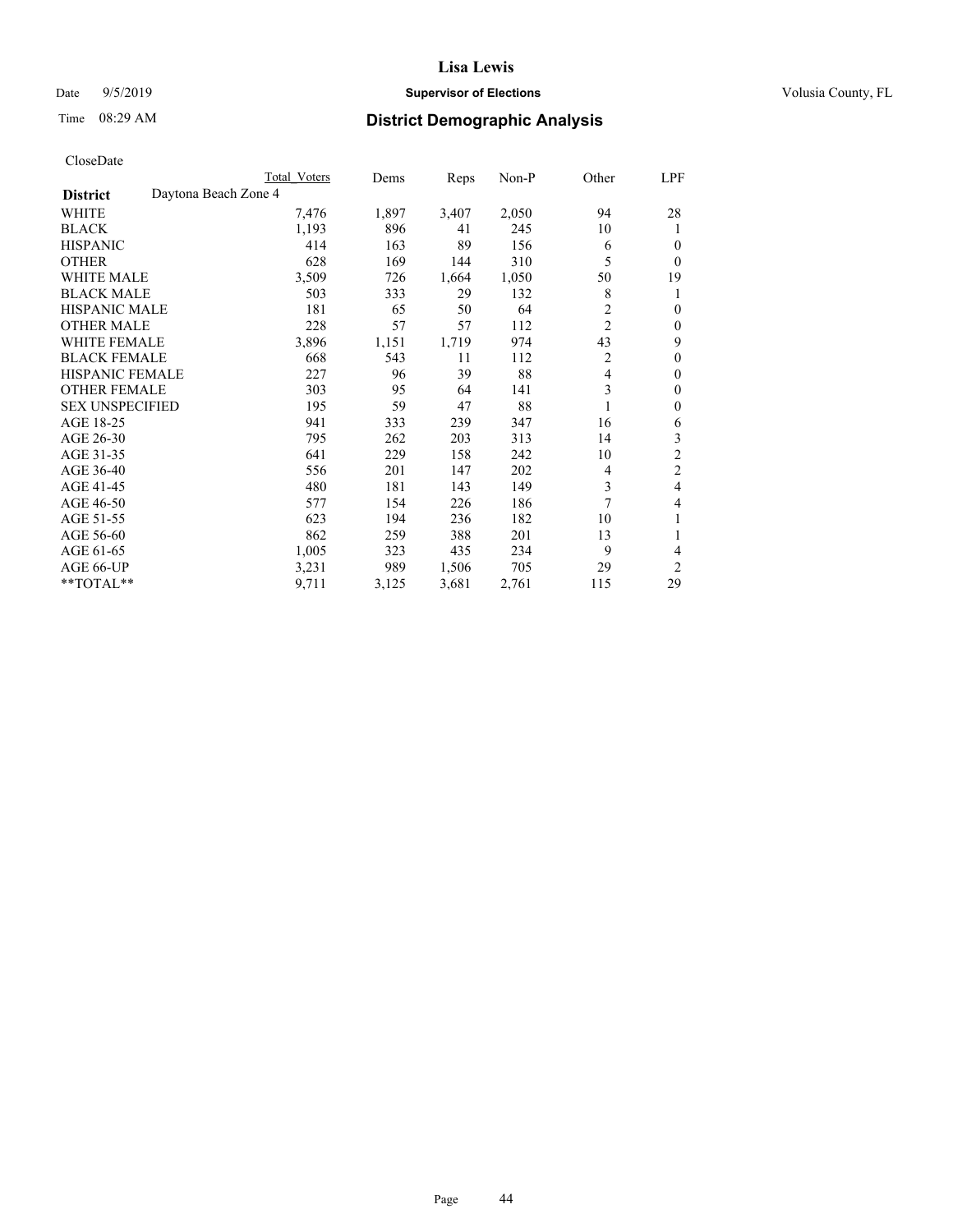# Date 9/5/2019 **Supervisor of Elections Supervisor of Elections** Volusia County, FL

# Time 08:29 AM **District Demographic Analysis**

|                                         | Total Voters | Dems  | Reps  | $Non-P$ | Other          | <u>LPF</u>     |
|-----------------------------------------|--------------|-------|-------|---------|----------------|----------------|
| Daytona Beach Zone 5<br><b>District</b> |              |       |       |         |                |                |
| WHITE                                   | 2,645        | 824   | 946   | 820     | 41             | 14             |
| <b>BLACK</b>                            | 4,300        | 3,563 | 94    | 631     | 11             |                |
| <b>HISPANIC</b>                         | 392          | 170   | 61    | 158     | 2              |                |
| <b>OTHER</b>                            | 516          | 239   | 56    | 216     | 3              | $\overline{2}$ |
| <b>WHITE MALE</b>                       | 1,216        | 314   | 495   | 386     | 13             | 8              |
| <b>BLACK MALE</b>                       | 1,599        | 1,247 | 54    | 290     | 8              | 0              |
| <b>HISPANIC MALE</b>                    | 183          | 70    | 34    | 77      | 1              |                |
| <b>OTHER MALE</b>                       | 193          | 94    | 18    | 79      | 2              | $\theta$       |
| WHITE FEMALE                            | 1,400        | 504   | 441   | 421     | 28             | 6              |
| <b>BLACK FEMALE</b>                     | 2,642        | 2,269 | 39    | 330     | 3              |                |
| <b>HISPANIC FEMALE</b>                  | 204          | 98    | 26    | 79      | 1              | 0              |
| <b>OTHER FEMALE</b>                     | 213          | 111   | 24    | 76      | 1              |                |
| <b>SEX UNSPECIFIED</b>                  | 203          | 89    | 26    | 87      | $\theta$       |                |
| AGE 18-25                               | 1,166        | 626   | 153   | 364     | 14             | 9              |
| AGE 26-30                               | 924          | 495   | 126   | 289     | 13             |                |
| AGE 31-35                               | 713          | 411   | 80    | 215     | 4              | 3              |
| AGE 36-40                               | 584          | 355   | 68    | 158     | 1              | $\overline{2}$ |
| AGE 41-45                               | 537          | 314   | 68    | 154     | 1              | $\theta$       |
| AGE 46-50                               | 560          | 347   | 88    | 116     | 7              | 2              |
| AGE 51-55                               | 586          | 401   | 76    | 107     | $\overline{2}$ | $\mathbf{0}$   |
| AGE 56-60                               | 654          | 430   | 107   | 114     | 3              | 0              |
| AGE 61-65                               | 604          | 402   | 109   | 90      | $\overline{2}$ |                |
| AGE 66-UP                               | 1,525        | 1,015 | 282   | 218     | 10             | $\theta$       |
| $*$ TOTAL $*$                           | 7,853        | 4,796 | 1,157 | 1,825   | 57             | 18             |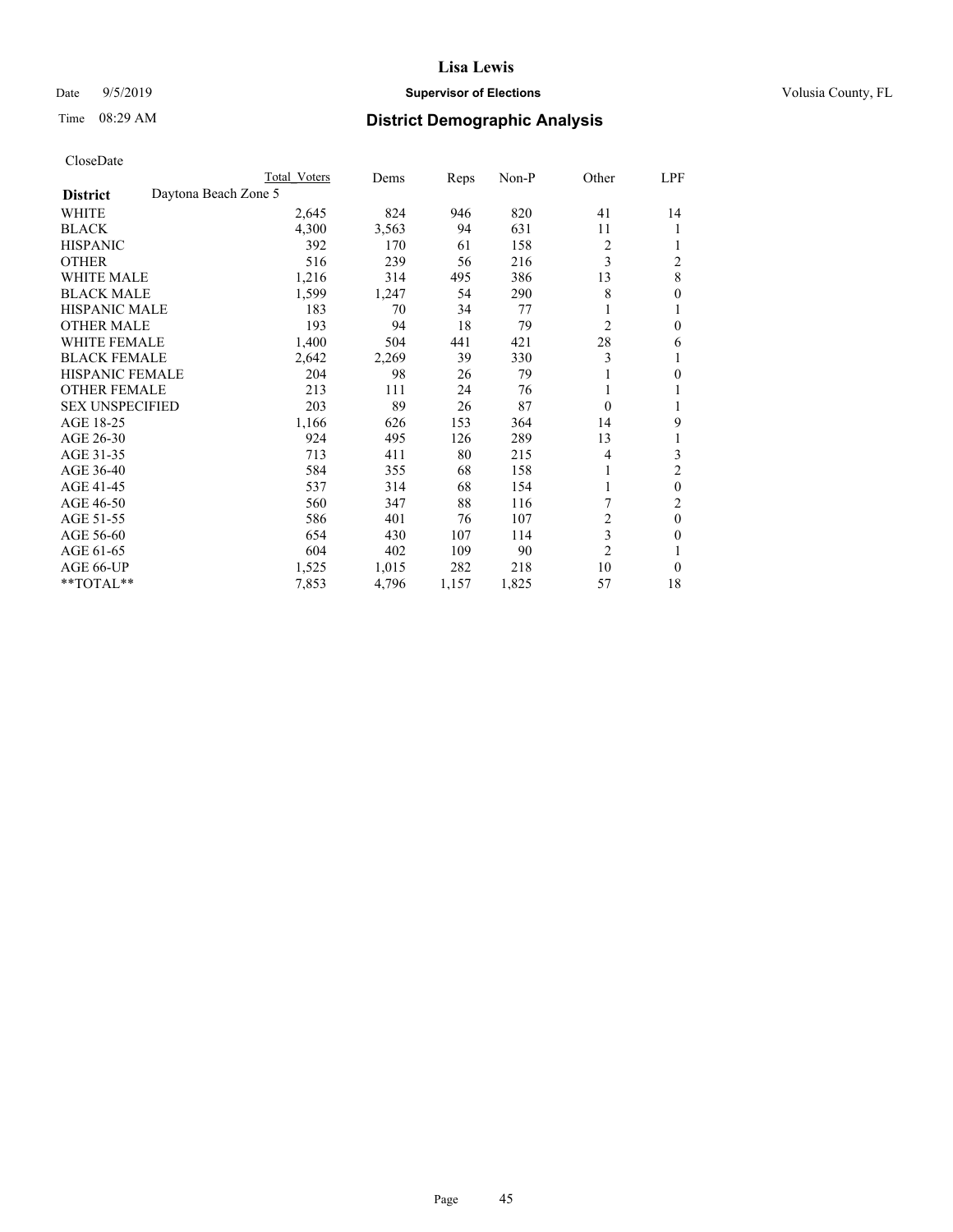# Date 9/5/2019 **Supervisor of Elections Supervisor of Elections** Volusia County, FL

# Time 08:29 AM **District Demographic Analysis**

|                                         | Total Voters | Dems  | Reps | Non-P | Other          | LPF          |
|-----------------------------------------|--------------|-------|------|-------|----------------|--------------|
| Daytona Beach Zone 6<br><b>District</b> |              |       |      |       |                |              |
| <b>WHITE</b>                            | 1,503        | 469   | 465  | 548   | 13             | 8            |
| <b>BLACK</b>                            | 3,788        | 3,103 | 87   | 593   | 5              | $\mathbf{0}$ |
| <b>HISPANIC</b>                         | 317          | 161   | 25   | 129   | 2              | $\mathbf{0}$ |
| <b>OTHER</b>                            | 505          | 215   | 56   | 231   | 3              | $\theta$     |
| <b>WHITE MALE</b>                       | 677          | 173   | 244  | 248   | 8              | 4            |
| <b>BLACK MALE</b>                       | 1,403        | 1,083 | 45   | 272   | 3              | $\theta$     |
| <b>HISPANIC MALE</b>                    | 159          | 76    | 11   | 70    | $\overline{2}$ | $\theta$     |
| <b>OTHER MALE</b>                       | 158          | 68    | 28   | 61    | 1              | $\mathbf{0}$ |
| <b>WHITE FEMALE</b>                     | 731          | 280   | 188  | 254   | 5              | 4            |
| <b>BLACK FEMALE</b>                     | 2,300        | 1,952 | 41   | 305   | $\overline{c}$ | $\theta$     |
| <b>HISPANIC FEMALE</b>                  | 140          | 76    | 12   | 52    | $\mathbf{0}$   | $\theta$     |
| <b>OTHER FEMALE</b>                     | 162          | 98    | 10   | 53    | 1              | $\theta$     |
| <b>SEX UNSPECIFIED</b>                  | 383          | 142   | 54   | 186   | 1              | $\theta$     |
| AGE 18-25                               | 1,379        | 710   | 150  | 507   | 10             | 2            |
| AGE 26-30                               | 606          | 397   | 33   | 175   | 1              | $\mathbf{0}$ |
| AGE 31-35                               | 550          | 338   | 51   | 157   | 2              | 2            |
| AGE 36-40                               | 458          | 292   | 40   | 123   | $\overline{c}$ | 1            |
| AGE 41-45                               | 382          | 248   | 29   | 104   | 1              | $\theta$     |
| AGE 46-50                               | 379          | 244   | 49   | 85    |                | $\mathbf{0}$ |
| AGE 51-55                               | 440          | 296   | 44   | 96    | 2              | 2            |
| AGE 56-60                               | 480          | 323   | 66   | 90    | 0              | 1            |
| AGE 61-65                               | 452          | 315   | 63   | 72    | $\overline{c}$ | $\theta$     |
| AGE 66-UP                               | 987          | 785   | 108  | 92    | $\overline{2}$ | $\theta$     |
| **TOTAL**                               | 6,113        | 3,948 | 633  | 1,501 | 23             | 8            |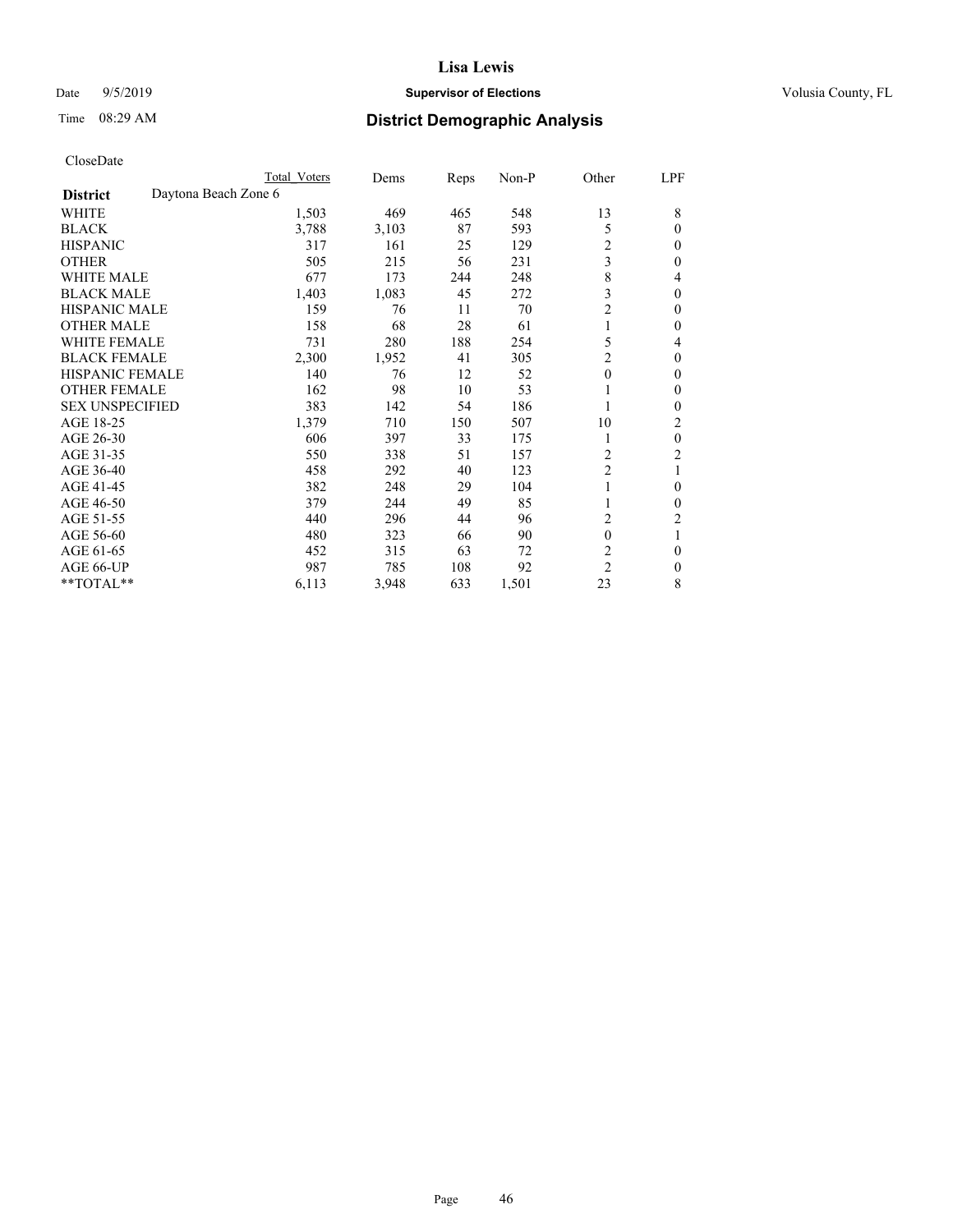# Date 9/5/2019 **Supervisor of Elections Supervisor of Elections** Volusia County, FL

# Time 08:29 AM **District Demographic Analysis**

|                        |                      | Total Voters | Dems  | Reps             | Non-P | Other    | LPF          |
|------------------------|----------------------|--------------|-------|------------------|-------|----------|--------------|
| <b>District</b>        | Daytona Beach Shores |              |       |                  |       |          |              |
| WHITE                  |                      | 4,146        | 961   | 2,083            | 1,045 | 48       | 9            |
| <b>BLACK</b>           |                      | 73           | 43    | 2                | 25    | 2        |              |
| <b>HISPANIC</b>        |                      | 123          | 39    | 44               | 39    | 1        | 0            |
| <b>OTHER</b>           |                      | 272          | 80    | 86               | 104   |          |              |
| WHITE MALE             |                      | 1,953        | 388   | 1,001            | 533   | 25       | 6            |
| <b>BLACK MALE</b>      |                      | 31           | 14    | $\boldsymbol{0}$ | 16    |          | $\Omega$     |
| <b>HISPANIC MALE</b>   |                      | 55           | 11    | 22               | 21    |          | $\mathbf{0}$ |
| <b>OTHER MALE</b>      |                      | 109          | 31    | 38               | 40    | $\Omega$ | $\mathbf{0}$ |
| WHITE FEMALE           |                      | 2,146        | 560   | 1,062            | 499   | 22       | 3            |
| <b>BLACK FEMALE</b>    |                      | 41           | 29    | 2                | 8     | 1        |              |
| <b>HISPANIC FEMALE</b> |                      | 67           | 28    | 21               | 18    | 0        | 0            |
| <b>OTHER FEMALE</b>    |                      | 128          | 42    | 35               | 49    |          |              |
| <b>SEX UNSPECIFIED</b> |                      | 84           | 20    | 34               | 29    |          | 0            |
| AGE 18-25              |                      | 147          | 38    | 47               | 55    | 7        | $\mathbf{0}$ |
| AGE 26-30              |                      | 108          | 25    | 36               | 43    |          | 3            |
| AGE 31-35              |                      | 108          | 27    | 38               | 39    |          | 3            |
| AGE 36-40              |                      | 120          | 27    | 44               | 49    | 0        | 0            |
| AGE 41-45              |                      | 111          | 34    | 40               | 32    | 3        | 2            |
| AGE 46-50              |                      | 173          | 33    | 70               | 69    |          | $\theta$     |
| AGE 51-55              |                      | 301          | 69    | 138              | 93    | 0        |              |
| AGE 56-60              |                      | 439          | 84    | 233              | 114   | 8        | 0            |
| AGE 61-65              |                      | 579          | 134   | 291              | 142   | 11       |              |
| AGE 66-UP              |                      | 2,528        | 652   | 1,278            | 577   | 20       |              |
| **TOTAL**              |                      | 4,614        | 1,123 | 2,215            | 1,213 | 52       | 11           |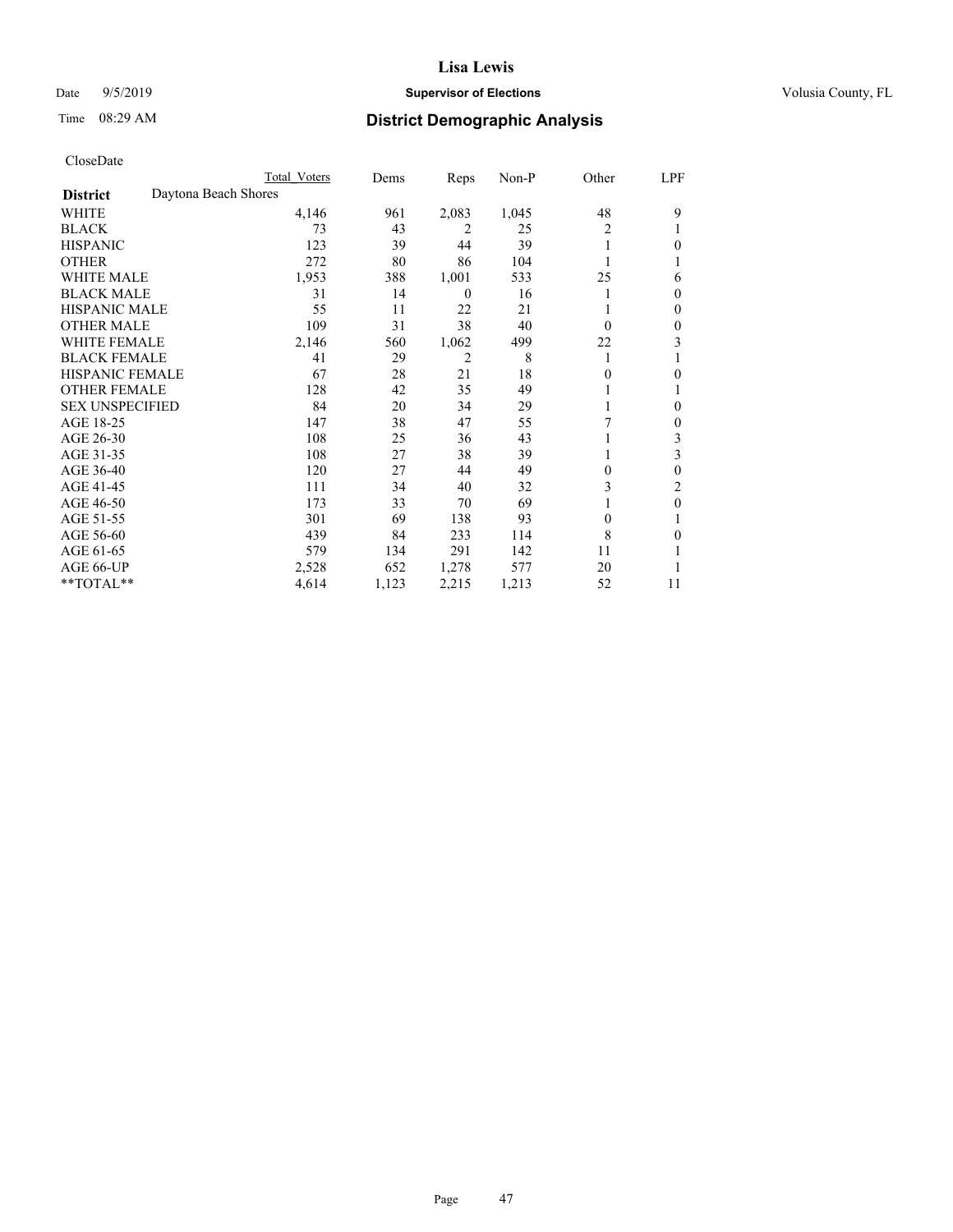# Date 9/5/2019 **Supervisor of Elections Supervisor of Elections** Volusia County, FL

# Time 08:29 AM **District Demographic Analysis**

|                        |        | Total Voters | Dems  | Reps  | $Non-P$ | Other          | LPF            |
|------------------------|--------|--------------|-------|-------|---------|----------------|----------------|
| <b>District</b>        | DeBary |              |       |       |         |                |                |
| <b>WHITE</b>           |        | 13,003       | 2,984 | 6,391 | 3,490   | 93             | 45             |
| <b>BLACK</b>           |        | 663          | 485   | 31    | 145     | $\overline{2}$ | $\mathbf{0}$   |
| <b>HISPANIC</b>        |        | 1,467        | 599   | 331   | 524     | 10             | 3              |
| <b>OTHER</b>           |        | 916          | 243   | 234   | 433     | 5              |                |
| WHITE MALE             |        | 6,081        | 1,160 | 3,157 | 1,692   | 40             | 32             |
| <b>BLACK MALE</b>      |        | 309          | 204   | 13    | 90      | 2              | $\mathbf{0}$   |
| <b>HISPANIC MALE</b>   |        | 675          | 246   | 171   | 253     | 4              | 1              |
| <b>OTHER MALE</b>      |        | 313          | 74    | 90    | 145     | 3              | 1              |
| <b>WHITE FEMALE</b>    |        | 6,756        | 1,792 | 3,169 | 1,731   | 52             | 12             |
| <b>BLACK FEMALE</b>    |        | 343          | 272   | 18    | 53      | $\overline{0}$ | $\mathbf{0}$   |
| <b>HISPANIC FEMALE</b> |        | 769          | 343   | 157   | 261     | 6              | 2              |
| <b>OTHER FEMALE</b>    |        | 422          | 138   | 108   | 174     | $\overline{2}$ | $\theta$       |
| <b>SEX UNSPECIFIED</b> |        | 381          | 82    | 104   | 193     | 1              | 1              |
| AGE 18-25              |        | 1,268        | 308   | 374   | 556     | 20             | 10             |
| AGE 26-30              |        | 959          | 230   | 359   | 359     | 8              | 3              |
| AGE 31-35              |        | 1,031        | 259   | 371   | 392     | 6              | 3              |
| AGE 36-40              |        | 1,079        | 243   | 394   | 423     | 5              | 14             |
| AGE 41-45              |        | 1,020        | 279   | 385   | 343     | 7              | 6              |
| AGE 46-50              |        | 1,206        | 281   | 519   | 392     | 9              | 5              |
| AGE 51-55              |        | 1,398        | 344   | 665   | 375     | 10             | 4              |
| AGE 56-60              |        | 1,586        | 409   | 782   | 381     | 12             | $\mathfrak{2}$ |
| AGE 61-65              |        | 1,603        | 442   | 778   | 371     | 12             | $\mathbf{0}$   |
| AGE 66-UP              |        | 4,899        | 1,516 | 2,360 | 1,000   | 21             | $\overline{2}$ |
| **TOTAL**              |        | 16,049       | 4,311 | 6,987 | 4,592   | 110            | 49             |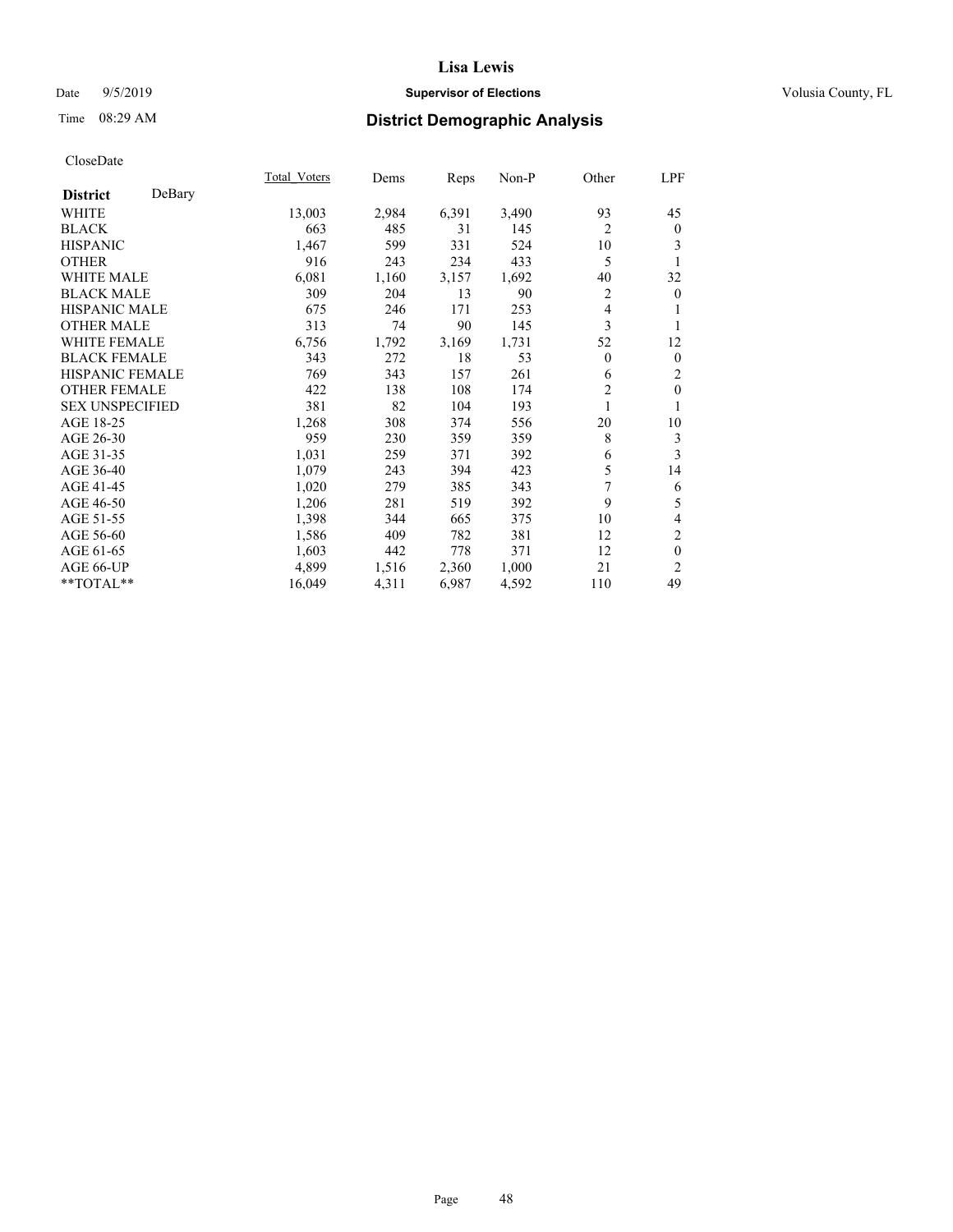# Date 9/5/2019 **Supervisor of Elections Supervisor of Elections** Volusia County, FL

# Time 08:29 AM **District Demographic Analysis**

|                        |        | Total Voters | Dems  | Reps  | Non-P | Other          | LPF            |
|------------------------|--------|--------------|-------|-------|-------|----------------|----------------|
| <b>District</b>        | DeLand |              |       |       |       |                |                |
| WHITE                  |        | 16,046       | 4,756 | 6,909 | 4,158 | 150            | 73             |
| <b>BLACK</b>           |        | 3,008        | 2,355 | 95    | 543   | 13             | 2              |
| <b>HISPANIC</b>        |        | 2,258        | 976   | 389   | 867   | 20             | 6              |
| <b>OTHER</b>           |        | 1,394        | 513   | 247   | 624   | 7              | 3              |
| <b>WHITE MALE</b>      |        | 7,035        | 1,750 | 3,198 | 1,962 | 72             | 53             |
| <b>BLACK MALE</b>      |        | 1,161        | 854   | 48    | 251   | 7              | 1              |
| <b>HISPANIC MALE</b>   |        | 928          | 367   | 186   | 363   | 8              | $\overline{4}$ |
| <b>OTHER MALE</b>      |        | 514          | 195   | 103   | 212   | 4              | $\mathbf{0}$   |
| <b>WHITE FEMALE</b>    |        | 8,839        | 2,950 | 3,656 | 2,138 | 77             | 18             |
| <b>BLACK FEMALE</b>    |        | 1,795        | 1,463 | 44    | 281   | 6              | 1              |
| <b>HISPANIC FEMALE</b> |        | 1,295        | 593   | 200   | 489   | 11             | $\overline{c}$ |
| <b>OTHER FEMALE</b>    |        | 603          | 234   | 98    | 266   | 3              | $\mathfrak{2}$ |
| <b>SEX UNSPECIFIED</b> |        | 536          | 194   | 107   | 230   | $\overline{c}$ | 3              |
| AGE 18-25              |        | 2,426        | 927   | 501   | 948   | 34             | 16             |
| AGE 26-30              |        | 1,623        | 603   | 383   | 615   | 10             | 12             |
| AGE 31-35              |        | 1,585        | 579   | 400   | 582   | 13             | 11             |
| AGE 36-40              |        | 1,638        | 623   | 441   | 546   | 17             | 11             |
| AGE 41-45              |        | 1,482        | 525   | 448   | 491   | 14             | 4              |
| AGE 46-50              |        | 1,550        | 577   | 498   | 453   | 14             | $\,$ 8 $\,$    |
| AGE 51-55              |        | 1,612        | 571   | 634   | 394   | 7              | 6              |
| AGE 56-60              |        | 1,765        | 666   | 685   | 397   | 14             | $\mathfrak{Z}$ |
| AGE 61-65              |        | 1,915        | 768   | 710   | 415   | 19             | 3              |
| AGE 66-UP              |        | 7,110        | 2,761 | 2,940 | 1,351 | 48             | 10             |
| **TOTAL**              |        | 22,706       | 8,600 | 7,640 | 6,192 | 190            | 84             |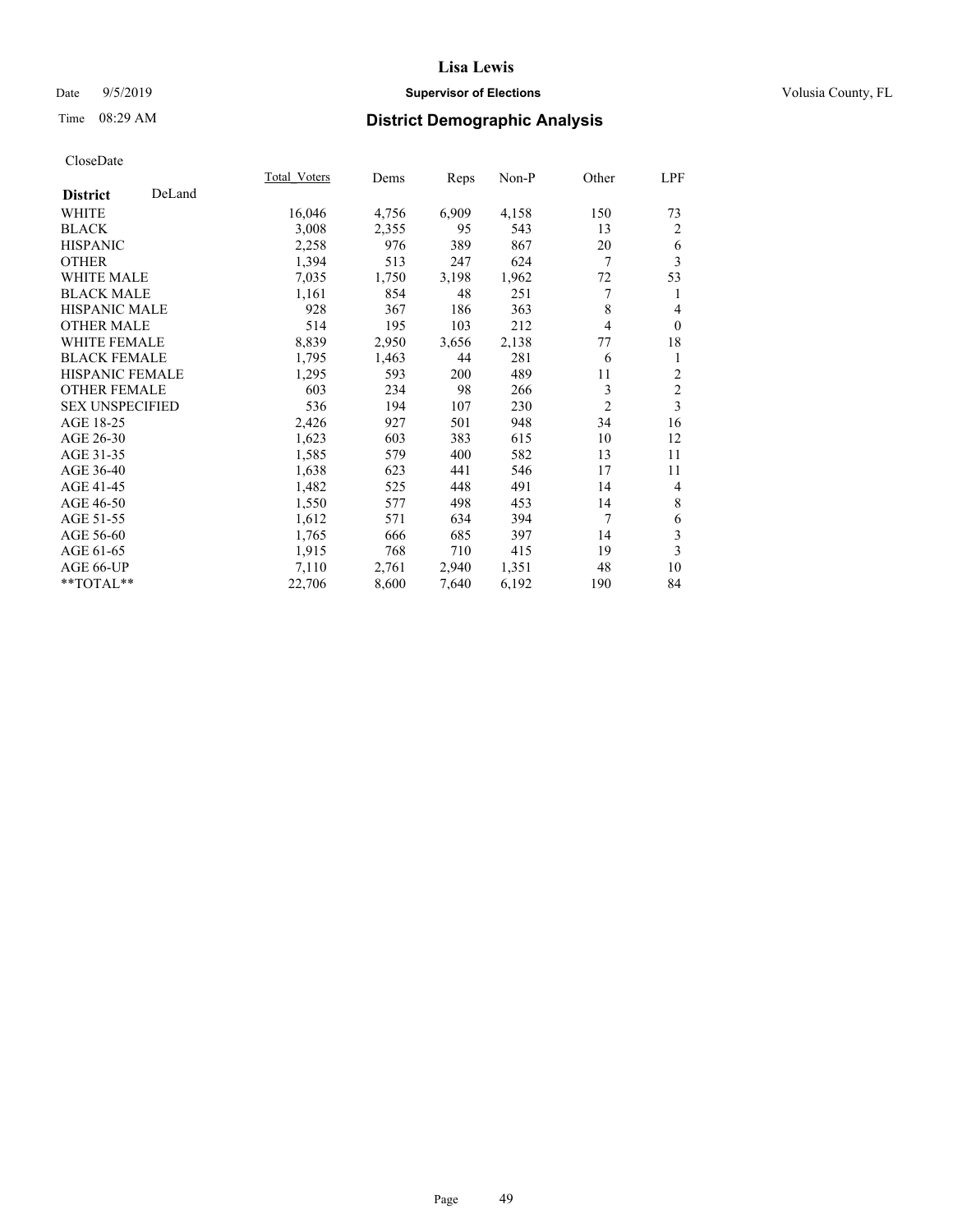# Date 9/5/2019 **Supervisor of Elections Supervisor of Elections** Volusia County, FL

# Time 08:29 AM **District Demographic Analysis**

|                                       | Total Voters | Dems  | Reps  | $Non-P$ | Other          | LPF            |
|---------------------------------------|--------------|-------|-------|---------|----------------|----------------|
| Deltona District 1<br><b>District</b> |              |       |       |         |                |                |
| <b>WHITE</b>                          | 5,118        | 1,385 | 1,965 | 1,725   | 30             | 13             |
| <b>BLACK</b>                          | 1,130        | 829   | 50    | 247     | 4              | 0              |
| <b>HISPANIC</b>                       | 2,923        | 1,399 | 360   | 1,155   | 8              |                |
| <b>OTHER</b>                          | 616          | 204   | 100   | 306     | 5              |                |
| WHITE MALE                            | 2,371        | 542   | 964   | 844     | 13             | 8              |
| <b>BLACK MALE</b>                     | 490          | 329   | 33    | 126     | $\overline{c}$ | 0              |
| <b>HISPANIC MALE</b>                  | 1,337        | 629   | 171   | 533     | 3              |                |
| <b>OTHER MALE</b>                     | 198          | 66    | 34    | 96      | 1              |                |
| <b>WHITE FEMALE</b>                   | 2,682        | 831   | 980   | 849     | 17             | 5              |
| <b>BLACK FEMALE</b>                   | 627          | 491   | 16    | 118     | $\overline{2}$ | 0              |
| <b>HISPANIC FEMALE</b>                | 1,537        | 748   | 185   | 599     | 5              | 0              |
| <b>OTHER FEMALE</b>                   | 272          | 106   | 48    | 117     |                | 0              |
| <b>SEX UNSPECIFIED</b>                | 273          | 75    | 44    | 151     | 3              | 0              |
| AGE 18-25                             | 1,151        | 358   | 189   | 597     | 4              | 3              |
| AGE 26-30                             | 946          | 358   | 169   | 408     | 8              | 3              |
| AGE 31-35                             | 905          | 295   | 205   | 396     | 7              | $\overline{2}$ |
| AGE 36-40                             | 875          | 300   | 200   | 368     | 5              | $\overline{2}$ |
| AGE 41-45                             | 817          | 347   | 175   | 291     | $\overline{c}$ | 2              |
| AGE 46-50                             | 849          | 328   | 240   | 275     | 6              | $\theta$       |
| AGE 51-55                             | 877          | 306   | 296   | 270     | 5              | 0              |
| AGE 56-60                             | 900          | 368   | 276   | 251     | 3              | $\overline{2}$ |
| AGE 61-65                             | 822          | 354   | 257   | 209     |                |                |
| AGE 66-UP                             | 1,645        | 803   | 468   | 368     | 6              | 0              |
| $*$ TOTAL $*$                         | 9,787        | 3,817 | 2,475 | 3,433   | 47             | 15             |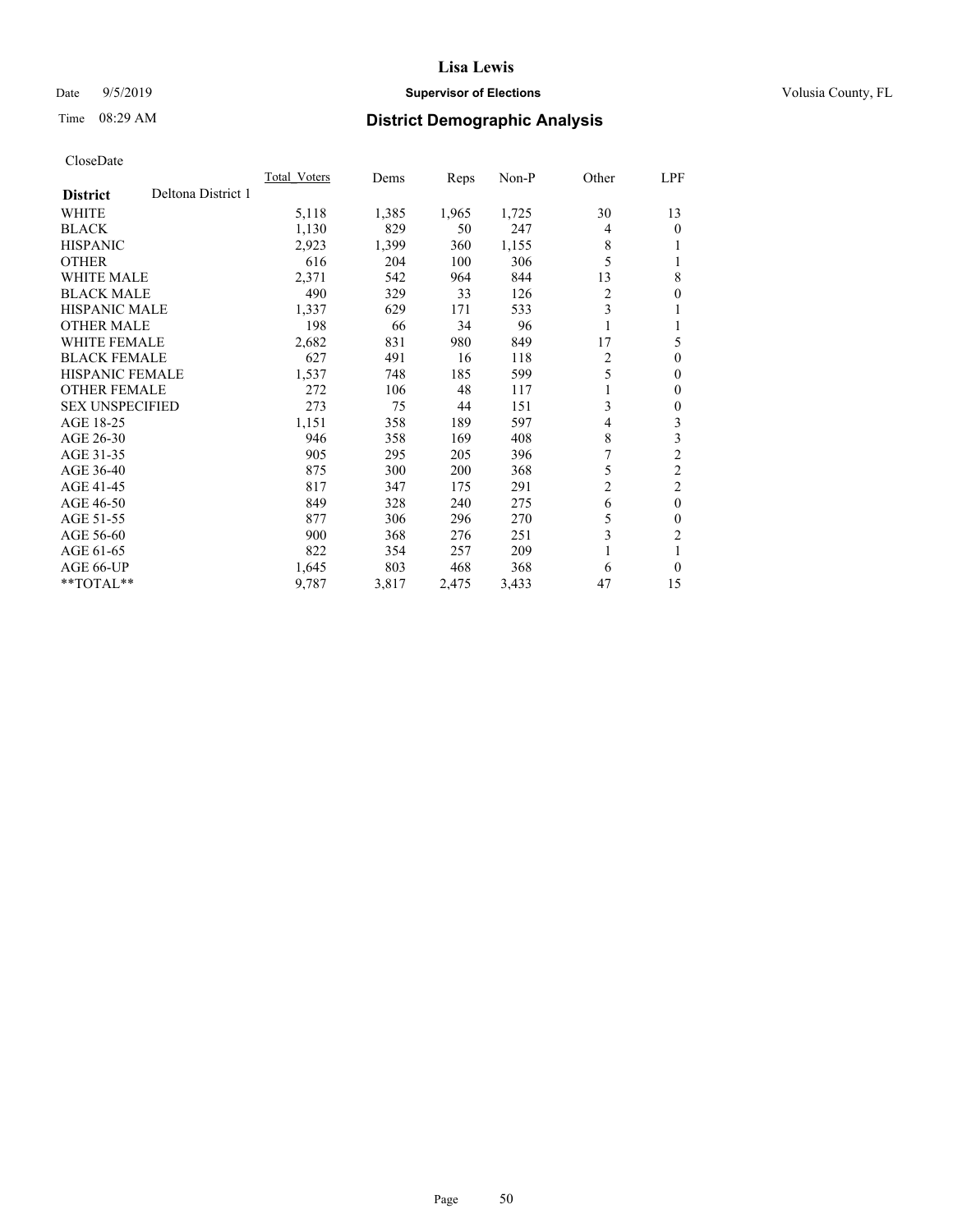# Date 9/5/2019 **Supervisor of Elections Supervisor of Elections** Volusia County, FL

# Time 08:29 AM **District Demographic Analysis**

|                                       | Total Voters | Dems  | Reps  | $Non-P$ | Other          | <u>LPF</u>     |
|---------------------------------------|--------------|-------|-------|---------|----------------|----------------|
| Deltona District 2<br><b>District</b> |              |       |       |         |                |                |
| WHITE                                 | 6,079        | 1,646 | 2,502 | 1,858   | 51             | 22             |
| <b>BLACK</b>                          | 992          | 723   | 51    | 210     | 8              | $\theta$       |
| <b>HISPANIC</b>                       | 3,139        | 1,460 | 492   | 1,169   | 11             |                |
| <b>OTHER</b>                          | 662          | 257   | 102   | 299     | 3              | 1              |
| <b>WHITE MALE</b>                     | 2,796        | 652   | 1,195 | 910     | 26             | 13             |
| <b>BLACK MALE</b>                     | 456          | 304   | 35    | 113     | 4              | $\mathbf{0}$   |
| <b>HISPANIC MALE</b>                  | 1,471        | 626   | 252   | 584     | 4              | 5              |
| <b>OTHER MALE</b>                     | 245          | 89    | 44    | 109     | $\overline{c}$ | 1              |
| <b>WHITE FEMALE</b>                   | 3,209        | 980   | 1,280 | 916     | 24             | 9              |
| <b>BLACK FEMALE</b>                   | 523          | 409   | 16    | 94      | 4              | $\mathbf{0}$   |
| <b>HISPANIC FEMALE</b>                | 1,621        | 815   | 235   | 563     | 7              | 1              |
| <b>OTHER FEMALE</b>                   | 296          | 139   | 41    | 116     | 0              | $\mathbf{0}$   |
| <b>SEX UNSPECIFIED</b>                | 255          | 72    | 49    | 131     | 2              | 1              |
| AGE 18-25                             | 1,093        | 371   | 191   | 509     | 17             | 5              |
| AGE 26-30                             | 811          | 259   | 181   | 362     |                | $\overline{2}$ |
| AGE 31-35                             | 865          | 306   | 188   | 353     | 9              | 9              |
| AGE 36-40                             | 898          | 326   | 194   | 365     | 9              | 4              |
| AGE 41-45                             | 864          | 325   | 208   | 328     | $\overline{2}$ | 1              |
| AGE 46-50                             | 885          | 296   | 266   | 317     | $\overline{c}$ | 4              |
| AGE 51-55                             | 928          | 354   | 284   | 286     | 3              | 1              |
| AGE 56-60                             | 988          | 366   | 343   | 275     | 3              | 1              |
| AGE 61-65                             | 1,032        | 413   | 360   | 251     | 7              | 1              |
| AGE 66-UP                             | 2,508        | 1,070 | 932   | 490     | 14             | $\overline{2}$ |
| $*$ TOTAL $*$                         | 10,872       | 4,086 | 3,147 | 3,536   | 73             | 30             |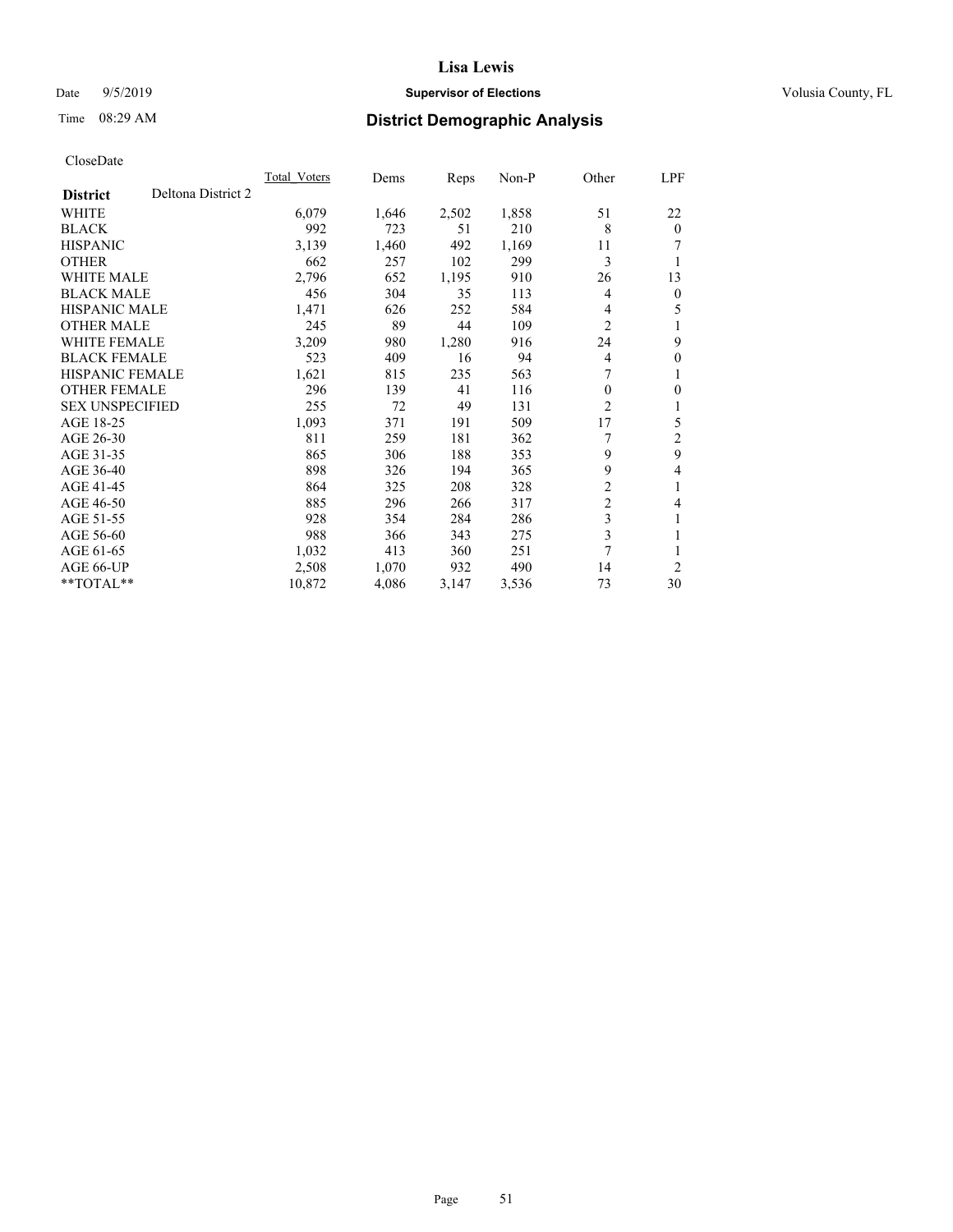# Date 9/5/2019 **Supervisor of Elections Supervisor of Elections** Volusia County, FL

# Time 08:29 AM **District Demographic Analysis**

|                                       | <b>Total Voters</b> | Dems  | Reps  | $Non-P$ | Other          | LPF            |
|---------------------------------------|---------------------|-------|-------|---------|----------------|----------------|
| Deltona District 3<br><b>District</b> |                     |       |       |         |                |                |
| WHITE                                 | 5,386               | 1,496 | 2,094 | 1,737   | 39             | 20             |
| <b>BLACK</b>                          | 927                 | 695   | 33    | 195     | 4              | $\theta$       |
| <b>HISPANIC</b>                       | 3,327               | 1,528 | 450   | 1,334   | 10             | 5              |
| <b>OTHER</b>                          | 677                 | 226   | 102   | 345     | 4              | $\theta$       |
| <b>WHITE MALE</b>                     | 2,489               | 592   | 1,040 | 825     | 17             | 15             |
| <b>BLACK MALE</b>                     | 396                 | 281   | 23    | 90      | 2              | $\theta$       |
| HISPANIC MALE                         | 1,528               | 653   | 237   | 630     | 5              | 3              |
| <b>OTHER MALE</b>                     | 241                 | 75    | 42    | 123     |                | $\theta$       |
| <b>WHITE FEMALE</b>                   | 2,803               | 874   | 1,022 | 880     | 22             | 5              |
| <b>BLACK FEMALE</b>                   | 518                 | 405   | 10    | 101     | 2              | $\theta$       |
| <b>HISPANIC FEMALE</b>                | 1,751               | 851   | 210   | 683     | 5              | 2              |
| <b>OTHER FEMALE</b>                   | 298                 | 120   | 43    | 134     | 1              | $\mathbf{0}$   |
| <b>SEX UNSPECIFIED</b>                | 293                 | 94    | 52    | 145     | 2              | $\theta$       |
| AGE 18-25                             | 1,062               | 364   | 161   | 526     | 9              | 2              |
| AGE 26-30                             | 878                 | 311   | 152   | 404     | 7              | 4              |
| AGE 31-35                             | 915                 | 308   | 214   | 381     | 6              | 6              |
| AGE 36-40                             | 839                 | 289   | 179   | 360     | 8              | 3              |
| AGE 41-45                             | 816                 | 300   | 187   | 322     | 6              | 1              |
| AGE 46-50                             | 882                 | 319   | 244   | 314     | 3              | 2              |
| AGE 51-55                             | 904                 | 327   | 277   | 294     | 2              | $\overline{4}$ |
| AGE 56-60                             | 938                 | 359   | 297   | 280     | $\overline{2}$ | $\theta$       |
| AGE 61-65                             | 848                 | 334   | 262   | 245     | 6              |                |
| AGE 66-UP                             | 2,235               | 1,034 | 706   | 485     | 8              | 2              |
| **TOTAL**                             | 10,317              | 3,945 | 2,679 | 3,611   | 57             | 25             |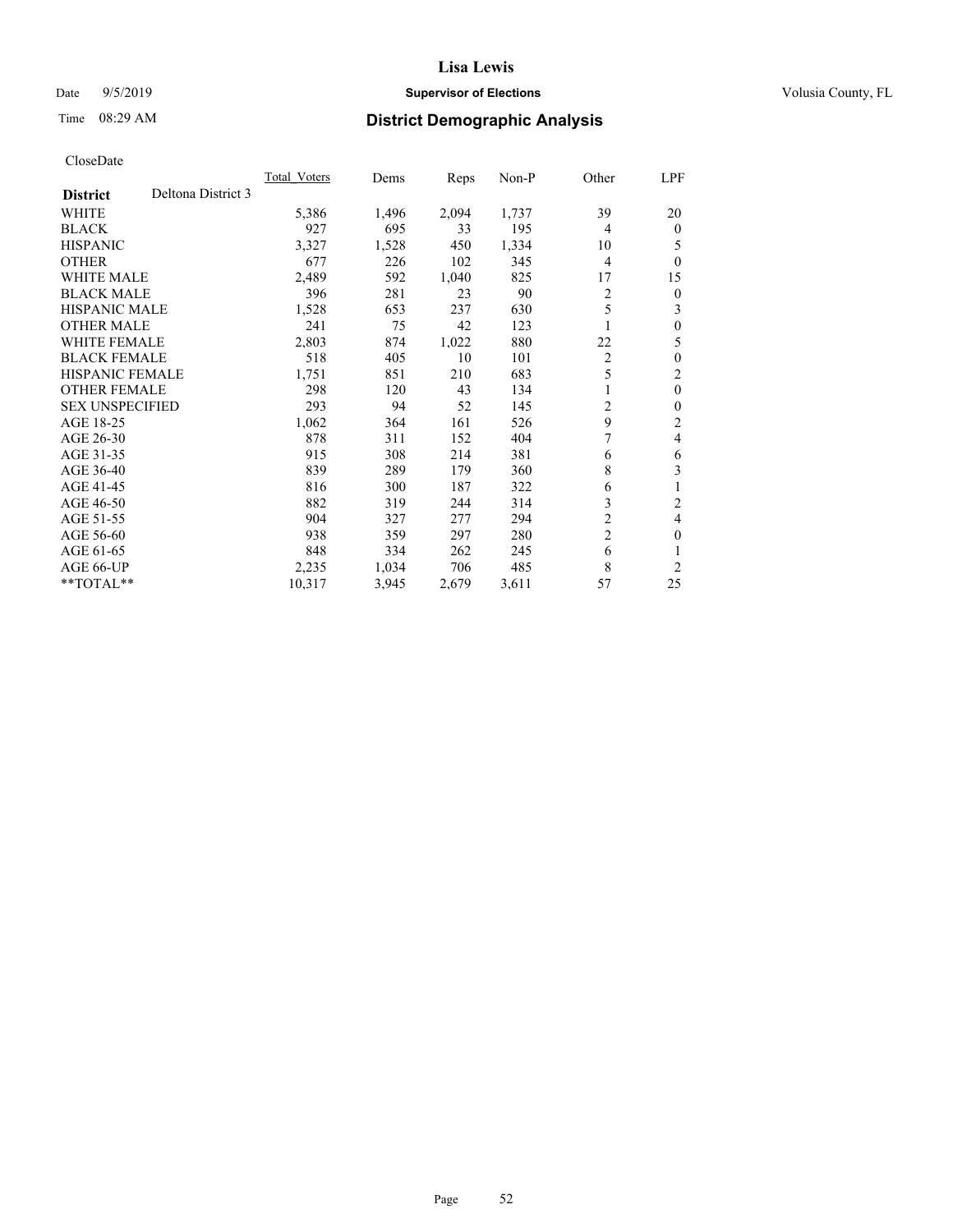# Date 9/5/2019 **Supervisor of Elections Supervisor of Elections** Volusia County, FL

# Time 08:29 AM **District Demographic Analysis**

|                        |                    | Total Voters | Dems  | Reps  | $Non-P$ | Other    | LPF              |
|------------------------|--------------------|--------------|-------|-------|---------|----------|------------------|
| <b>District</b>        | Deltona District 4 |              |       |       |         |          |                  |
| WHITE                  |                    | 5,393        | 1,590 | 2,100 | 1,639   | 42       | 22               |
| <b>BLACK</b>           |                    | 1,010        | 713   | 47    | 247     | 1        | 2                |
| <b>HISPANIC</b>        |                    | 3,647        | 1,758 | 468   | 1,404   | 12       | 5                |
| <b>OTHER</b>           |                    | 708          | 245   | 146   | 314     | 3        | $\theta$         |
| <b>WHITE MALE</b>      |                    | 2,470        | 642   | 993   | 797     | 21       | 17               |
| <b>BLACK MALE</b>      |                    | 441          | 288   | 27    | 123     | 1        | 2                |
| <b>HISPANIC MALE</b>   |                    | 1,696        | 761   | 248   | 680     | 6        | 1                |
| <b>OTHER MALE</b>      |                    | 248          | 77    | 57    | 114     | $\theta$ | $\mathbf{0}$     |
| <b>WHITE FEMALE</b>    |                    | 2,859        | 928   | 1,082 | 825     | 20       | 4                |
| <b>BLACK FEMALE</b>    |                    | 553          | 417   | 17    | 119     | 0        | $\mathbf{0}$     |
| <b>HISPANIC FEMALE</b> |                    | 1,887        | 967   | 214   | 696     | 6        | 4                |
| <b>OTHER FEMALE</b>    |                    | 316          | 133   | 64    | 116     | 3        | $\mathbf{0}$     |
| <b>SEX UNSPECIFIED</b> |                    | 288          | 93    | 59    | 134     | 1        | 1                |
| AGE 18-25              |                    | 1,113        | 377   | 210   | 516     | 8        | 2                |
| AGE 26-30              |                    | 948          | 357   | 180   | 397     | 5        | 9                |
| AGE 31-35              |                    | 922          | 309   | 161   | 442     | 7        | $\mathfrak{Z}$   |
| AGE 36-40              |                    | 829          | 320   | 149   | 349     | 8        | 3                |
| AGE 41-45              |                    | 839          | 342   | 175   | 318     | 4        | $\boldsymbol{0}$ |
| AGE 46-50              |                    | 869          | 311   | 250   | 297     | 6        | 5                |
| AGE 51-55              |                    | 911          | 366   | 270   | 270     | 2        | 3                |
| AGE 56-60              |                    | 969          | 403   | 301   | 260     | 3        | $\overline{2}$   |
| AGE 61-65              |                    | 910          | 395   | 272   | 237     | 5        | 1                |
| AGE 66-UP              |                    | 2,448        | 1,126 | 793   | 518     | 10       | 1                |
| $*$ TOTAL $*$          |                    | 10,758       | 4,306 | 2,761 | 3,604   | 58       | 29               |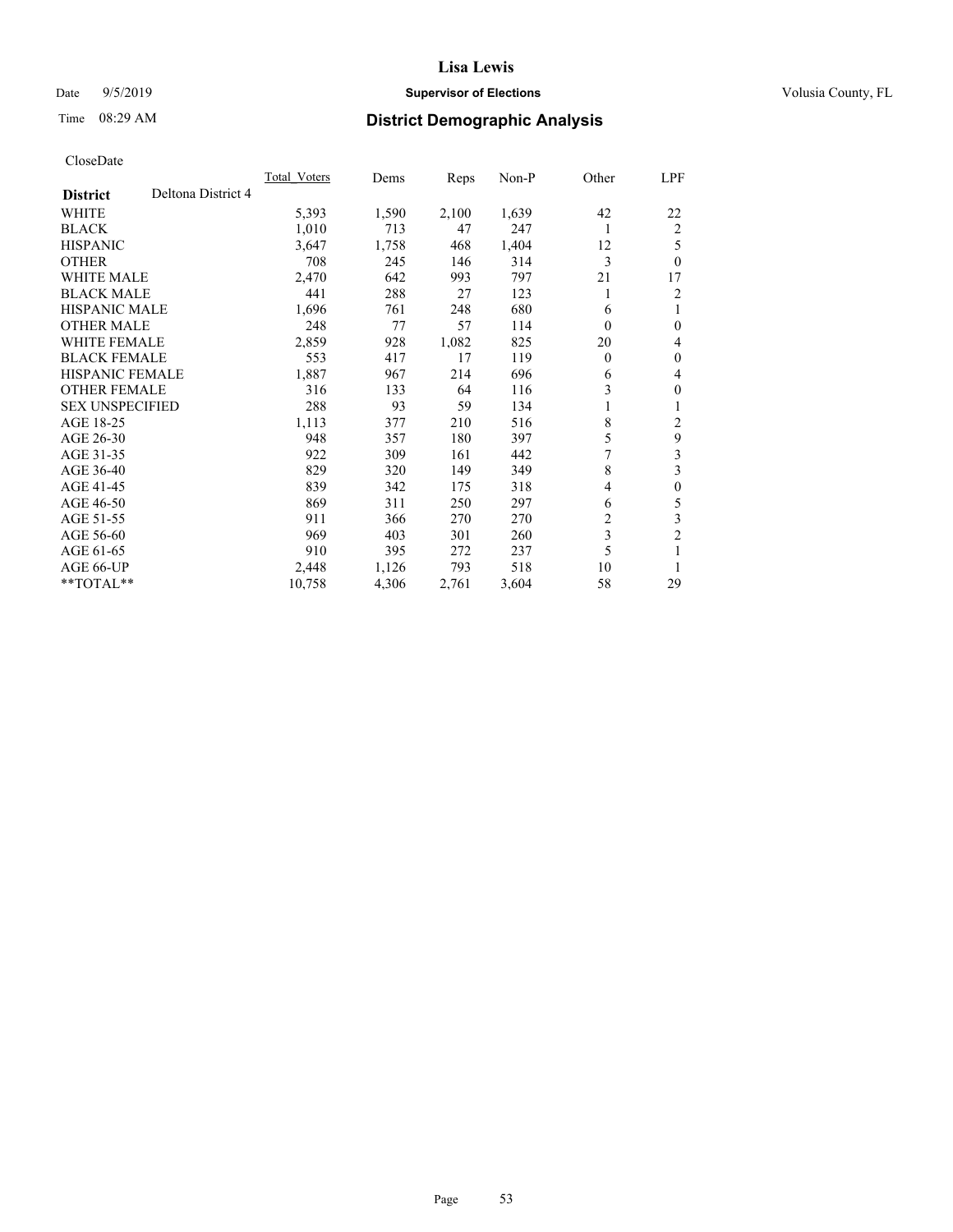# Date 9/5/2019 **Supervisor of Elections Supervisor of Elections** Volusia County, FL

# Time 08:29 AM **District Demographic Analysis**

|                        |                    | <b>Total Voters</b> | Dems  | Reps  | $Non-P$ | Other | LPF            |
|------------------------|--------------------|---------------------|-------|-------|---------|-------|----------------|
| <b>District</b>        | Deltona District 5 |                     |       |       |         |       |                |
| <b>WHITE</b>           |                    | 5,400               | 1,482 | 2,179 | 1,685   | 33    | 21             |
| <b>BLACK</b>           |                    | 1,075               | 822   | 45    | 203     | 5     | $\theta$       |
| <b>HISPANIC</b>        |                    | 3,040               | 1,354 | 442   | 1,234   | 7     | 3              |
| <b>OTHER</b>           |                    | 582                 | 182   | 117   | 277     | 3     | 3              |
| <b>WHITE MALE</b>      |                    | 2,521               | 587   | 1,077 | 824     | 19    | 14             |
| <b>BLACK MALE</b>      |                    | 458                 | 318   | 24    | 113     | 3     | $\mathbf{0}$   |
| HISPANIC MALE          |                    | 1,425               | 582   | 241   | 596     | 4     | 2              |
| <b>OTHER MALE</b>      |                    | 188                 | 64    | 45    | 75      | 2     | $\overline{2}$ |
| <b>WHITE FEMALE</b>    |                    | 2,804               | 877   | 1,071 | 835     | 14    | 7              |
| <b>BLACK FEMALE</b>    |                    | 596                 | 487   | 21    | 86      | 2     | $\theta$       |
| <b>HISPANIC FEMALE</b> |                    | 1,571               | 747   | 198   | 622     | 3     | 1              |
| <b>OTHER FEMALE</b>    |                    | 252                 | 86    | 54    | 111     | 0     | 1              |
| <b>SEX UNSPECIFIED</b> |                    | 281                 | 91    | 52    | 137     | 1     | $\theta$       |
| AGE 18-25              |                    | 1,155               | 350   | 213   | 578     | 9     | 5              |
| AGE 26-30              |                    | 834                 | 261   | 183   | 381     | 5     | 4              |
| AGE 31-35              |                    | 797                 | 277   | 170   | 342     | 5     | 3              |
| AGE 36-40              |                    | 783                 | 294   | 153   | 328     | 4     | 4              |
| AGE 41-45              |                    | 824                 | 300   | 192   | 324     | 3     | 5              |
| AGE 46-50              |                    | 837                 | 302   | 251   | 274     | 8     | $\overline{2}$ |
| AGE 51-55              |                    | 901                 | 349   | 293   | 253     | 4     | $\overline{c}$ |
| AGE 56-60              |                    | 998                 | 353   | 370   | 272     | 3     | $\theta$       |
| AGE 61-65              |                    | 884                 | 366   | 298   | 213     | 5     | $\overline{c}$ |
| AGE 66-UP              |                    | 2,084               | 988   | 660   | 434     | 2     | $\theta$       |
| $*$ TOTAL $*$          |                    | 10,097              | 3,840 | 2,783 | 3,399   | 48    | 27             |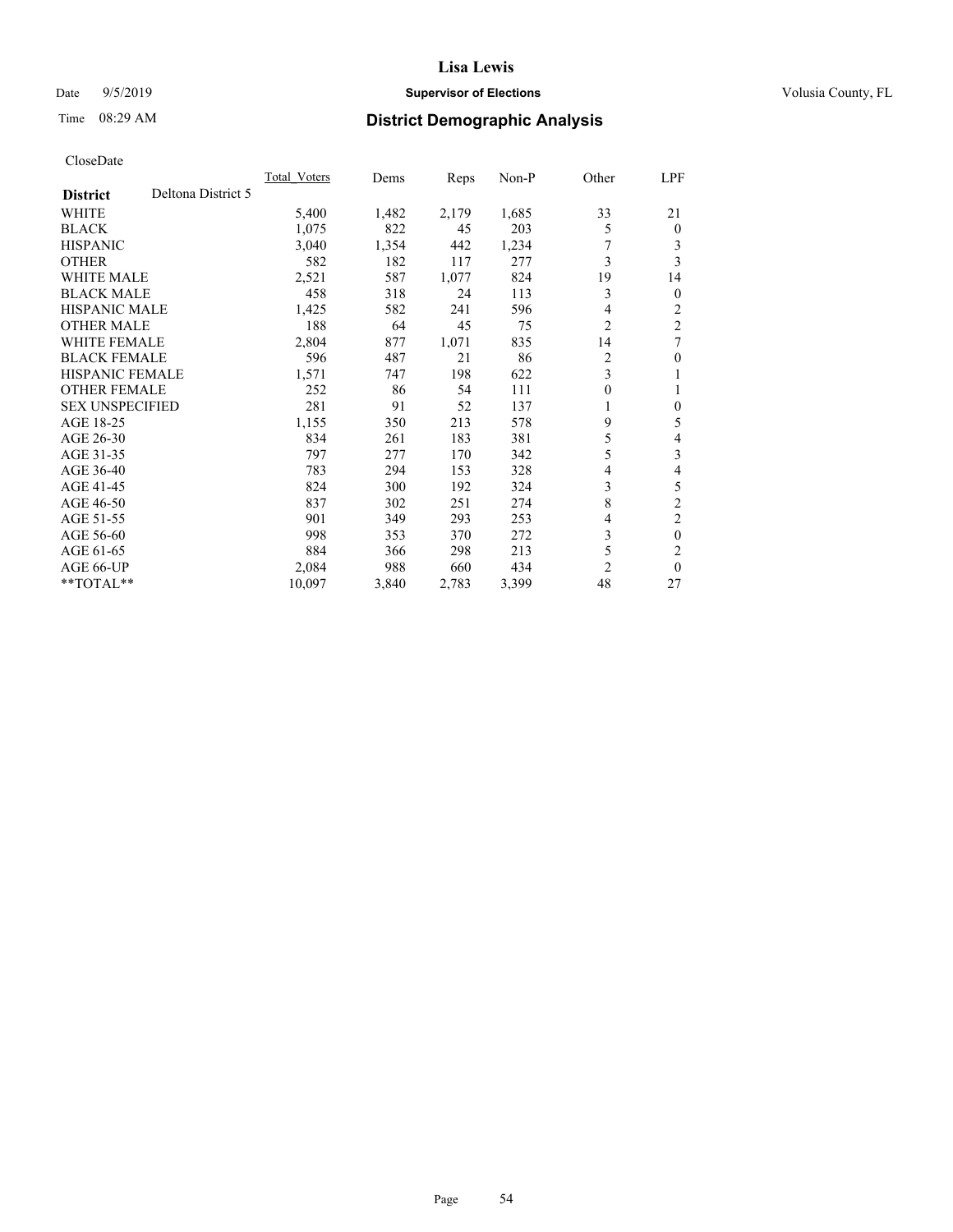# Date 9/5/2019 **Supervisor of Elections Supervisor of Elections** Volusia County, FL

# Time 08:29 AM **District Demographic Analysis**

|                                       | Total Voters | Dems  | Reps  | $Non-P$ | Other          | LPF            |
|---------------------------------------|--------------|-------|-------|---------|----------------|----------------|
| Deltona District 6<br><b>District</b> |              |       |       |         |                |                |
| WHITE                                 | 6,002        | 1,531 | 2,518 | 1,889   | 38             | 26             |
| <b>BLACK</b>                          | 989          | 718   | 44    | 222     | 5              | $\theta$       |
| <b>HISPANIC</b>                       | 2,571        | 1,168 | 334   | 1,048   | 17             | 4              |
| <b>OTHER</b>                          | 619          | 191   | 140   | 282     | 5              | 1              |
| <b>WHITE MALE</b>                     | 2,779        | 605   | 1,234 | 903     | 20             | 17             |
| <b>BLACK MALE</b>                     | 451          | 313   | 26    | 108     | 4              | $\mathbf{0}$   |
| <b>HISPANIC MALE</b>                  | 1,181        | 498   | 184   | 484     | 12             | 3              |
| <b>OTHER MALE</b>                     | 223          | 66    | 55    | 99      | $\overline{c}$ | 1              |
| <b>WHITE FEMALE</b>                   | 3,132        | 909   | 1,245 | 951     | 18             | 9              |
| <b>BLACK FEMALE</b>                   | 528          | 398   | 18    | 111     |                | $\mathbf{0}$   |
| <b>HISPANIC FEMALE</b>                | 1,347        | 654   | 144   | 543     | 5              | 1              |
| <b>OTHER FEMALE</b>                   | 262          | 93    | 64    | 103     | $\overline{c}$ | $\mathbf{0}$   |
| <b>SEX UNSPECIFIED</b>                | 278          | 72    | 66    | 139     | 1              | $\mathbf{0}$   |
| AGE 18-25                             | 1,106        | 343   | 197   | 547     | 15             | 4              |
| AGE 26-30                             | 827          | 259   | 206   | 354     | 3              | 5              |
| AGE 31-35                             | 853          | 286   | 193   | 365     | 8              | 1              |
| AGE 36-40                             | 849          | 284   | 216   | 341     | 4              | 4              |
| AGE 41-45                             | 779          | 234   | 219   | 314     | 7              | 5              |
| AGE 46-50                             | 882          | 297   | 270   | 300     | 12             | 3              |
| AGE 51-55                             | 922          | 320   | 306   | 290     | 3              | $\mathfrak{Z}$ |
| AGE 56-60                             | 1,045        | 363   | 413   | 263     | 4              | $\overline{2}$ |
| AGE 61-65                             | 910          | 337   | 344   | 220     | 5              | 4              |
| AGE 66-UP                             | 2,008        | 885   | 672   | 447     | 4              | $\theta$       |
| $*$ TOTAL $*$                         | 10,181       | 3,608 | 3,036 | 3,441   | 65             | 31             |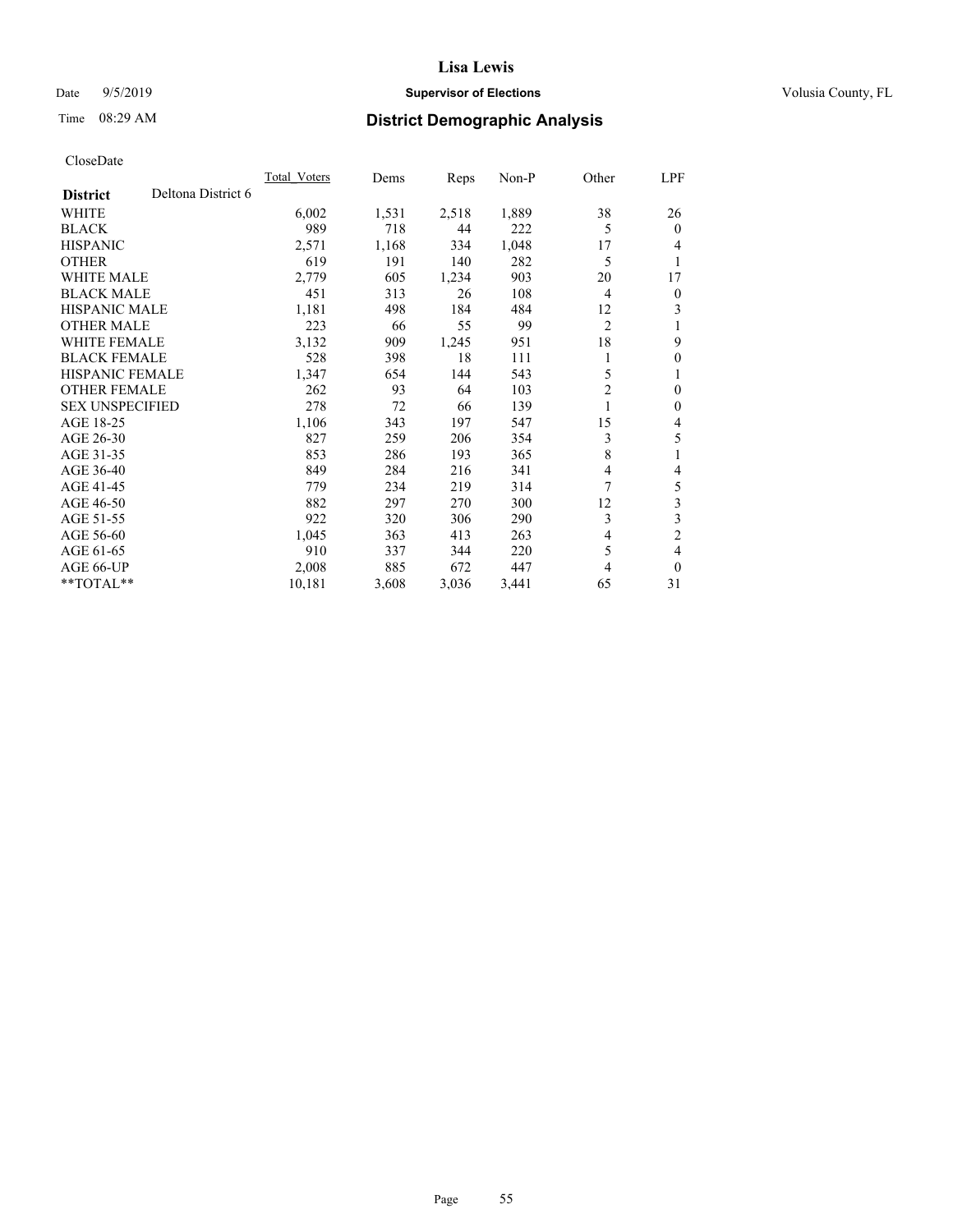# Date 9/5/2019 **Supervisor of Elections Supervisor of Elections** Volusia County, FL

# Time 08:29 AM **District Demographic Analysis**

|                        |                      | Total Voters | Dems  | Reps           | Non-P | Other          | LPF    |
|------------------------|----------------------|--------------|-------|----------------|-------|----------------|--------|
| <b>District</b>        | Edgewater District 1 |              |       |                |       |                |        |
| WHITE                  |                      | 3,427        | 1,065 | 1,318          | 1,001 | 31             | 12     |
| <b>BLACK</b>           |                      | 85           | 61    | 3              | 20    |                | 0      |
| <b>HISPANIC</b>        |                      | 76           | 25    | 18             | 32    |                | $_{0}$ |
| <b>OTHER</b>           |                      | 137          | 48    | 24             | 63    | $\overline{2}$ | 0      |
| WHITE MALE             |                      | 1,543        | 385   | 676            | 459   | 14             | 9      |
| <b>BLACK MALE</b>      |                      | 40           | 24    | 3              | 12    |                | 0      |
| <b>HISPANIC MALE</b>   |                      | 29           | 6     | 7              | 16    | 0              | 0      |
| <b>OTHER MALE</b>      |                      | 52           | 20    | 10             | 21    |                | 0      |
| WHITE FEMALE           |                      | 1,842        | 668   | 626            | 528   | 17             | 3      |
| <b>BLACK FEMALE</b>    |                      | 43           | 35    | $\overline{0}$ | 8     | 0              | 0      |
| <b>HISPANIC FEMALE</b> |                      | 46           | 18    | 11             | 16    |                | 0      |
| <b>OTHER FEMALE</b>    |                      | 51           | 19    | 12             | 19    |                | 0      |
| <b>SEX UNSPECIFIED</b> |                      | 79           | 24    | 18             | 37    | 0              | 0      |
| AGE 18-25              |                      | 243          | 67    | 70             | 100   | 3              | 3      |
| AGE 26-30              |                      | 236          | 57    | 70             | 103   | 5              |        |
| AGE 31-35              |                      | 240          | 73    | 69             | 93    | 3              | 2      |
| AGE 36-40              |                      | 217          | 71    | 65             | 81    | 0              | 0      |
| AGE 41-45              |                      | 242          | 69    | 89             | 81    | 2              |        |
| AGE 46-50              |                      | 248          | 62    | 89             | 90    | 5              | 2      |
| AGE 51-55              |                      | 304          | 91    | 120            | 91    |                | 1      |
| AGE 56-60              |                      | 427          | 135   | 178            | 112   | $\overline{c}$ | 0      |
| AGE 61-65              |                      | 442          | 143   | 164            | 132   | 3              | 0      |
| AGE 66-UP              |                      | 1,126        | 431   | 449            | 233   | 11             | 2      |
| **TOTAL**              |                      | 3,725        | 1,199 | 1,363          | 1,116 | 35             | 12     |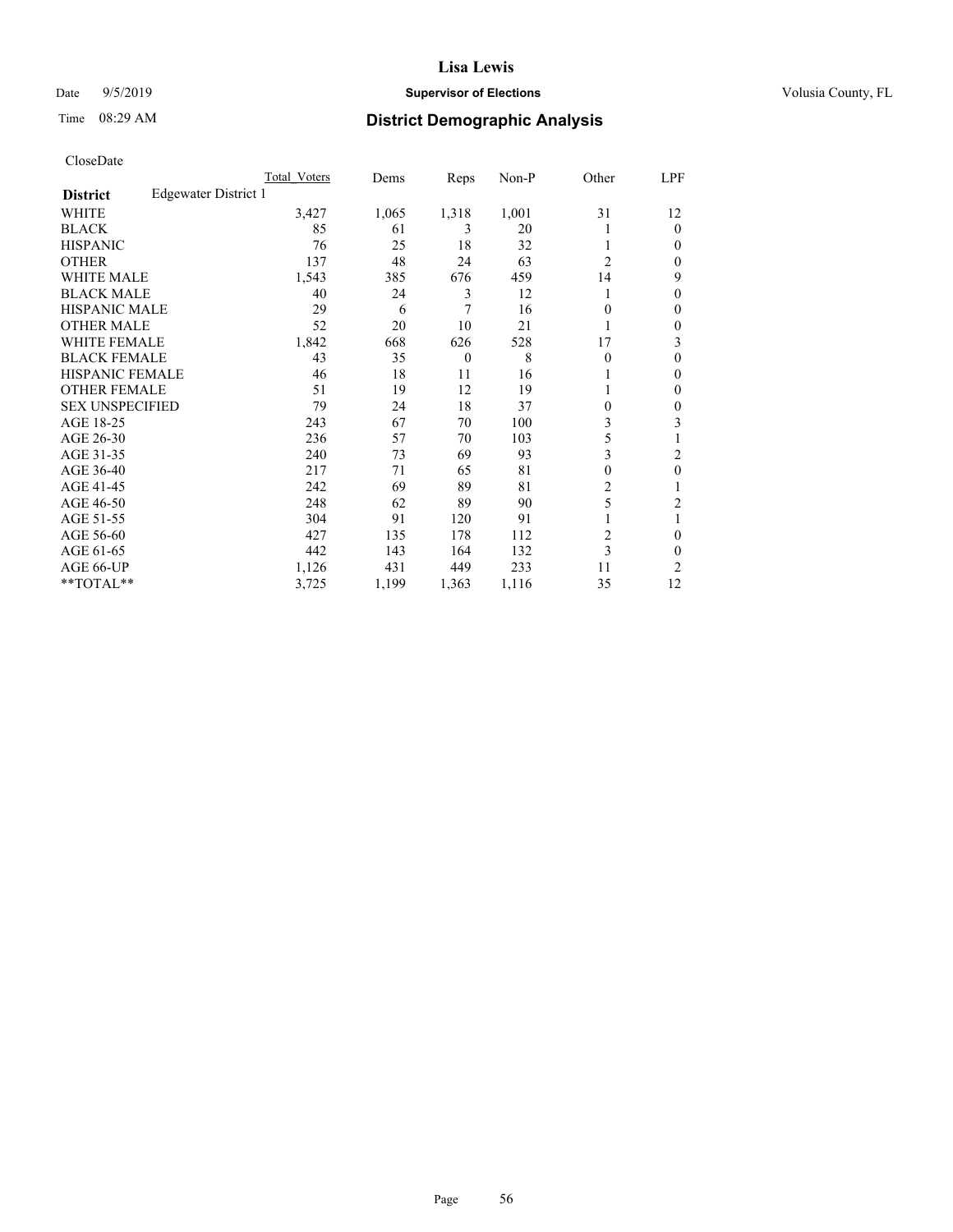# Date 9/5/2019 **Supervisor of Elections Supervisor of Elections** Volusia County, FL

# Time 08:29 AM **District Demographic Analysis**

|                        |                      | Total Voters | Dems  | Reps           | Non-P          | Other          | LPF    |
|------------------------|----------------------|--------------|-------|----------------|----------------|----------------|--------|
| <b>District</b>        | Edgewater District 2 |              |       |                |                |                |        |
| WHITE                  |                      | 3,802        | 1,118 | 1,519          | 1,126          | 31             | 8      |
| <b>BLACK</b>           |                      | 67           | 50    | 5              | 10             | 2              | 0      |
| <b>HISPANIC</b>        |                      | 78           | 32    | 20             | 22             | 4              | $_{0}$ |
| <b>OTHER</b>           |                      | 124          | 37    | 33             | 53             |                | 0      |
| WHITE MALE             |                      | 1,747        | 442   | 763            | 526            | 9              |        |
| <b>BLACK MALE</b>      |                      | 28           | 19    | $\overline{2}$ | 6              |                | 0      |
| <b>HISPANIC MALE</b>   |                      | 44           | 14    | 13             | 14             | 3              | 0      |
| <b>OTHER MALE</b>      |                      | 42           | 11    | 12             | 19             | 0              | 0      |
| WHITE FEMALE           |                      | 2,022        | 663   | 750            | 586            | 22             |        |
| <b>BLACK FEMALE</b>    |                      | 38           | 30    | 3              | $\overline{4}$ |                | 0      |
| <b>HISPANIC FEMALE</b> |                      | 32           | 18    | 6              | 7              |                | 0      |
| <b>OTHER FEMALE</b>    |                      | 46           | 18    | 13             | 14             |                | 0      |
| <b>SEX UNSPECIFIED</b> |                      | 72           | 22    | 15             | 35             | 0              | 0      |
| AGE 18-25              |                      | 311          | 78    | 94             | 131            | 8              | 0      |
| AGE 26-30              |                      | 269          | 81    | 73             | 109            | 6              | 0      |
| AGE 31-35              |                      | 269          | 72    | 77             | 111            | 4              | 5      |
| AGE 36-40              |                      | 249          | 64    | 80             | 102            | 2              |        |
| AGE 41-45              |                      | 267          | 73    | 96             | 97             |                | 0      |
| AGE 46-50              |                      | 313          | 75    | 124            | 108            | 5              |        |
| AGE 51-55              |                      | 298          | 74    | 126            | 95             | 3              | 0      |
| AGE 56-60              |                      | 424          | 126   | 195            | 101            | $\overline{c}$ | 0      |
| AGE 61-65              |                      | 405          | 137   | 173            | 91             | 3              |        |
| AGE 66-UP              |                      | 1,266        | 457   | 539            | 266            | 4              | 0      |
| **TOTAL**              |                      | 4,071        | 1,237 | 1,577          | 1,211          | 38             | 8      |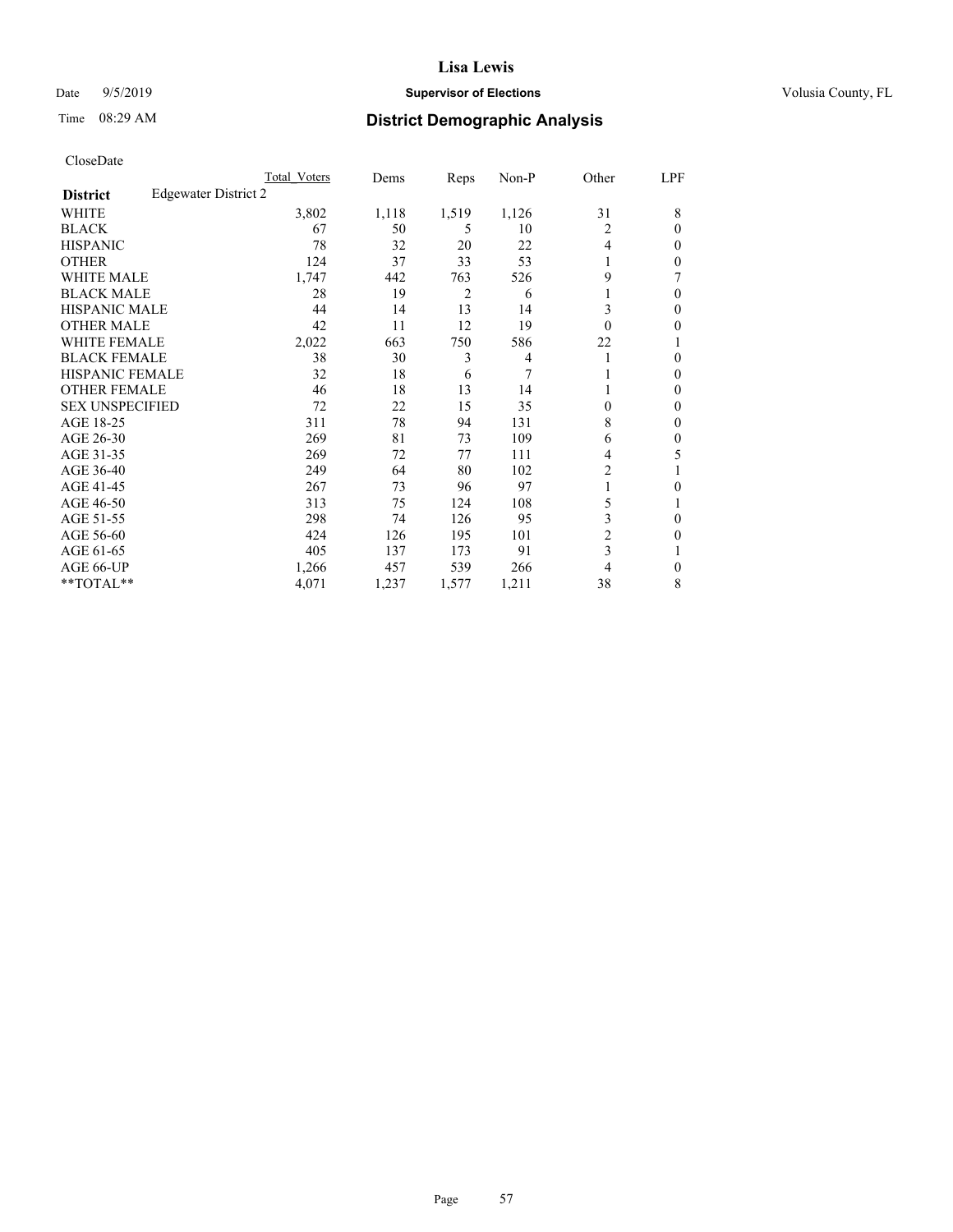# Date 9/5/2019 **Supervisor of Elections Supervisor of Elections** Volusia County, FL

# Time 08:29 AM **District Demographic Analysis**

|                        |                      | Total Voters | Dems  | Reps  | Non-P | Other          | LPF            |
|------------------------|----------------------|--------------|-------|-------|-------|----------------|----------------|
| <b>District</b>        | Edgewater District 3 |              |       |       |       |                |                |
| WHITE                  |                      | 3,551        | 1,029 | 1,381 | 1,085 | 43             | 13             |
| <b>BLACK</b>           |                      | 105          | 77    | 5     | 23    | 0              | $\mathbf{0}$   |
| <b>HISPANIC</b>        |                      | 77           | 28    | 14    | 34    |                | $\Omega$       |
| <b>OTHER</b>           |                      | 150          | 42    | 38    | 68    | $\overline{2}$ | 0              |
| <b>WHITE MALE</b>      |                      | 1,613        | 400   | 666   | 521   | 20             | 6              |
| <b>BLACK MALE</b>      |                      | 49           | 37    | 2     | 10    | 0              | $\mathbf{0}$   |
| <b>HISPANIC MALE</b>   |                      | 32           | 11    | 6     | 15    | 0              | $\theta$       |
| <b>OTHER MALE</b>      |                      | 49           | 12    | 13    | 23    | 1              | 0              |
| WHITE FEMALE           |                      | 1,897        | 627   | 692   | 548   | 23             | 7              |
| <b>BLACK FEMALE</b>    |                      | 54           | 39    | 3     | 12    | 0              | $\mathbf{0}$   |
| <b>HISPANIC FEMALE</b> |                      | 42           | 14    | 8     | 19    |                | 0              |
| <b>OTHER FEMALE</b>    |                      | 58           | 21    | 19    | 17    |                | 0              |
| <b>SEX UNSPECIFIED</b> |                      | 89           | 15    | 29    | 45    | 0              | 0              |
| AGE 18-25              |                      | 336          | 80    | 89    | 155   | 11             |                |
| AGE 26-30              |                      | 269          | 82    | 82    | 102   | 2              | 1              |
| AGE 31-35              |                      | 236          | 66    | 69    | 99    |                |                |
| AGE 36-40              |                      | 213          | 45    | 65    | 101   |                |                |
| AGE 41-45              |                      | 242          | 48    | 88    | 101   | 2              | 3              |
| AGE 46-50              |                      | 284          | 76    | 111   | 92    | 3              | $\overline{2}$ |
| AGE 51-55              |                      | 335          | 105   | 130   | 92    | 6              | $\overline{c}$ |
| AGE 56-60              |                      | 366          | 119   | 137   | 104   | 5              |                |
| AGE 61-65              |                      | 407          | 130   | 164   | 108   | 5              | 0              |
| AGE 66-UP              |                      | 1,195        | 425   | 503   | 256   | 10             |                |
| **TOTAL**              |                      | 3,883        | 1,176 | 1,438 | 1,210 | 46             | 13             |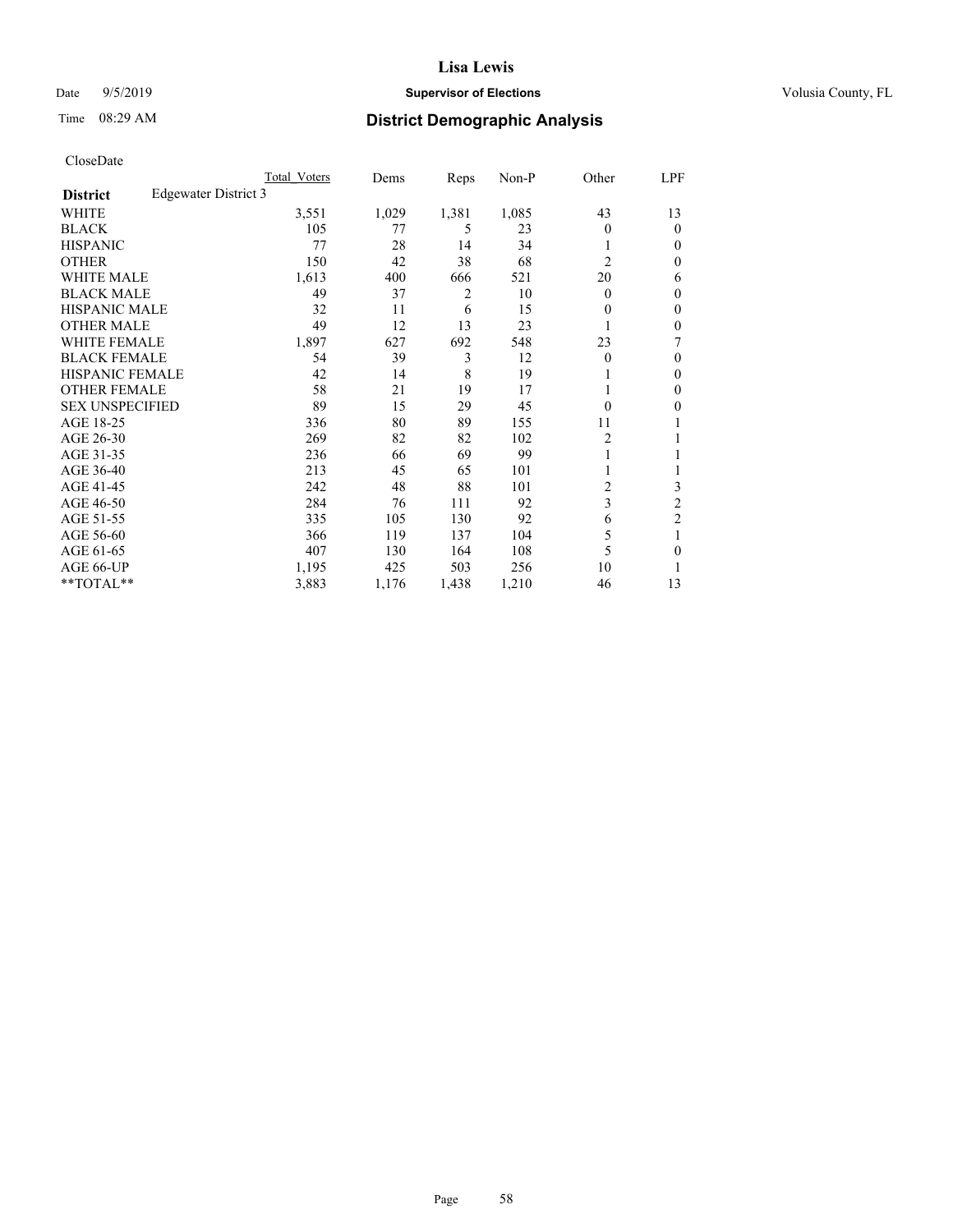# Date 9/5/2019 **Supervisor of Elections Supervisor of Elections** Volusia County, FL

# Time 08:29 AM **District Demographic Analysis**

|                        |                      | Total Voters | Dems  | Reps           | Non-P | Other          | LPF            |
|------------------------|----------------------|--------------|-------|----------------|-------|----------------|----------------|
| <b>District</b>        | Edgewater District 4 |              |       |                |       |                |                |
| WHITE                  |                      | 4,707        | 1,270 | 1,944          | 1,444 | 34             | 15             |
| <b>BLACK</b>           |                      | 115          | 84    | 5              | 25    |                | $\mathbf{0}$   |
| <b>HISPANIC</b>        |                      | 95           | 39    | 19             | 37    | 0              | $\Omega$       |
| <b>OTHER</b>           |                      | 138          | 39    | 31             | 67    |                | 0              |
| <b>WHITE MALE</b>      |                      | 2,125        | 479   | 935            | 686   | 18             | 7              |
| <b>BLACK MALE</b>      |                      | 56           | 36    | 3              | 16    |                | $\theta$       |
| <b>HISPANIC MALE</b>   |                      | 37           | 11    | 7              | 19    | 0              | $\theta$       |
| <b>OTHER MALE</b>      |                      | 49           | 15    | 15             | 18    | 1              | $\mathbf{0}$   |
| WHITE FEMALE           |                      | 2,537        | 782   | 989            | 742   | 16             | 8              |
| <b>BLACK FEMALE</b>    |                      | 58           | 47    | $\overline{2}$ | 9     | 0              | $\theta$       |
| <b>HISPANIC FEMALE</b> |                      | 58           | 28    | 12             | 18    | 0              | 0              |
| <b>OTHER FEMALE</b>    |                      | 62           | 19    | 14             | 29    | 0              | $\theta$       |
| <b>SEX UNSPECIFIED</b> |                      | 73           | 15    | 22             | 36    | 0              | $\theta$       |
| AGE 18-25              |                      | 322          | 87    | 83             | 146   | $\overline{c}$ | 4              |
| AGE 26-30              |                      | 234          | 42    | 76             | 113   | 2              | 1              |
| AGE 31-35              |                      | 264          | 68    | 85             | 106   |                | 4              |
| AGE 36-40              |                      | 247          | 63    | 78             | 103   |                | $\overline{c}$ |
| AGE 41-45              |                      | 259          | 74    | 85             | 94    | 4              | $\overline{c}$ |
| AGE 46-50              |                      | 284          | 75    | 106            | 100   | 2              | 1              |
| AGE 51-55              |                      | 299          | 79    | 136            | 80    | 4              | 0              |
| AGE 56-60              |                      | 454          | 112   | 209            | 129   | 4              | $\theta$       |
| AGE 61-65              |                      | 512          | 140   | 227            | 141   | 4              | 0              |
| AGE 66-UP              |                      | 2,180        | 692   | 914            | 561   | 12             |                |
| **TOTAL**              |                      | 5,055        | 1,432 | 1,999          | 1,573 | 36             | 15             |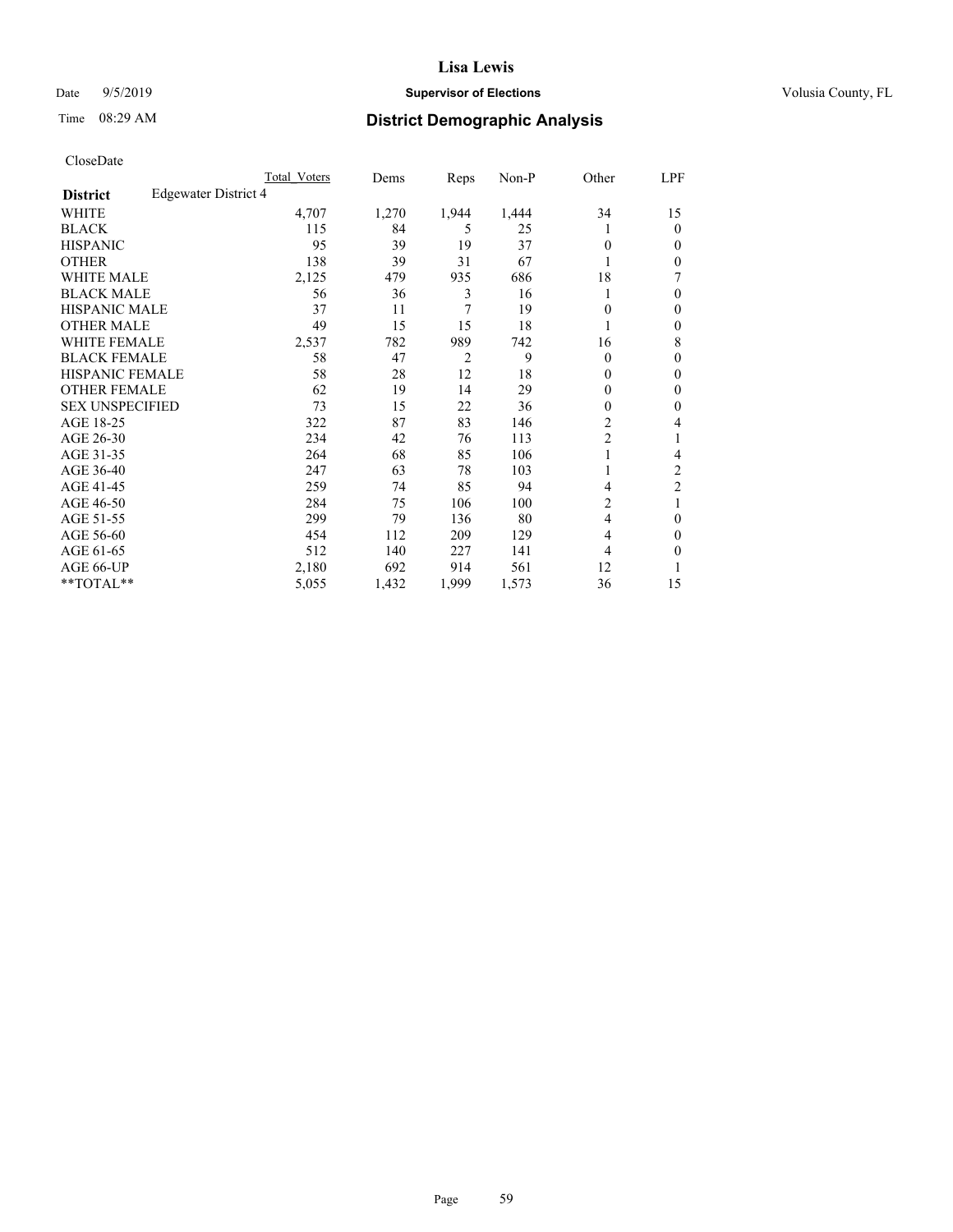# **Lisa Lewis** Date  $9/5/2019$  **Supervisor of Elections Supervisor of Elections** Volusia County, FL

# Time 08:29 AM **District Demographic Analysis**

|                                          | Total Voters | Dems | Reps | Non-P | Other          | LPF      |
|------------------------------------------|--------------|------|------|-------|----------------|----------|
| Holly Hill District 1<br><b>District</b> |              |      |      |       |                |          |
| WHITE                                    | 1,599        | 496  | 577  | 501   | 16             | 9        |
| <b>BLACK</b>                             | 210          | 147  | 9    | 50    | 2              | 2        |
| <b>HISPANIC</b>                          | 105          | 46   | 15   | 42    | $\overline{2}$ | $\theta$ |
| <b>OTHER</b>                             | 121          | 37   | 30   | 52    | $\overline{c}$ | 0        |
| WHITE MALE                               | 779          | 206  | 299  | 265   | 5              | 4        |
| <b>BLACK MALE</b>                        | 80           | 53   | 4    | 21    | 1              |          |
| <b>HISPANIC MALE</b>                     | 57           | 23   | 10   | 22    | 2              | 0        |
| <b>OTHER MALE</b>                        | 45           | 14   | 13   | 18    | $\theta$       | 0        |
| WHITE FEMALE                             | 799          | 284  | 270  | 229   | 11             | 5        |
| <b>BLACK FEMALE</b>                      | 126          | 90   | 5    | 29    | 1              |          |
| <b>HISPANIC FEMALE</b>                   | 47           | 23   | 5    | 19    | $\Omega$       | 0        |
| <b>OTHER FEMALE</b>                      | 52           | 22   | 14   | 16    | $\Omega$       | 0        |
| <b>SEX UNSPECIFIED</b>                   | 50           | 11   | 11   | 26    | $\overline{c}$ | 0        |
| AGE 18-25                                | 158          | 43   | 31   | 80    | $\overline{c}$ | 2        |
| AGE 26-30                                | 149          | 66   | 31   | 51    | 1              | $\theta$ |
| AGE 31-35                                | 137          | 47   | 34   | 51    | $\overline{c}$ | 3        |
| AGE 36-40                                | 124          | 44   | 25   | 50    | 3              | 2        |
| AGE 41-45                                | 127          | 48   | 27   | 50    | $\overline{c}$ | $\theta$ |
| AGE 46-50                                | 134          | 43   | 41   | 49    | 1              | 0        |
| AGE 51-55                                | 196          | 72   | 63   | 58    |                | 2        |
| AGE 56-60                                | 224          | 79   | 85   | 58    | $\overline{c}$ | $\theta$ |
| AGE 61-65                                | 220          | 67   | 78   | 70    | 3              | 2        |
| AGE 66-UP                                | 566          | 217  | 216  | 128   | 5              | 0        |
| **TOTAL**                                | 2,035        | 726  | 631  | 645   | 22             | 11       |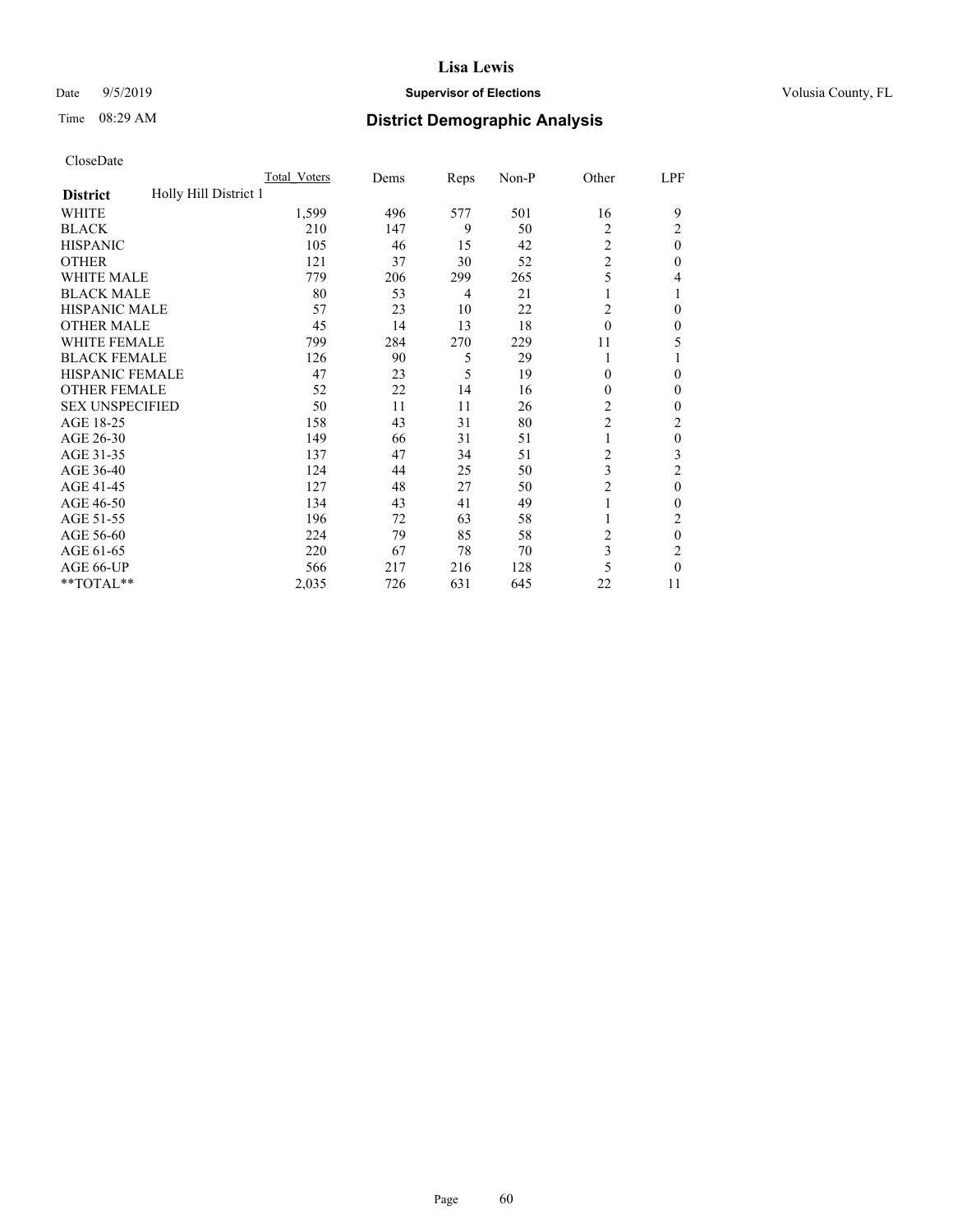# Date 9/5/2019 **Supervisor of Elections Supervisor of Elections** Volusia County, FL

# Time 08:29 AM **District Demographic Analysis**

|                                          | Total Voters | Dems | Reps | Non-P | Other          | LPF            |
|------------------------------------------|--------------|------|------|-------|----------------|----------------|
| Holly Hill District 2<br><b>District</b> |              |      |      |       |                |                |
| WHITE                                    | 1,558        | 535  | 488  | 512   | 10             | 13             |
| <b>BLACK</b>                             | 280          | 202  | 9    | 69    | 0              | 0              |
| <b>HISPANIC</b>                          | 67           | 33   | 10   | 24    | 0              | $_{0}$         |
| <b>OTHER</b>                             | 100          | 36   | 14   | 50    | 0              | 0              |
| WHITE MALE                               | 735          | 210  | 255  | 256   | 5              | 9              |
| <b>BLACK MALE</b>                        | 120          | 77   | 5    | 38    | $\Omega$       | 0              |
| <b>HISPANIC MALE</b>                     | 31           | 11   | 7    | 13    | 0              | 0              |
| <b>OTHER MALE</b>                        | 37           | 9    | 8    | 20    | 0              | 0              |
| WHITE FEMALE                             | 805          | 322  | 229  | 245   | 5              | 4              |
| <b>BLACK FEMALE</b>                      | 158          | 124  | 4    | 30    | 0              | 0              |
| <b>HISPANIC FEMALE</b>                   | 36           | 22   | 3    | 11    | 0              | 0              |
| <b>OTHER FEMALE</b>                      | 38           | 20   | 4    | 14    | 0              | 0              |
| <b>SEX UNSPECIFIED</b>                   | 45           | 11   | 6    | 28    | 0              | 0              |
| AGE 18-25                                | 198          | 65   | 33   | 96    | 0              | 4              |
| AGE 26-30                                | 168          | 60   | 36   | 69    | 3              | 0              |
| AGE 31-35                                | 179          | 71   | 34   | 72    | 0              | $\overline{c}$ |
| AGE 36-40                                | 142          | 57   | 25   | 58    | 0              | 2              |
| AGE 41-45                                | 102          | 41   | 22   | 38    |                | 0              |
| AGE 46-50                                | 184          | 69   | 51   | 62    | 0              | 2              |
| AGE 51-55                                | 187          | 67   | 67   | 52    | 0              | 1              |
| AGE 56-60                                | 239          | 101  | 64   | 70    | $\overline{c}$ | 2              |
| AGE 61-65                                | 187          | 83   | 53   | 49    | $\overline{2}$ | 0              |
| AGE 66-UP                                | 419          | 192  | 136  | 89    | $\overline{2}$ | 0              |
| **TOTAL**                                | 2,005        | 806  | 521  | 655   | 10             | 13             |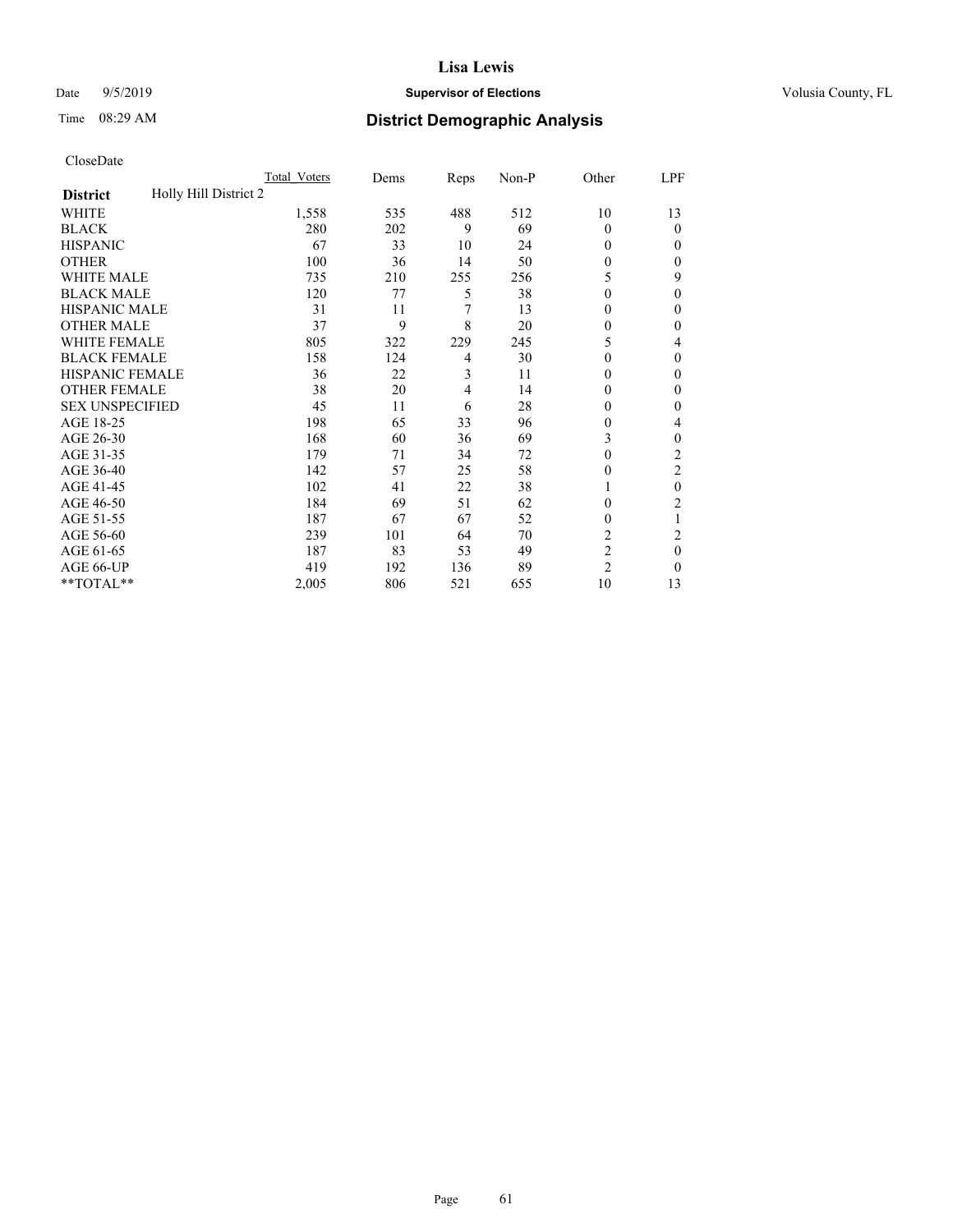# Date 9/5/2019 **Supervisor of Elections Supervisor of Elections** Volusia County, FL

# Time 08:29 AM **District Demographic Analysis**

|                                          | Total Voters | Dems | Reps           | Non-P | Other    | LPF            |
|------------------------------------------|--------------|------|----------------|-------|----------|----------------|
| Holly Hill District 3<br><b>District</b> |              |      |                |       |          |                |
| WHITE                                    | 1,625        | 518  | 613            | 470   | 19       | 5              |
| <b>BLACK</b>                             | 201          | 154  | 8              | 39    | $\Omega$ | 0              |
| <b>HISPANIC</b>                          | 59           | 24   | 5              | 28    | 2        | $_{0}$         |
| <b>OTHER</b>                             | 91           | 32   | 17             | 42    | $\theta$ | 0              |
| WHITE MALE                               | 697          | 193  | 289            | 201   | 9        | 5              |
| <b>BLACK MALE</b>                        | 84           | 52   | 7              | 25    | $\theta$ | 0              |
| <b>HISPANIC MALE</b>                     | 32           | 15   | $\overline{c}$ | 13    | 2        | 0              |
| <b>OTHER MALE</b>                        | 28           | 11   | 4              | 13    | $\theta$ | 0              |
| <b>WHITE FEMALE</b>                      | 910          | 319  | 319            | 262   | 10       | 0              |
| <b>BLACK FEMALE</b>                      | 116          | 101  | 1              | 14    | $\Omega$ | 0              |
| <b>HISPANIC FEMALE</b>                   | 26           | 9    | 3              | 14    | 0        | 0              |
| <b>OTHER FEMALE</b>                      | 37           | 14   | 9              | 14    | $\Omega$ | 0              |
| <b>SEX UNSPECIFIED</b>                   | 46           | 14   | 9              | 23    | 0        | 0              |
| AGE 18-25                                | 110          | 40   | 21             | 48    |          | 0              |
| AGE 26-30                                | 100          | 31   | 26             | 41    | 2        | 0              |
| AGE 31-35                                | 90           | 31   | 17             | 42    | 0        | 0              |
| AGE 36-40                                | 89           | 31   | 19             | 39    | 0        | 0              |
| AGE 41-45                                | 110          | 46   | 26             | 38    | $_{0}$   | 0              |
| AGE 46-50                                | 111          | 35   | 30             | 44    |          |                |
| AGE 51-55                                | 146          | 49   | 43             | 51    |          | $\overline{c}$ |
| AGE 56-60                                | 182          | 68   | 50             | 60    | 2        | $\overline{2}$ |
| AGE 61-65                                | 206          | 77   | 76             | 46    | 7        | $\theta$       |
| AGE 66-UP                                | 832          | 320  | 335            | 170   | 7        | 0              |
| **TOTAL**                                | 1,976        | 728  | 643            | 579   | 21       | 5              |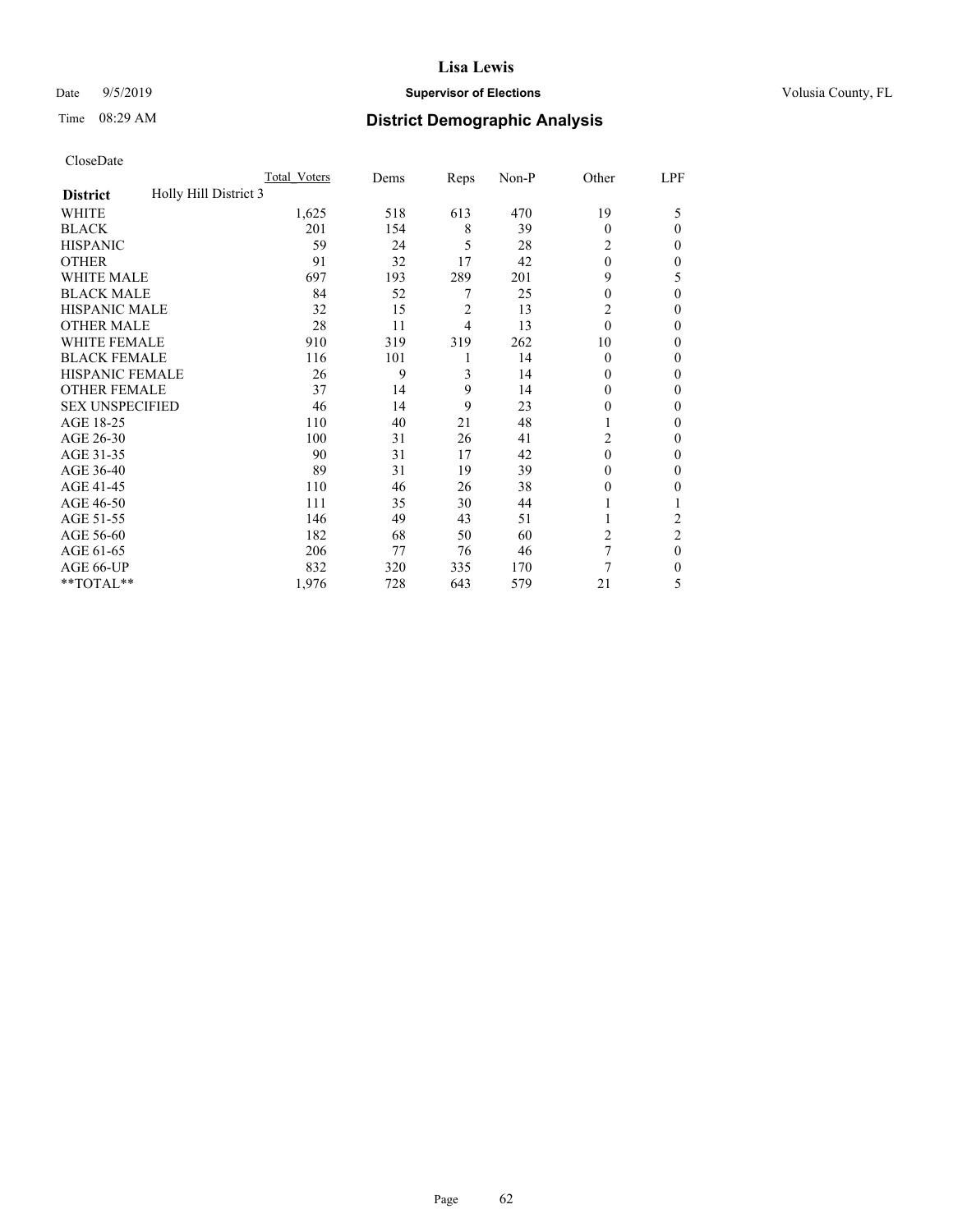# Date 9/5/2019 **Supervisor of Elections Supervisor of Elections** Volusia County, FL

# Time 08:29 AM **District Demographic Analysis**

|                                          | Total Voters | Dems | Reps | Non-P | Other          | LPF      |
|------------------------------------------|--------------|------|------|-------|----------------|----------|
| Holly Hill District 4<br><b>District</b> |              |      |      |       |                |          |
| WHITE                                    | 1,490        | 476  | 532  | 465   | 14             | 3        |
| <b>BLACK</b>                             | 400          | 291  | 11   | 97    |                | 0        |
| <b>HISPANIC</b>                          | 83           | 37   | 15   | 30    | $\theta$       |          |
| <b>OTHER</b>                             | 108          | 43   | 17   | 48    | $\Omega$       | 0        |
| <b>WHITE MALE</b>                        | 674          | 174  | 255  | 234   | 9              | 2        |
| <b>BLACK MALE</b>                        | 120          | 79   | 2    | 38    |                | 0        |
| <b>HISPANIC MALE</b>                     | 41           | 21   | 3    | 16    | $\theta$       |          |
| <b>OTHER MALE</b>                        | 36           | 16   | 8    | 12    | 0              | 0        |
| <b>WHITE FEMALE</b>                      | 802          | 298  | 272  | 226   | 5              |          |
| <b>BLACK FEMALE</b>                      | 272          | 207  | 9    | 56    | $\theta$       | 0        |
| <b>HISPANIC FEMALE</b>                   | 40           | 15   | 11   | 14    | 0              | 0        |
| <b>OTHER FEMALE</b>                      | 43           | 21   | 7    | 15    | $\theta$       | 0        |
| <b>SEX UNSPECIFIED</b>                   | 53           | 16   | 8    | 29    | 0              | 0        |
| AGE 18-25                                | 246          | 96   | 42   | 106   |                |          |
| AGE 26-30                                | 228          | 94   | 43   | 90    |                | 0        |
| AGE 31-35                                | 182          | 71   | 38   | 70    |                | 2        |
| AGE 36-40                                | 157          | 71   | 32   | 51    | 3              | $\theta$ |
| AGE 41-45                                | 129          | 51   | 37   | 39    | 2              | 0        |
| AGE 46-50                                | 136          | 44   | 34   | 56    | $\overline{c}$ | 0        |
| AGE 51-55                                | 149          | 58   | 42   | 48    |                | 0        |
| AGE 56-60                                | 216          | 75   | 81   | 57    | $\overline{c}$ |          |
| AGE 61-65                                | 177          | 79   | 63   | 35    | $\mathbf{0}$   | 0        |
| AGE 66-UP                                | 461          | 208  | 163  | 88    | $\overline{c}$ | 0        |
| **TOTAL**                                | 2,081        | 847  | 575  | 640   | 15             | 4        |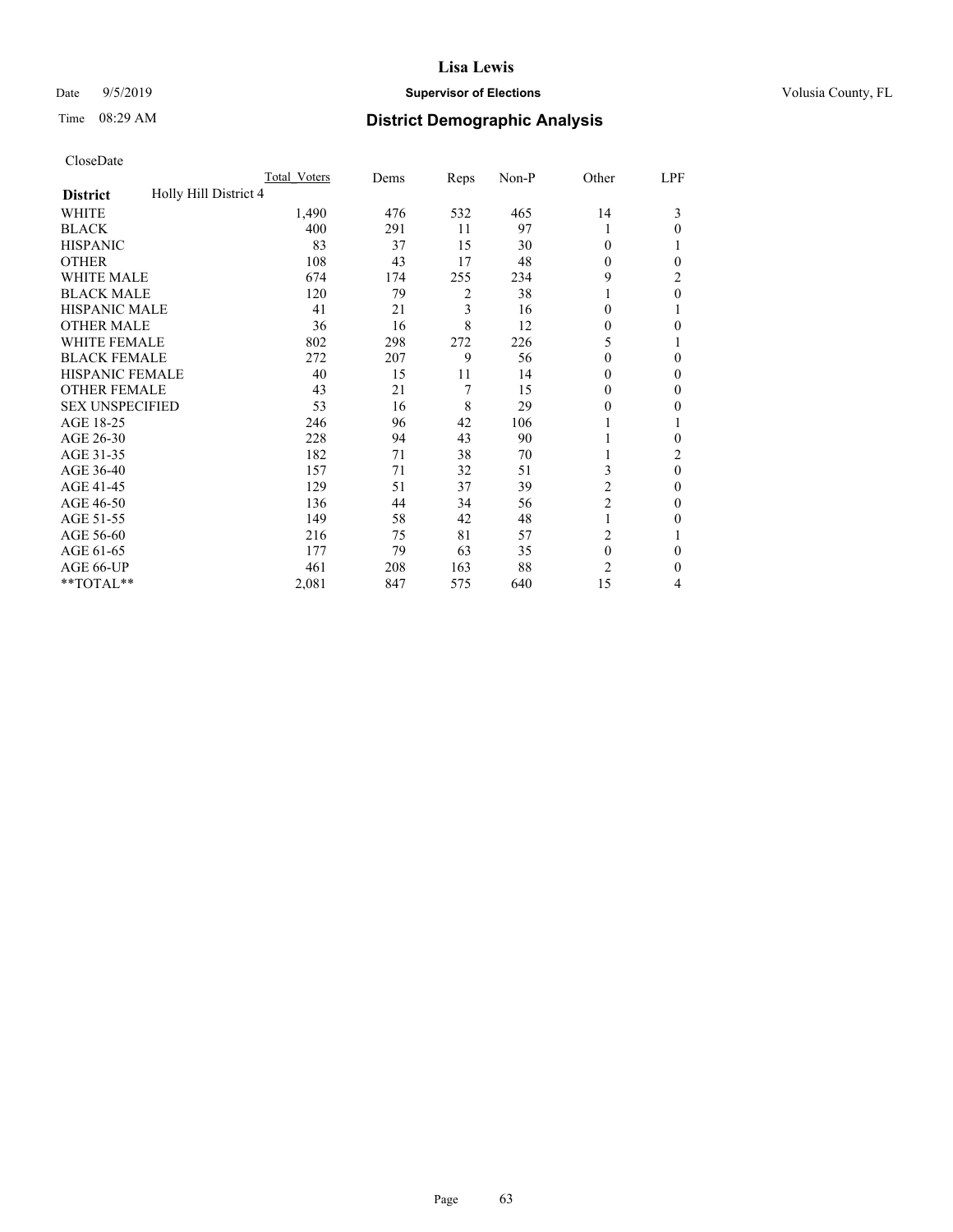# Date 9/5/2019 **Supervisor of Elections Supervisor of Elections** Volusia County, FL

# Time 08:29 AM **District Demographic Analysis**

|                        |            | Total Voters | Dems | Reps           | Non-P | Other    | LPF |
|------------------------|------------|--------------|------|----------------|-------|----------|-----|
| <b>District</b>        | Lake Helen |              |      |                |       |          |     |
| WHITE                  |            | 1,823        | 511  | 778            | 517   | 13       | 4   |
| <b>BLACK</b>           |            | 169          | 142  | 6              | 21    | 0        | 0   |
| <b>HISPANIC</b>        |            | 74           | 30   | 20             | 22    |          |     |
| <b>OTHER</b>           |            | 74           | 26   | 17             | 30    | 0        |     |
| WHITE MALE             |            | 822          | 197  | 374            | 244   | 3        | 4   |
| <b>BLACK MALE</b>      |            | 74           | 63   | 3              | 8     | 0        | 0   |
| <b>HISPANIC MALE</b>   |            | 32           | 16   | 8              | 7     | 0        |     |
| <b>OTHER MALE</b>      |            | 22           | 11   | 4              | 6     | $\theta$ |     |
| WHITE FEMALE           |            | 980          | 312  | 393            | 265   | 10       | 0   |
| <b>BLACK FEMALE</b>    |            | 92           | 78   | $\overline{2}$ | 12    | $\theta$ | 0   |
| <b>HISPANIC FEMALE</b> |            | 40           | 13   | 12             | 14    |          | 0   |
| <b>OTHER FEMALE</b>    |            | 35           | 14   | 5              | 16    | 0        | 0   |
| <b>SEX UNSPECIFIED</b> |            | 43           | 5    | 20             | 18    | 0        | 0   |
| AGE 18-25              |            | 176          | 42   | 54             | 75    | 4        |     |
| AGE 26-30              |            | 134          | 27   | 51             | 55    | 0        |     |
| AGE 31-35              |            | 151          | 46   | 46             | 56    | 3        | 0   |
| AGE 36-40              |            | 132          | 38   | 38             | 56    | 0        | 0   |
| AGE 41-45              |            | 128          | 31   | 40             | 55    |          |     |
| AGE 46-50              |            | 151          | 46   | 55             | 46    |          | 3   |
| AGE 51-55              |            | 177          | 42   | 89             | 45    |          | 0   |
| AGE 56-60              |            | 237          | 77   | 104            | 53    | 3        | 0   |
| AGE 61-65              |            | 228          | 86   | 97             | 45    | 0        | 0   |
| AGE 66-UP              |            | 626          | 274  | 247            | 104   |          | 0   |
| **TOTAL**              |            | 2,140        | 709  | 821            | 590   | 14       | 6   |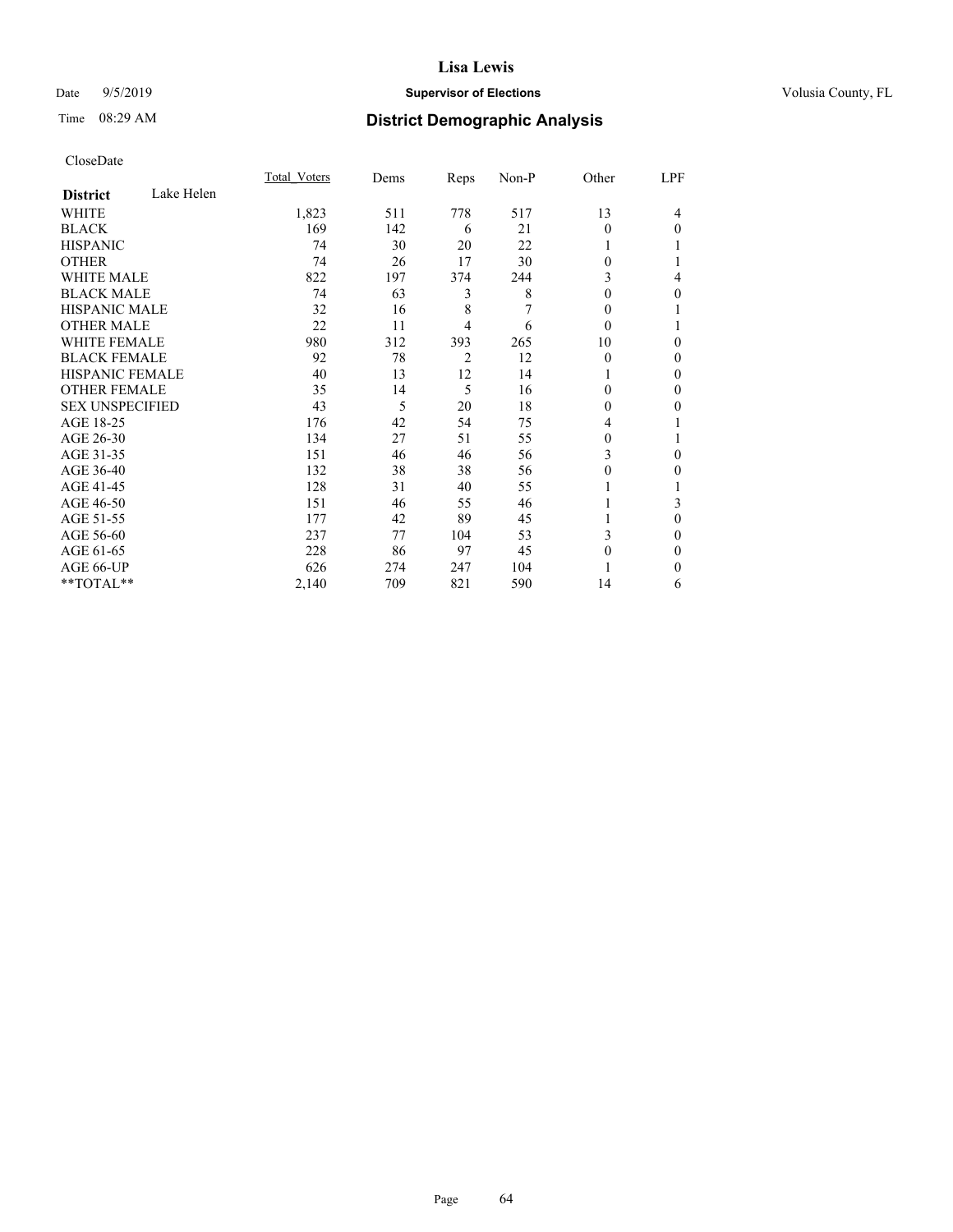# Date 9/5/2019 **Supervisor of Elections Supervisor of Elections** Volusia County, FL

# Time 08:29 AM **District Demographic Analysis**

|                                          | Total Voters | Dems  | Reps  | Non-P    | Other          | LPF            |
|------------------------------------------|--------------|-------|-------|----------|----------------|----------------|
| New Smyrna Bch Zone 1<br><b>District</b> |              |       |       |          |                |                |
| WHITE                                    | 5,096        | 1,433 | 2,378 | 1,222    | 48             | 15             |
| <b>BLACK</b>                             | 18           | 12    |       | 5        | 0              | $\Omega$       |
| <b>HISPANIC</b>                          | 66           | 19    | 24    | 22       |                | 0              |
| <b>OTHER</b>                             | 158          | 37    | 53    | 67       |                | 0              |
| <b>WHITE MALE</b>                        | 2,367        | 552   | 1,166 | 621      | 19             | 9              |
| <b>BLACK MALE</b>                        | 14           | 9     | 0     | 5        | $\overline{0}$ | 0              |
| <b>HISPANIC MALE</b>                     | 27           | 10    | 8     | 9        | 0              | 0              |
| <b>OTHER MALE</b>                        | 55           | 13    | 26    | 16       | 0              | 0              |
| <b>WHITE FEMALE</b>                      | 2,679        | 864   | 1,193 | 587      | 29             | 6              |
| <b>BLACK FEMALE</b>                      | 4            | 3     |       | $\theta$ | 0              | 0              |
| <b>HISPANIC FEMALE</b>                   | 39           | 9     | 16    | 13       |                | 0              |
| <b>OTHER FEMALE</b>                      | 63           | 22    | 23    | 18       | 0              | 0              |
| <b>SEX UNSPECIFIED</b>                   | 90           | 19    | 23    | 47       |                | 0              |
| AGE 18-25                                | 278          | 54    | 109   | 111      | 3              |                |
| AGE 26-30                                | 201          | 43    | 67    | 87       | 3              |                |
| AGE 31-35                                | 219          | 65    | 53    | 95       | 4              | 2              |
| AGE 36-40                                | 218          | 62    | 71    | 80       |                | 4              |
| AGE 41-45                                | 207          | 47    | 80    | 74       | 6              | 0              |
| AGE 46-50                                | 267          | 67    | 116   | 81       | 2              |                |
| AGE 51-55                                | 410          | 96    | 216   | 95       | 2              |                |
| AGE 56-60                                | 607          | 159   | 306   | 131      | 9              | 2              |
| AGE 61-65                                | 658          | 204   | 309   | 139      | 4              | $\overline{2}$ |
| AGE 66-UP                                | 2,273        | 704   | 1,129 | 423      | 16             |                |
| **TOTAL**                                | 5,338        | 1,501 | 2,456 | 1,316    | 50             | 15             |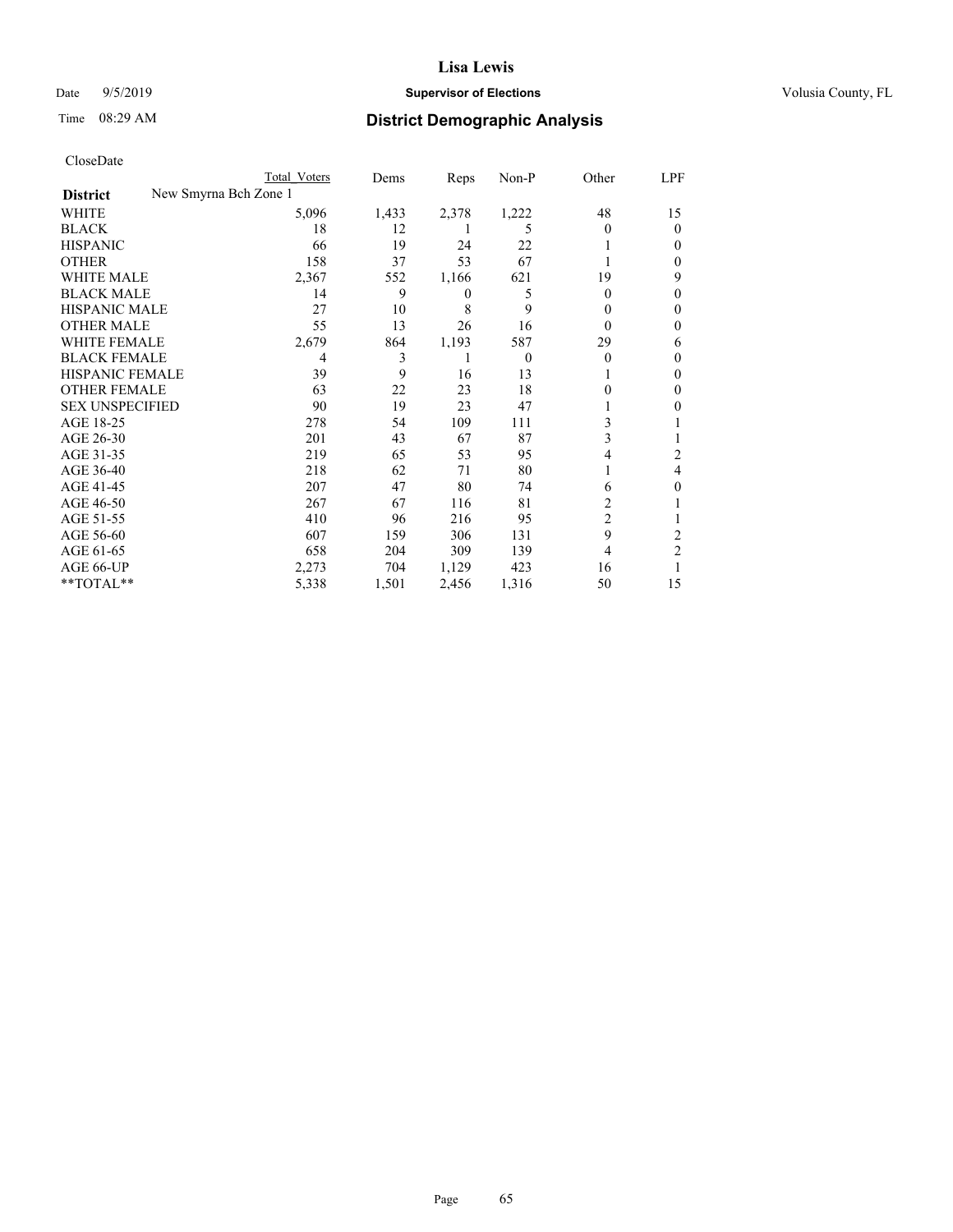# Date 9/5/2019 **Supervisor of Elections Supervisor of Elections** Volusia County, FL

# Time 08:29 AM **District Demographic Analysis**

| CloseDate |
|-----------|
|-----------|

|                        | Total Voters          | Dems  | Reps     | Non-P | Other    | LPF            |
|------------------------|-----------------------|-------|----------|-------|----------|----------------|
| <b>District</b>        | New Smyrna Bch Zone 2 |       |          |       |          |                |
| WHITE                  | 4,270                 | 1,321 | 1,748    | 1,133 | 54       | 14             |
| <b>BLACK</b>           | 85                    | 72    |          | 12    | $\theta$ | $\Omega$       |
| <b>HISPANIC</b>        | 86                    | 30    | 31       | 24    |          | 0              |
| <b>OTHER</b>           | 170                   | 61    | 47       | 59    |          | 2              |
| <b>WHITE MALE</b>      | 1,932                 | 503   | 839      | 553   | 27       | 10             |
| <b>BLACK MALE</b>      | 30                    | 26    | $\theta$ | 4     | $\Omega$ | 0              |
| <b>HISPANIC MALE</b>   | 48                    | 9     | 21       | 18    | $\theta$ | 0              |
| <b>OTHER MALE</b>      | 59                    | 21    | 17       | 19    | $\theta$ | 2              |
| <b>WHITE FEMALE</b>    | 2,298                 | 806   | 892      | 569   | 27       | 4              |
| <b>BLACK FEMALE</b>    | 54                    | 45    | 1        | 8     | $\Omega$ | 0              |
| HISPANIC FEMALE        | 38                    | 21    | 10       | 6     |          | 0              |
| <b>OTHER FEMALE</b>    | 74                    | 29    | 21       | 23    |          | 0              |
| <b>SEX UNSPECIFIED</b> | 78                    | 24    | 26       | 28    | $\theta$ | 0              |
| AGE 18-25              | 278                   | 95    | 81       | 95    | 4        | 3              |
| AGE 26-30              | 211                   | 65    | 61       | 80    | 5        | 0              |
| AGE 31-35              | 224                   | 58    | 71       | 90    | 3        | 2              |
| AGE 36-40              | 257                   | 89    | 63       | 97    | 6        | $\mathfrak{2}$ |
| AGE 41-45              | 235                   | 64    | 67       | 99    | 3        | 2              |
| AGE 46-50              | 310                   | 82    | 124      | 98    | 4        | 2              |
| AGE 51-55              | 360                   | 81    | 167      | 105   |          | 0              |
| AGE 56-60              | 482                   | 122   | 234      | 116   | 9        |                |
| AGE 61-65              | 555                   | 208   | 221      | 120   | 4        | 2              |
| AGE 66-UP              | 1,699                 | 620   | 738      | 328   | 11       | $\overline{2}$ |
| **TOTAL**              | 4,611                 | 1,484 | 1,827    | 1,228 | 56       | 16             |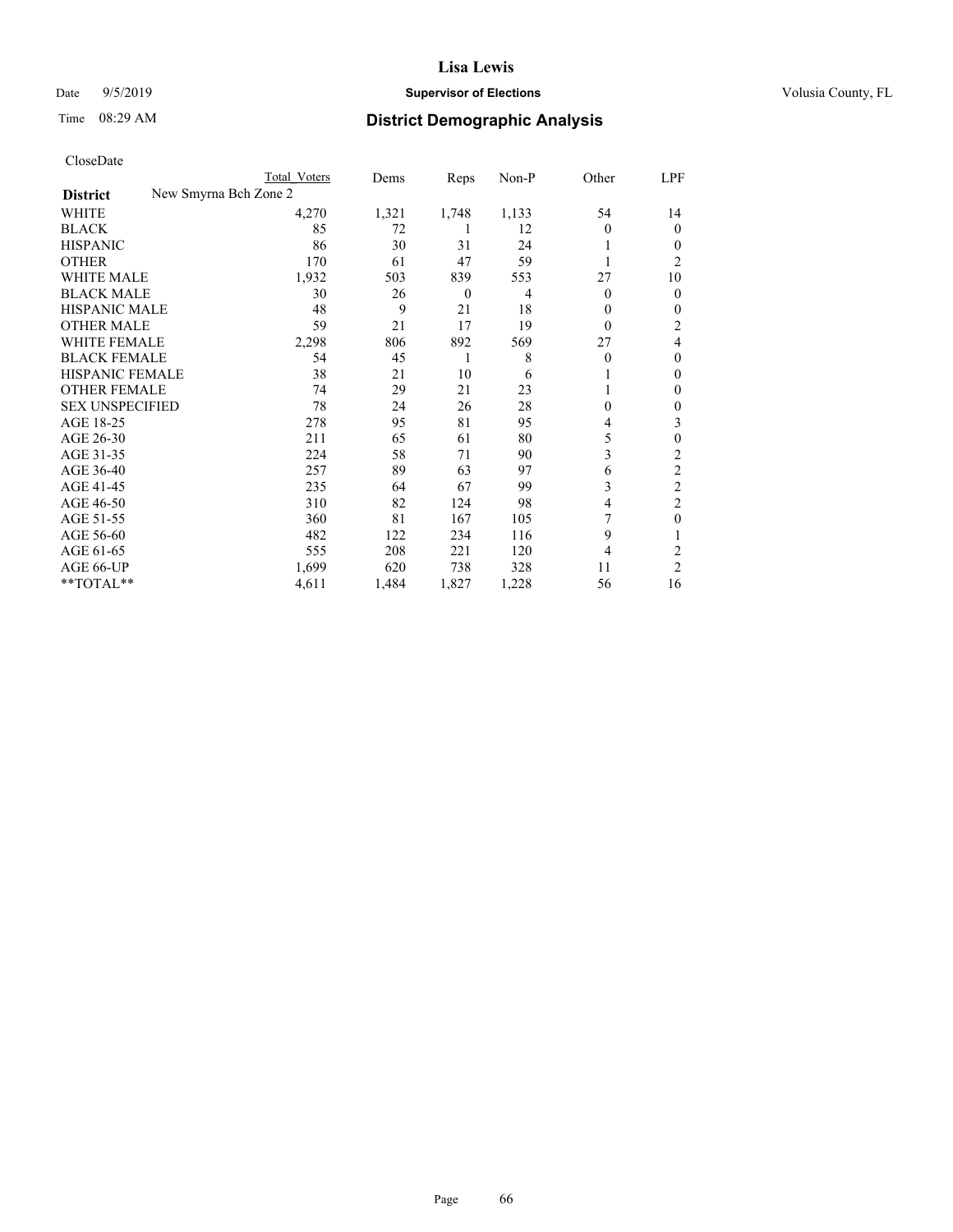AGE 61-65  $\,$ 

## **Lisa Lewis**

#### Date  $9/5/2019$  **Supervisor of Elections Supervisor of Elections** Volusia County, FL

# Time 08:29 AM **District Demographic Analysis**

| CloseDate              |                       |              |       |       |       |          |          |
|------------------------|-----------------------|--------------|-------|-------|-------|----------|----------|
|                        |                       | Total Voters | Dems  | Reps  | Non-P | Other    | LPF      |
| <b>District</b>        | New Smyrna Bch Zone 3 |              |       |       |       |          |          |
| WHITE                  |                       | 5,651        | 1,442 | 2,600 | 1,523 | 71       | 15       |
| <b>BLACK</b>           |                       | 58           | 37    | 2     | 17    |          |          |
| <b>HISPANIC</b>        |                       | 126          | 38    | 44    | 43    |          | 0        |
| <b>OTHER</b>           |                       | 163          | 39    | 53    | 70    |          | 0        |
| WHITE MALE             |                       | 2,580        | 557   | 1,232 | 747   | 35       | 9        |
| <b>BLACK MALE</b>      |                       | 31           | 17    |       | 11    |          |          |
| <b>HISPANIC MALE</b>   |                       | 66           | 22    | 21    | 22    |          | $\theta$ |
| <b>OTHER MALE</b>      |                       | 61           | 18    | 16    | 26    |          | $\theta$ |
| WHITE FEMALE           |                       | 3,032        | 878   | 1,348 | 764   | 36       | 6        |
| <b>BLACK FEMALE</b>    |                       | 27           | 20    |       | 6     | $\theta$ | $\theta$ |
| <b>HISPANIC FEMALE</b> |                       | 57           | 15    | 22    | 20    | 0        | $\theta$ |
| <b>OTHER FEMALE</b>    |                       | 67           | 16    | 27    | 24    | 0        | $\theta$ |
| <b>SEX UNSPECIFIED</b> |                       | 77           | 13    | 31    | 33    | 0        | $\theta$ |
| AGE 18-25              |                       | 335          | 67    | 116   | 142   | 9        |          |
| AGE 26-30              |                       | 251          | 54    | 80    | 113   |          | 3        |
| AGE 31-35              |                       | 307          | 76    | 105   | 118   | 6        | 2        |

\*\*TOTAL\*\* 5,998 1,556 2,699

AGE 36-40 328 83 112 127 5 1<br>AGE 41-45 303 74 127 97 3 2 AGE 41-45<br>
AGE 46-50<br>
AGE 46-50<br>
29<br>
29<br>
27<br>
27<br>
27<br>
27<br>
27<br>
27<br>
3<br>
3<br>
2<br>
3<br>
5<br>
0 AGE 46-50 329 77 147 100 5 0<br>AGE 51-55 412 83 209 112 6 2 AGE 51-55 412 83 209 112 6 2<br>AGE 56-60 558 138 268 149 2 1 AGE 56-60 558 138 268 149 2 1<br>AGE 61-65 679 187 303 173 13 3

AGE 66-UP <br>  $2,496$  717 1,232 522 24 1<br>
\*\*TOTAL\*\* 5,998 1,556 2,699 1,653 74 16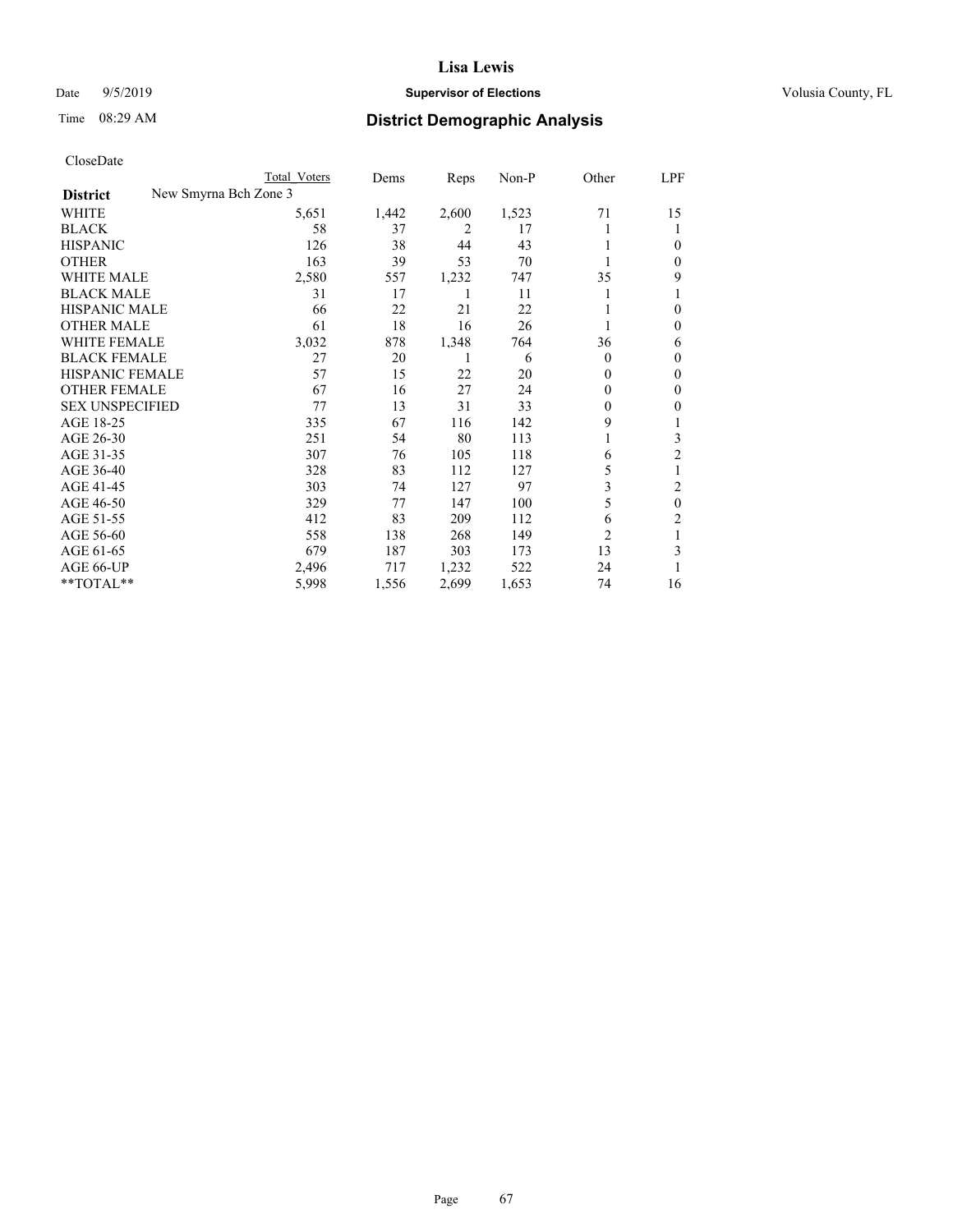# Date 9/5/2019 **Supervisor of Elections Supervisor of Elections** Volusia County, FL

# Time 08:29 AM **District Demographic Analysis**

|                                          | Total Voters | Dems  | Reps  | Non-P | Other    | LPF            |
|------------------------------------------|--------------|-------|-------|-------|----------|----------------|
| New Smyrna Bch Zone 4<br><b>District</b> |              |       |       |       |          |                |
| WHITE                                    | 5,659        | 1,470 | 2,622 | 1,478 | 77       | 12             |
| <b>BLACK</b>                             | 607          | 502   | 17    | 86    | 1        | 1              |
| <b>HISPANIC</b>                          | 130          | 46    | 38    | 45    | 1        | 0              |
| <b>OTHER</b>                             | 271          | 80    | 54    | 131   | 4        | 2              |
| <b>WHITE MALE</b>                        | 2,559        | 558   | 1,258 | 694   | 40       | 9              |
| <b>BLACK MALE</b>                        | 241          | 187   | 7     | 45    | 1        | 1              |
| HISPANIC MALE                            | 59           | 20    | 19    | 19    | 1        | 0              |
| <b>OTHER MALE</b>                        | 105          | 22    | 26    | 53    | 3        |                |
| <b>WHITE FEMALE</b>                      | 3,041        | 897   | 1,337 | 767   | 37       | 3              |
| <b>BLACK FEMALE</b>                      | 354          | 305   | 9     | 40    | $\theta$ | $\Omega$       |
| <b>HISPANIC FEMALE</b>                   | 66           | 26    | 17    | 23    | $\theta$ | 0              |
| <b>OTHER FEMALE</b>                      | 113          | 44    | 24    | 43    | 1        |                |
| <b>SEX UNSPECIFIED</b>                   | 129          | 39    | 34    | 56    | $\theta$ | 0              |
| AGE 18-25                                | 452          | 142   | 124   | 175   | 10       |                |
| AGE 26-30                                | 330          | 92    | 96    | 129   | 9        | 4              |
| AGE 31-35                                | 328          | 106   | 104   | 113   | 4        | 1              |
| AGE 36-40                                | 322          | 101   | 110   | 106   | 4        |                |
| AGE 41-45                                | 320          | 87    | 125   | 103   | 4        |                |
| AGE 46-50                                | 418          | 138   | 157   | 114   | 7        | $\overline{c}$ |
| AGE 51-55                                | 464          | 134   | 195   | 127   | 7        | 1              |
| AGE 56-60                                | 686          | 195   | 328   | 157   | 6        | 0              |
| AGE 61-65                                | 749          | 243   | 330   | 166   | 9        |                |
| AGE 66-UP                                | 2,598        | 860   | 1,162 | 550   | 23       | 3              |
| **TOTAL**                                | 6,667        | 2,098 | 2,731 | 1,740 | 83       | 15             |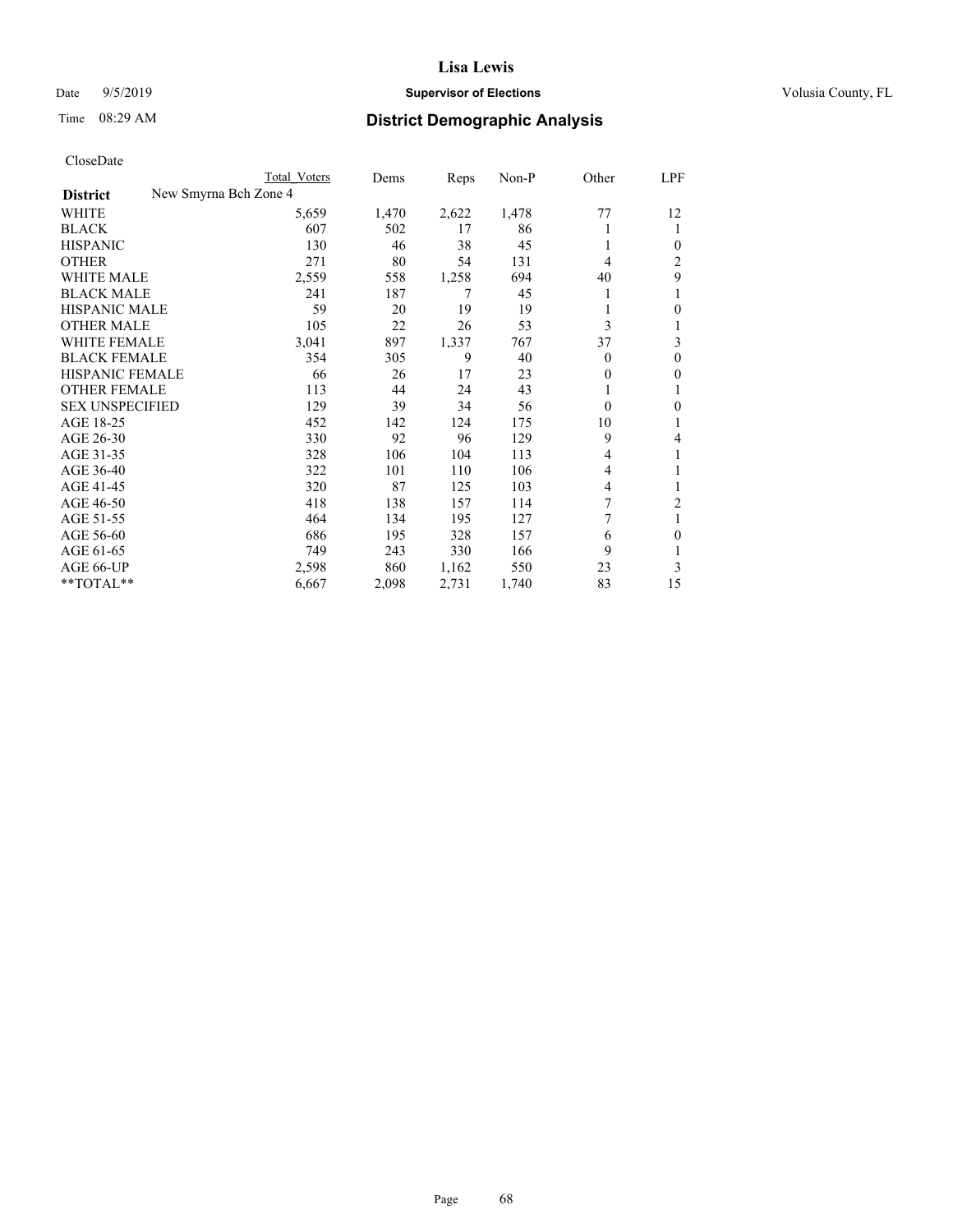# Date 9/5/2019 **Supervisor of Elections Supervisor of Elections** Volusia County, FL

# Time 08:29 AM **District Demographic Analysis**

|                        |          | Total Voters | Dems | Reps | Non-P | Other    | LPF |
|------------------------|----------|--------------|------|------|-------|----------|-----|
| <b>District</b>        | Oak Hill |              |      |      |       |          |     |
| WHITE                  |          | 1,346        | 331  | 621  | 376   | 16       | 2   |
| <b>BLACK</b>           |          | 149          | 126  | 4    | 19    | 0        | 0   |
| <b>HISPANIC</b>        |          | 14           | 6    | 2    | 6     | 0        | 0   |
| <b>OTHER</b>           |          | 42           | 12   | 14   | 16    | 0        | 0   |
| WHITE MALE             |          | 672          | 148  | 320  | 199   | 4        |     |
| <b>BLACK MALE</b>      |          | 67           | 52   | 2    | 13    | 0        | 0   |
| <b>HISPANIC MALE</b>   |          | 5            |      | 1    | 3     | $_{0}$   | 0   |
| <b>OTHER MALE</b>      |          | 15           | 3    | 7    | 5     | 0        | 0   |
| WHITE FEMALE           |          | 657          | 181  | 291  | 172   | 12       |     |
| <b>BLACK FEMALE</b>    |          | 82           | 74   | 2    | 6     | $\Omega$ | 0   |
| <b>HISPANIC FEMALE</b> |          | 9            | 5    | 1    | 3     | 0        | 0   |
| <b>OTHER FEMALE</b>    |          | 17           | 8    | 5    | 4     | 0        | 0   |
| <b>SEX UNSPECIFIED</b> |          | 27           | 3    | 12   | 12    | 0        | 0   |
| AGE 18-25              |          | 96           | 27   | 24   | 40    | 5        | 0   |
| AGE 26-30              |          | 72           | 24   | 21   | 24    | 3        | 0   |
| AGE 31-35              |          | 58           | 17   | 20   | 20    |          | 0   |
| AGE 36-40              |          | 75           | 28   | 26   | 21    | 0        | 0   |
| AGE 41-45              |          | 79           | 24   | 20   | 35    | 0        | 0   |
| AGE 46-50              |          | 78           | 21   | 33   | 24    | 0        | 0   |
| AGE 51-55              |          | 126          | 41   | 51   | 33    |          | 0   |
| AGE 56-60              |          | 177          | 52   | 78   | 44    | 3        | 0   |
| AGE 61-65              |          | 190          | 63   | 87   | 38    | 0        | 2   |
| AGE 66-UP              |          | 600          | 178  | 281  | 138   | 3        | 0   |
| **TOTAL**              |          | 1,551        | 475  | 641  | 417   | 16       | 2   |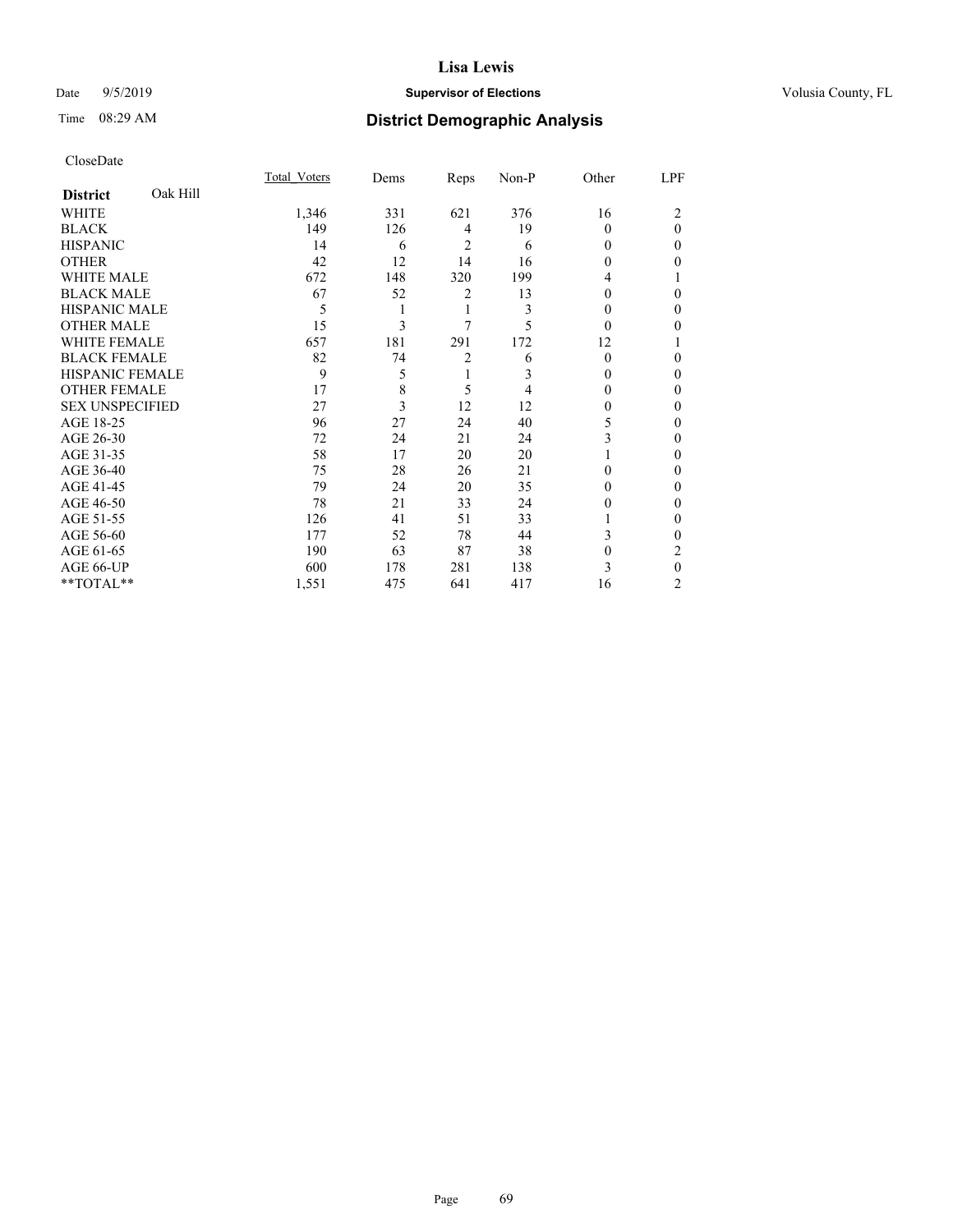# Date 9/5/2019 **Supervisor of Elections Supervisor of Elections** Volusia County, FL

# Time 08:29 AM **District Demographic Analysis**

|                                       | Total Voters | Dems | Reps           | Non-P | Other          | LPF            |
|---------------------------------------|--------------|------|----------------|-------|----------------|----------------|
| Orange City Seat 1<br><b>District</b> |              |      |                |       |                |                |
| WHITE                                 | 779          | 231  | 313            | 225   | 8              | 2              |
| <b>BLACK</b>                          | 169          | 128  | 7              | 34    | $\Omega$       | $\theta$       |
| <b>HISPANIC</b>                       | 525          | 233  | 76             | 216   | $\Omega$       | 0              |
| <b>OTHER</b>                          | 78           | 39   | 14             | 25    | $\Omega$       | 0              |
| <b>WHITE MALE</b>                     | 288          | 69   | 127            | 86    | 4              | 2              |
| <b>BLACK MALE</b>                     | 54           | 38   | 3              | 13    | $\Omega$       | $\theta$       |
| <b>HISPANIC MALE</b>                  | 217          | 82   | 40             | 95    | $\Omega$       | 0              |
| <b>OTHER MALE</b>                     | 31           | 13   | 10             | 8     | $\theta$       | 0              |
| <b>WHITE FEMALE</b>                   | 487          | 160  | 184            | 139   | 4              | 0              |
| <b>BLACK FEMALE</b>                   | 112          | 88   | $\overline{4}$ | 20    | $\Omega$       | 0              |
| <b>HISPANIC FEMALE</b>                | 303          | 148  | 35             | 120   | $\Omega$       | 0              |
| <b>OTHER FEMALE</b>                   | 38           | 22   | 3              | 13    | $\Omega$       | 0              |
| <b>SEX UNSPECIFIED</b>                | 21           | 11   | $\overline{4}$ | 6     | $\Omega$       | 0              |
| AGE 18-25                             | 163          | 63   | 34             | 66    | $\Omega$       | 0              |
| AGE 26-30                             | 123          | 54   | 23             | 45    |                | 0              |
| AGE 31-35                             | 104          | 37   | 21             | 45    |                | 0              |
| AGE 36-40                             | 117          | 45   | 20             | 52    | $\Omega$       | 0              |
| AGE 41-45                             | 105          | 34   | 25             | 42    | 2              | 2              |
| AGE 46-50                             | 93           | 38   | 25             | 28    | $\overline{2}$ | $\theta$       |
| AGE 51-55                             | 94           | 31   | 26             | 36    | 1              | 0              |
| AGE 56-60                             | 99           | 47   | 21             | 30    |                | 0              |
| AGE 61-65                             | 101          | 36   | 29             | 36    | $\theta$       | 0              |
| AGE 66-UP                             | 552          | 246  | 186            | 120   | 0              | 0              |
| **TOTAL**                             | 1,551        | 631  | 410            | 500   | 8              | $\overline{c}$ |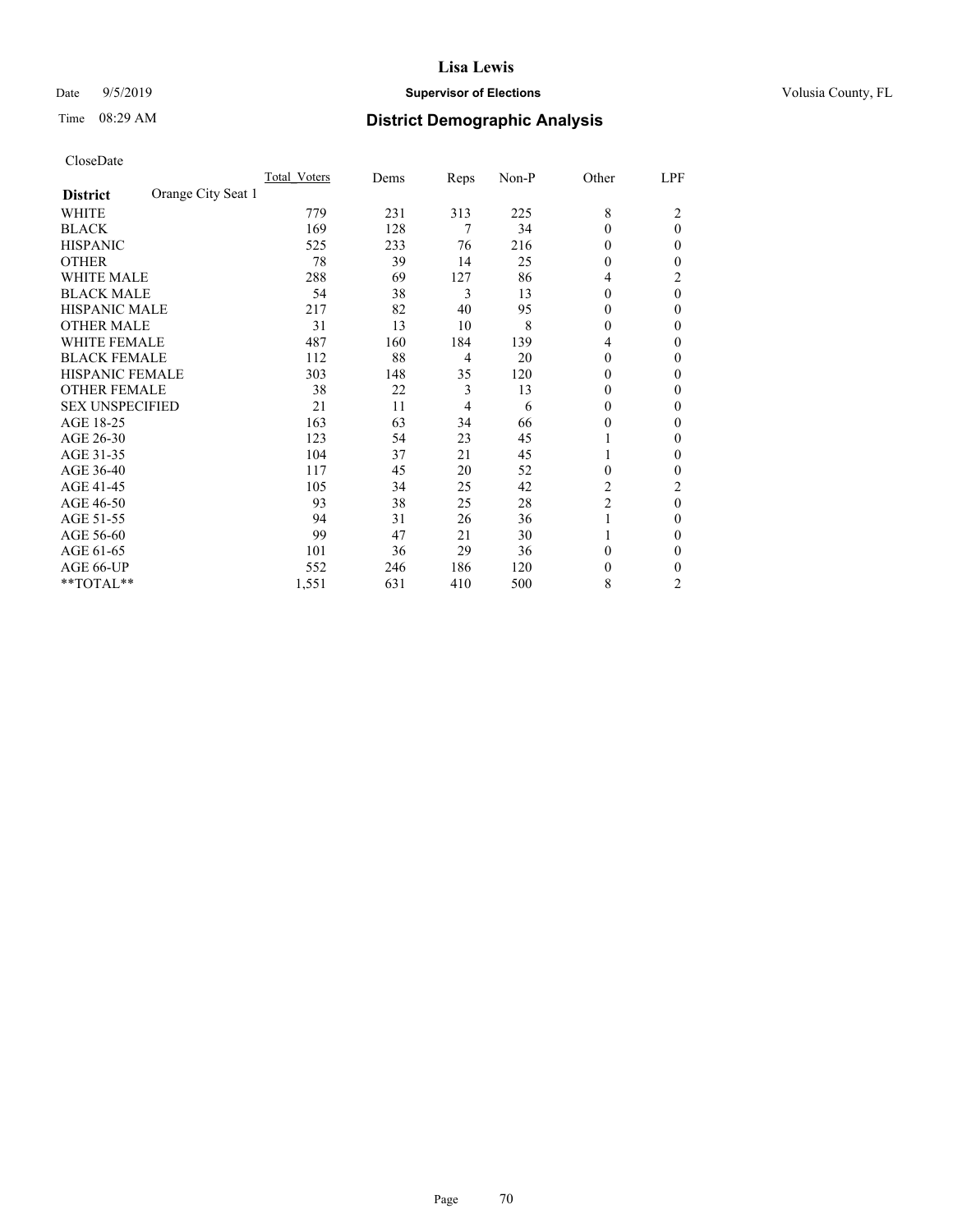# Date 9/5/2019 **Supervisor of Elections Supervisor of Elections** Volusia County, FL

# Time 08:29 AM **District Demographic Analysis**

|                                       | Total Voters | Dems | Reps | Non-P | Other    | LPF      |
|---------------------------------------|--------------|------|------|-------|----------|----------|
| Orange City Seat 2<br><b>District</b> |              |      |      |       |          |          |
| WHITE                                 | 1,136        | 304  | 490  | 333   | 5        | 4        |
| <b>BLACK</b>                          | 68           | 53   | 3    | 12    | $\Omega$ | $\Omega$ |
| <b>HISPANIC</b>                       | 245          | 120  | 35   | 89    | 1        | 0        |
| <b>OTHER</b>                          | 63           | 12   | 17   | 33    |          | 0        |
| <b>WHITE MALE</b>                     | 524          | 111  | 245  | 161   | 4        | 3        |
| <b>BLACK MALE</b>                     | 31           | 20   | 2    | 9     | $\theta$ | $\Omega$ |
| HISPANIC MALE                         | 97           | 45   | 18   | 33    |          | 0        |
| <b>OTHER MALE</b>                     | 26           | 3    | 9    | 13    | 1        | 0        |
| <b>WHITE FEMALE</b>                   | 602          | 191  | 240  | 169   |          |          |
| <b>BLACK FEMALE</b>                   | 37           | 33   | 1    | 3     | $\theta$ | 0        |
| <b>HISPANIC FEMALE</b>                | 145          | 74   | 17   | 54    | $\Omega$ | 0        |
| <b>OTHER FEMALE</b>                   | 23           | 7    | 6    | 10    | $\Omega$ | 0        |
| <b>SEX UNSPECIFIED</b>                | 27           | 5    | 7    | 15    | $\theta$ | 0        |
| AGE 18-25                             | 181          | 50   | 42   | 88    |          | 0        |
| AGE 26-30                             | 109          | 42   | 22   | 43    | $\theta$ | 2        |
| AGE 31-35                             | 115          | 38   | 34   | 42    |          | 0        |
| AGE 36-40                             | 103          | 23   | 38   | 40    | 1        |          |
| AGE 41-45                             | 105          | 31   | 36   | 38    | $\Omega$ | 0        |
| AGE 46-50                             | 130          | 37   | 52   | 40    | 1        | 0        |
| AGE 51-55                             | 144          | 48   | 52   | 44    | $\Omega$ | 0        |
| AGE 56-60                             | 147          | 45   | 63   | 39    | $\theta$ | 0        |
| AGE 61-65                             | 144          | 43   | 69   | 31    |          | 0        |
| AGE 66-UP                             | 334          | 132  | 137  | 62    | 2        |          |
| **TOTAL**                             | 1,512        | 489  | 545  | 467   | 7        | 4        |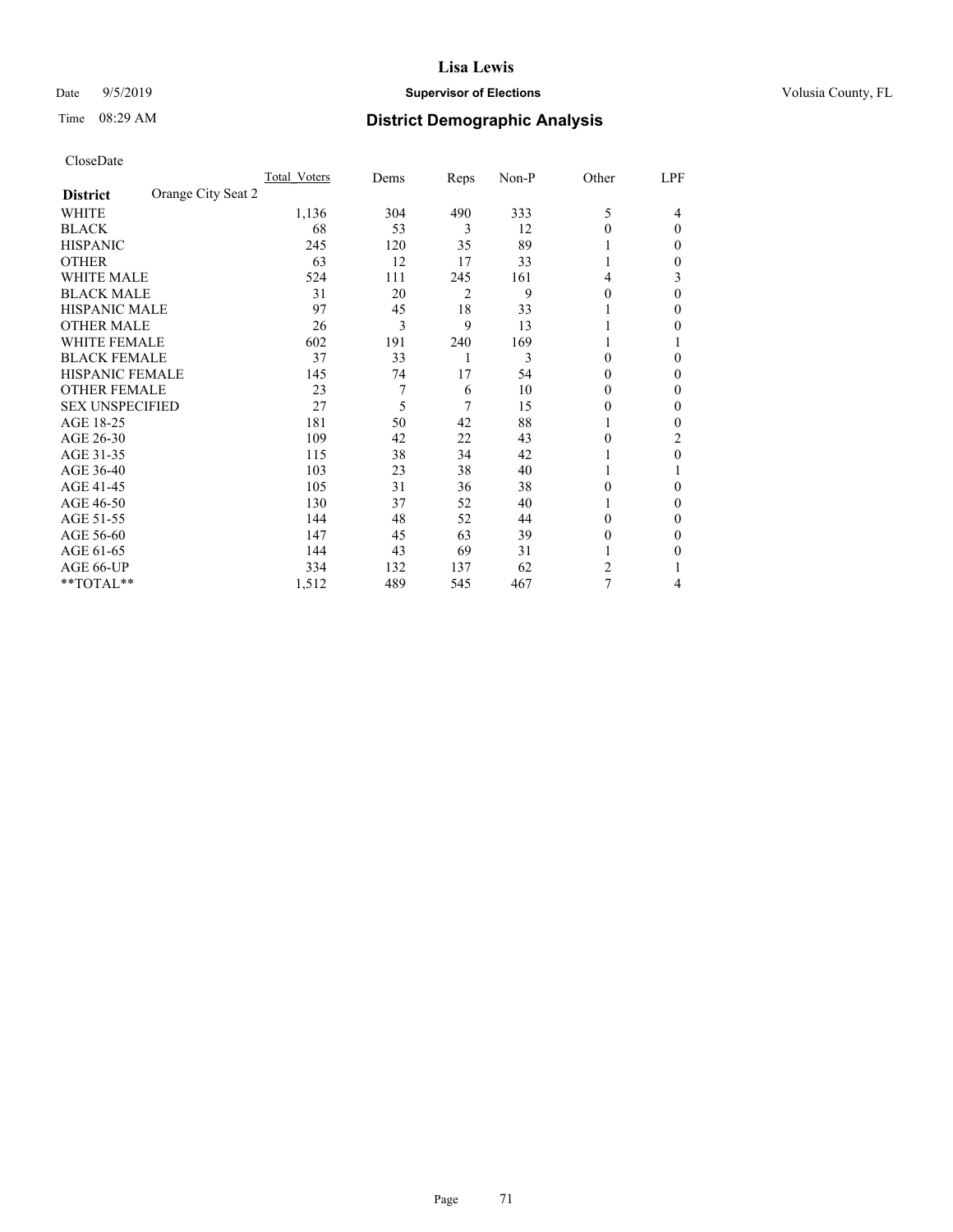# Date 9/5/2019 **Supervisor of Elections Supervisor of Elections** Volusia County, FL

# Time 08:29 AM **District Demographic Analysis**

|                                       | Total Voters | Dems | Reps           | Non-P | Other        | LPF |
|---------------------------------------|--------------|------|----------------|-------|--------------|-----|
| Orange City Seat 3<br><b>District</b> |              |      |                |       |              |     |
| WHITE                                 | 1,167        | 323  | 492            | 342   | 7            | 3   |
| <b>BLACK</b>                          | 124          | 91   | 5              | 28    | $\theta$     | 0   |
| <b>HISPANIC</b>                       | 319          | 134  | 50             | 128   |              | 0   |
| <b>OTHER</b>                          | 105          | 32   | 19             | 51    | 2            |     |
| <b>WHITE MALE</b>                     | 503          | 121  | 214            | 162   | 3            | 3   |
| <b>BLACK MALE</b>                     | 46           | 31   | $\overline{2}$ | 13    | $\mathbf{0}$ | 0   |
| <b>HISPANIC MALE</b>                  | 128          | 48   | 28             | 48    | 4            | 0   |
| <b>OTHER MALE</b>                     | 35           | 12   | 6              | 16    | $\theta$     |     |
| <b>WHITE FEMALE</b>                   | 649          | 199  | 274            | 172   | 4            | 0   |
| <b>BLACK FEMALE</b>                   | 76           | 58   | 3              | 15    | $\theta$     | 0   |
| <b>HISPANIC FEMALE</b>                | 186          | 85   | 22             | 76    | 3            | 0   |
| <b>OTHER FEMALE</b>                   | 51           | 17   | 9              | 24    |              | 0   |
| <b>SEX UNSPECIFIED</b>                | 41           | 9    | 8              | 23    | 1            | 0   |
| AGE 18-25                             | 128          | 43   | 23             | 60    |              |     |
| AGE 26-30                             | 99           | 38   | 25             | 34    | 1            |     |
| AGE 31-35                             | 97           | 30   | 17             | 49    | 0            |     |
| AGE 36-40                             | 112          | 39   | 30             | 41    | 1            |     |
| AGE 41-45                             | 108          | 44   | 25             | 38    |              | 0   |
| AGE 46-50                             | 135          | 43   | 45             | 45    | 2            | 0   |
| AGE 51-55                             | 103          | 29   | 43             | 30    | 1            | 0   |
| AGE 56-60                             | 122          | 41   | 43             | 35    | 3            | 0   |
| AGE 61-65                             | 165          | 51   | 61             | 52    | 1            | 0   |
| AGE 66-UP                             | 646          | 222  | 254            | 165   | 5            | 0   |
| **TOTAL**                             | 1,715        | 580  | 566            | 549   | 16           | 4   |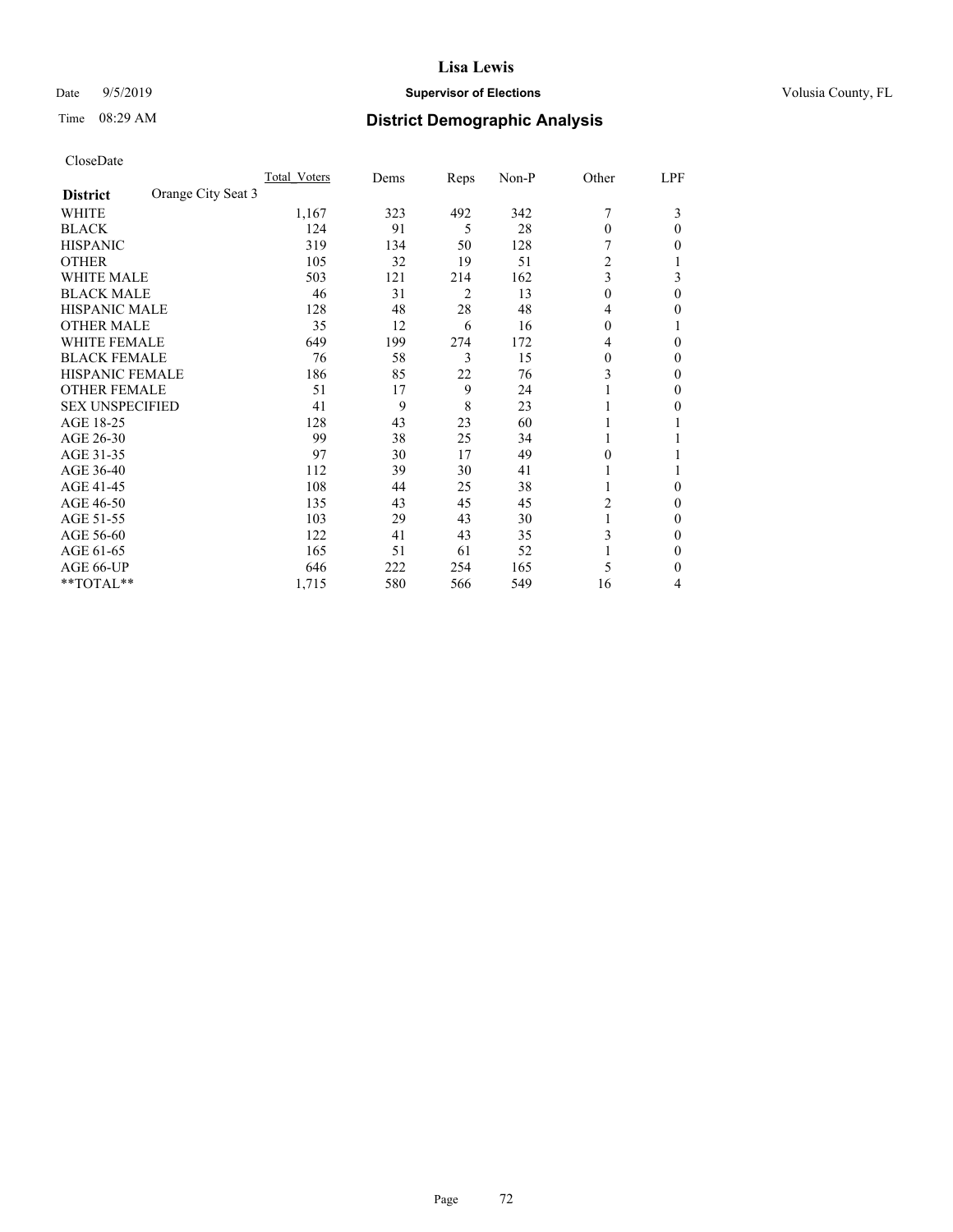## Date 9/5/2019 **Supervisor of Elections Supervisor of Elections** Volusia County, FL

# Time 08:29 AM **District Demographic Analysis**

|                        |                    | Total Voters | Dems | Reps             | Non-P | Other    | LPF |
|------------------------|--------------------|--------------|------|------------------|-------|----------|-----|
| <b>District</b>        | Orange City Seat 4 |              |      |                  |       |          |     |
| WHITE                  |                    | 1,298        | 381  | 543              | 359   | 8        |     |
| <b>BLACK</b>           |                    | 21           | 16   | $\overline{2}$   | 3     | $\Omega$ | 0   |
| <b>HISPANIC</b>        |                    | 105          | 49   | 19               | 37    | 0        | 0   |
| <b>OTHER</b>           |                    | 67           | 14   | 13               | 40    | 0        | 0   |
| <b>WHITE MALE</b>      |                    | 603          | 137  | 266              | 193   | 4        | 3   |
| <b>BLACK MALE</b>      |                    | 9            | 6    | 2                |       | $\theta$ | 0   |
| <b>HISPANIC MALE</b>   |                    | 50           | 24   | 11               | 15    | $_{0}$   | 0   |
| <b>OTHER MALE</b>      |                    | 21           | 5    | 4                | 12    | 0        | 0   |
| <b>WHITE FEMALE</b>    |                    | 683          | 243  | 268              | 164   | 4        | 4   |
| <b>BLACK FEMALE</b>    |                    | 12           | 10   | $\boldsymbol{0}$ | 2     | 0        | 0   |
| <b>HISPANIC FEMALE</b> |                    | 54           | 25   | 8                | 21    | 0        | 0   |
| <b>OTHER FEMALE</b>    |                    | 24           | 9    | 6                | 9     | $\theta$ | 0   |
| <b>SEX UNSPECIFIED</b> |                    | 34           |      | 11               | 22    | 0        | 0   |
| AGE 18-25              |                    | 144          | 32   | 51               | 58    |          | 2   |
| AGE 26-30              |                    | 98           | 18   | 29               | 50    |          | 0   |
| AGE 31-35              |                    | 94           | 28   | 23               | 42    | 0        |     |
| AGE 36-40              |                    | 107          | 39   | 39               | 27    |          |     |
| AGE 41-45              |                    | 100          | 26   | 33               | 40    |          | 0   |
| AGE 46-50              |                    | 124          | 32   | 50               | 42    | 0        | 0   |
| AGE 51-55              |                    | 127          | 32   | 48               | 46    | $_{0}$   |     |
| AGE 56-60              |                    | 152          | 40   | 68               | 43    | $_{0}$   |     |
| AGE 61-65              |                    | 150          | 51   | 69               | 28    |          |     |
| AGE 66-UP              |                    | 395          | 162  | 167              | 63    | 3        | 0   |
| **TOTAL**              |                    | 1,491        | 460  | 577              | 439   | 8        | 7   |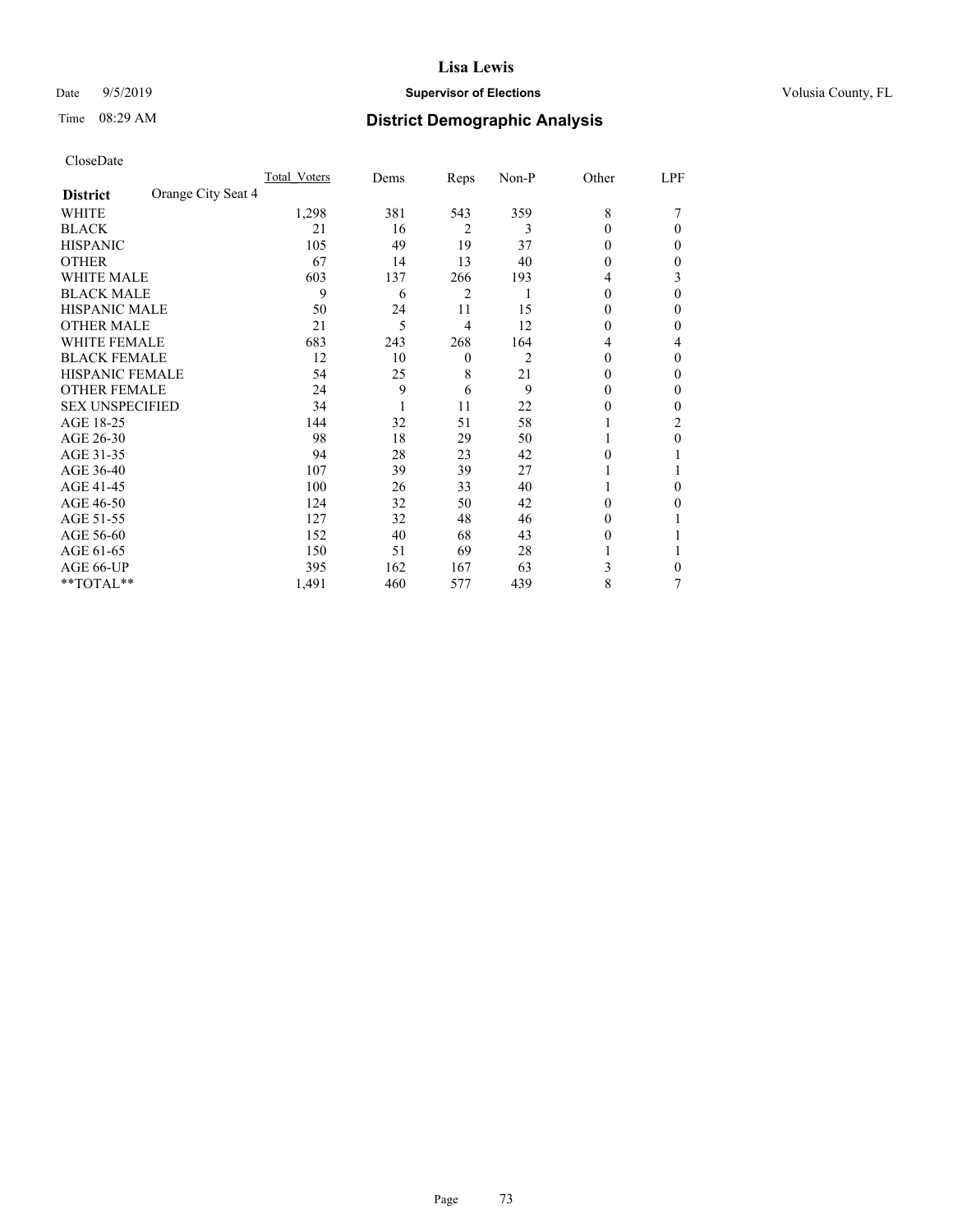## Date 9/5/2019 **Supervisor of Elections Supervisor of Elections** Volusia County, FL

# Time 08:29 AM **District Demographic Analysis**

|                        |                    | Total Voters | Dems | Reps | Non-P | Other          | LPF      |
|------------------------|--------------------|--------------|------|------|-------|----------------|----------|
| <b>District</b>        | Orange City Seat 5 |              |      |      |       |                |          |
| WHITE                  |                    | 1,581        | 419  | 771  | 377   | 12             | 2        |
| <b>BLACK</b>           |                    | 123          | 96   | 3    | 23    |                | $\theta$ |
| <b>HISPANIC</b>        |                    | 184          | 64   | 30   | 89    |                | 0        |
| <b>OTHER</b>           |                    | 71           | 27   | 19   | 25    | $\theta$       | 0        |
| <b>WHITE MALE</b>      |                    | 629          | 133  | 326  | 163   | 5              | 2        |
| <b>BLACK MALE</b>      |                    | 46           | 33   | 2    | 11    | $\theta$       | $\theta$ |
| <b>HISPANIC MALE</b>   |                    | 78           | 28   | 16   | 33    |                | 0        |
| <b>OTHER MALE</b>      |                    | 18           | 8    | 3    | 7     | $\theta$       | 0        |
| <b>WHITE FEMALE</b>    |                    | 940          | 286  | 441  | 206   |                | 0        |
| <b>BLACK FEMALE</b>    |                    | 74           | 62   | 1    | 10    |                | 0        |
| <b>HISPANIC FEMALE</b> |                    | 100          | 35   | 14   | 51    | $\Omega$       | 0        |
| <b>OTHER FEMALE</b>    |                    | 41           | 16   | 15   | 10    | $\Omega$       | 0        |
| <b>SEX UNSPECIFIED</b> |                    | 33           | 5    | 5    | 23    | $\theta$       | 0        |
| AGE 18-25              |                    | 97           | 30   | 24   | 42    |                | 0        |
| AGE 26-30              |                    | 78           | 16   | 19   | 40    | $\overline{c}$ |          |
| AGE 31-35              |                    | 81           | 34   | 19   | 27    |                | 0        |
| AGE 36-40              |                    | 74           | 25   | 18   | 30    |                | 0        |
| AGE 41-45              |                    | 61           | 27   | 14   | 18    | 2              | 0        |
| AGE 46-50              |                    | 97           | 31   | 35   | 31    | $\theta$       | 0        |
| AGE 51-55              |                    | 90           | 23   | 34   | 33    | $\Omega$       | 0        |
| AGE 56-60              |                    | 141          | 49   | 45   | 45    | 2              | 0        |
| AGE 61-65              |                    | 144          | 55   | 49   | 39    |                | 0        |
| AGE 66-UP              |                    | 1,096        | 316  | 566  | 209   | 4              |          |
| **TOTAL**              |                    | 1,959        | 606  | 823  | 514   | 14             | 2        |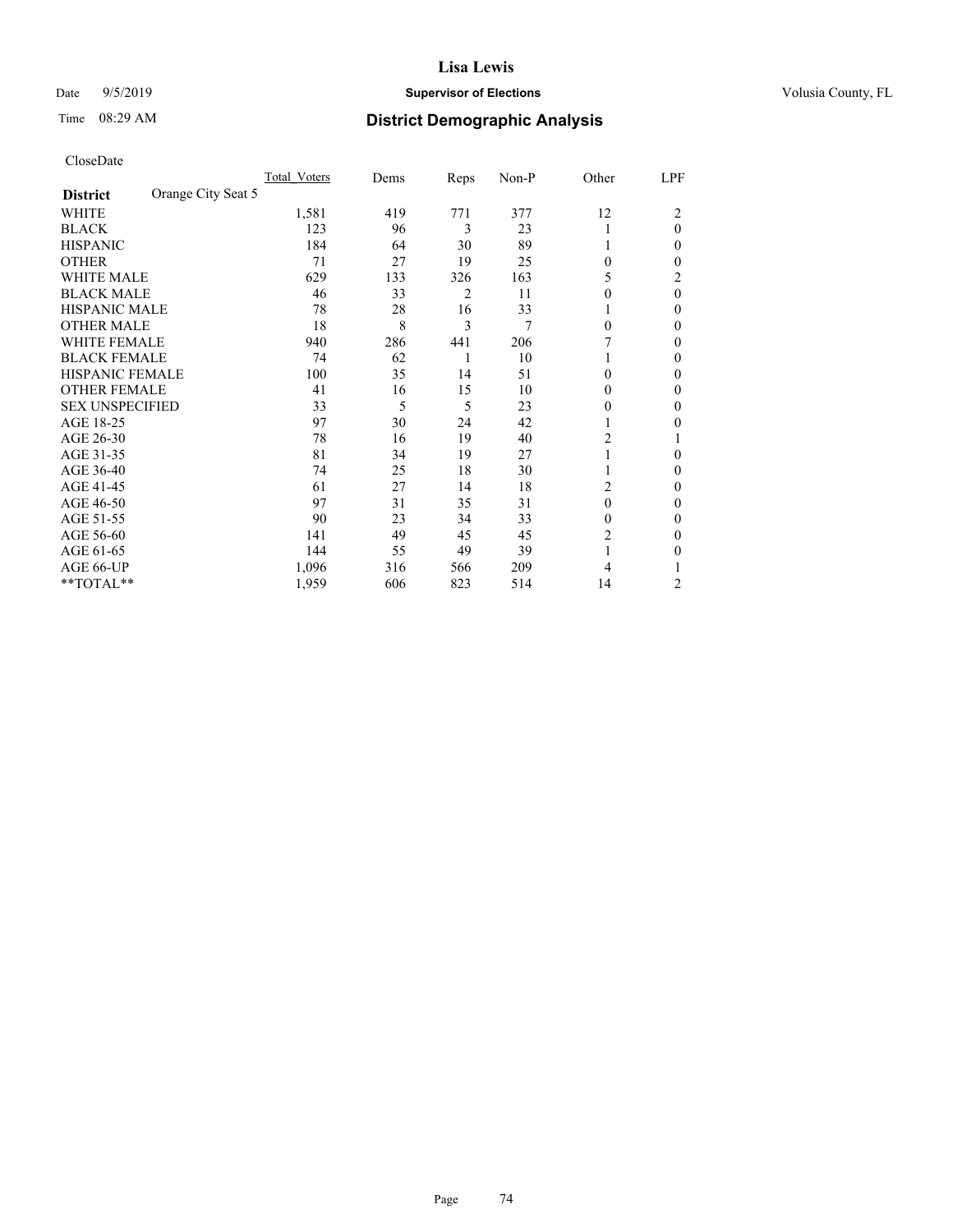## Date 9/5/2019 **Supervisor of Elections Supervisor of Elections** Volusia County, FL

# Time 08:29 AM **District Demographic Analysis**

|                                        | Total Voters | Dems  | Reps  | Non-P | Other          | LPF            |
|----------------------------------------|--------------|-------|-------|-------|----------------|----------------|
| Ormond Beach Zone 1<br><b>District</b> |              |       |       |       |                |                |
| WHITE                                  | 8,111        | 2,212 | 3,800 | 2,024 | 57             | 18             |
| <b>BLACK</b>                           | 125          | 88    | 9     | 28    | $\theta$       | $\mathbf{0}$   |
| <b>HISPANIC</b>                        | 197          | 70    | 57    | 64    | 4              | 2              |
| <b>OTHER</b>                           | 449          | 133   | 118   | 194   | 4              | $\theta$       |
| <b>WHITE MALE</b>                      | 3,744        | 850   | 1,863 | 994   | 25             | 12             |
| <b>BLACK MALE</b>                      | 69           | 44    | 5     | 20    | $\mathbf{0}$   | $\theta$       |
| <b>HISPANIC MALE</b>                   | 86           | 27    | 27    | 28    | 3              |                |
| <b>OTHER MALE</b>                      | 172          | 48    | 46    | 77    |                | 0              |
| WHITE FEMALE                           | 4,295        | 1,342 | 1,913 | 1,002 | 32             | 6              |
| <b>BLACK FEMALE</b>                    | 54           | 43    | 4     | 7     | $\Omega$       | $\mathbf{0}$   |
| <b>HISPANIC FEMALE</b>                 | 107          | 40    | 29    | 36    |                |                |
| <b>OTHER FEMALE</b>                    | 210          | 68    | 54    | 85    | 3              | $\theta$       |
| <b>SEX UNSPECIFIED</b>                 | 145          | 41    | 43    | 61    | $\theta$       | $\theta$       |
| AGE 18-25                              | 647          | 155   | 221   | 260   | 8              | 3              |
| AGE 26-30                              | 428          | 110   | 146   | 162   | 10             | $\theta$       |
| AGE 31-35                              | 460          | 101   | 193   | 156   | 6              | 4              |
| AGE 36-40                              | 477          | 129   | 169   | 175   | 2              | 2              |
| AGE 41-45                              | 502          | 136   | 199   | 160   | $\overline{c}$ | 5              |
| AGE 46-50                              | 623          | 150   | 283   | 183   | 5              | $\overline{2}$ |
| AGE 51-55                              | 757          | 186   | 380   | 186   | 5              | $\theta$       |
| AGE 56-60                              | 832          | 237   | 402   | 189   | $\overline{4}$ | $\theta$       |
| AGE 61-65                              | 948          | 295   | 462   | 182   | 8              |                |
| AGE 66-UP                              | 3,208        | 1,004 | 1,529 | 657   | 15             | 3              |
| **TOTAL**                              | 8,882        | 2,503 | 3,984 | 2,310 | 65             | 20             |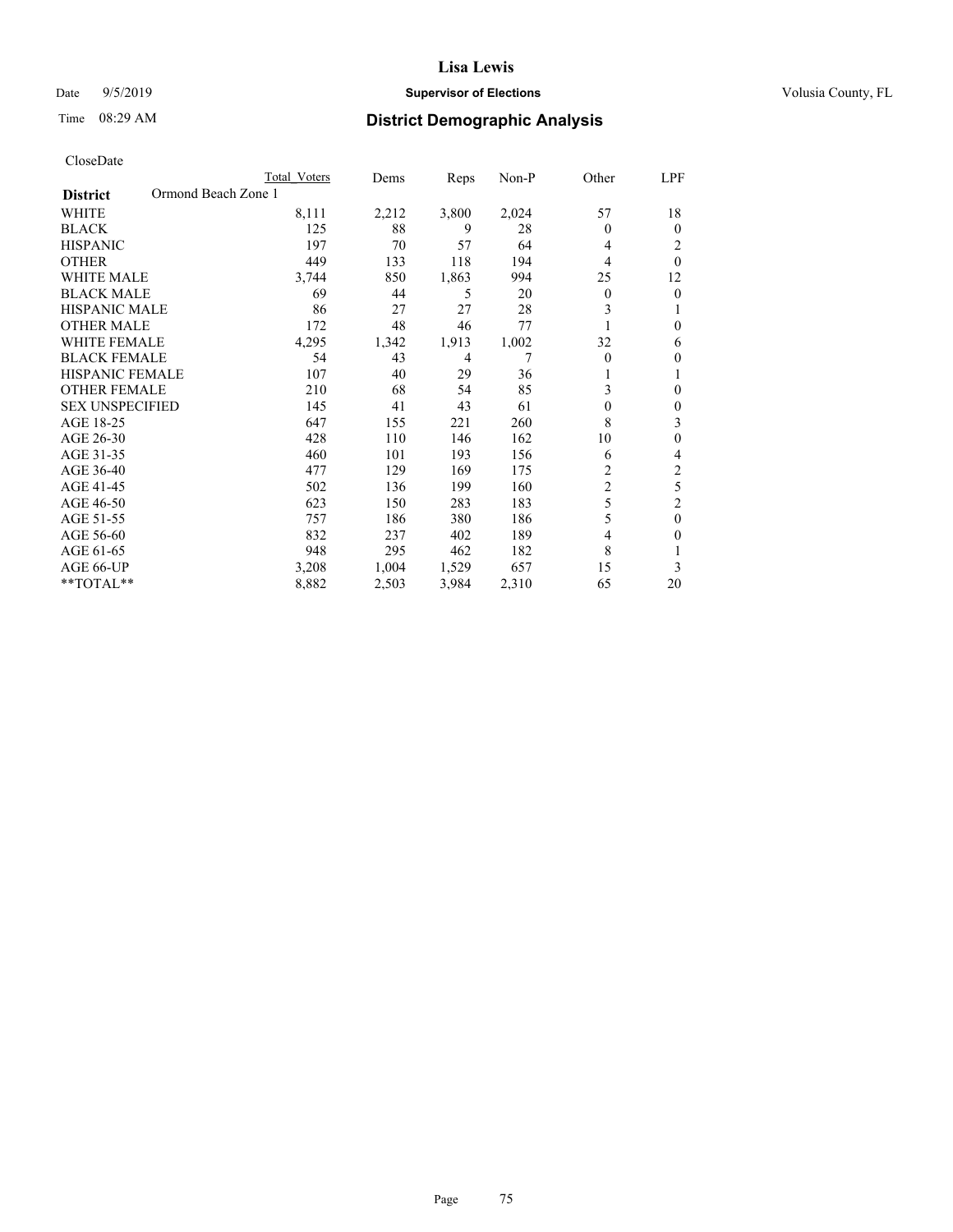## Date 9/5/2019 **Supervisor of Elections Supervisor of Elections** Volusia County, FL

# Time 08:29 AM **District Demographic Analysis**

|                                        | Total Voters | Dems  | Reps  | Non-P | Other          | LPF            |
|----------------------------------------|--------------|-------|-------|-------|----------------|----------------|
| Ormond Beach Zone 2<br><b>District</b> |              |       |       |       |                |                |
| WHITE                                  | 6,180        | 1,982 | 2,355 | 1,769 | 55             | 19             |
| <b>BLACK</b>                           | 411          | 324   | 16    | 70    |                | $\theta$       |
| <b>HISPANIC</b>                        | 251          | 109   | 50    | 88    | 3              | 1              |
| <b>OTHER</b>                           | 416          | 143   | 93    | 176   | $\overline{2}$ | $\overline{2}$ |
| <b>WHITE MALE</b>                      | 2,743        | 731   | 1,154 | 821   | 22             | 15             |
| <b>BLACK MALE</b>                      | 163          | 117   | 8     | 37    |                | $\mathbf{0}$   |
| <b>HISPANIC MALE</b>                   | 90           | 39    | 26    | 24    |                | $\mathbf{0}$   |
| <b>OTHER MALE</b>                      | 151          | 45    | 34    | 68    | $\overline{2}$ | 2              |
| <b>WHITE FEMALE</b>                    | 3,367        | 1,230 | 1,184 | 917   | 32             | 4              |
| <b>BLACK FEMALE</b>                    | 241          | 201   | 8     | 32    | $\theta$       | $\theta$       |
| <b>HISPANIC FEMALE</b>                 | 153          | 69    | 22    | 59    | $\overline{2}$ | 1              |
| <b>OTHER FEMALE</b>                    | 169          | 70    | 47    | 52    | $\theta$       | $\theta$       |
| <b>SEX UNSPECIFIED</b>                 | 181          | 56    | 31    | 93    |                | $\theta$       |
| AGE 18-25                              | 608          | 173   | 155   | 265   | 11             | 4              |
| AGE 26-30                              | 504          | 160   | 142   | 196   | 4              | $\overline{2}$ |
| AGE 31-35                              | 439          | 148   | 116   | 173   | $\overline{2}$ | $\theta$       |
| AGE 36-40                              | 392          | 119   | 104   | 159   | $\overline{7}$ | 3              |
| AGE 41-45                              | 426          | 144   | 113   | 157   | 5              | 7              |
| AGE 46-50                              | 546          | 166   | 202   | 171   | 6              |                |
| AGE 51-55                              | 658          | 205   | 266   | 177   |                | 3              |
| AGE 56-60                              | 703          | 237   | 269   | 192   | 4              |                |
| AGE 61-65                              | 722          | 270   | 273   | 172   | 6              | 1              |
| AGE 66-UP                              | 2,260        | 936   | 874   | 441   | 9              | $\theta$       |
| **TOTAL**                              | 7,258        | 2,558 | 2,514 | 2,103 | 61             | 22             |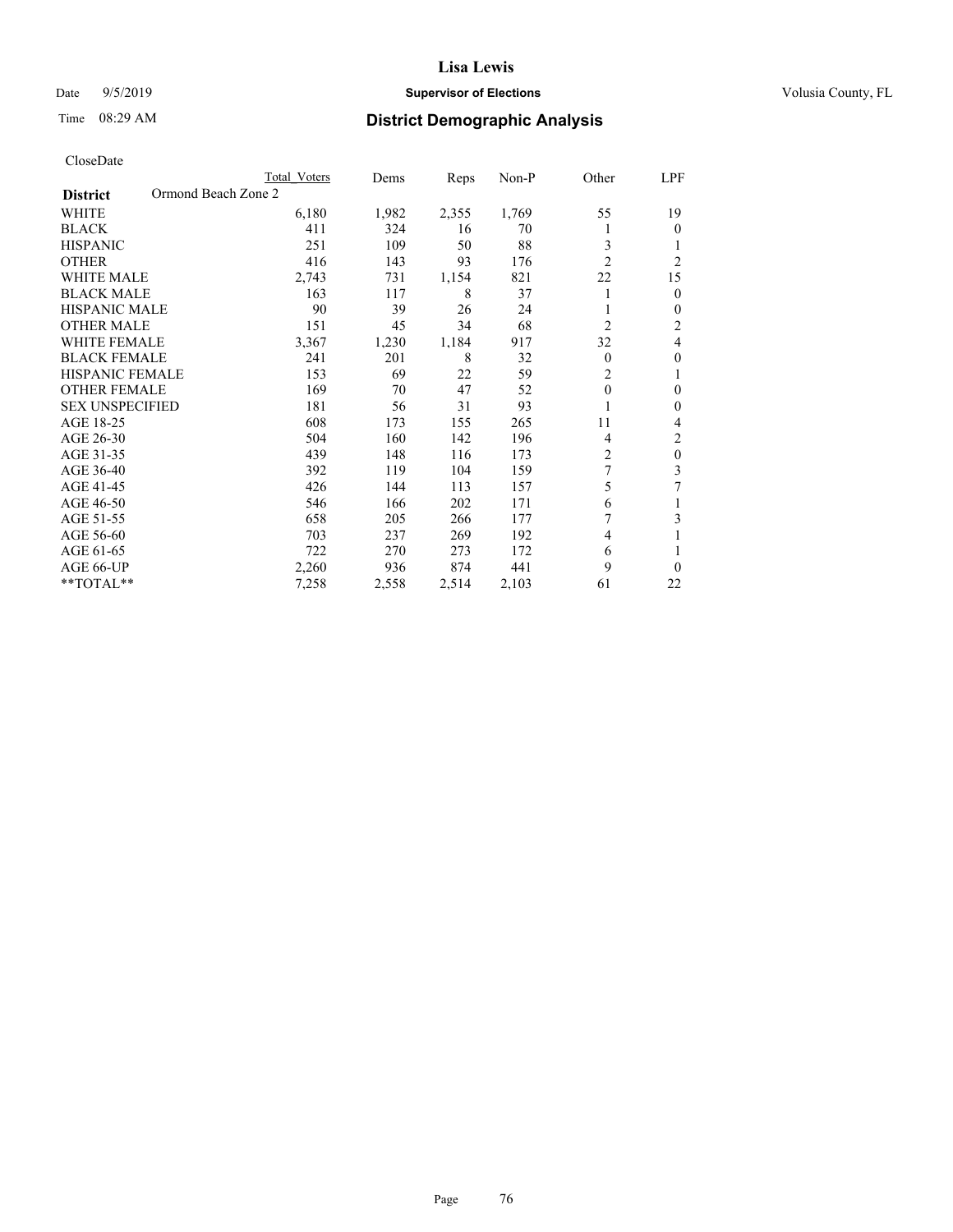## Date 9/5/2019 **Supervisor of Elections Supervisor of Elections** Volusia County, FL

# Time 08:29 AM **District Demographic Analysis**

|                                        | Total Voters | Dems  | Reps  | $Non-P$ | Other          | LPF            |
|----------------------------------------|--------------|-------|-------|---------|----------------|----------------|
| Ormond Beach Zone 3<br><b>District</b> |              |       |       |         |                |                |
| <b>WHITE</b>                           | 7,648        | 1,960 | 3,775 | 1,838   | 55             | 20             |
| <b>BLACK</b>                           | 357          | 273   | 13    | 66      | 4              | 1              |
| <b>HISPANIC</b>                        | 304          | 96    | 81    | 122     | 4              |                |
| <b>OTHER</b>                           | 573          | 175   | 138   | 254     | 5              |                |
| <b>WHITE MALE</b>                      | 3,544        | 779   | 1,847 | 874     | 28             | 16             |
| <b>BLACK MALE</b>                      | 144          | 107   | 5     | 30      | 2              | $\theta$       |
| <b>HISPANIC MALE</b>                   | 136          | 36    | 40    | 57      | $\overline{2}$ |                |
| <b>OTHER MALE</b>                      | 210          | 60    | 52    | 94      | 4              | $\theta$       |
| <b>WHITE FEMALE</b>                    | 4,020        | 1,160 | 1,896 | 933     | 27             | 4              |
| <b>BLACK FEMALE</b>                    | 208          | 163   | 8     | 34      | $\overline{c}$ |                |
| <b>HISPANIC FEMALE</b>                 | 161          | 60    | 39    | 60      | $\overline{2}$ | $\theta$       |
| <b>OTHER FEMALE</b>                    | 275          | 96    | 72    | 107     | $\theta$       | $\mathbf{0}$   |
| <b>SEX UNSPECIFIED</b>                 | 184          | 43    | 48    | 91      |                |                |
| AGE 18-25                              | 884          | 239   | 311   | 317     | 12             | 5              |
| AGE 26-30                              | 507          | 150   | 167   | 185     | 1              | 4              |
| AGE 31-35                              | 565          | 170   | 203   | 186     | 5              | 1              |
| AGE 36-40                              | 574          | 136   | 222   | 205     | 6              | 5              |
| AGE 41-45                              | 511          | 117   | 223   | 163     | 6              | $\overline{c}$ |
| AGE 46-50                              | 639          | 152   | 314   | 161     | 8              | 4              |
| AGE 51-55                              | 763          | 190   | 390   | 175     | 7              |                |
| AGE 56-60                              | 808          | 222   | 382   | 199     | 5              | $\theta$       |
| AGE 61-65                              | 912          | 274   | 451   | 180     | 7              | $\theta$       |
| AGE 66-UP                              | 2,719        | 854   | 1,344 | 509     | 11             |                |
| $*$ TOTAL $*$                          | 8,882        | 2,504 | 4,007 | 2,280   | 68             | 23             |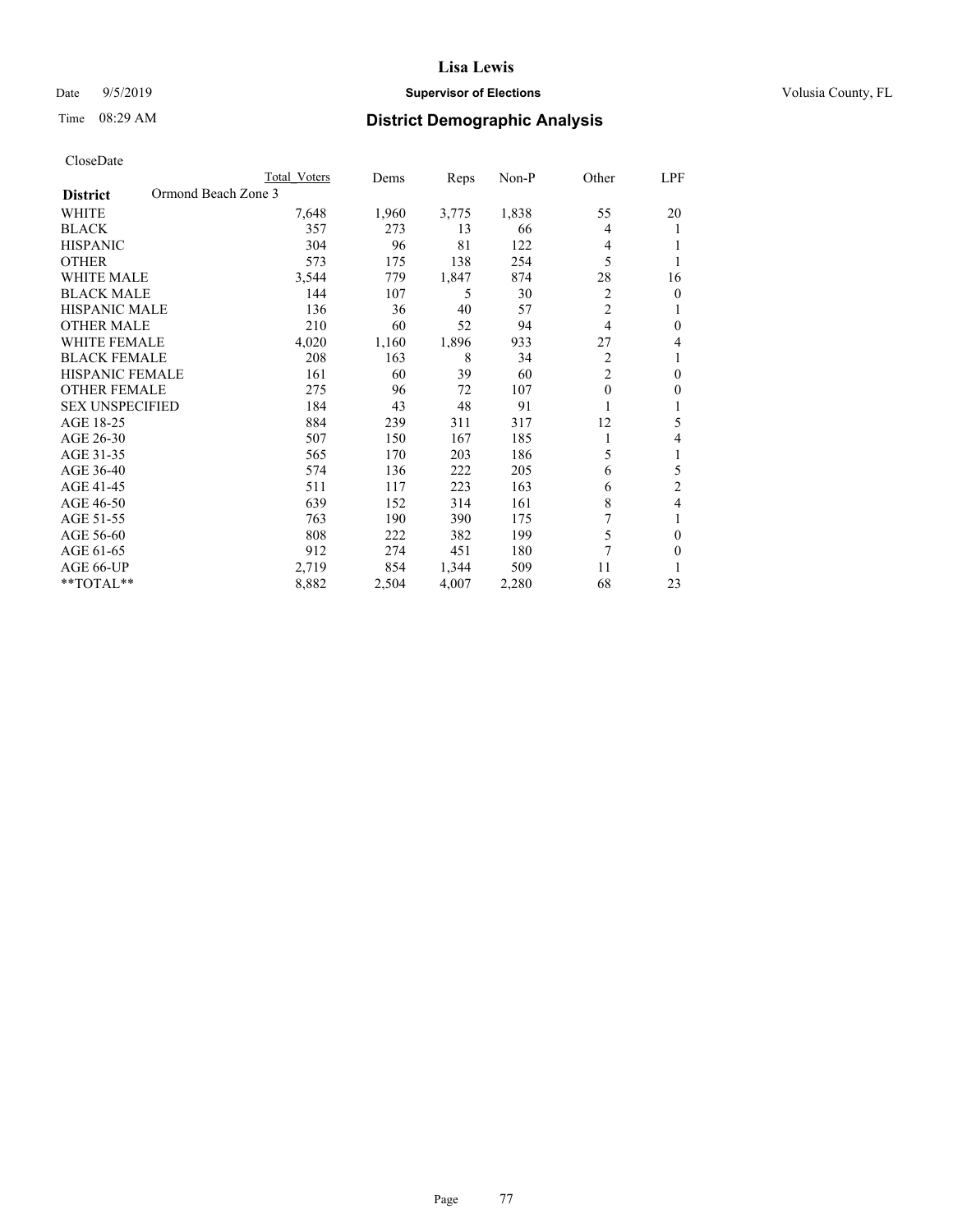## Date 9/5/2019 **Supervisor of Elections Supervisor of Elections** Volusia County, FL

# Time 08:29 AM **District Demographic Analysis**

|                                        | Total Voters | Dems  | Reps  | Non-P | Other          | LPF          |
|----------------------------------------|--------------|-------|-------|-------|----------------|--------------|
| Ormond Beach Zone 4<br><b>District</b> |              |       |       |       |                |              |
| WHITE                                  | 7,262        | 2,153 | 3,030 | 2,001 | 61             | 17           |
| <b>BLACK</b>                           | 260          | 189   | 17    | 53    | $\theta$       | 1            |
| <b>HISPANIC</b>                        | 207          | 90    | 46    | 70    |                | $\theta$     |
| <b>OTHER</b>                           | 407          | 107   | 107   | 190   | 3              | $\theta$     |
| <b>WHITE MALE</b>                      | 3,162        | 796   | 1,365 | 961   | 29             | 11           |
| <b>BLACK MALE</b>                      | 121          | 83    | 7     | 30    | $\theta$       | 1            |
| <b>HISPANIC MALE</b>                   | 90           | 34    | 22    | 34    | 0              | $\theta$     |
| <b>OTHER MALE</b>                      | 162          | 39    | 39    | 82    | $\overline{2}$ | $\mathbf{0}$ |
| <b>WHITE FEMALE</b>                    | 4,013        | 1,339 | 1,628 | 1,008 | 32             | 6            |
| <b>BLACK FEMALE</b>                    | 134          | 102   | 9     | 23    | $\theta$       | $\mathbf{0}$ |
| <b>HISPANIC FEMALE</b>                 | 115          | 55    | 24    | 35    |                | $\Omega$     |
| <b>OTHER FEMALE</b>                    | 163          | 52    | 43    | 67    |                | $\theta$     |
| <b>SEX UNSPECIFIED</b>                 | 176          | 39    | 63    | 74    | 0              | $\theta$     |
| AGE 18-25                              | 528          | 143   | 152   | 227   | 5              | 1            |
| AGE 26-30                              | 479          | 125   | 162   | 183   | 7              | 2            |
| AGE 31-35                              | 455          | 148   | 117   | 185   |                | 4            |
| AGE 36-40                              | 391          | 101   | 120   | 161   | 4              | 5            |
| AGE 41-45                              | 345          | 82    | 136   | 122   | 3              | 2            |
| AGE 46-50                              | 441          | 111   | 165   | 161   |                | 3            |
| AGE 51-55                              | 544          | 148   | 230   | 161   | 5              | $\theta$     |
| AGE 56-60                              | 759          | 231   | 329   | 190   | 9              | $\theta$     |
| AGE 61-65                              | 842          | 282   | 351   | 201   | 8              | $\theta$     |
| AGE 66-UP                              | 3,352        | 1,168 | 1,438 | 723   | 22             |              |
| **TOTAL**                              | 8,136        | 2,539 | 3,200 | 2,314 | 65             | 18           |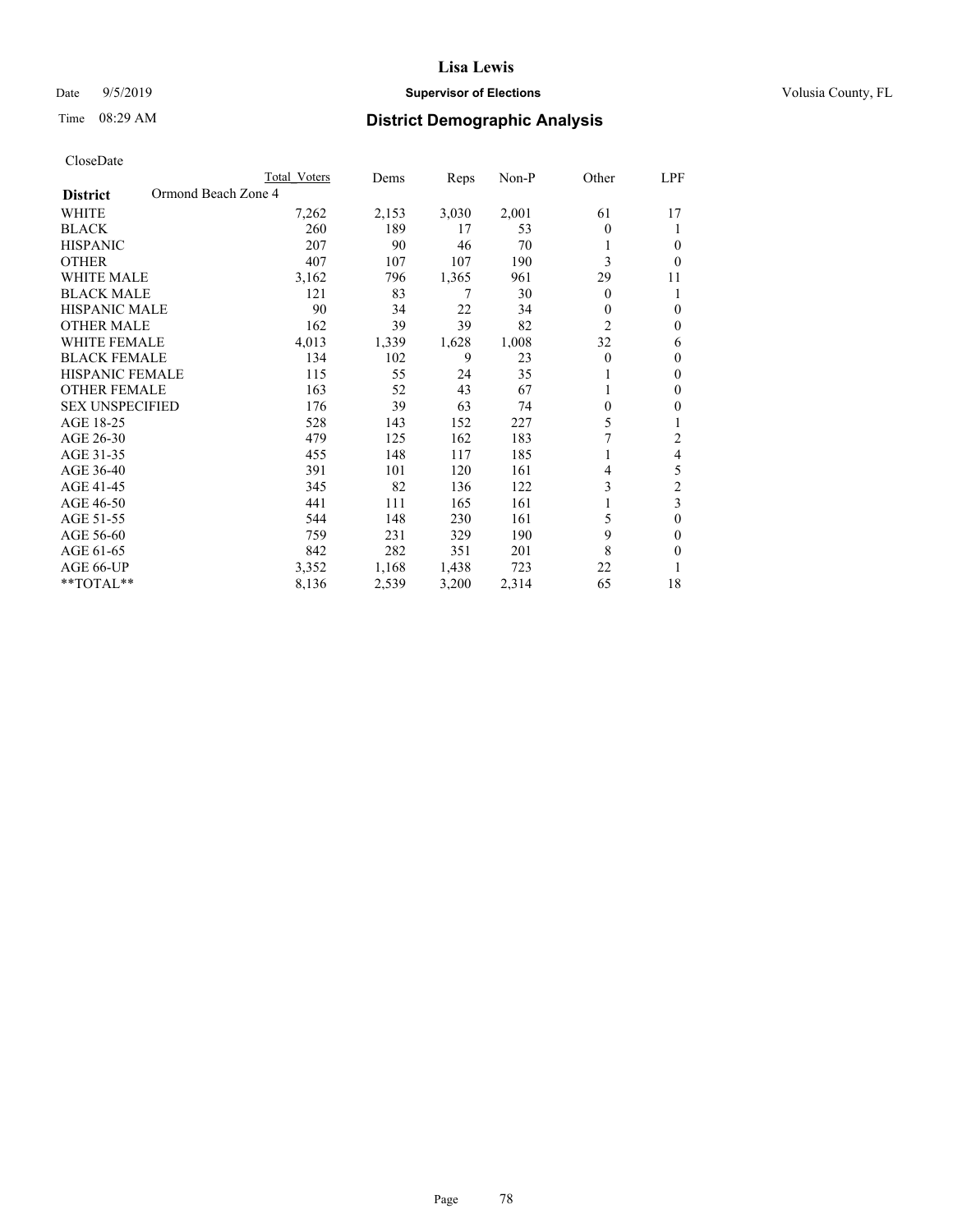## Date 9/5/2019 **Supervisor of Elections Supervisor of Elections** Volusia County, FL

# Time 08:29 AM **District Demographic Analysis**

|                        |         | Total Voters | Dems           | Reps           | Non-P          | Other          | LPF      |
|------------------------|---------|--------------|----------------|----------------|----------------|----------------|----------|
| <b>District</b>        | Pierson |              |                |                |                |                |          |
| WHITE                  |         | 581          | 160            | 298            | 114            | $\overline{4}$ | 5        |
| <b>BLACK</b>           |         | 46           | 38             | 1              | 7              | $\Omega$       | $\theta$ |
| <b>HISPANIC</b>        |         | 178          | 82             | 12             | 84             | 0              | 0        |
| <b>OTHER</b>           |         | 34           | 8              | 6              | 20             | 0              | 0        |
| WHITE MALE             |         | 286          | 74             | 145            | 59             | 3              | 5        |
| <b>BLACK MALE</b>      |         | 21           | 18             | 1              | $\overline{2}$ | $\Omega$       | $\Omega$ |
| <b>HISPANIC MALE</b>   |         | 90           | 45             | 6              | 39             | 0              | 0        |
| <b>OTHER MALE</b>      |         | 18           | 3              | 5              | 10             | 0              | 0        |
| <b>WHITE FEMALE</b>    |         | 290          | 86             | 149            | 54             |                | 0        |
| <b>BLACK FEMALE</b>    |         | 25           | 20             | $\theta$       | 5              | 0              | 0        |
| <b>HISPANIC FEMALE</b> |         | 84           | 35             | 6              | 43             | 0              | 0        |
| <b>OTHER FEMALE</b>    |         | 10           | $\overline{4}$ | 1              | 5              | 0              | 0        |
| <b>SEX UNSPECIFIED</b> |         | 15           | 3              | $\overline{4}$ | 8              | $\Omega$       | 0        |
| AGE 18-25              |         | 112          | 33             | 24             | 54             | 0              |          |
| AGE 26-30              |         | 79           | 31             | 20             | 26             | 0              | 2        |
| AGE 31-35              |         | 60           | 19             | 20             | 21             | 0              | $\Omega$ |
| AGE 36-40              |         | 59           | 13             | 19             | 26             | 0              |          |
| AGE 41-45              |         | 47           | 12             | 19             | 15             | 0              |          |
| AGE 46-50              |         | 58           | 16             | 23             | 19             | 0              | 0        |
| AGE 51-55              |         | 54           | 18             | 23             | 12             |                | $\Omega$ |
| AGE 56-60              |         | 85           | 33             | 34             | 17             |                | 0        |
| AGE 61-65              |         | 96           | 29             | 47             | 20             | 0              | 0        |
| AGE 66-UP              |         | 189          | 84             | 88             | 15             | 2              | 0        |
| **TOTAL**              |         | 839          | 288            | 317            | 225            | 4              | 5        |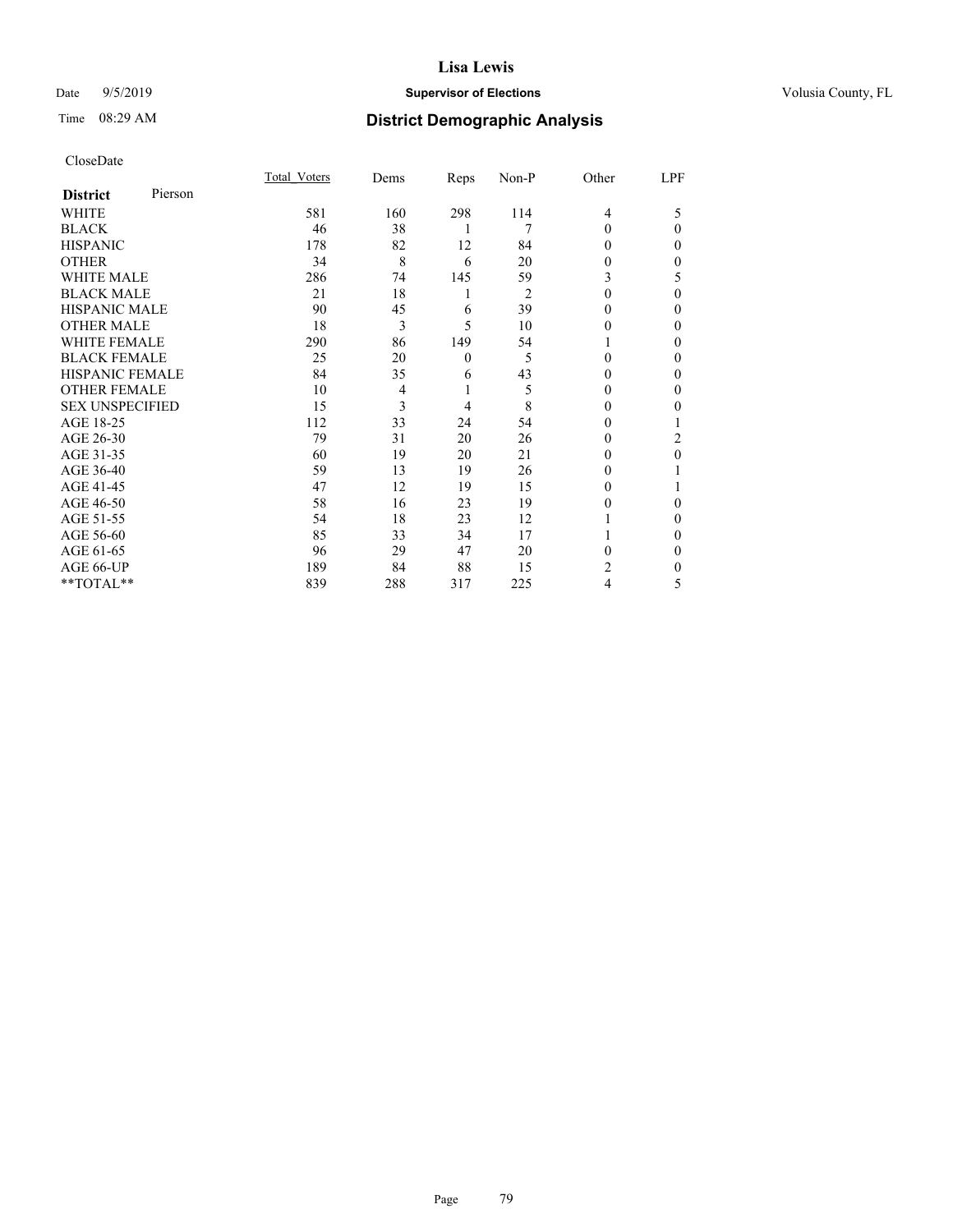### Date  $9/5/2019$  **Supervisor of Elections Supervisor of Elections** Volusia County, FL

# Time 08:29 AM **District Demographic Analysis**

|                        |             | Total Voters | Dems | Reps  | Non-P | Other          | LPF            |
|------------------------|-------------|--------------|------|-------|-------|----------------|----------------|
| <b>District</b>        | Ponce Inlet |              |      |       |       |                |                |
| WHITE                  |             | 3,008        | 685  | 1,583 | 696   | 36             | 8              |
| <b>BLACK</b>           |             | 13           | 3    | 4     | 6     | 0              | $\theta$       |
| <b>HISPANIC</b>        |             | 62           | 13   | 25    | 23    | 0              |                |
| <b>OTHER</b>           |             | 110          | 29   | 43    | 38    | 0              | $\theta$       |
| WHITE MALE             |             | 1,447        | 271  | 790   | 365   | 16             | 5              |
| <b>BLACK MALE</b>      |             |              |      | 2     | 4     | 0              | $\theta$       |
| <b>HISPANIC MALE</b>   |             | 25           | 5    | 11    | 9     | $_{0}$         | $\theta$       |
| <b>OTHER MALE</b>      |             | 42           | 13   | 17    | 12    | $\theta$       | $\mathbf{0}$   |
| <b>WHITE FEMALE</b>    |             | 1,535        | 406  | 785   | 321   | 20             | 3              |
| <b>BLACK FEMALE</b>    |             | 6            | 2    | 2     | 2     | $\theta$       | $\theta$       |
| <b>HISPANIC FEMALE</b> |             | 37           | 8    | 14    | 14    | $_{0}$         | 1              |
| <b>OTHER FEMALE</b>    |             | 44           | 12   | 16    | 16    | 0              | $\theta$       |
| <b>SEX UNSPECIFIED</b> |             | 50           | 12   | 18    | 20    | 0              | $\theta$       |
| AGE 18-25              |             | 163          | 31   | 61    | 65    | 5              |                |
| AGE 26-30              |             | 96           | 20   | 36    | 38    |                |                |
| AGE 31-35              |             | 73           | 19   | 27    | 26    | 0              | 1              |
| AGE 36-40              |             | 79           | 19   | 34    | 26    | 0              | $\theta$       |
| AGE 41-45              |             | 105          | 15   | 49    | 40    |                | $\theta$       |
| AGE 46-50              |             | 158          | 38   | 78    | 38    | 2              | 2              |
| AGE 51-55              |             | 211          | 36   | 112   | 60    |                | $\overline{2}$ |
| AGE 56-60              |             | 345          | 83   | 187   | 72    | $\overline{2}$ | 1              |
| AGE 61-65              |             | 428          | 92   | 236   | 88    | 12             | $\theta$       |
| AGE 66-UP              |             | 1,535        | 377  | 835   | 310   | 12             | 1              |
| **TOTAL**              |             | 3,193        | 730  | 1,655 | 763   | 36             | 9              |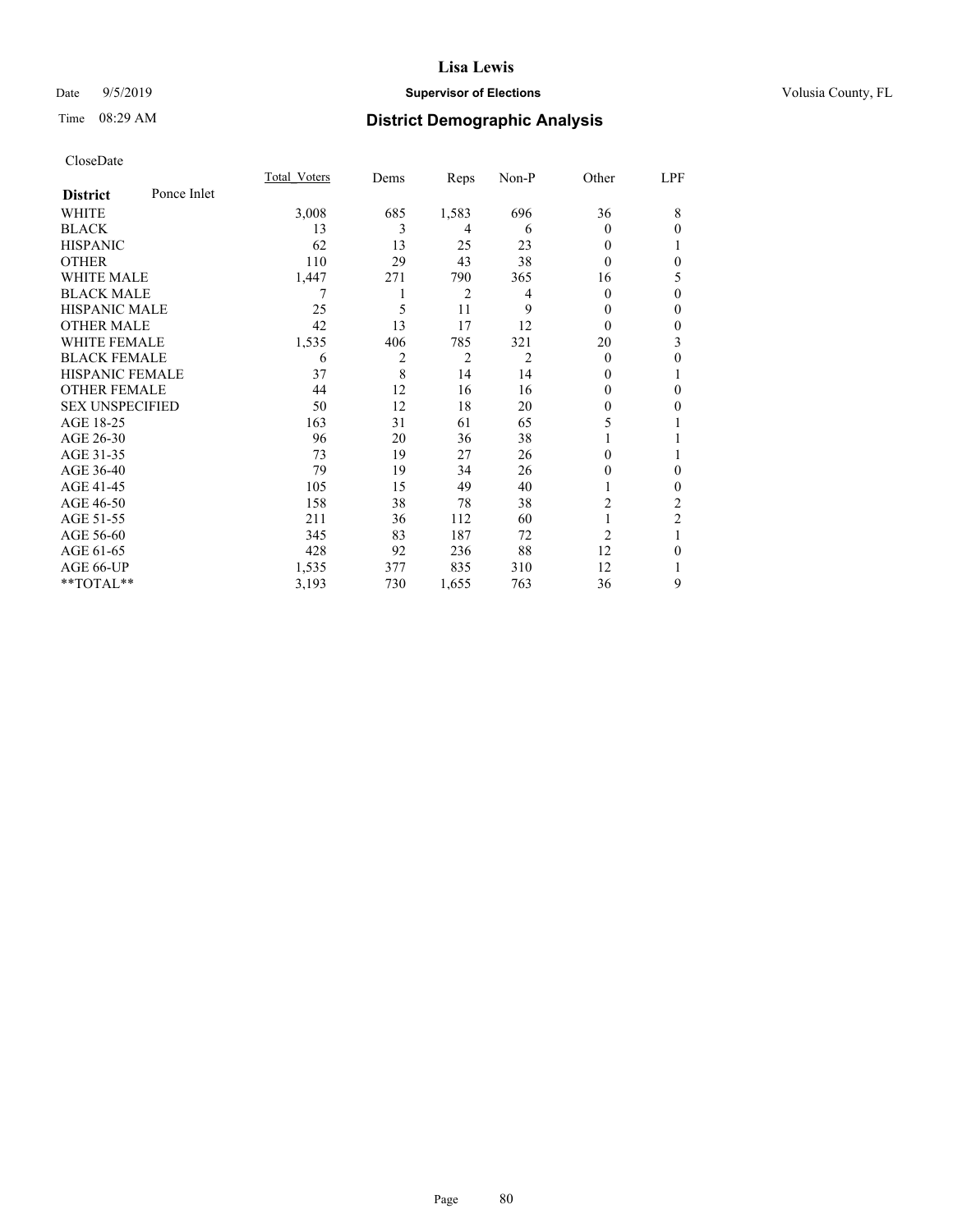## Date 9/5/2019 **Supervisor of Elections Supervisor of Elections** Volusia County, FL

# Time 08:29 AM **District Demographic Analysis**

|                        |                        | Total Voters | Dems  | Reps  | Non-P | Other          | LPF            |
|------------------------|------------------------|--------------|-------|-------|-------|----------------|----------------|
| <b>District</b>        | Port Orange District 1 |              |       |       |       |                |                |
| WHITE                  |                        | 8,732        | 2,659 | 3,176 | 2,796 | 77             | 24             |
| <b>BLACK</b>           |                        | 213          | 144   | 15    | 51    | 3              | $\overline{0}$ |
| <b>HISPANIC</b>        |                        | 356          | 127   | 73    | 152   | 3              |                |
| <b>OTHER</b>           |                        | 416          | 116   | 96    | 193   | 9              | $\overline{2}$ |
| WHITE MALE             |                        | 3,976        | 1,006 | 1,589 | 1,334 | 34             | 13             |
| <b>BLACK MALE</b>      |                        | 95           | 60    | 10    | 23    | 2              | 0              |
| <b>HISPANIC MALE</b>   |                        | 153          | 55    | 32    | 65    | 1              | 0              |
| <b>OTHER MALE</b>      |                        | 138          | 32    | 31    | 71    | $\overline{2}$ | 2              |
| WHITE FEMALE           |                        | 4,641        | 1,627 | 1,544 | 1,416 | 43             | 11             |
| <b>BLACK FEMALE</b>    |                        | 114          | 82    | 5     | 26    | 1              | 0              |
| <b>HISPANIC FEMALE</b> |                        | 192          | 69    | 39    | 81    | $\overline{2}$ | 1              |
| <b>OTHER FEMALE</b>    |                        | 186          | 59    | 56    | 67    | 4              | 0              |
| <b>SEX UNSPECIFIED</b> |                        | 222          | 56    | 54    | 109   | 3              | 0              |
| AGE 18-25              |                        | 785          | 229   | 163   | 369   | 21             | 3              |
| AGE 26-30              |                        | 670          | 181   | 180   | 295   | 11             | 3              |
| AGE 31-35              |                        | 581          | 183   | 131   | 258   | 6              | 3              |
| AGE 36-40              |                        | 566          | 154   | 160   | 239   | 6              | 7              |
| AGE 41-45              |                        | 557          | 150   | 170   | 225   | 6              | 6              |
| AGE 46-50              |                        | 649          | 192   | 213   | 238   | 4              | 2              |
| AGE 51-55              |                        | 787          | 222   | 294   | 265   | 5              | 1              |
| AGE 56-60              |                        | 1,014        | 318   | 384   | 302   | 10             | 0              |
| AGE 61-65              |                        | 1,065        | 366   | 429   | 267   | 3              | 0              |
| AGE 66-UP              |                        | 3,043        | 1,051 | 1,236 | 734   | 20             | $\overline{c}$ |
| **TOTAL**              |                        | 9,717        | 3,046 | 3,360 | 3,192 | 92             | 27             |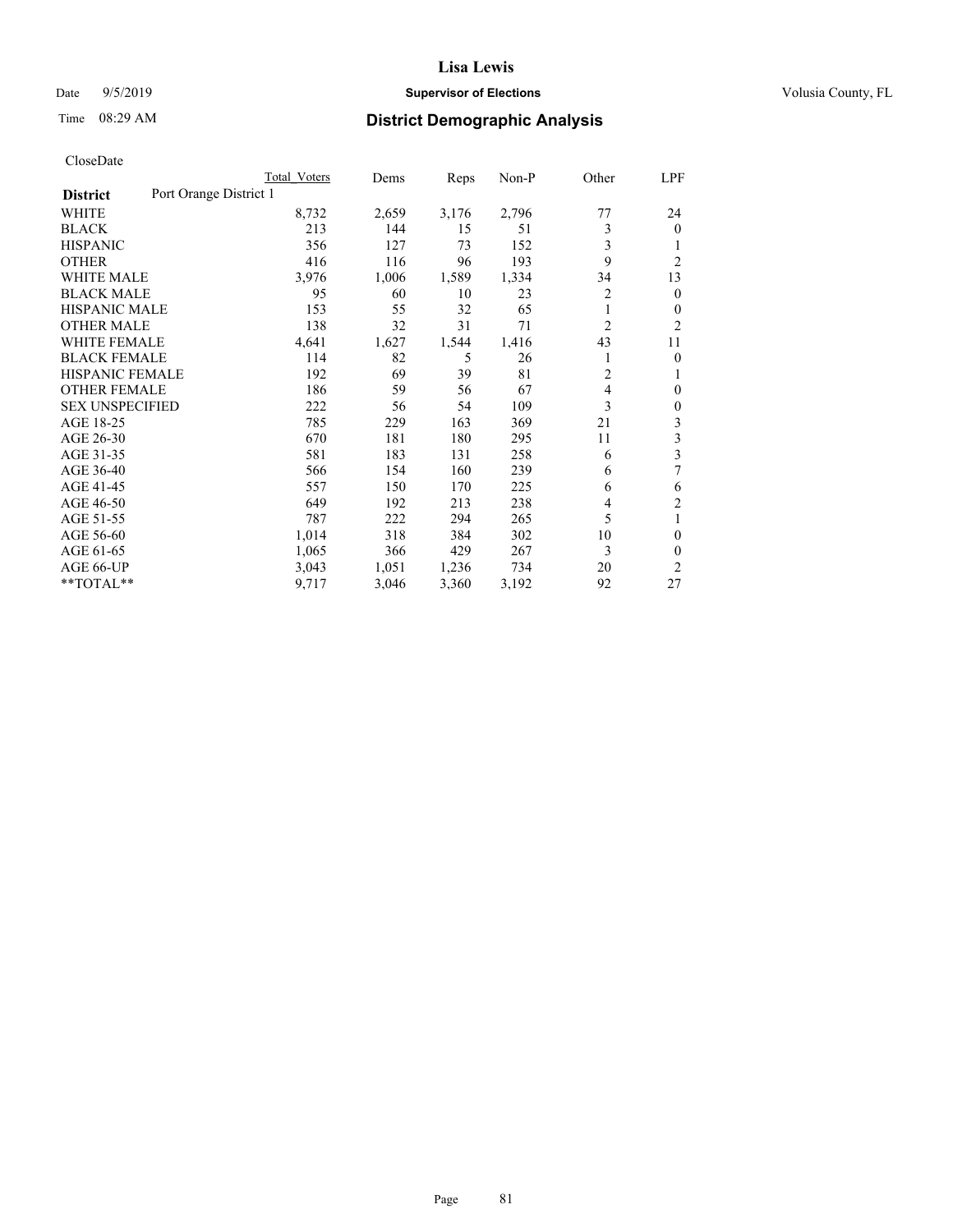## Date 9/5/2019 **Supervisor of Elections Supervisor of Elections** Volusia County, FL

# Time 08:29 AM **District Demographic Analysis**

|                                           | Total Voters | Dems  | Reps  | $Non-P$ | Other          | <u>LPF</u>     |
|-------------------------------------------|--------------|-------|-------|---------|----------------|----------------|
| Port Orange District 2<br><b>District</b> |              |       |       |         |                |                |
| WHITE                                     | 9,102        | 2,698 | 3,635 | 2,663   | 79             | 27             |
| <b>BLACK</b>                              | 471          | 349   | 23    | 93      | 4              | 2              |
| <b>HISPANIC</b>                           | 440          | 168   | 89    | 178     | 5              | $\mathbf{0}$   |
| <b>OTHER</b>                              | 553          | 175   | 107   | 263     | 6              | $\overline{2}$ |
| <b>WHITE MALE</b>                         | 4,068        | 1,006 | 1,749 | 1,251   | 45             | 17             |
| <b>BLACK MALE</b>                         | 170          | 117   | 10    | 41      | 2              | $\mathbf{0}$   |
| <b>HISPANIC MALE</b>                      | 211          | 74    | 50    | 84      | 3              | $\theta$       |
| <b>OTHER MALE</b>                         | 208          | 56    | 51    | 97      | $\overline{2}$ | 2              |
| <b>WHITE FEMALE</b>                       | 4,906        | 1,657 | 1,840 | 1,365   | 34             | 10             |
| <b>BLACK FEMALE</b>                       | 293          | 225   | 13    | 52      | 2              | 1              |
| <b>HISPANIC FEMALE</b>                    | 225          | 92    | 39    | 92      | 2              | $\mathbf{0}$   |
| <b>OTHER FEMALE</b>                       | 243          | 92    | 38    | 109     | 4              | $\mathbf{0}$   |
| <b>SEX UNSPECIFIED</b>                    | 242          | 71    | 64    | 106     | $\theta$       | 1              |
| AGE 18-25                                 | 941          | 271   | 247   | 398     | 20             | 5              |
| AGE 26-30                                 | 791          | 226   | 229   | 320     | 12             | 4              |
| AGE 31-35                                 | 717          | 218   | 182   | 304     | 6              | 7              |
| AGE 36-40                                 | 654          | 193   | 205   | 252     | 3              | 1              |
| AGE 41-45                                 | 527          | 144   | 186   | 188     | 5              | 4              |
| AGE 46-50                                 | 617          | 183   | 236   | 189     | 6              | $\mathfrak{Z}$ |
| AGE 51-55                                 | 783          | 226   | 311   | 238     | 6              | $\overline{2}$ |
| AGE 56-60                                 | 1,044        | 338   | 420   | 274     | 9              | 3              |
| AGE 61-65                                 | 1,020        | 344   | 429   | 240     | 6              | 1              |
| AGE 66-UP                                 | 3,472        | 1,247 | 1,409 | 794     | 21             | 1              |
| **TOTAL**                                 | 10,566       | 3,390 | 3,854 | 3,197   | 94             | 31             |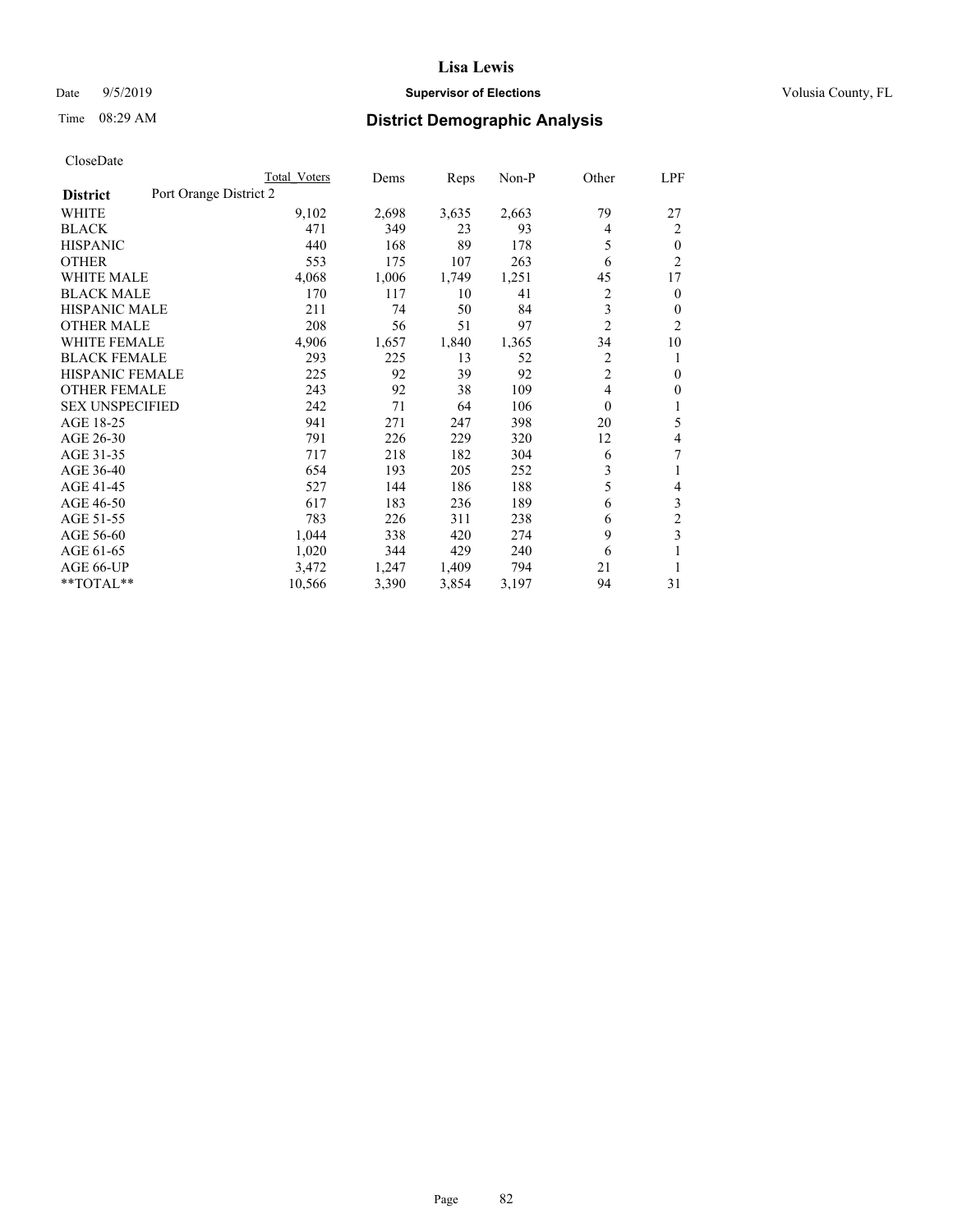### Date  $9/5/2019$  **Supervisor of Elections Supervisor of Elections** Volusia County, FL

# Time 08:29 AM **District Demographic Analysis**

|                                           | Total Voters | Dems  | Reps  | $Non-P$ | Other          | LPF          |
|-------------------------------------------|--------------|-------|-------|---------|----------------|--------------|
| Port Orange District 3<br><b>District</b> |              |       |       |         |                |              |
| WHITE                                     | 11,178       | 2,987 | 4,884 | 3,155   | 118            | 34           |
| <b>BLACK</b>                              | 447          | 329   | 19    | 96      | 2              | 1            |
| <b>HISPANIC</b>                           | 521          | 177   | 118   | 220     | 2              | 4            |
| <b>OTHER</b>                              | 690          | 205   | 180   | 300     | 5              | $\theta$     |
| <b>WHITE MALE</b>                         | 5,065        | 1,144 | 2,322 | 1,511   | 62             | 26           |
| <b>BLACK MALE</b>                         | 202          | 141   | 12    | 47      |                | 1            |
| <b>HISPANIC MALE</b>                      | 238          | 81    | 67    | 86      | 1              | 3            |
| <b>OTHER MALE</b>                         | 267          | 83    | 67    | 114     | 3              | $\mathbf{0}$ |
| <b>WHITE FEMALE</b>                       | 5,967        | 1,807 | 2,497 | 1,602   | 54             | 7            |
| <b>BLACK FEMALE</b>                       | 240          | 184   | 7     | 48      |                | $\mathbf{0}$ |
| <b>HISPANIC FEMALE</b>                    | 275          | 93    | 50    | 130     |                | 1            |
| <b>OTHER FEMALE</b>                       | 307          | 101   | 89    | 115     | $\overline{2}$ | $\theta$     |
| <b>SEX UNSPECIFIED</b>                    | 275          | 64    | 90    | 118     | $\overline{2}$ | 1            |
| AGE 18-25                                 | 1,140        | 294   | 360   | 458     | 23             | 5            |
| AGE 26-30                                 | 914          | 243   | 305   | 352     | 11             | 3            |
| AGE 31-35                                 | 847          | 217   | 291   | 324     | 10             | 5            |
| AGE 36-40                                 | 875          | 240   | 285   | 334     | 11             | 5            |
| AGE 41-45                                 | 761          | 224   | 280   | 246     | 8              | 3            |
| AGE 46-50                                 | 863          | 244   | 345   | 264     | 7              | 3            |
| AGE 51-55                                 | 919          | 257   | 390   | 254     | 11             | 7            |
| AGE 56-60                                 | 1,073        | 283   | 484   | 296     | 8              | 2            |
| AGE 61-65                                 | 1,124        | 379   | 481   | 257     | 6              | 1            |
| AGE 66-UP                                 | 4,320        | 1,317 | 1,980 | 986     | 32             | 5            |
| **TOTAL**                                 | 12,836       | 3,698 | 5,201 | 3,771   | 127            | 39           |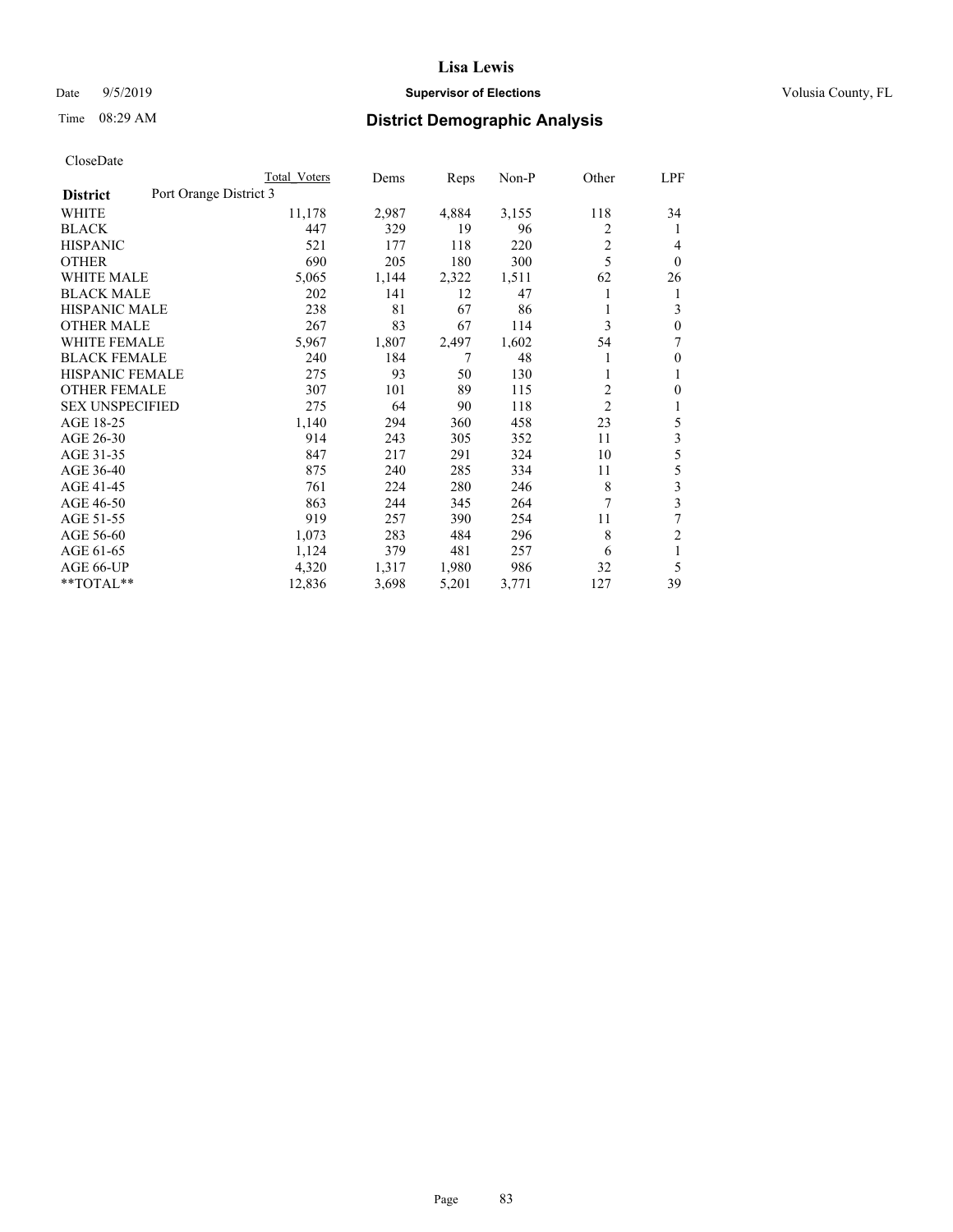## Date 9/5/2019 **Supervisor of Elections Supervisor of Elections** Volusia County, FL

# Time 08:29 AM **District Demographic Analysis**

|                        |                        | Total Voters | Dems  | Reps  | Non-P | Other        | LPF            |
|------------------------|------------------------|--------------|-------|-------|-------|--------------|----------------|
| <b>District</b>        | Port Orange District 4 |              |       |       |       |              |                |
| WHITE                  |                        | 10,236       | 2,728 | 4,672 | 2,713 | 89           | 34             |
| <b>BLACK</b>           |                        | 325          | 229   | 23    | 72    |              | $\mathbf{0}$   |
| <b>HISPANIC</b>        |                        | 436          | 161   | 124   | 149   | 1            |                |
| <b>OTHER</b>           |                        | 674          | 225   | 165   | 272   | 10           | $\overline{2}$ |
| <b>WHITE MALE</b>      |                        | 4,799        | 1,097 | 2,306 | 1,330 | 42           | 24             |
| <b>BLACK MALE</b>      |                        | 154          | 99    | 16    | 39    | $\mathbf{0}$ | $\mathbf{0}$   |
| <b>HISPANIC MALE</b>   |                        | 190          | 63    | 57    | 70    | 0            | 0              |
| <b>OTHER MALE</b>      |                        | 259          | 83    | 70    | 97    | 7            | 2              |
| <b>WHITE FEMALE</b>    |                        | 5,298        | 1,601 | 2,306 | 1,334 | 47           | 10             |
| <b>BLACK FEMALE</b>    |                        | 166          | 127   | 7     | 31    |              | 0              |
| <b>HISPANIC FEMALE</b> |                        | 238          | 96    | 63    | 77    |              | 1              |
| <b>OTHER FEMALE</b>    |                        | 302          | 121   | 70    | 108   | 3            | 0              |
| <b>SEX UNSPECIFIED</b> |                        | 265          | 56    | 89    | 120   | 0            | $\theta$       |
| AGE 18-25              |                        | 1,146        | 302   | 368   | 448   | 23           | 5              |
| AGE 26-30              |                        | 650          | 195   | 227   | 218   | 5            | 5              |
| AGE 31-35              |                        | 715          | 227   | 225   | 246   | 12           | 5              |
| AGE 36-40              |                        | 787          | 218   | 265   | 292   | 8            | 4              |
| AGE 41-45              |                        | 904          | 221   | 361   | 305   | 10           | 7              |
| AGE 46-50              |                        | 1,041        | 247   | 482   | 302   | 9            | 1              |
| AGE 51-55              |                        | 977          | 248   | 458   | 264   | 4            | 3              |
| AGE 56-60              |                        | 1,162        | 321   | 566   | 262   | 9            | 4              |
| AGE 61-65              |                        | 1,080        | 355   | 503   | 217   | 5            | $\theta$       |
| AGE 66-UP              |                        | 3,209        | 1,009 | 1,529 | 652   | 16           | 3              |
| $*$ TOTAL $*$          |                        | 11,671       | 3,343 | 4,984 | 3,206 | 101          | 37             |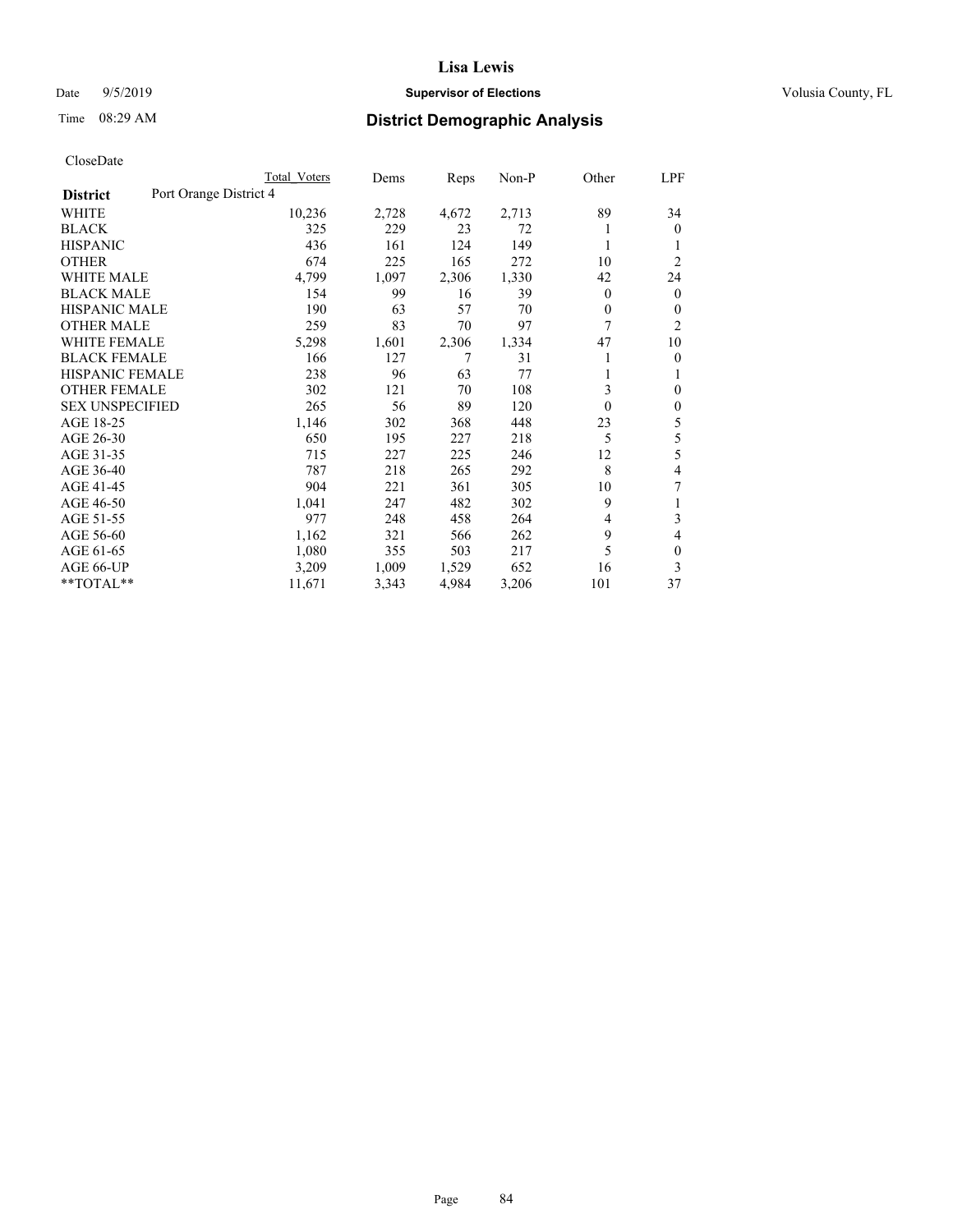## Date 9/5/2019 **Supervisor of Elections Supervisor of Elections** Volusia County, FL

# Time 08:29 AM **District Demographic Analysis**

|                        |               | Total Voters | Dems  | Reps  | Non-P | Other          | LPF              |
|------------------------|---------------|--------------|-------|-------|-------|----------------|------------------|
| <b>District</b>        | South Daytona |              |       |       |       |                |                  |
| WHITE                  |               | 7,159        | 2,235 | 2,752 | 2,069 | 82             | 21               |
| <b>BLACK</b>           |               | 751          | 560   | 24    | 163   | 4              | $\mathbf{0}$     |
| <b>HISPANIC</b>        |               | 314          | 128   | 64    | 118   | 4              | $\theta$         |
| <b>OTHER</b>           |               | 424          | 147   | 88    | 187   |                | 1                |
| WHITE MALE             |               | 3,243        | 837   | 1,352 | 1,003 | 38             | 13               |
| <b>BLACK MALE</b>      |               | 282          | 200   | 13    | 67    | $\overline{2}$ | $\mathbf{0}$     |
| <b>HISPANIC MALE</b>   |               | 137          | 43    | 34    | 58    | $\overline{2}$ | $\mathbf{0}$     |
| <b>OTHER MALE</b>      |               | 138          | 47    | 33    | 57    | 1              | $\boldsymbol{0}$ |
| <b>WHITE FEMALE</b>    |               | 3,833        | 1,379 | 1,373 | 1,030 | 44             | 7                |
| <b>BLACK FEMALE</b>    |               | 460          | 356   | 10    | 92    | $\overline{c}$ | $\boldsymbol{0}$ |
| <b>HISPANIC FEMALE</b> |               | 167          | 81    | 30    | 54    | $\overline{c}$ | $\theta$         |
| <b>OTHER FEMALE</b>    |               | 197          | 78    | 47    | 71    | $\theta$       | 1                |
| <b>SEX UNSPECIFIED</b> |               | 191          | 49    | 36    | 105   | $\theta$       | 1                |
| AGE 18-25              |               | 759          | 226   | 173   | 338   | 16             | 6                |
| AGE 26-30              |               | 672          | 216   | 157   | 287   | 9              | 3                |
| AGE 31-35              |               | 618          | 221   | 154   | 233   | 8              | $\sqrt{2}$       |
| AGE 36-40              |               | 543          | 199   | 133   | 203   | 6              | $\sqrt{2}$       |
| AGE 41-45              |               | 495          | 151   | 144   | 188   | 9              | 3                |
| AGE 46-50              |               | 588          | 193   | 220   | 172   |                | $\overline{c}$   |
| AGE 51-55              |               | 691          | 238   | 272   | 175   | 4              | $\mathfrak{2}$   |
| AGE 56-60              |               | 935          | 318   | 373   | 236   | 8              | $\mathbf{0}$     |
| AGE 61-65              |               | 905          | 346   | 339   | 212   | 8              | $\mathbf{0}$     |
| AGE 66-UP              |               | 2,442        | 962   | 963   | 493   | 22             | $\overline{2}$   |
| **TOTAL**              |               | 8,648        | 3,070 | 2,928 | 2,537 | 91             | 22               |